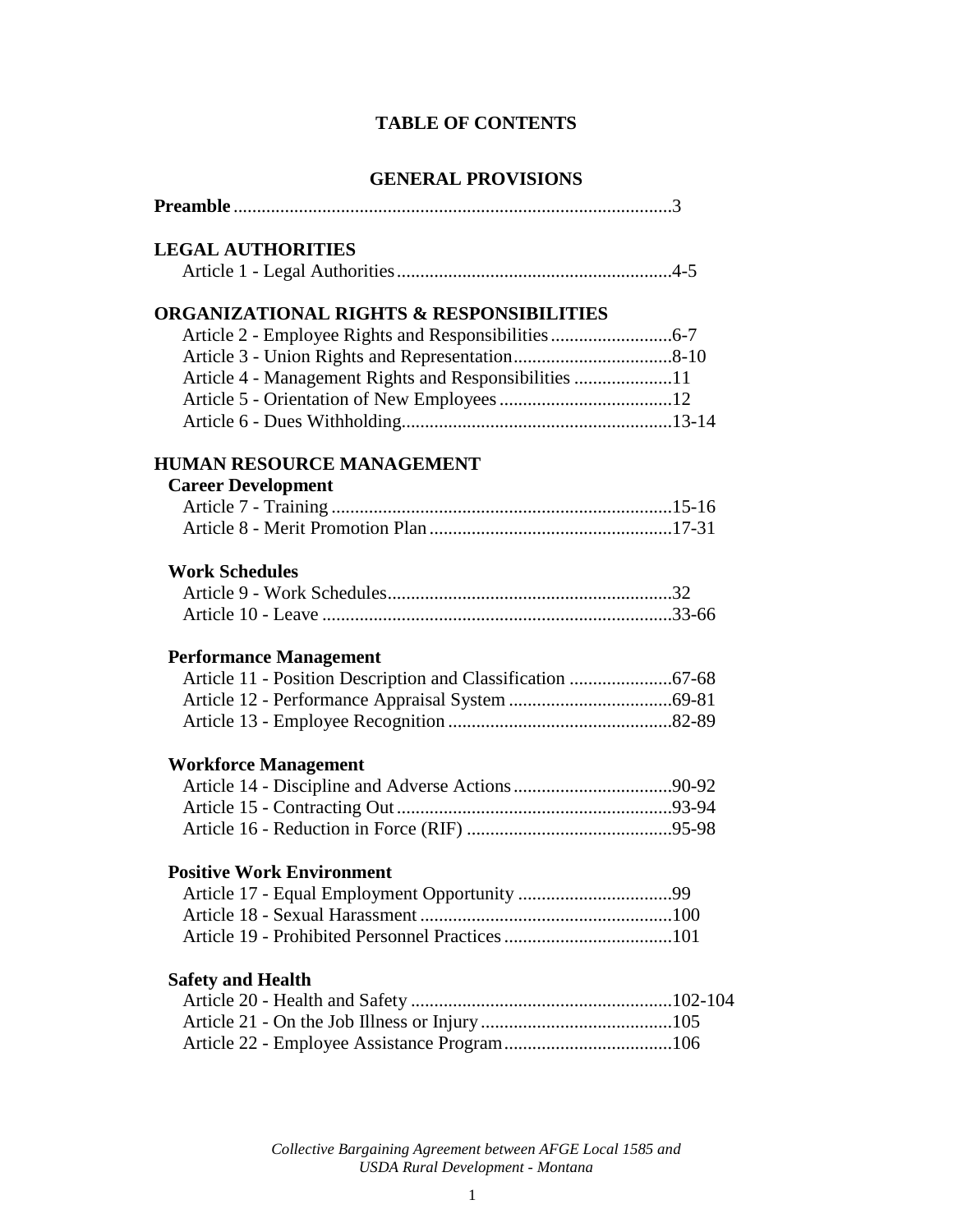# **LABOR RELATIONS**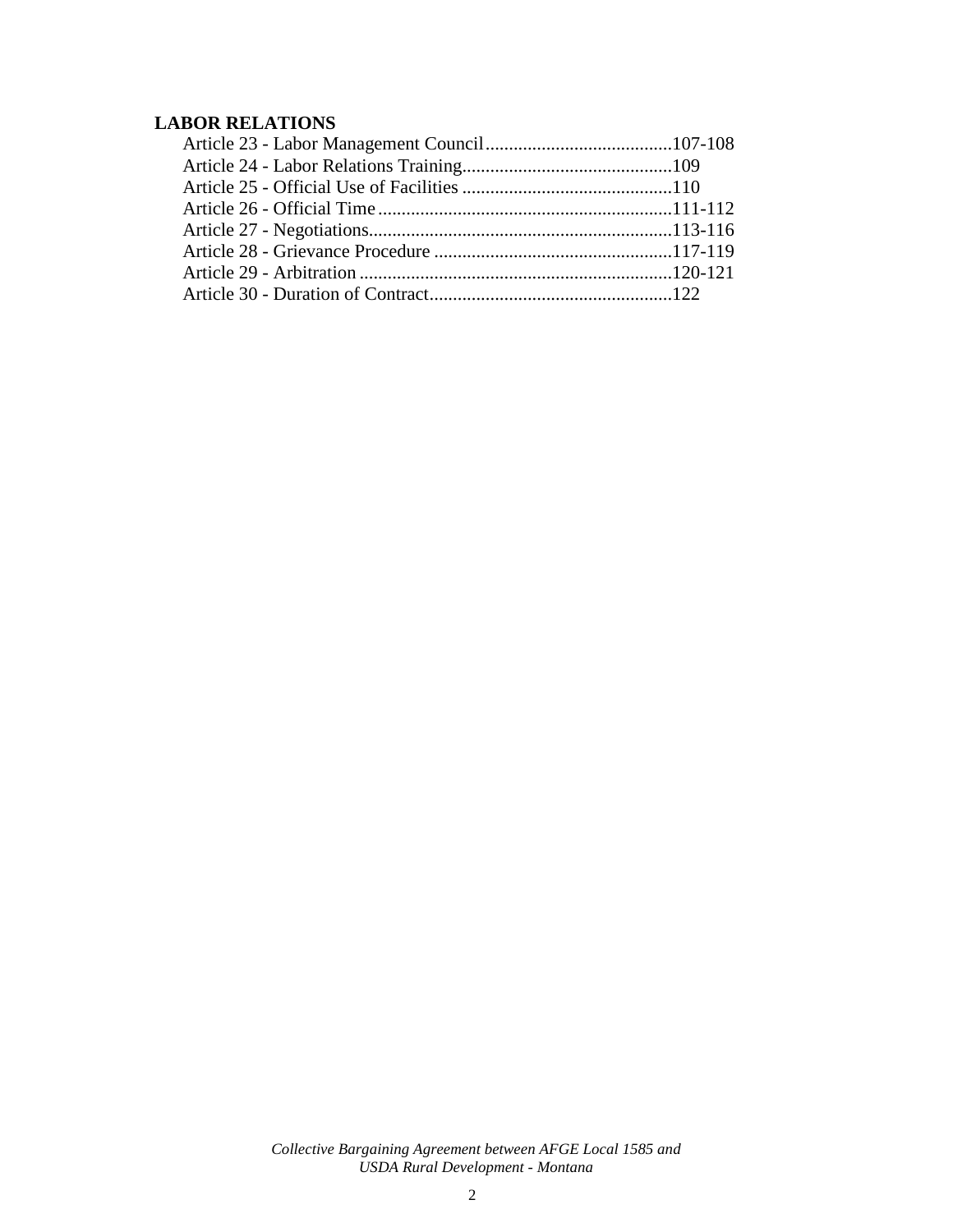#### **PREAMBLE**

This Agreement is made in compliance with Title VII, Civil Service Reform Act of 1978, PL 95- 454, and between Rural Development (State of Montana), United States Department of Agriculture, herein after referred to as the "Employer", and the American Federation of Government Employees (AFGE), Local 1585, hereinafter referred to as the "Union", for employees of the described Unit, hereinafter referred to as "Employees".

#### **WITNESSETH**

In consideration of the mutual covenants herein set forth, the parties hereto intending to be bound hereby agree as follows:

Whereas Title VII of the Civil Service Reform Act of 1978, PL 95-454, states that:

- 1. Experience in both private and public employment indicates that the statutory protection of the right of employees to organize, bargain collectively, and participate through labor organizations of their own choosing in decisions which affect them:
	- A. Safeguards the public interest,
	- B. Contributes to the effective conduct of public business, and
	- C. Facilitates and encourages the amicable settlements of disputes between employees and their employers involving conditions of employment; and
- 2. The public interest demands the highest standards of employee performance and the continued development and implementation of modern and progressive work practices to facilitate and improve employee performance and the efficient accomplishment of the operations of the Government.

Therefore, labor organizations and collective bargaining in the civil service are in the public interest.

Now, therefore, the parties hereto agree as follows, with respect to this agreement and all amendments and supplements: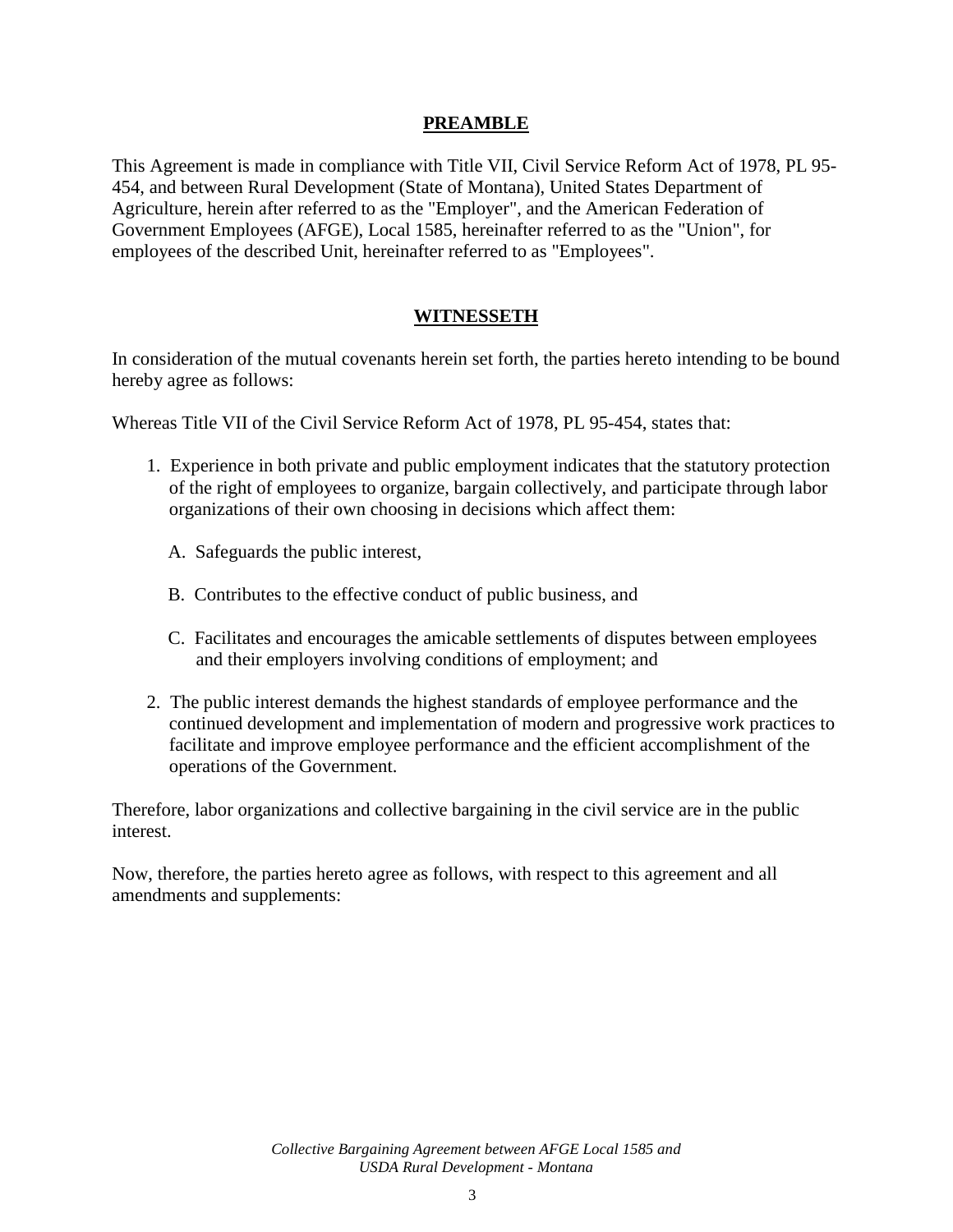## **ARTICLE 1 - LEGAL AUTHORITIES**

**1.1 AUTHORITY:** This agreement is made under authority contained in Title VII, and in accordance with a Certification of Representation dated July 8, 1971, from the Department of Labor.

**1.2 RECOGNITION AND UNIT DESIGNATION:** Under authority contained in Title VII the Union is hereby recognized as the exclusive representative of all the employees in the unit described in Article 1.3. The Union recognizes its responsibility to represent the interest of all unit employees with respect to grievances, personnel policies, practices, and procedures, or other matters affecting their general working conditions, subject to the express limitations set forth herein:

**1.3 UNIT**: The bargaining unit for which AFGE Local 1585 is exclusive representative is described as follows:

**Included**: All professional and non-professional employees of the Rural Development (USDA) headquartered throughout the State of Montana, under the jurisdiction of the State Director at Bozeman, Montana.

**Excluded**: All management officials, employees engaged in Federal personnel work in other than a purely clerical capacity, supervisors, confidential employees, employees primarily engaged in investigation or audit functions relating to the work of individuals employed by the Agency and employees described in 5 USC 7112 (b) (2) (3) (4) (6) and (7).

**1.4 OUTSIDE CONSULTATION:** From time to time management may engage in consultation or dealings with religious, social, fraternal, professional, or other lawful associations, not qualified as a labor organization, with respect to matters or policies which involve individual applicability to it or its members; provided that such consultation or dealings shall be so limited that they do not assume the character of formal consultation on matters of general employee-management policy covering employees in the bargaining unit.

**1.5 CONTROLLING AUTHORITIES:** In the administration of all matters covered by the agreement, the Agency officials and the Union and the bargaining unit employees are governed by existing and future laws and government-wide regulations. The employer and all bargaining unit employees are governed by existing and future Agency regulations to the extent such regulations are not in conflict with this Agreement. The Employer, in prescribing Agency regulations relating to personnel policies, practices, procedures, and conditions of employment, will consult with the Union, and upon written request, will negotiate with the Union in accordance with the provisions of Article 27 "Negotiations". In the event that existing provisions of Agency regulations, including local regulations or procedures, are in conflict with this Agreement, the provisions of this Agreement shall govern.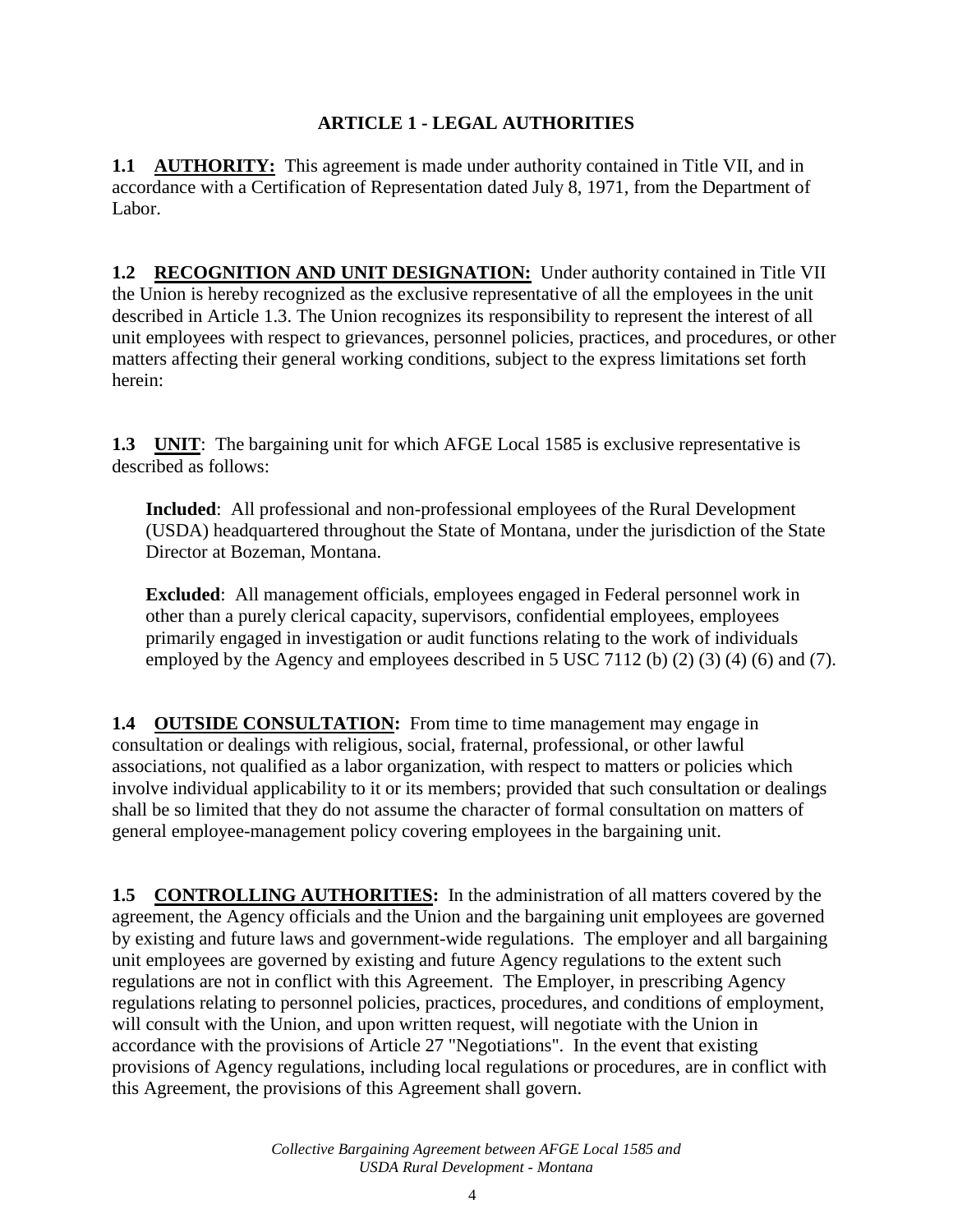1.6 REPRESENTATION: The Employer agrees that National Representatives of AFGE/and/or Local Representatives at 1585 will be permitted to meet and discuss matters pertaining to this agreement when necessary with Employer's representative (at times and places mutually agreeable).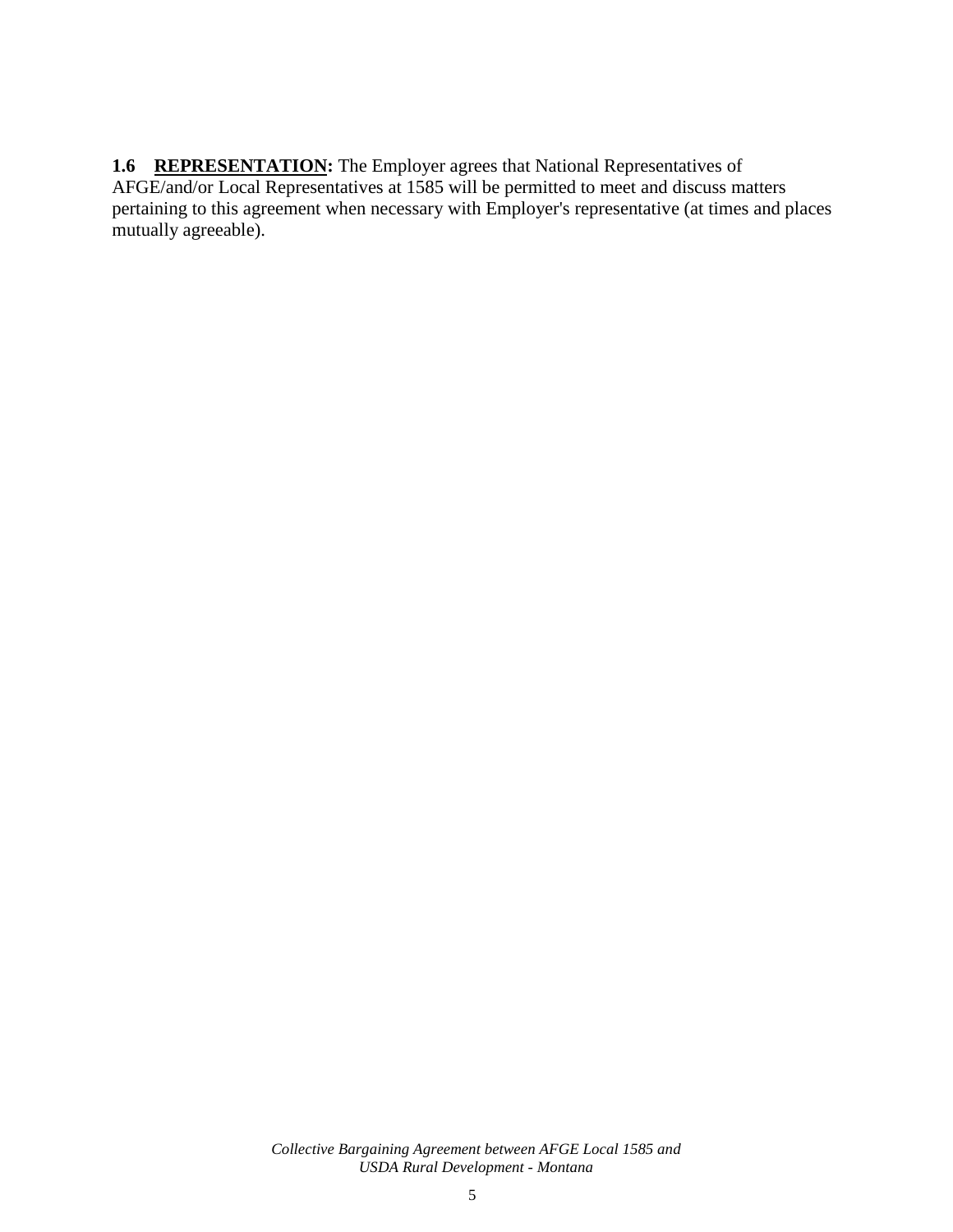# **ARTICLE 2 - EMPLOYEE RIGHTS AND RESPONSIBILITIES**

**2.1 EMPLOYEE**: Each Employee shall have the right to form, join, or assist any labor organization, or to refrain from such activity, freely and with out fear of penalty or reprisal, and each Employee shall be protected in the exercise of such right. Except as otherwise provided, such rights include the right;

- A. To act for the Union in the capacity of a representative and the right, in that capacity, to present the views of the Union to heads of agencies and other officials of the Executive Branch of the Government, the Congress or other appropriate authorities; and
- B. To engage in collective bargaining with respect to conditions of employment through representatives chosen by Employees.

**2.2 ACCOUNTABILITY**: An Employee is accountable for the performance of official duties and compliance with standards of conduct for Federal employees. Employees shall have the right to engage in outside activities and employment of their own choosing, and otherwise conduct their private lives in accordance with the following guidelines: 5 CFR 735; DPM 735 and RD Instruction 2045-BB.

**2.3 INFORMING EMPLOYEES:** The employer shall take such action consistent with law or regulation, as may be required, in order to inform employees of their rights and obligations, as prescribed in the Civil Service Reform Act of 1978 and this agreement. 5 USC 7114 (A)(3) will be permanently posted on the bulletin boards in each office.

**2.4 NONDISCRIMINATION**: All Agency employees shall be treated fairly and equitably, and without discrimination in regard to their political affiliation, union activity or involvement, race, sex, color, religion, national origin, marital status, age or disability.

**2.5 AGREEMENT:** This agreement does not prevent any Employee from bringing matters of personal concern to the appropriate Officials in accordance with applicable laws, regulations, or agency policies.

**2.6 MANAGEMENT:** Management will not take reprisal actions against employees for the exercise of any appeal right granted by law, rule, regulation, or this agreement.

**2.7 REPRESENTATION**: Any bargaining unit employee shall be given the opportunity to have a Union representative present at any formal meeting involving the employee or at any examination of an employee in connection with an investigation if: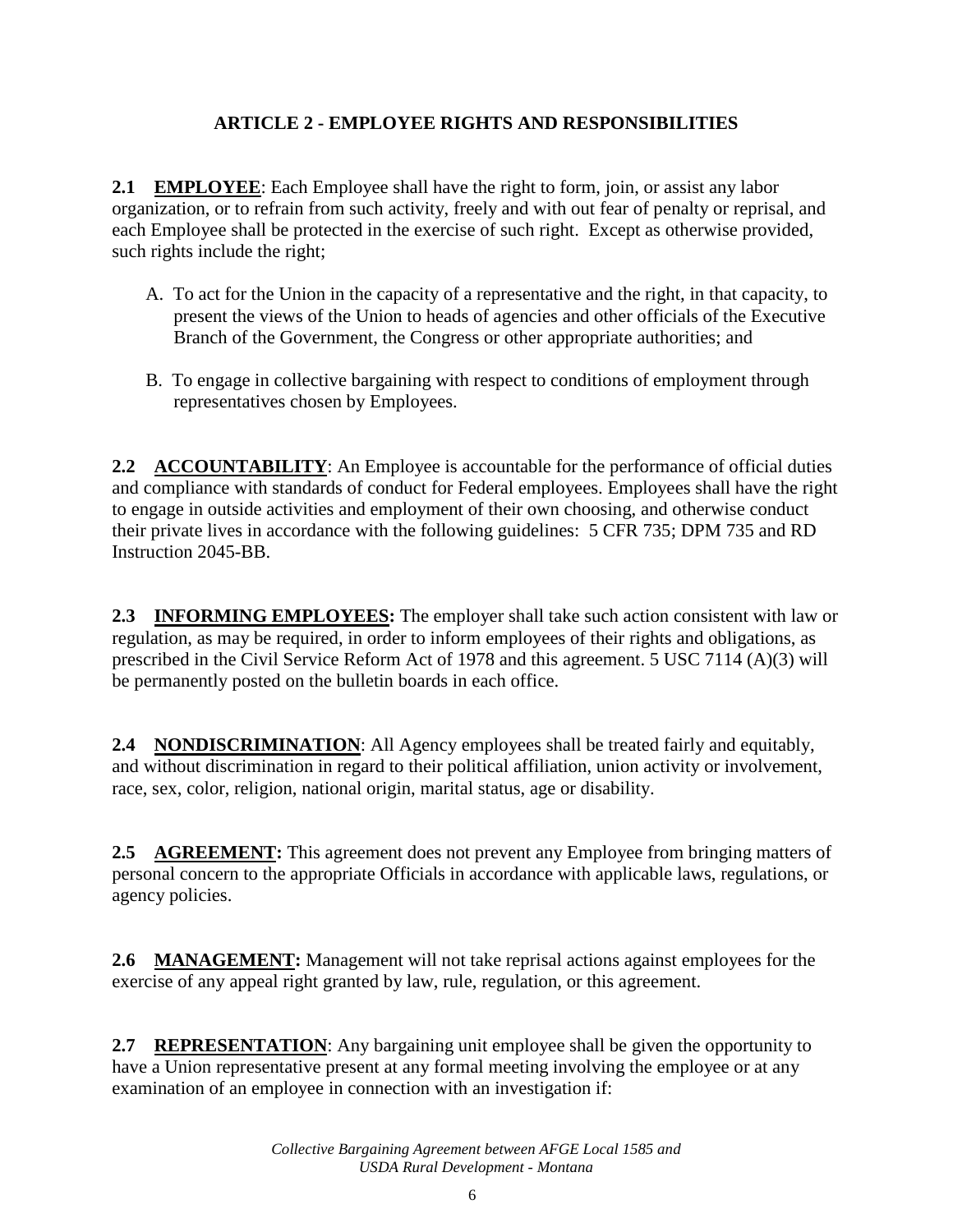- A. The employee reasonably believes that the examination may result in disciplinary action against the employee;
- B. There are two or more management personnel in attendance at the meeting;
- C. The employee requests representation.

The Agency shall inform employees of their rights to this respect.

When a bargaining unit employee is notified that he or she is to be interviewed in any manner where his or her rights under Section 2.7 of this Article are invoked by the employee, and the Union representative of the employee is not immediately available; the interview will be deferred for a reasonable period of time, to permit the presence of the Union representative.

An Employee may be represented by an attorney or representative other than the American Federation of Government Employees, of the Employees own choosing, in any appeal action not under the negotiated grievance procedure. The Employee may exercise grievance or appellate rights, which are established by law, rule, or regulation.

**2.8 CONFIDENTIAL:** Counseling of employees shall be done privately and considered a confidential matter.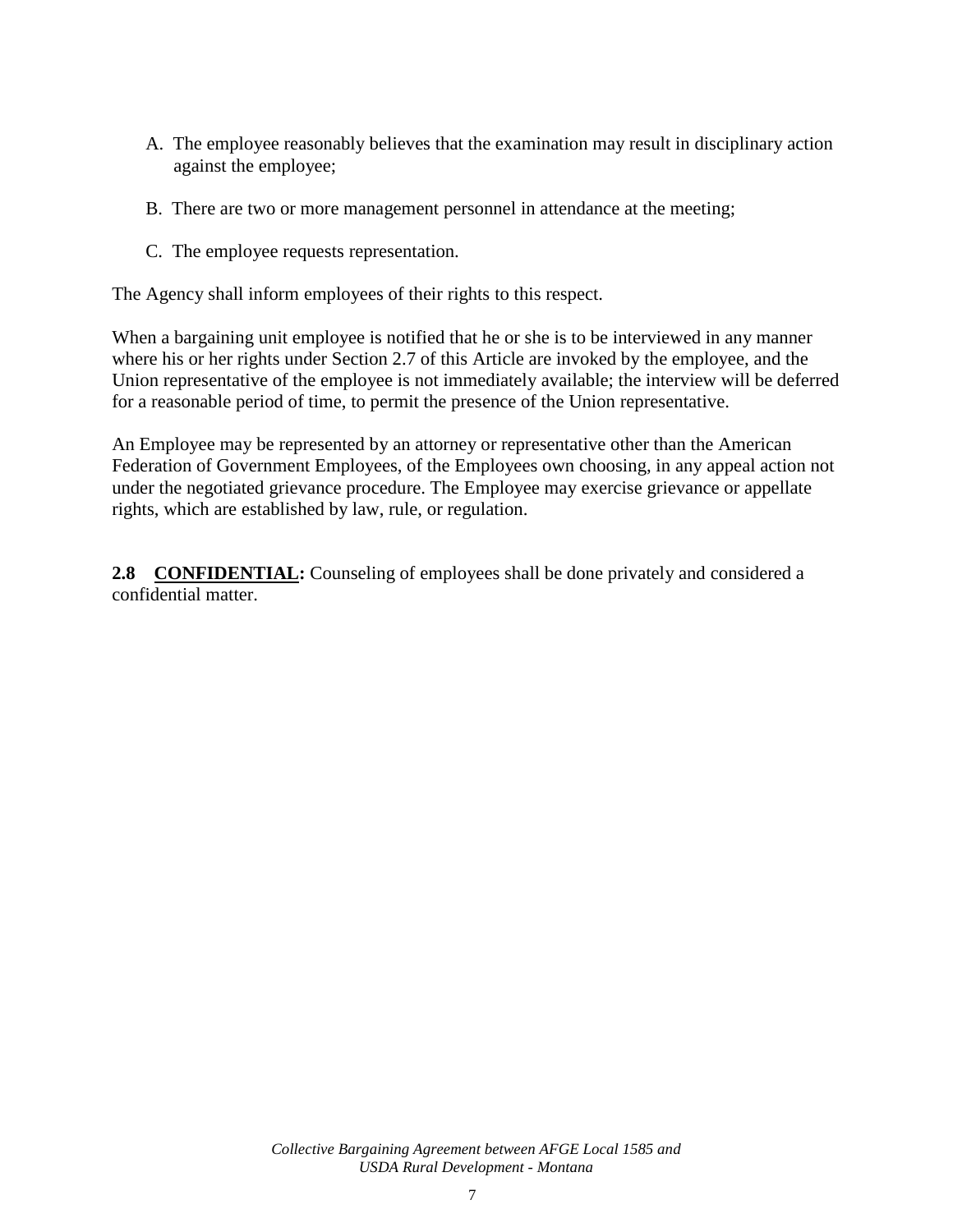## **ARTICLE 3 - UNION RIGHTS AND REPRESENTATION**

# **3.1 RECOGNITION:**

- A. The Employer recognizes AFGE Local 1585, its duly elected officers, appointed officials, and union representatives as the exclusive representatives of employees in the bargaining unit, and that the Local has the exclusive right to represent all employees in the unit in negotiations and joint meetings with the Employer with regard to matters affecting the conditions of employment.
- B. The Union President within the bargaining unit will be the primary person in all contacts with the Employer on matters involving personnel policies and/or practices or other general conditions of employment. The Union will provide the Employer a list in descending order of those officials who will carry out the provisions of this section in the absence of the Union President.

**3.2 RIGHTS:** The Union has the right to represent an employee or group of employees in presenting a grievance or other appeal, or when raising matters of concern or dissatisfaction with Management. The Union has exclusive right to represent employees under the negotiated grievance procedure in this Agreement. An employee or group of employees may present a grievance without representation by the Union, provided that the Union is a party to all discussions between the grievant and the appropriate deciding official. The adjustment must be consistent with the terms of this Agreement. For written grievances, the Union will have access to all written responses upon request. The Union will be given copies of all decisions.

**3.3 FORMAL DISCUSSIONS:** The Union has the right to be in attendance at any formal discussion between one or more representatives of the Employer and any member of the bargaining unit in connection with any personnel policy or practice or other general conditions of employment. The Union's request for a response during formal meetings will be honored. The agenda or subject matter will be provided to the Union in a reasonable amount of time prior to the meeting.

**3.4 INVESTIGATION**: The Union has the right to be represented at any examination of a bargaining unit employee by a representative of the Employer in connection with an investigation if the Employee reasonably believes that the examination may result in disciplinary action against the Employee and the Employee requests the Union to represent them.

**3.5 NEGOTIATIONS:** The Employer agrees to respect the rights of the Union and meet jointly and negotiate with the Union on all appropriate matters as defined in 5 USC Chapter 71 affecting the general conditions of employment, and further agrees to negotiate with the Union the impact and implementation of proposed new policy or changes in such policy affecting the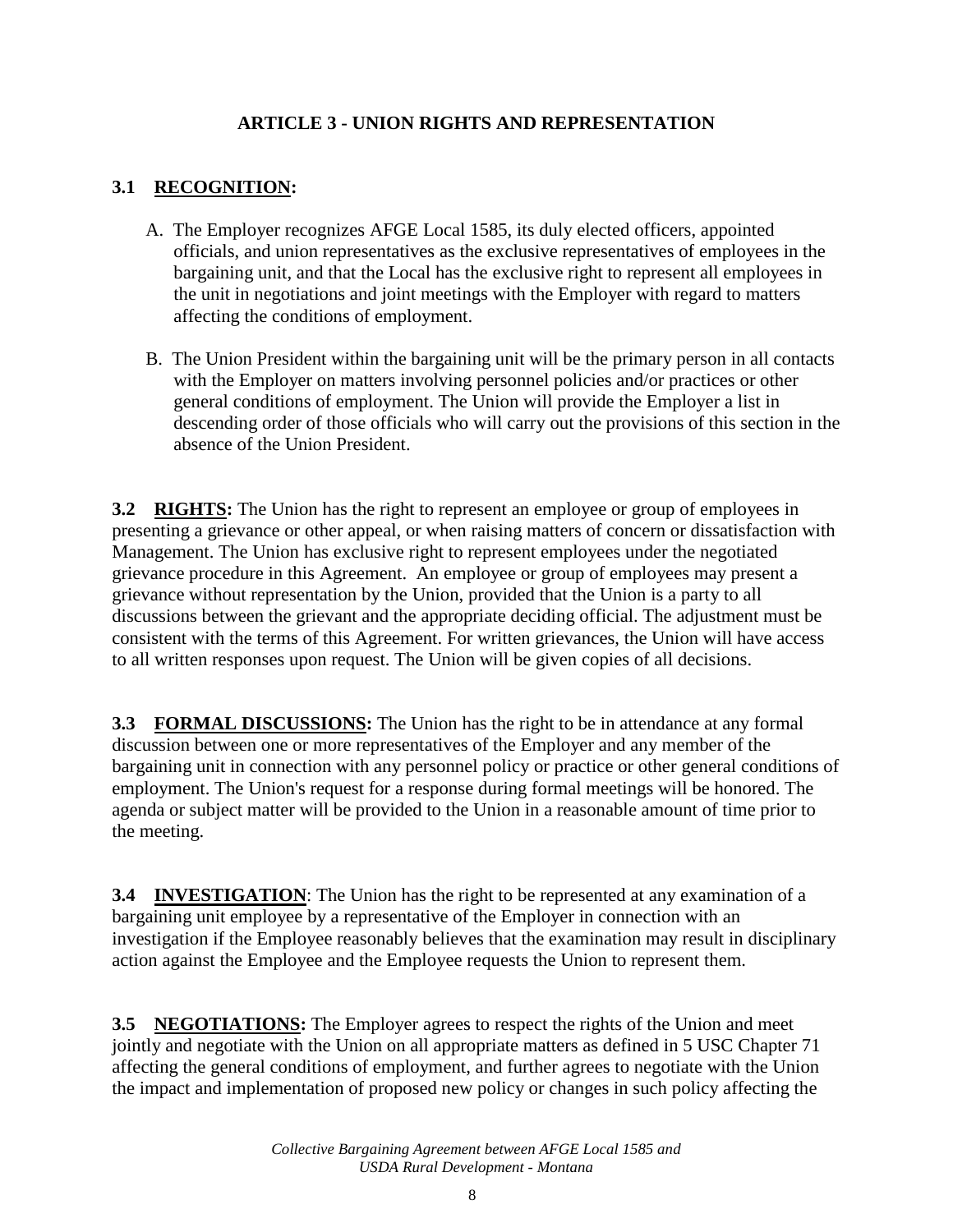Employees or their general conditions of employment that are under the control of the Employer with the view of arriving at a mutually acceptable position.

**3.6 CONSULTATIONS:** It is recognized that the implementation and execution of the provisions of this Agreement requires appropriate machinery for effective discussions and communication. In addition, there are other matters concerning personnel policies, procedures and working conditions not covered by this Agreement, which may become a matter of interest to either party. In both situations, these matters may be subject to consultation between the Union and the Employer.

**3.7 ACCESS TO RECORDS:** The duty of the Employer and the Union to negotiate in good faith under the law shall include the obligation of the Employer to furnish the Union or its authorized representative upon request, and to the extent not prohibited by law, data which is normally maintained by the employer in the regular course of business; which is reasonably available and necessary for full and proper discussion, understanding, and negotiation of subjects within the scope of collective bargaining; and which does not constitute guidance, advice, counsel, or training provided for Management Officials or supervisors, relating to collective bargaining. (See 5 USC 7114(b)(4)).

**3.8 MEMBERSHIP DRIVES:** Upon request and subject to normal security limitations, the Union shall be granted authority to conduct up to two membership drives, within a one (1) year period, up to thirty (30) days duration each, before and after duty hours, and at break periods and lunch periods, in non duty areas, the details of which will be worked out between the Union and Employer. Upon request, the Employer shall provide the Union with available reasonable space and equipment for use in such drives.

**3.9 RECOGNITION OF AFGE NATIONAL REPRESENTATIVE:** The Employer agrees to recognize any National Representative of AFGE.

**3.10 RIGHT TO SUBMIT VIEWS TO AGENCY HEAD**: Employer recognizes the rights of the union to submit proposals or views directly to the Agency head for consideration when changes in Agency procedures are proposed by the Agency.

**3.11 RESTRAINT:** There shall be no restraint, coercion, or discrimination against any Union official because of the performance of duties in consonance with this agreement and the Act, or against any employee for filing a grievance or acting as a witness under this agreement, the Act, or applicable regulations. Nor shall the performance of such representational duties adversely affect the performance appraisal of any representative who performs the representational duties in accordance with this Agreement.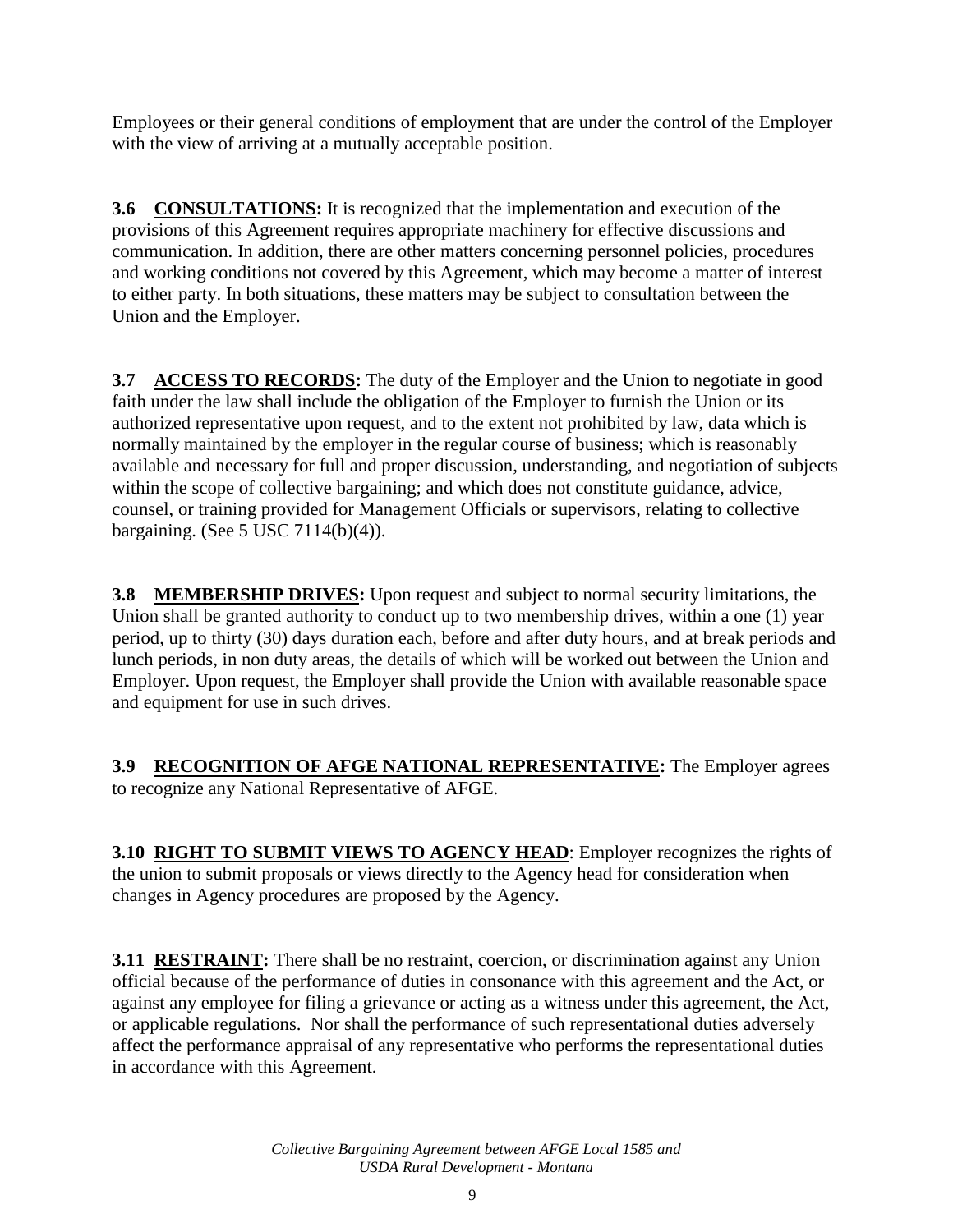Union representatives shall be free to exercise their respective responsibilities, as specified in this Agreement and/or law, to advance the best interests of and to represent the employees covered by this Agreement. They shall be permitted to engage in authorized activities on behalf of the Union; provided, however, that nothing herein shall be construed to authorize the performance of activities of internal Union business on official time.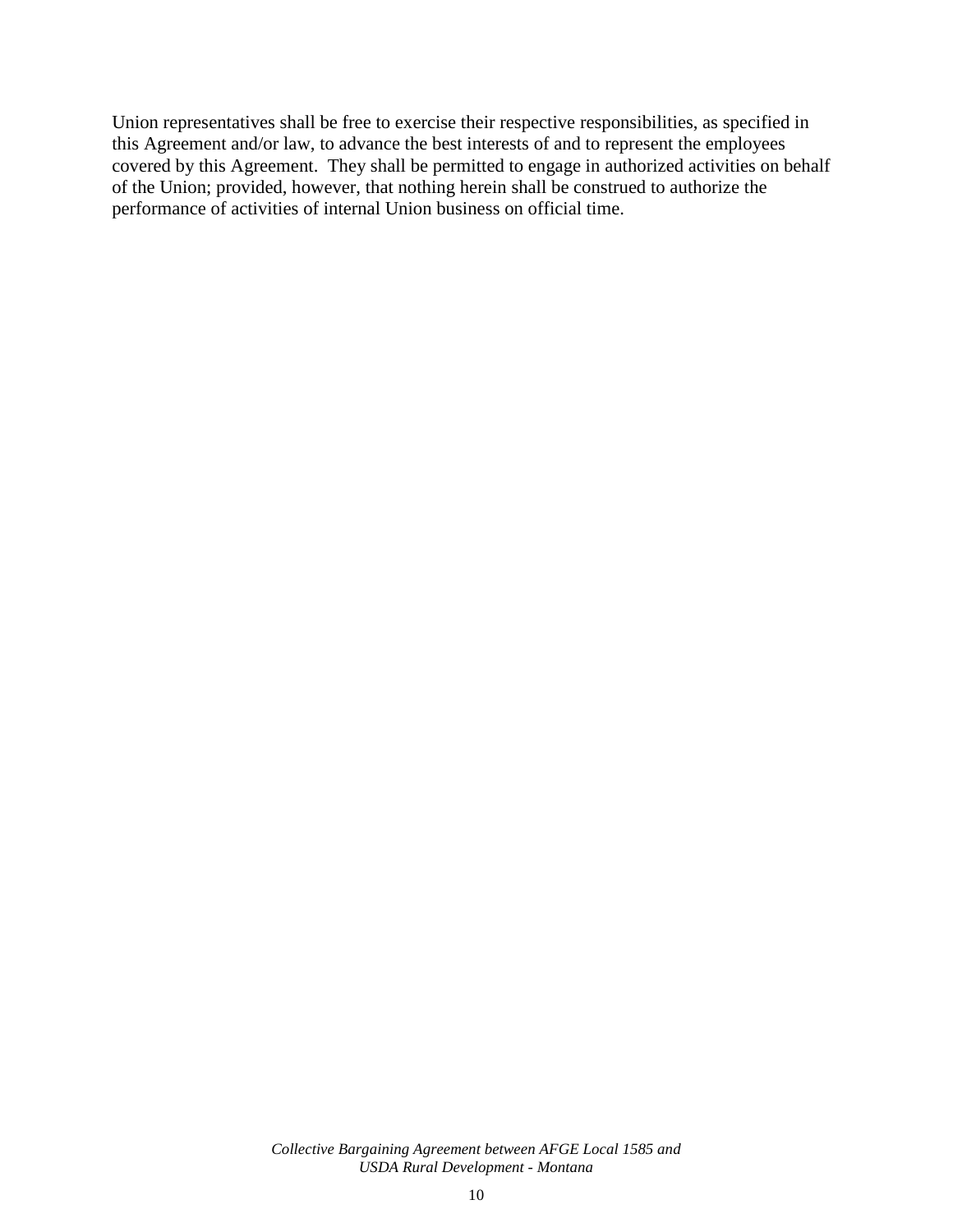# **ARTICLE 4 - MANAGEMENT RIGHTS AND RESPONSIBLITIES**

**GENERAL:** The Agency retains the rights in accordance with Title 5 U.S.C. 7106.

<http://www4.law.cornell.edu/uscode/5/7106.html>

In recognition of management's reserved right to assign work, whenever language in this Agreement refers to specific duties or responsibilities of specific employees or management officials, it is intended only to provide a guide as to how a situation is to be handled. It is agreed that the Employer retains the sole discretion to assign work and to determine who will perform the function discussed.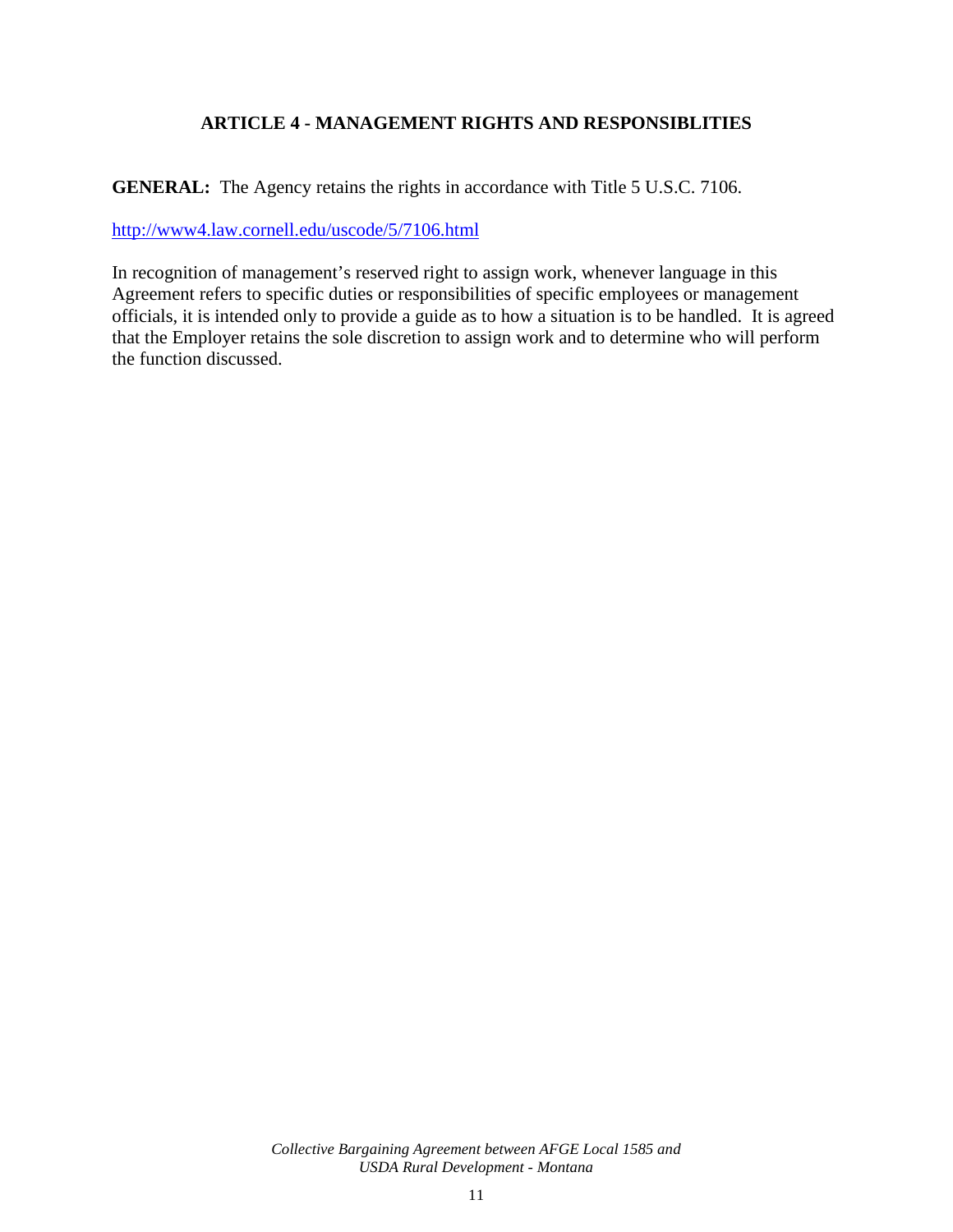## **ARTICLE 5 - ORIENTATION OF NEW EMPLOYEES**

**5.1 GENERAL:** During orientation of new employees who are in the bargaining unit, the Employer will advise them of their right to form, join, or assist any labor organization, including AFGE Local 1585; freely and without fear of penalty or reprisal, or to refrain from any such activity, and that the employees are protected in the exercise of such right. The employee will also be informed of the location of the contract in the shared directory.

**5.2 UNION BRIEFING:** As part of the new employee orientation briefing, the local Union president, or designee, they so choose, will be introduced to the employee(s) and allotted up to 15 minutes to present an overview of the labor management relationship and functions of the union. This shall not normally be construed to authorize Union presence every time a new employee reports to duty. This is intended to address situations in which scheduled meetings are held with groups of new employees.

**5.3 UNION INFORMATION:** Employees shall be given the names and current work areas and phone numbers of the local union officers representing the employee, and the name of the steward along with the steward's phone number. The Union shall provide the above information, in writing, to the Employer on a current basis.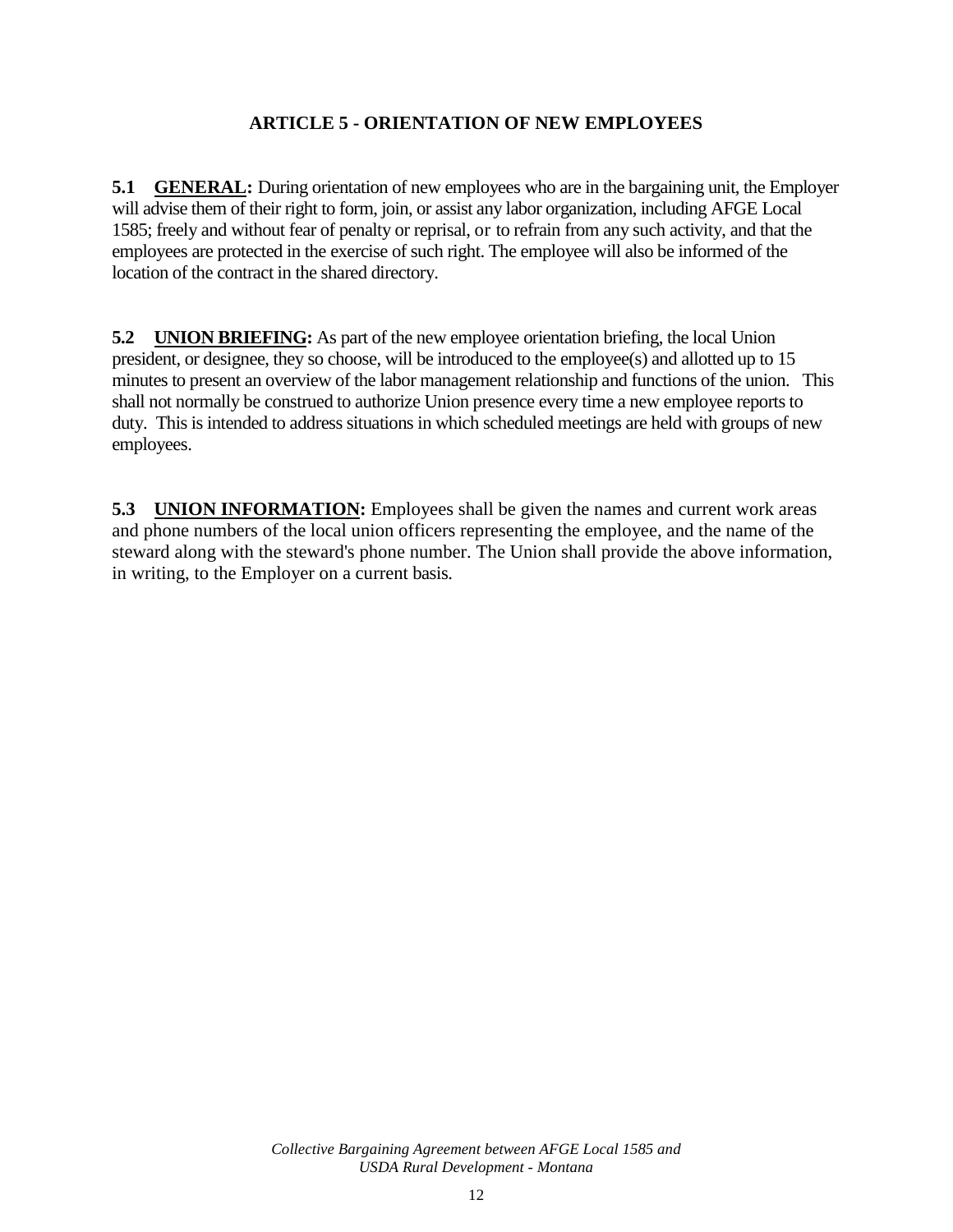### **ARTICLE 6 - DUES WITHHOLDING**

**6.1 GENERAL:** Voluntary allotments by employees for the payment of dues to the AFGE 1585 will be authorized and processed in accordance with the article.

**6.2** Any Bargaining Unit Employee of the USDA who is included in AFGE Local 1585 may make a voluntary allotment for the payment of dues to AFGE Local 1585. This shall be the only authorized method for obtaining dues withholding.

**6.3** The employee shall obtain SF-1187, "Request for Payroll Deductions for Labor Organization Dues", from AFGE Local 1585 and shall file the completed SF-1187 with the designated AFGE representative. The employee shall be instructed by AFGE on how to complete the form.

**6.4** The President, Secretary/Treasurer, or other authorized official of the Local Union will certify on each SF-1187 the amount to be withheld, and the appropriate Local number and submit the completed SF-1187 to the Servicing Personnel Office of the USDA Agency involved. The Servicing Personnel Office shall certify the employee's eligibility for dues withholding after receipt and transmit the SF-1187 to the National Finance Center (NFC).

**6.5** The NFC will make every effort to process the dues deduction effective as of the beginning of the first full pay period after the NFC receives the SF-1187. The Union will forward a copy of the SF-1187 to the AFGE National Secretary/Treasurer in accordance with the National Constitution.

**6.6** The NFC will provide the Union with a list, every pay period, of dues paying members.

**6.7** The Agency and Union recognize that administrative coding errors occur. If dues deductions were inadvertently withheld from an employee's pay without authorization, the Union will promptly refund the appropriate amount. If dues were not deducted, for 2 pay periods or less, the Union will not seek action to collect back dues from the Agency. If dues were not collected the Union and bargaining unit employees will have the option to negotiate the method to collect the back dues owed. Some of these options are:

A. The Union has the option to forgive the back dues;

B. The employee will pay cash for the back dues; or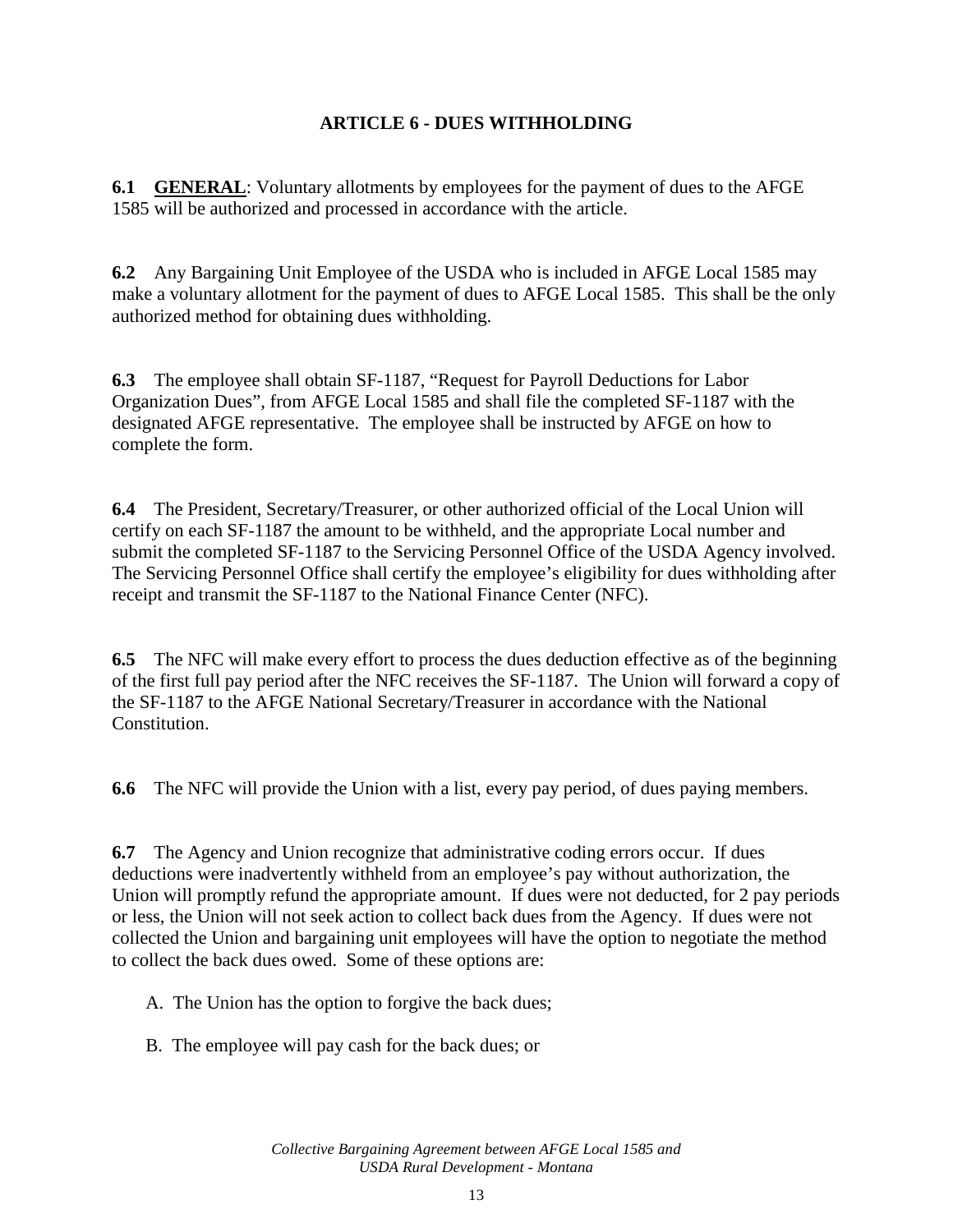C. The employer will collect no more than \$5 per pay period of additional dues until the correct amount is deducted and remitted to the Union.

**6.8** Union members wishing to stop their dues allotment must submit an SF-1188 to the Union Treasurer for processing. Union members withdrawing from the Union have only 1 window period, annually, at which to do so. This window period will be no more than 2 weeks prior to the anniversary date of joining the Union.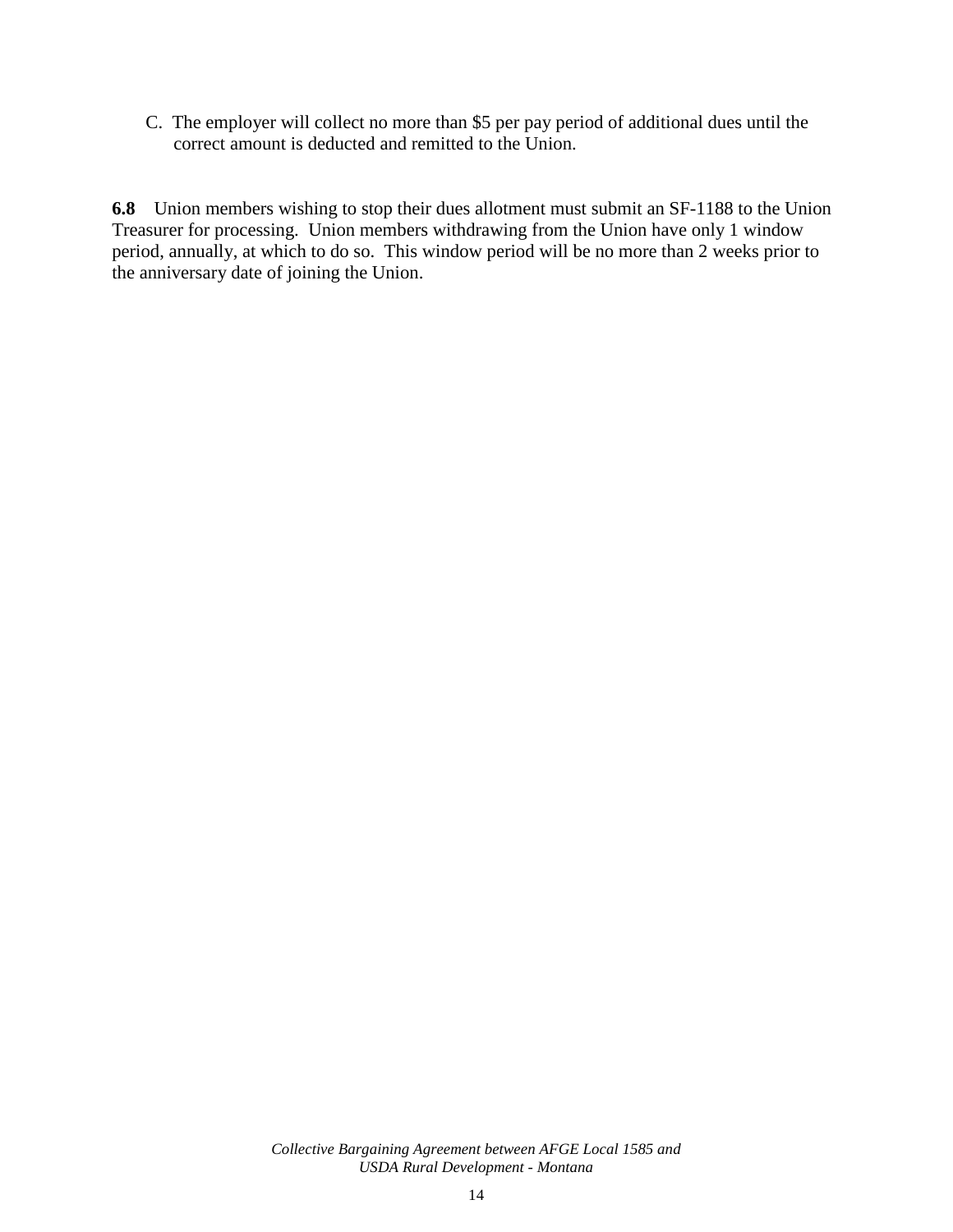# **ARTICLE 7 - TRAINING**

## **7.1 RESPONSIBILITIES**:

- **A. MANAGEMENT RESPONSIBILITIES**: The Agency will formulate a State Training Plan based on the State Strategic Plan, training needs, and budget allocations. Priority will be given to employees enrolling in any training course to provide them with whatever training is necessary to develop the skills, knowledge, and abilities that will best qualify them to do their job. Agency merit promotion procedures must be followed in selecting employees for training that is primarily to prepare trainees for advancement and that is not directly related to improving performance in their current positions. Training shall be provided for employees without regard to race, religion, marital status, color, national origin, sex, disability, or other factors unrelated to the need for training.
- **B. SUPERVISORS:** Supervisors will work with employees to develop/review Individual Development Plans (IDPs) within 30 days of the beginning of the performance period. They will make recommendations for appropriate training for employees and ensure that new employees receive an appropriate orientation and training. During the first quarter of the fiscal year, the Supervisor will submit any Requests for Training to the Training Coordinator for review. Subsequent requests will be submitted to the Training Coordinator and approved on a case by case basis, taking into consideration budgetary constraints and the Agency goals and mission.
- **C. EMPLOYEES:** Employees are responsible to develop their potential by applying their own efforts, time, and resources together with the opportunities provided by the Agency. In consultation with their supervisors, employees will develop an Individual Development Plan requesting needed training that best meets needs in an economical manner. They will inform the Training Coordinator and supervisor if unable to attend scheduled training as soon as possible. Employees shall satisfactorily complete training and apply on-the-job knowledge and skills learned.

**7.2 TRAINING PROCESS:** All training requests must be submitted to the Training Coordinator. The Employer will record official training received in the Official Agency Records of the employee. An approved request is required for all training that is 8 hours or more, regardless of any costs involved. An approved request must also be used for any training, regardless of the number of hours, if there are any costs involved.

**7.3 EXAMINATIONS, LICENSES, AND CERTIFICATIONS:** When an Agency employee is required to take examinations, or obtain and maintain licenses and/or certifications necessary to perform the duties of his or her position, the Agency will reimburse the employee for the cost of those examinations, licenses, or certifications to include travel and per diem.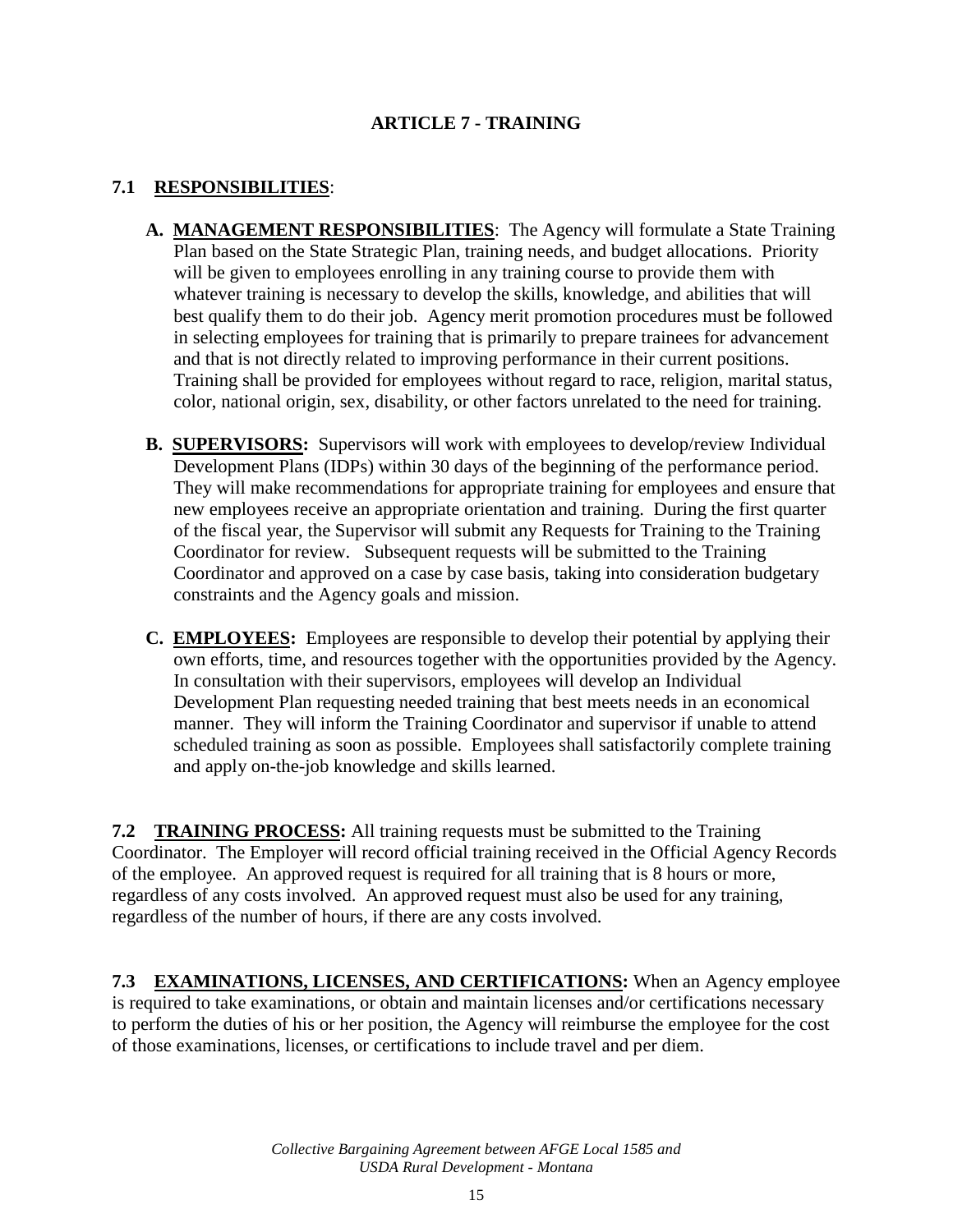## **7.4 PURCHASE OR RENTAL OF BOOKS, MATERIALS AND SUPPLIES**: If prior approval is obtained, the agency will pay for the purchase or rental of books, materials, and supplies associated with a training course, if such materials and/or supplies are required by the training, or are necessary in the performance of an individual's job duties.

**7.5 EMPLOYEES WITH DISABILITIES**: The employer must ensure that discrimination does not result from the use of facilities that deny access on other grounds, such as lack of "reasonable accommodation" of people with disabilities. They will make every practical effort to ensure that training programs and meetings are accessible to participants with disabilities. The Agency may pay for individuals to accompany or aid employees with disabilities traveling on official business (including travel for training and/or meetings) within prescribed U.S. General Services Administration salary, travel, and per diem rates for Federal employees. The Agency will pay the cost of readers and interpreters for employees attending training and meetings. Prior notification is necessary to insure that appropriate arrangements can be made.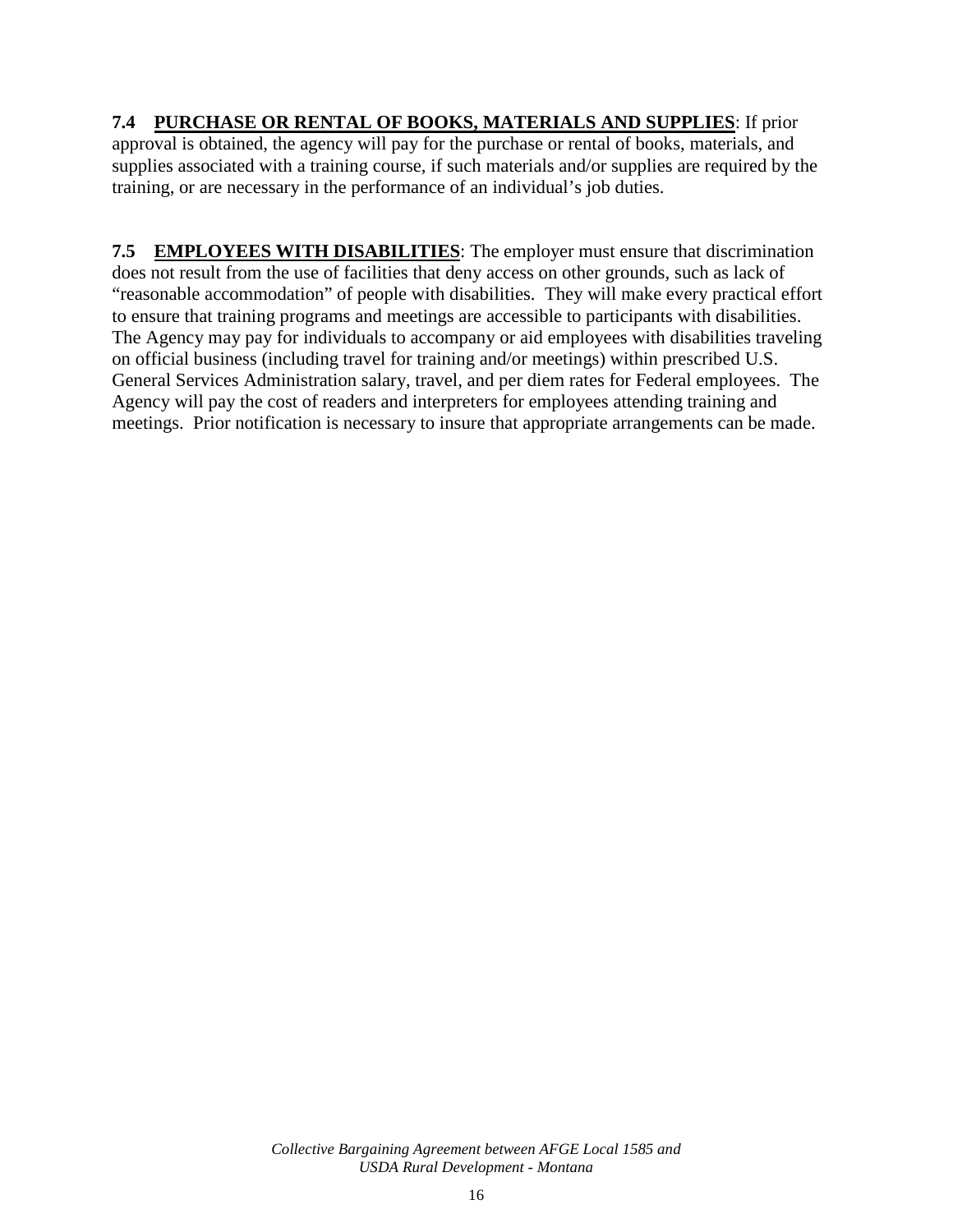### **ARTICLE 8 - MERIT PROMOTION PLAN**

**8.1 BACKGROUND**: This establishes the procedures for merit promotion and placement actions for bargaining unit positions in the Montana Rural Development. This document is in accordance with 5 CFR, Part 335 and provides supplemental information to comply with these requirements.

# **8.2 POLICY**

- A. In order to promote fair and equitable treatment for all employees, this plan defines how consideration will be given to all interested applicants.
- B. This plan does not guarantee promotion, nor does it require a vacancy be filled by promotion.
- C. Actions under this Merit Promotion Plan, whether in identification, qualification, evaluation, or selection of candidates, or any other phase of the promotion process shall be made without discrimination for any nonmerit reason.
- D. This plan covers promotions in the competitive service in bargaining unit positions through GS-15 and similar pay schedules, and to or from any prevailing rate schedule position.
- E. The Agency and Union agree that any proposed changes or exceptions to this language may be agreed to by mutual consent.

#### **8.3 OBJECTIVES**

- A. The objectives of this plan are to:
	- 1. Narrow the number of candidates to a reasonable number and assure that selections are made from among the best qualified applicants;
	- 2. Bring the best qualified candidates from an appropriately ranked list of candidates to the attention of the selecting official;
	- 3. The Agency agrees to interview all candidates referred in grade level order, from the highest grade in descending order. Once a selection has been made, no applicants at lower grade levels will be interviewed. At each grade level Montana Rural Development employees will be interviewed first;
	- 4. Give employees fair, equitable, and appropriate consideration for higher level jobs;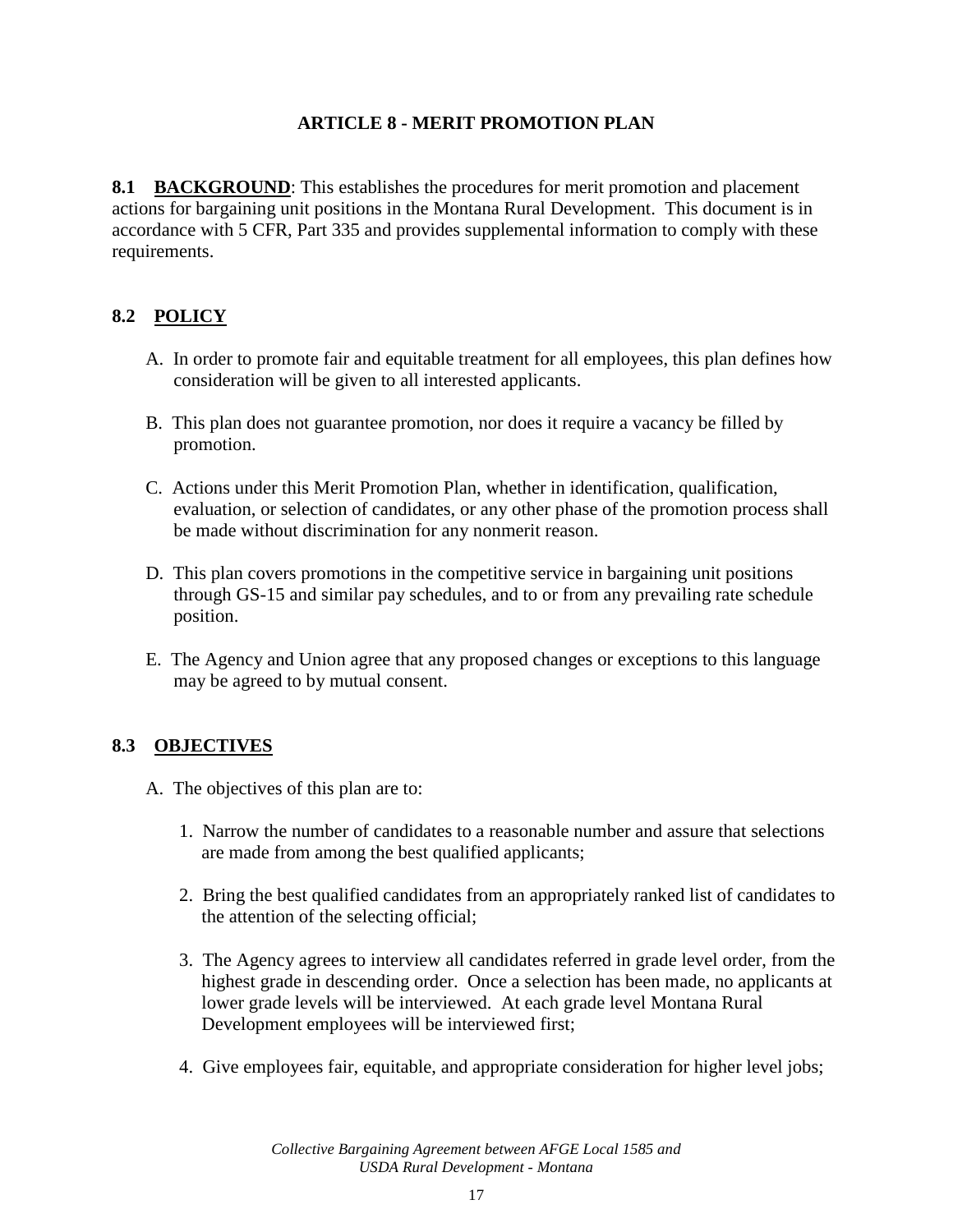- 5. Provide an incentive for employees to improve their performance and develop their knowledges, skills, and abilities (KSAs);
- 6. Provide career opportunities for employees.

## **8.4 COVERAGE.**

The following types of personnel actions are covered:

- A. Competitive promotion
- B. Reassignment or demotion to a position with more promotion potential than the highest actual grade held by an employee on a permanent basis under a career or careerconditional appointment.
- C. Transfers to a higher-graded position or a position with higher promotion potential than the highest actual grade held by an employee on a permanent basis under a career or career-conditional appointment.
- D. Reinstatement to a higher-graded position or a position with higher promotion potential than the highest actual grade held by an employee on a permanent basis under a career or career-conditional appointment.
- E. Selections for details for more than 30 days to a higher graded position will be rotated on a voluntary basis first using the most senior government-wide SCD date. Mandatory details for more than 30 days will be rotated by reverse Government-wide SCD date order employees in the same series/grade (or higher) as the vacant position. Details greater than 120 days will be competitively placed through merit promotion.
- F. Selection for training that is any one of the following:
	- 1. Part of an authorized training agreement.
	- 2. Part of a promotion program, although the promotion may not immediately follow the training.
	- 3. Required before an employee is qualified for reassignment to a different occupational series.
	- 4. Part of a Career Enhancement Program.
	- 5. Designed primarily to prepare employees for advancement, or to fulfill specific qualification requirements for a position with known promotion potential.
- G. The Agency agrees not to take any action that bypasses the merit promotion process.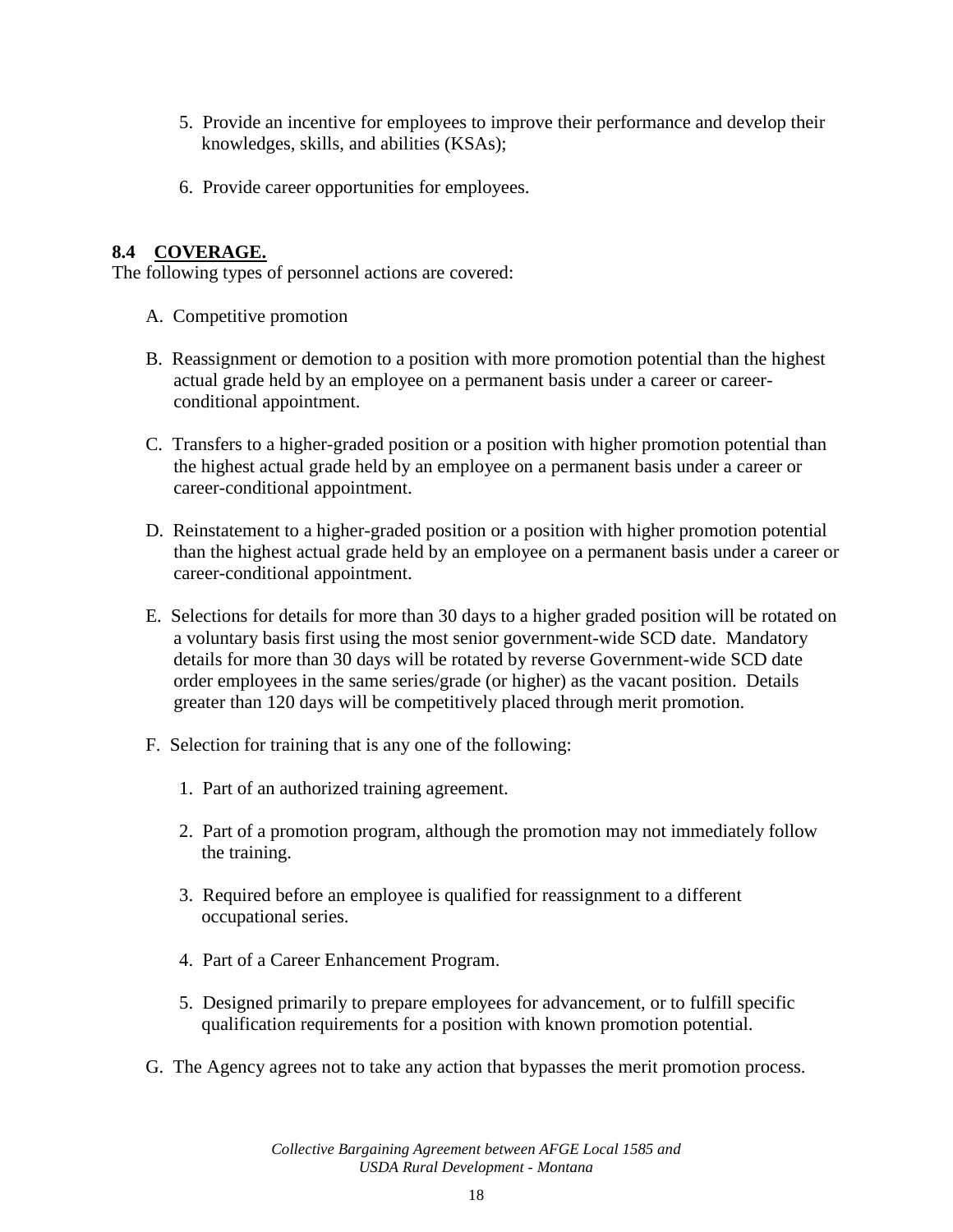H. Time limited promotion for more than 120 days to a higher-graded position or a position with higher promotion potential, unless the selectee has held the grade previously on a permanent basis.

## **8.5 EXCEPTIONS**

The following types of personnel actions are not covered:

- A. Competitive selection from an Office of Personnel Management (OPM) certificate or a certificate issued by an Agency with delegated examining authority;
- B. Promotions resulting from an employee's position being reclassified at a higher grade because of accretion of duties and responsibilities;
- C. Promotions resulting from upgrading a position, without significant changes in the duties or responsibilities, because of either the issuance of a new classification standard or the correction of an initial classification error;
- D. Career-ladder promotions when an employee was previously selected for an assignment intended to prepare him/her for the position being filled. Sources of selection may be:
	- 1. An Office of Personnel Management certificate;
	- 2. A list of employees issued under delegated examining authority;
	- 3. Selection under competitive promotion procedures;
	- 4. Special Placement Programs; or
	- 5. Any other direct hire authority.
- E. Repromoting, reinstating, or transferring an employee up to the highest grade held on a permanent basis; provided the employee was not demoted or separated from that grade because of deficiencies in performance or "for cause" reasons;
- F. Details, not longer than 120 days, to a higher-graded position or to a position with no known promotion potential;
- G. Details at the same or lower grade;
- H. Actions taken as a remedy for failure to receive proper consideration in a competitive promotion action;
- I. Promoting an employee upon exercise of reemployment rights if the employee's former position was reclassified during his/her absence;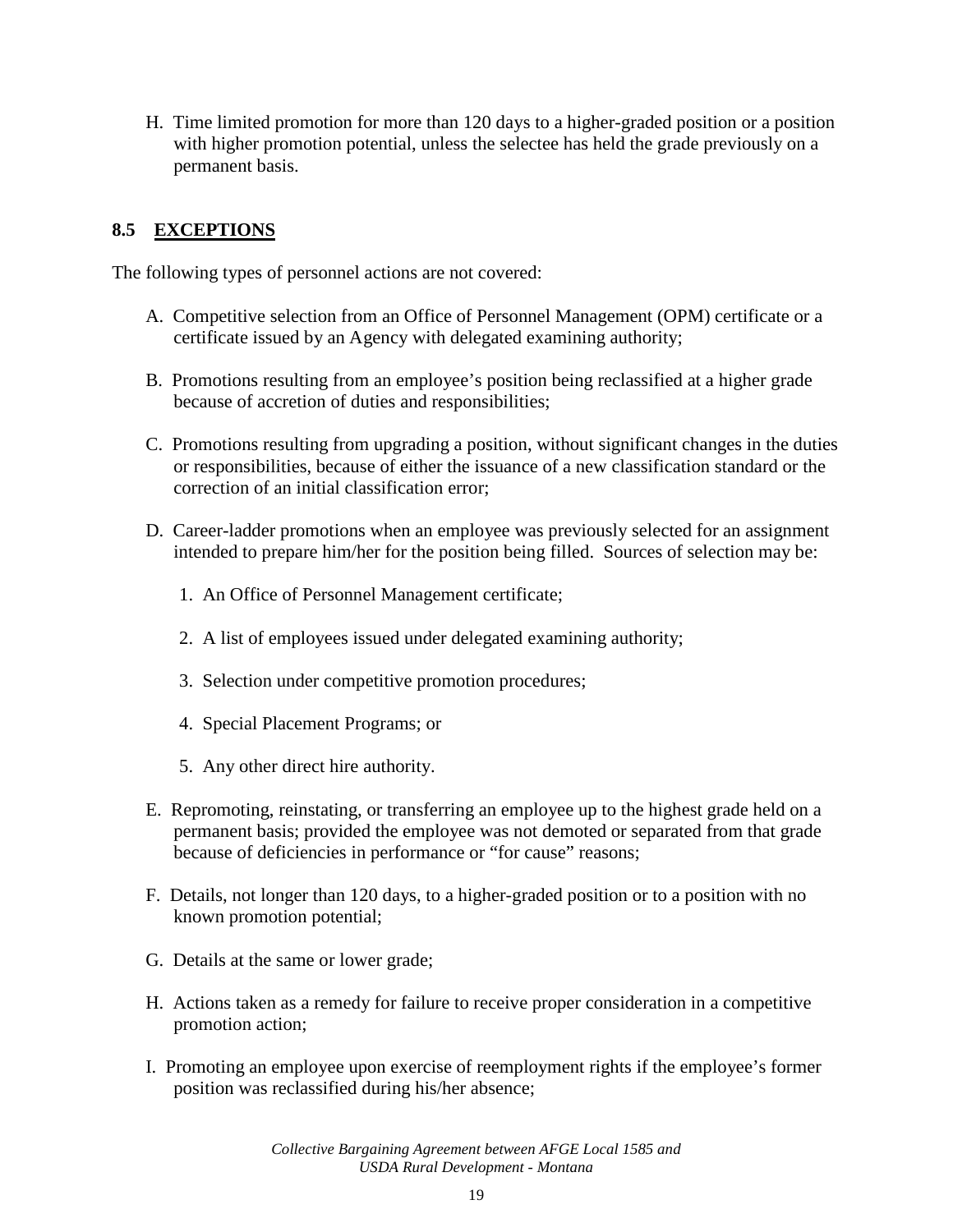- J. Selection of a candidate from the Reemployment Priority List (RPL) for a position up to the highest grade previously held in the competitive service;
- K. Position changes permitted by Reduction-in-Force (RIF) regulations;
- L. Repromotion to a grade or position from which an employee was demoted as a result of a RIF;
- M. Selection by reassignment to a position with the same or less promotion potential than a position previously held under a career or a career-conditional appointment;
- N. A temporary promotion from 0 to 120 days will be voluntarily rotated among minimally qualified candidates to a higher-grade position or to a position with known promotion potential;
- O. Permanent promotion to a position held under a temporary promotion when:
	- 1. The assignment was originally made under competitive procedures; and
	- 2. It was made known under competitive procedures to all competitors at the time that it might lead to a permanent promotion.
- P. Voluntary change to a lower grade with the same or less promotion potential than previously held under a career or career-conditional appointment;
- Q. A position change from a position having known promotion potential to a position at the same grade having no higher potential.
- R. Selection of an eligible CTAP or ICTAP candidate.

### **8.6 METHODS FOR FILLING VACANCIES**

In the event the announcement is concurrent with an external announcement, non-bargaining unit candidates will be submitted to the selection official at the same time but will not be considered until after those qualified bargaining unit employees, if any, have been given first consideration.

### **8.7 PRIORITY PLACEMENT PROGRAMS**

- A. When a position is announced with an area of consideration limited to all or some portion of the USDA workforce, the order of consideration for priority and other candidates is as follows:
	- 1. Agency CTAP eligibles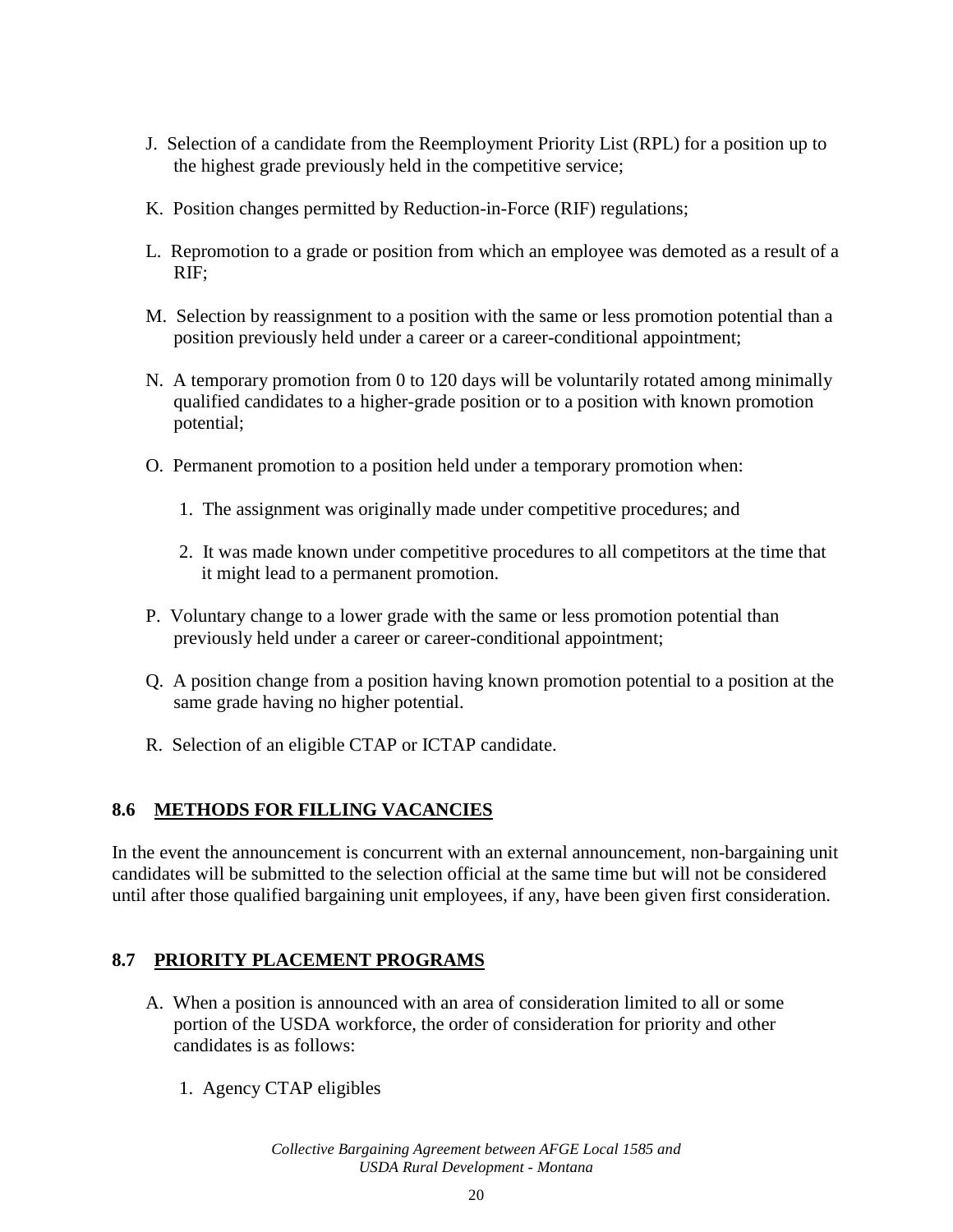- 2. USDA CTAP eligibles
- 3. Agency/USDA repromotion eligibles
- 4. Agency priority consideration eligibles
- 5. All other applicants within the area of consideration, and
- 6. RPL registrants at the option of the selecting official
- B. When a position is announced with an area of consideration which exceeds the current USDA workforce (e.g., Government-wide or all sources), the order of consideration for priority and other candidates is as follows:
	- 1. Agency CTAP eligibles
	- 2. USDA CTAP eligibles
	- 3. USDA RPL registrants
	- 4. USDA ICTAP applicants
	- 5. Agency/USDA repromotion eligibles
	- 6. Agency priority consideration eligibles
	- 7. ICTAP eligibles (other than those displaced from USDA) and
	- 8. All other applicants
- C. USDA Repromotion Placement Plan. Employees downgraded through no fault of their own are entitled to priority consideration for a period of 2 years from the effective date of the employee's downgrade.
- D. Priority Consideration. Employees are entitled to priority consideration whenever reconstruction of a promotion action shows that, except for some error, (i.e., wrong qualification determination, failure to receive bonafide consideration, improper rating, failure to follow competitive procedures, etc), the employee would have appeared on a promotion certificate. The employee shall be entitled to one bonafide consideration for the type (same series, grade, up to the same promotion potential, and geographic area) of position previously applied for under competitive procedures. A priority consideration certificate will be forwarded to the selecting official prior to issuing a competitive certificate. If no priority consideration candidate is selected, the selecting official must provide job-related justification for the non-selection.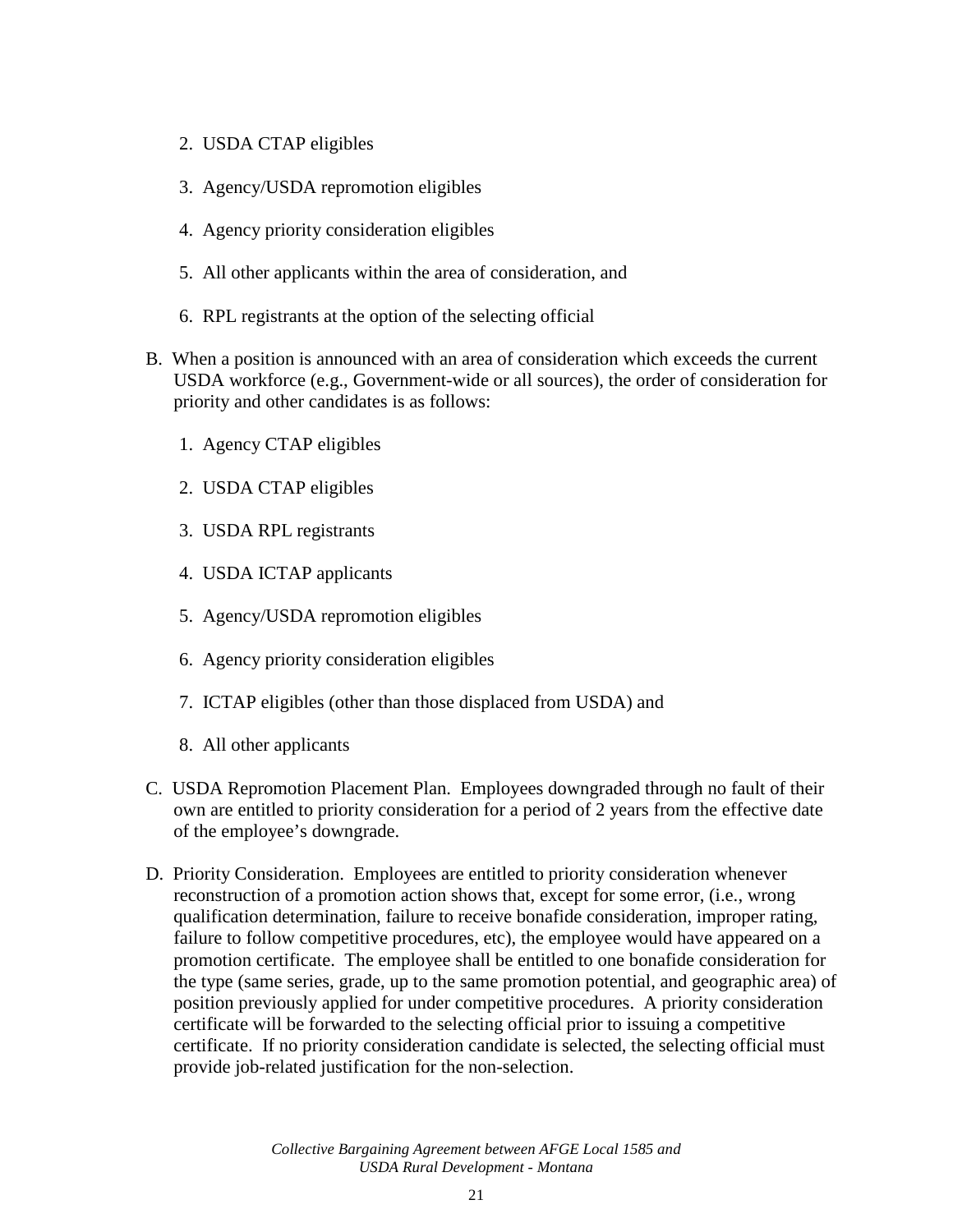### **8.8 INITIATING THE VACANCY**

- A. The supervisor of the vacancy will submit an SF-52, Request for Personnel Action, through appropriate channels. With the SF-52, the supervisor will attach a Position Description Cover Sheet and a current position description that accurately describes the position to be filled.
- B. No action will be taken to permanently staff the vacant position until the position is classified.
- C. The selecting official will determine, in consultation with the Human Resources Specialist, the best way to fill the vacancy (merit promotion procedures, OPM register, transfer, reinstatement, Special Placement Programs, etc.).

### **8.9 PROCEDURES WHEN VACANCY IS ANNOUNCED**

The following procedure will be followed for all merit promotion vacancies:

- A. Identification of selection criteria.
	- 1. Prior to posting the vacancy announcement, the Human Resources Specialist determines:
		- a. That KSAs are established for the position. The Human Resources Specialist will discuss and review with the selecting official the existing KSAs to determine if they are still appropriate; or
		- b. That KSAs are not established for the position. The Human Resources Specialist will contact the selecting official to establish the KSAs.
- B. Minimum Area of Consideration.

The following is designated as the minimum area of consideration for bargaining unit positions:

- 1. Montana statewide (Current federal employees with status or reinstatement eligibles in Montana).
- 2. A wider area of consideration may be initially established with Union concurrence to obtain more qualified candidates if it is anticipated that sufficient candidates will not be available.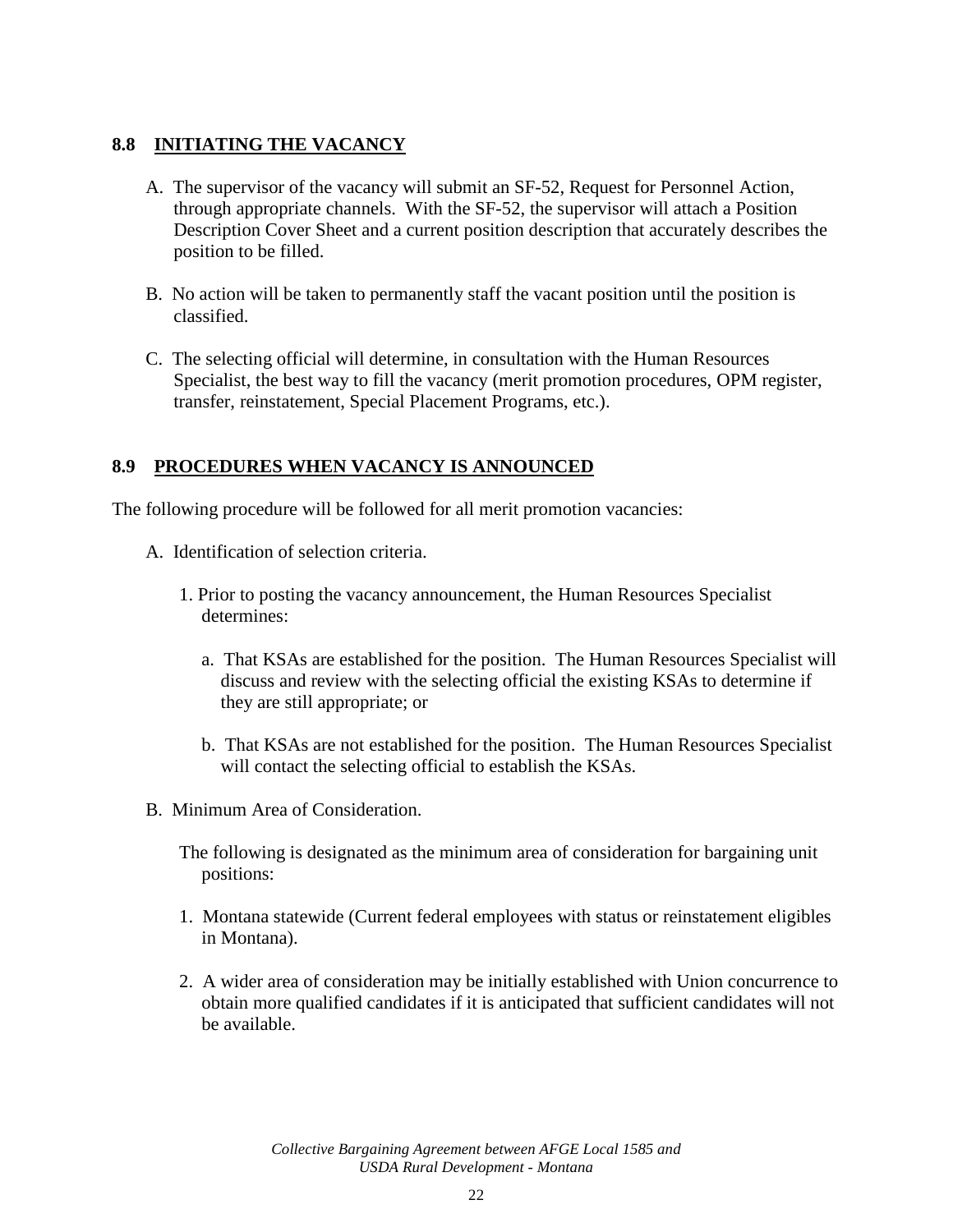- C. Preparation and posting vacancy announcements.
	- 1. Vacancy announcements will be posted for a minimum of 21 work days. Announcements with the area of consideration limited to CTAP/ICTAP candidates may be open for 5 calendar days.
	- 2. Nationwide/Government wide will be posted for a minimum of 21 calendar days.
	- 3. Close of business in field offices will be determined by the appropriate official in each office.
	- 4. All vacancy announcements (bargaining and non-bargaining unit) will be posted on the automated bulletin board systems prescribed by OPM. The Agency will email all Rural Development Montana employees including the Union President, with return receipt showing delivery, that it has been posted and the address of the automated bulletin board.
	- 5. Vacancy announcements will be announced at multiple grade levels.

# **8.10 SUBMITTING APPLICATIONS**

Internal applicants are encouraged to submit internal and external applications.

A. To be considered for posted vacancies, the following procedures must be followed:

Applicants must submit:

- 1. SF-171, Application for Federal Employment, or OF-612, Optional Application for Federal Employment, or resume; and supplemental statement that addresses each of the KSAs separately or other information included in the announcement; and current performance appraisal/rating, or a statement advising the performance appraisal/rating is unavailable. (This applies only to current Federal Employees). Any other information as specified in the vacancy announcement.
- 2. Non-competitive referral candidates are not required to submit KSA supplemental statements although they are encouraged to do so.
- 3. The Agency shall provide training to all employees on the application procedures.

#### NOTE:

Failure on the part of the applicant to submit the requested material will result in not being considered for the advertised position. Additional materials, such as copies of position descriptions, publications, award certificates, will not be considered in the ranking process.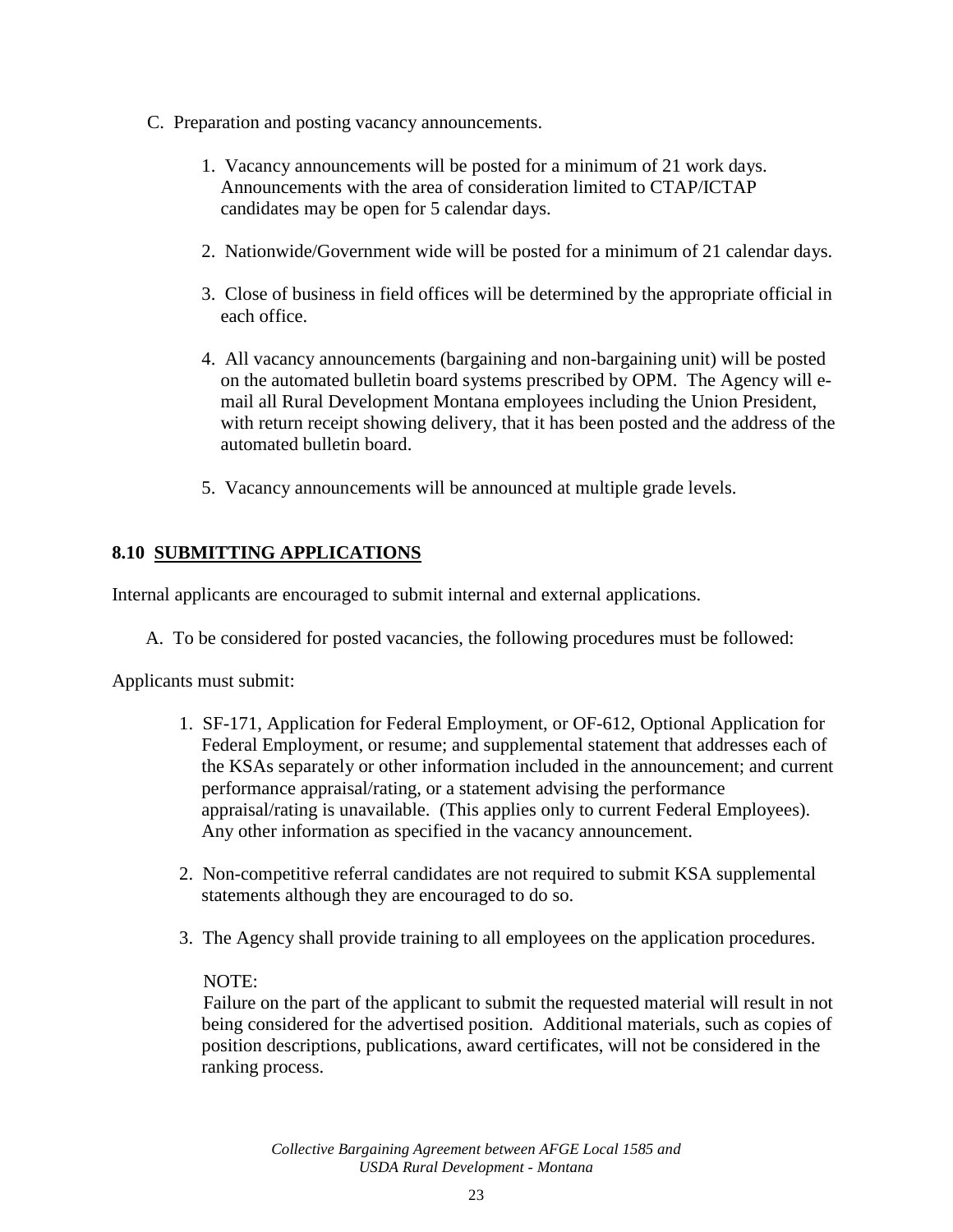- B. Applications must be received at the specified location by the close of business on the closing date of the vacancy announcement unless otherwise stated on the vacancy announcement. Exceptions to this requirement may be made by the servicing Human Resources Office for reasons such as extended power outages, severe weather, etc.
- C. Applications submitted by facsimile or other electronic means as specified in the announcement will be accepted.
- D. Employees who are on extended leave are responsible for notifying their supervisor if they want to be considered for promotional opportunities while they are on travel or leave. Employees shall leave a telephone number, e-mail address and/or facsimile number with their supervisor. The supervisor is responsible for contacting the employee to provide vacancy information.
- E. Voluntary applications within the Agency will not be accepted unless so stated on the vacancy announcement. The vacancy announcement will outline the method of considering candidates when applications are accepted.
- F. Applications will be accepted from candidates under special hiring authorities, i.e., VRA, 30% Disabled Veteran, Persons with Disabilities, etc. Qualified candidates will be placed on the Promotion certificate as non-competitive referrals.

# **8.11 EVALUATION TO DETERMINE ELIGIBILITY, BASIC QUALIFICATIONS, AND NOTIFICATION TO CANDIDATES**

- A. Qualifications of the applicants will be determined from the application package submitted and the applicant notified of the results.
- B. Minimum qualification standards used for placements are standards approved by the Office of Personnel Management and may be found in the OPM Handbook, Qualification Standards for General Schedule Positions and the X-118C, Internal Qualifications Guide for Trade and Labor Jobs. The Human Resources Specialist will assure that all of the following requirements are met:
	- 1. Time-in-grade restrictions.
	- 2. Qualification standards for General Schedule Positions or the X-118C standards.
	- 3. 90-days after competitive appointment restriction.
	- 4. Any other requirements such as a selective placement factors (e.g., ability to communicate in a foreign language).
	- 5. Summary performance rating of fully successful or results achieved.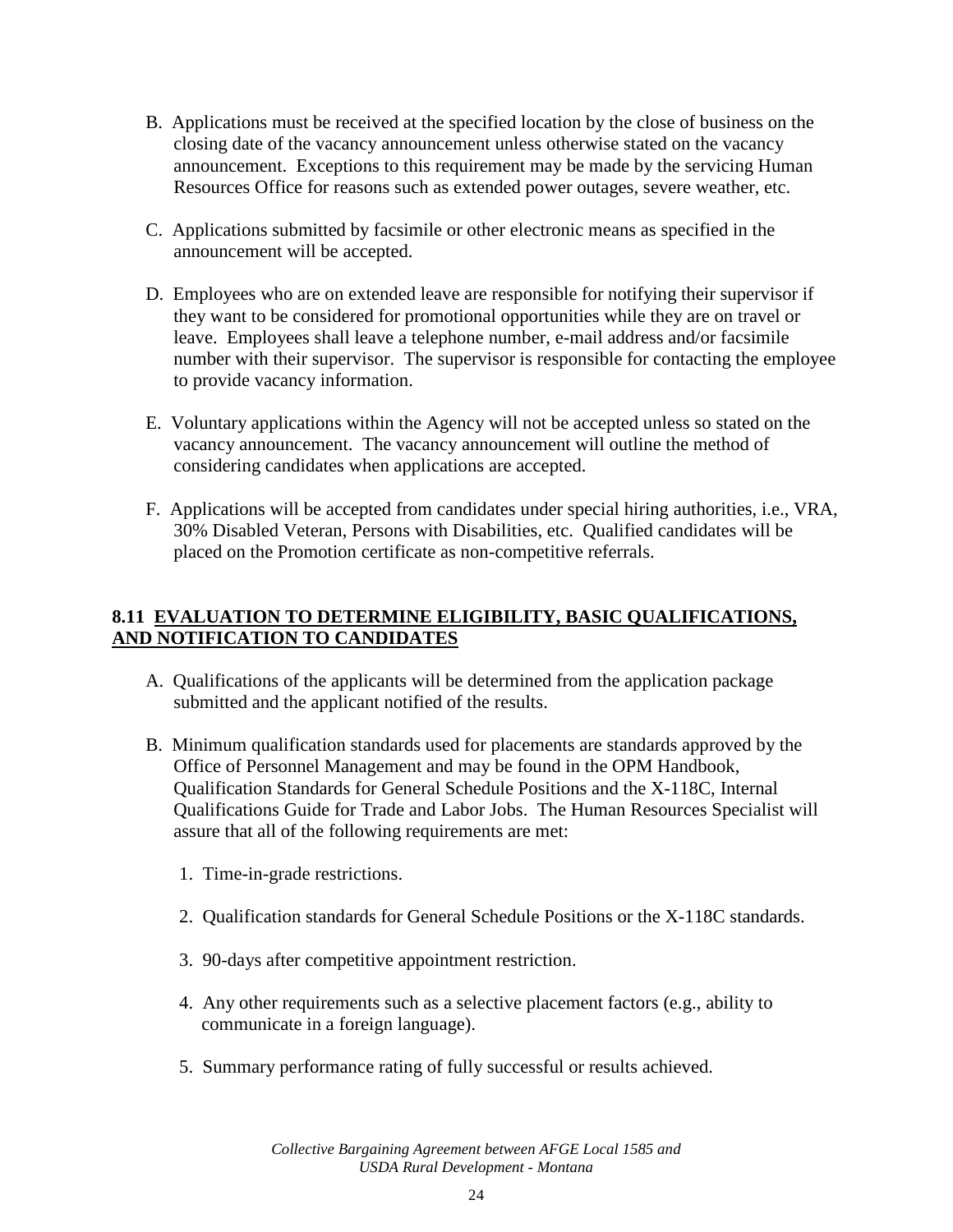- C. Applicants must meet all of the above requirements by the closing date of the announcement.
- D. Submission of additional information after the closing date will not be accepted.

# **8.12 RATING AND RANKING PROCEDURES.**

If there are 10 or more internal candidates, a Merit Promotion Panel will be used to rate and rank internal candidates. The Merit Promotion Panel will include Subject Matter Experts. If a panel is used management will ask the Union for names of qualified Subject Matter Experts. Management will select the panel members.

- A. Merit Promotion Panel
	- 1. The Human Resources Specialist will assemble a Merit Promotion Panel consisting of at least two members who occupy positions at a grade level not lower than the full performance level of the position being filled. The selecting official may recommend members to serve on the panel subject to the approval of the Human Resources Specialist.
	- 2. The Human Resources Specialist will serve as a facilitator with responsibility for assuring the requirements of merit promotion procedures are followed and to assist in expediting the process.
	- 3. Neither the supervisor, the selecting official, nor the approving official of the vacancy may be a member of the panel. They may, however, be asked to appear before the panel to answer any questions regarding the vacancy or the crediting plan.
	- 4. Merit Promotion Panels should include minority group members and/or women Subject Matter Experts.
	- 5. Members of the panel and observers will protect the confidentiality of all information received or reviewed during the committee process.
	- 6. A Human Resources Specialist/Subject Matter Expert may be used if there are fewer than 10 competitive candidates for any particular advertised grade level.
	- 7. The same method will be used for any position(s) advertised at multiple grade levels.
- B. Merit Promotion Panel Delegated Responsibility. The Merit Promotion Panel has the final responsibility for determining best qualified candidates based on valid, job-related criteria and employee's application package. They are accountable for defending their final decision to any regulatory or investigative agency.
- C. Merit Promotion Panel's Rating of the Candidates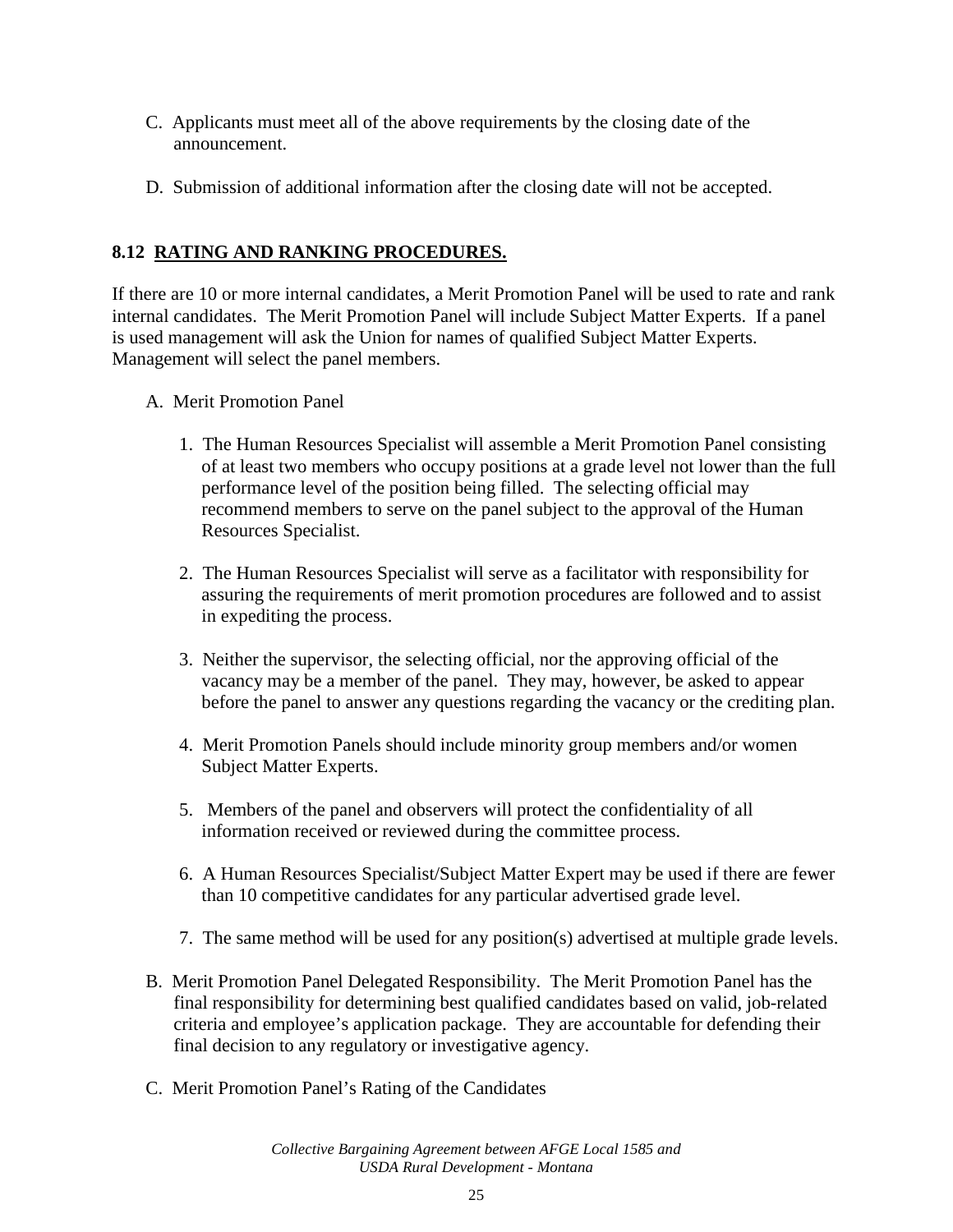- 1. The Merit Promotion Panel will use the following rating instruments to determine a candidate's possession of each identified KSA and the level of proficiency attained:
	- a. Rating instrument application, KSAs, performance appraisal, related awards, training and self-development.

Note: These factors may be considered in the evaluation process only to the extent that they are clearly related to one or more of the skills and knowledges important to successful performance in the job to be filled.

b. A rating scale will be developed for each KSA against which an applicant's possession of that KSA will be measured. The point range is 5-0.

Superior – 5 points will be assigned

Satisfactory  $-3$  points will be assigned

Minimally acceptable  $-1$  point will be assigned

No evidence  $-0$  point will be assigned

- D. Human Resources Specialist/Subject Matter Expert Ranking Method
	- 1. If there are 9 or fewer qualified competitive applicants at each particular grade level for a vacancy, a human resources specialist may be used to determine the best qualified.
	- 2. The human resources specialist or subject matter expert will apply the same rating criteria used by a merit promotion panel as described above.
- E. Determining the Best Qualified
	- 1. Each basically qualified competitive candidate is evaluated against criteria developed from the job analysis process which was developed prior to rating. Each candidate is given a score based on their experience, education, related awards, training, and self-development. These scores are then combined and recorded on the master score sheet.
	- 2. Up to 10 candidates may be certified for each grade level if meaningful distinctions cannot be made among a smaller number.
	- 3. Where distinctions simply cannot be, if a tie occurs for the  $10<sup>th</sup>$  position, all names with that score will be referred.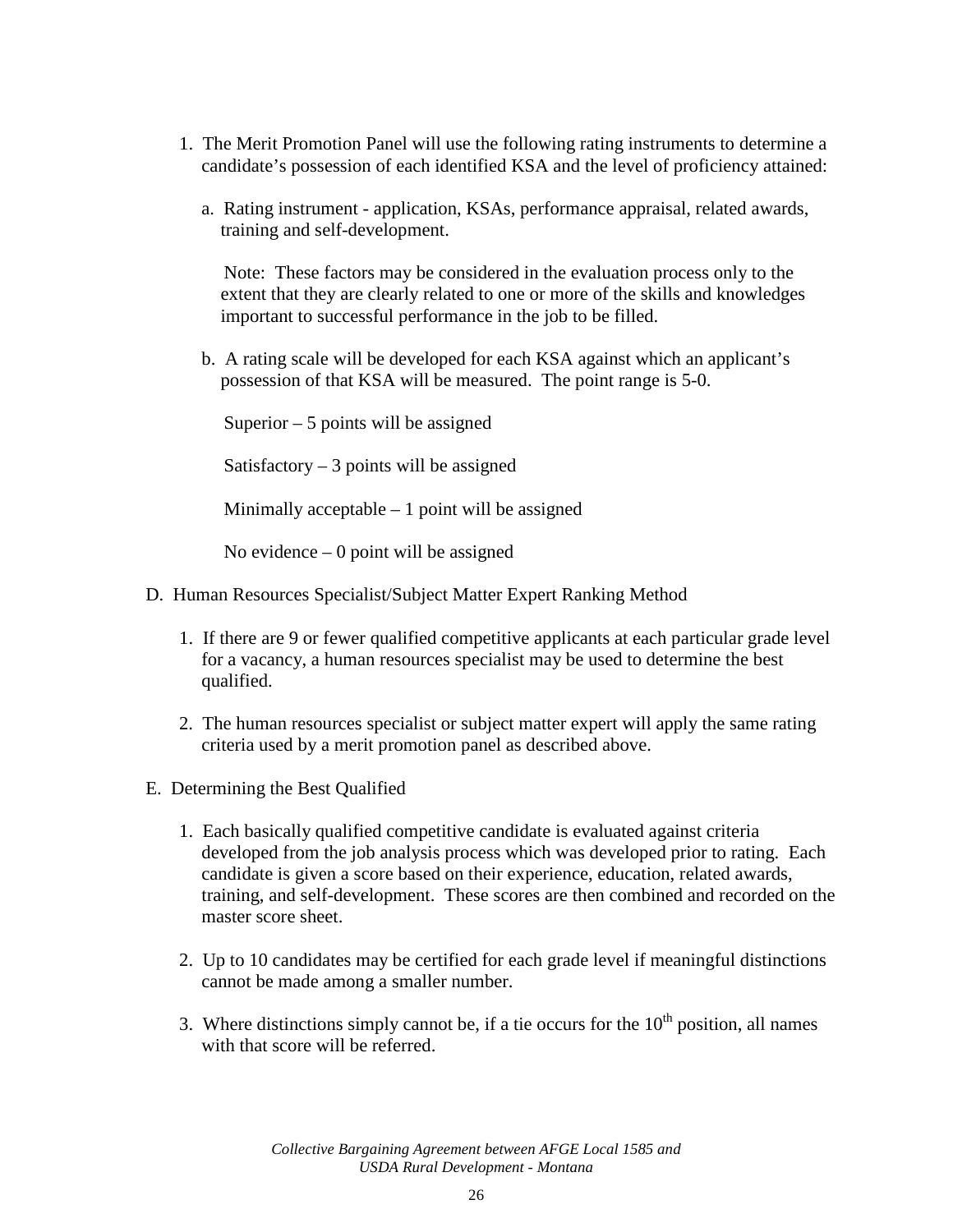- 4. If more than 1 position is to be filled, three additional names may be certified for each additional vacancy.
- 5. If less than three are best qualified, the selecting official may make a selection or request that the area of consideration be extended.

# **8.13 SELECTION PROCESS**

- A. The names of the best qualified candidates will be listed on the promotion certificate(s) by grade level in alphabetical order.
- B. The selecting official may be provided with all best qualified candidates' KSA, supplemental statements, applications and any other related material.
- C. The selecting official is entitled to make a selection from any of the candidates listed on a promotion certificate based on his/her judgment of how well the candidate will perform in the particular job being filled.
- D. The selecting official will make his/her selection and forward it through appropriate approving officials. Each candidate will be notified of the selection.
- E. The promotion certificate should be returned within 30 days. If the selecting official is unable to make the selection, extensions may be granted up to 90 days from the date the certificate was originally issued. In the event a like (same Agency, official title, series, grade, and geographic location) vacancy occurs within the original area of consideration during the 90 day period, the same certificate may be used to fill the subsequent vacancy(s) without re-advertising.
- F. After the selecting official has given consideration to the Montana Rural Development area employees he/she is not required to make a selection from the promotion certificate but may select from any other appropriate source.
- G. A selected candidate will normally be released to enter on duty in the new position no later than 1 full pay period after selection. Extensions beyond the normal 1 pay period will be negotiated between the supervisors involved and the Human Resources Specialist.

# **8.14 PROMOTION RECORDS AND INFORMATION.**

- A. The Human Resources Office will establish and maintain an official promotion case file for 2 years.
- B. The following information will be provided to any employee upon request: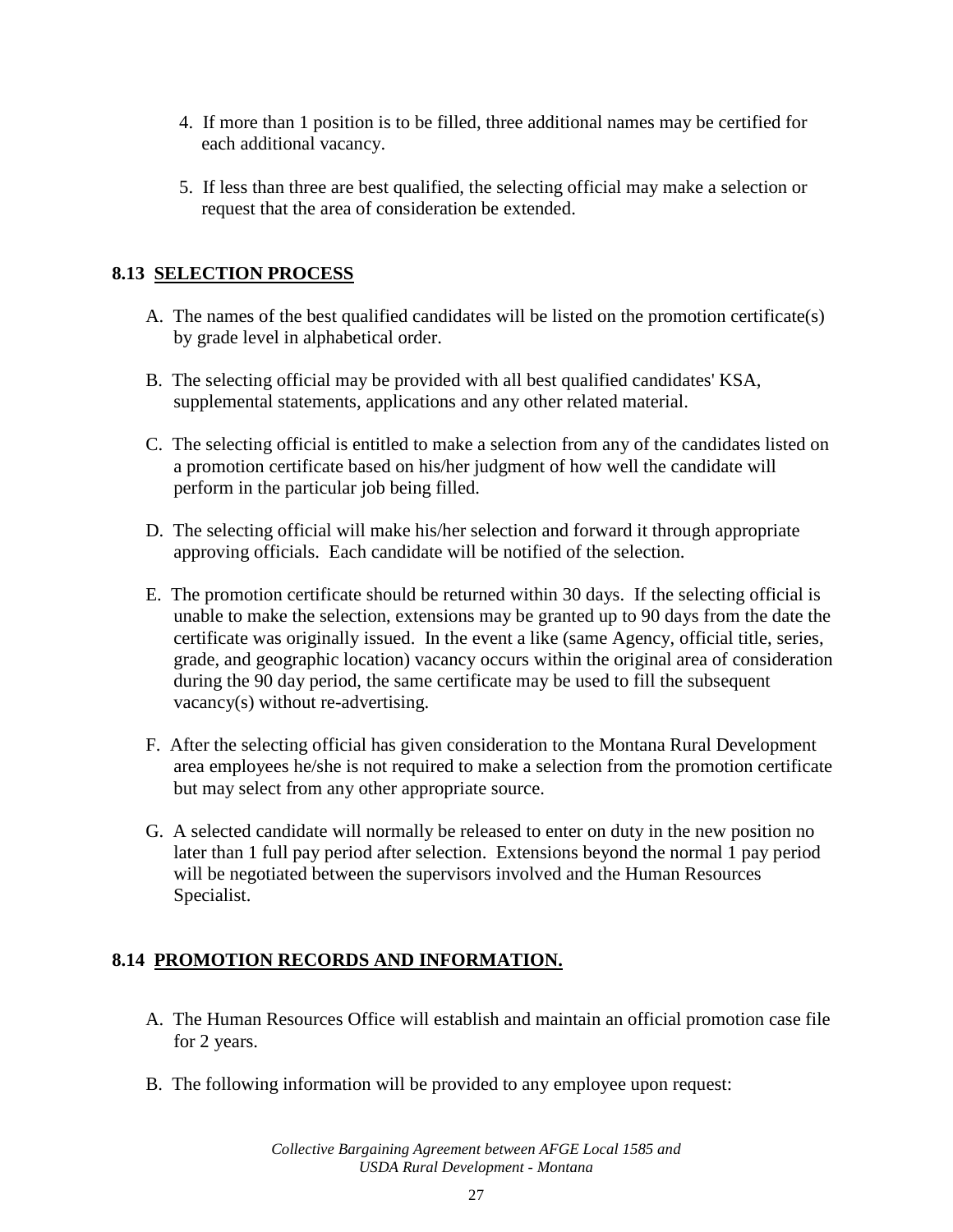- 1. Explanations, supporting regulations and negotiated merit promotion article concerning the Merit Promotion Plan
- 2. The qualifications required for a position.
- 3. If the employee was considered basically qualified.
- 4. If the employee was among the best qualified and how the employee was evaluated by the Merit Promotion Panel or Human Resources Specialist.
- 5. Cut-off score for best qualified.
- 6. Scores of other candidates (not identified by name).
- 7. Number of qualified candidates.
- 8. Number of candidates certified as Best Qualified.
- 9. Who was selected.
- C. Employee complaints. An employee has the right to file a grievance or complaint if he or she feels:
	- 1. There has been an improper application of governing rules and regulations.
	- 2. The Merit Promotion Plan procedures and the Union contract were not followed for a bargaining unit position. If the position being filled is not in the bargaining unit, employees have the following alternatives to pursue redress if s/he has a complaint.
		- a. the Agency administrative grievance system
		- b. The EEO complaint system
		- c. The Office of Special Counsel (for prohibited personnel practices)
		- d. the Merit Systems Protection Board
	- 3. Individual judgments used in merit promotion process or non-selection from a group of properly ranked or certified candidates are not subject to the formal administrative grievance process.
- D. All employees are encouraged to discuss plans and opportunities for advancement with their supervisor and request information and/or assistance from the servicing office on specifics of the Merit Promotion Plan, qualification standards, etc.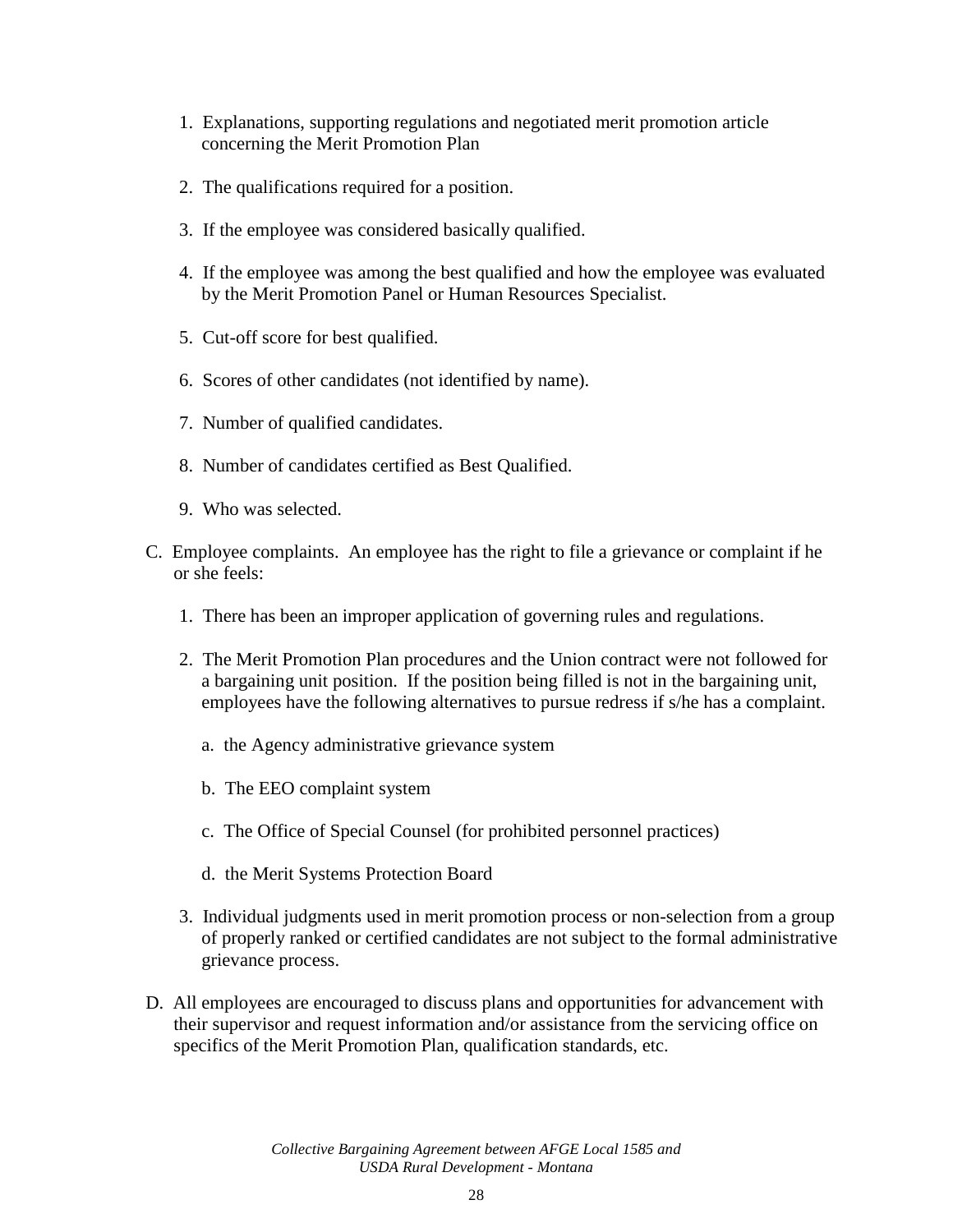#### **8.15 PROGRAM REVIEW**

This plan will be reviewed and reported on periodically in conjunction with managers, supervisors, employees and Union to ensure that:

A. The plan is effective and useful to employees and management;

Note: Nothing in this merit promotion plan prohibits either the Agency or the Union from negotiating appropriate arrangements to the merit system process based on mutual consent.

- B. Promotion actions and employee complaints are handled promptly and properly;
- C. Promotions are used to encourage competent employees to investigate new careers and to make the best use of their knowledge and skills; and
- D. Employees, supervisors, and managers have a full understanding of the merit promotion process.

### **8.16 EMPLOYEE, SUPERVISOR AND PERSONNEL RESPONSIBILITIES**

#### **Employee Responsibility:**

- A. Review announcement under the Merit Promotion Program.
- B. Review announcements and, if they feel they meet specific experience and training requirements for the position, properly complete and forward all required application material by the closing date for each position for which they wish to be considered, keeping in mind that the Promotion Certificate can be used for another identical vacancy that occurs within 90 calendar days.
- C. Keep supervisors informed of career interests. Before departure on temporary duty, scheduled leave, and other absences, provide supervisor with a telephone number, e-mail address and/or facsimile number at which they may be contacted.
- D. Take advantage of self-development and training opportunities, both on and off the job.
- E. Demonstrate competence and readiness for advancement by diligent and effective performance in current assignment.
- F. When requested, participate in applying OPM regulations to establish reasonable jobrelated evaluation criteria (KSAs), and participate on promotion panels for determining best qualified candidates.
- G. Assure that official personnel records reflect all experience, education and training.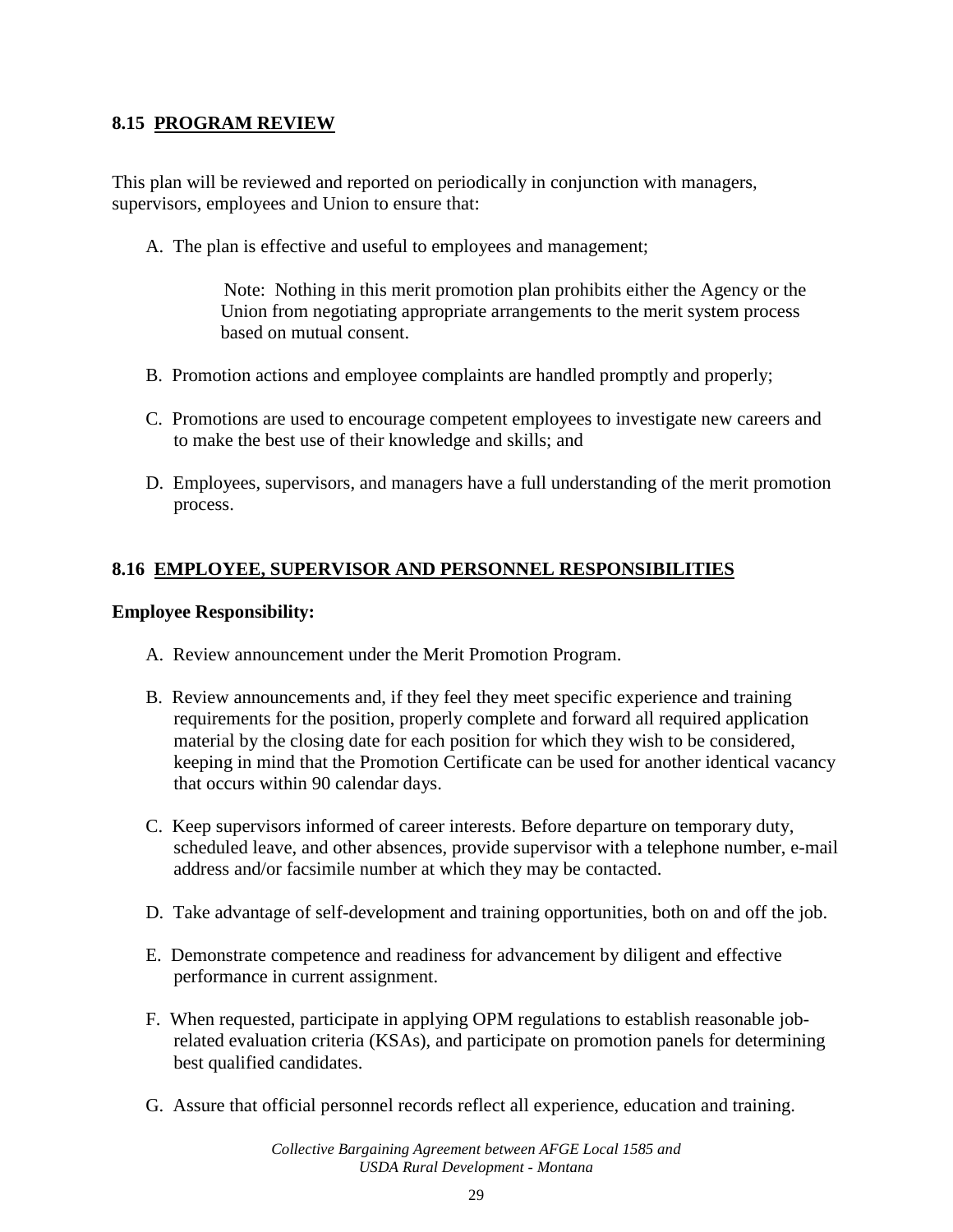H. Keep informed of the provisions of this plan.

#### **Supervisory Responsibility:**

- A. Maintain a current copy of this plan, make it available to their employees, and exert every effort to ensure that employees fully understand the plan.
- B. Anticipate personnel vacancies and initiate action in a timely manner so that sufficient qualified applicants can be found to facilitate the best selection.
- C. Participate in applying OPM regulations to establish reasonable job-related evaluation criteria (KSAs).
- D. Participate in or make employees available for rating panels.
- E. Give fair, equitable, and full consideration to all candidates referred and make a final selection from the list without discrimination for any nonmerit reason and without favoritism based on personal relationship or patronage.
- F. Under the provisions of this plan, release a selected employee for assignment to his/her new job.
- G. On a fair and equitable basis, guide and assist employees in developing skills and abilities through cross-training, special assignments, and formal education, as needed. Encourage and advise employees regarding self-development needs and opportunities, and on areas where improvement should be made to increase chances for future promotion.

#### **Human Resources Responsibility:**

- A. Develop and administer the Merit Promotion Plan.
- B. Ensure the quality and effectiveness of the merit promotion program and management/employee understanding and acceptance.
- C. Through job analysis, develop and administer selective placement factors for basic eligibility and identification of job-related criteria.
- D. Determine and/or develop appropriate evaluation methods and instruments to be included in crediting plans.
- E. Provide technical advice and assistance to panel members responsible for rating candidates.
- F. Publicize the program to keep management and employees well informed.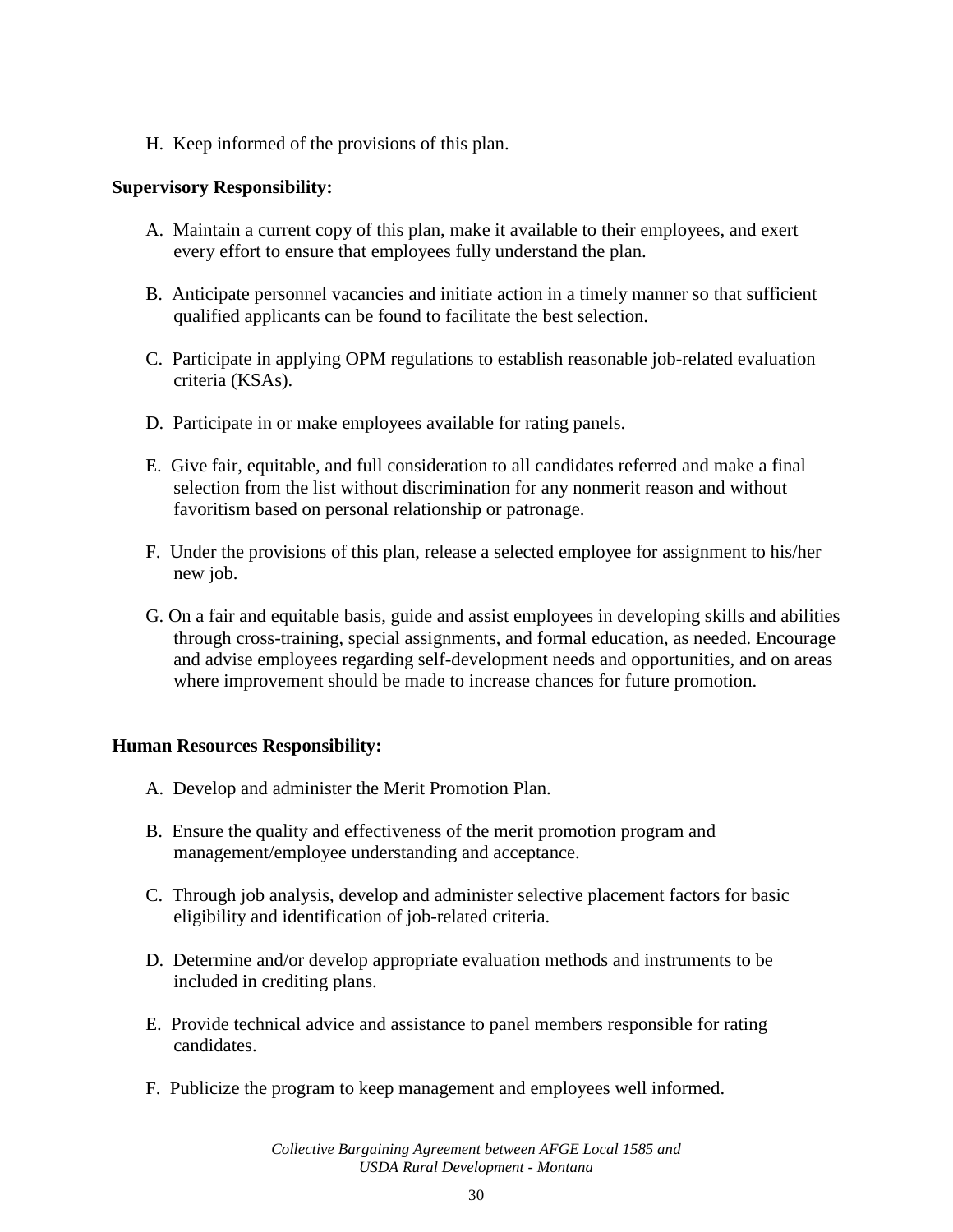- G. Furnish advice and assistance to employees interested in advancing or transferring to new career fields.
- H. Evaluate program effectiveness to include initiation of improvements or necessary changes.
- I. Maintain records in accordance with OPM and USDA requirements.
- J. Give new employees general information on the program as part of employee orientation.
- K. Advise of methods and procedures for filling all vacancies.
- L. Advise candidates who apply for promotion whether they meet basic eligibility requirements and inform them of action taken on their applications.
- M. Ensure that position vacancy announcements are published and/or comply with e-mail provision previously mentioned in 8.9(C)(4).
- N. Periodically inform employees, either orally or in writing, that questions about the plan or specific promotion actions should be referred to the servicing human resources office for informal handling; that formal means for resolving promotion complaints are available through union/agency grievance procedures.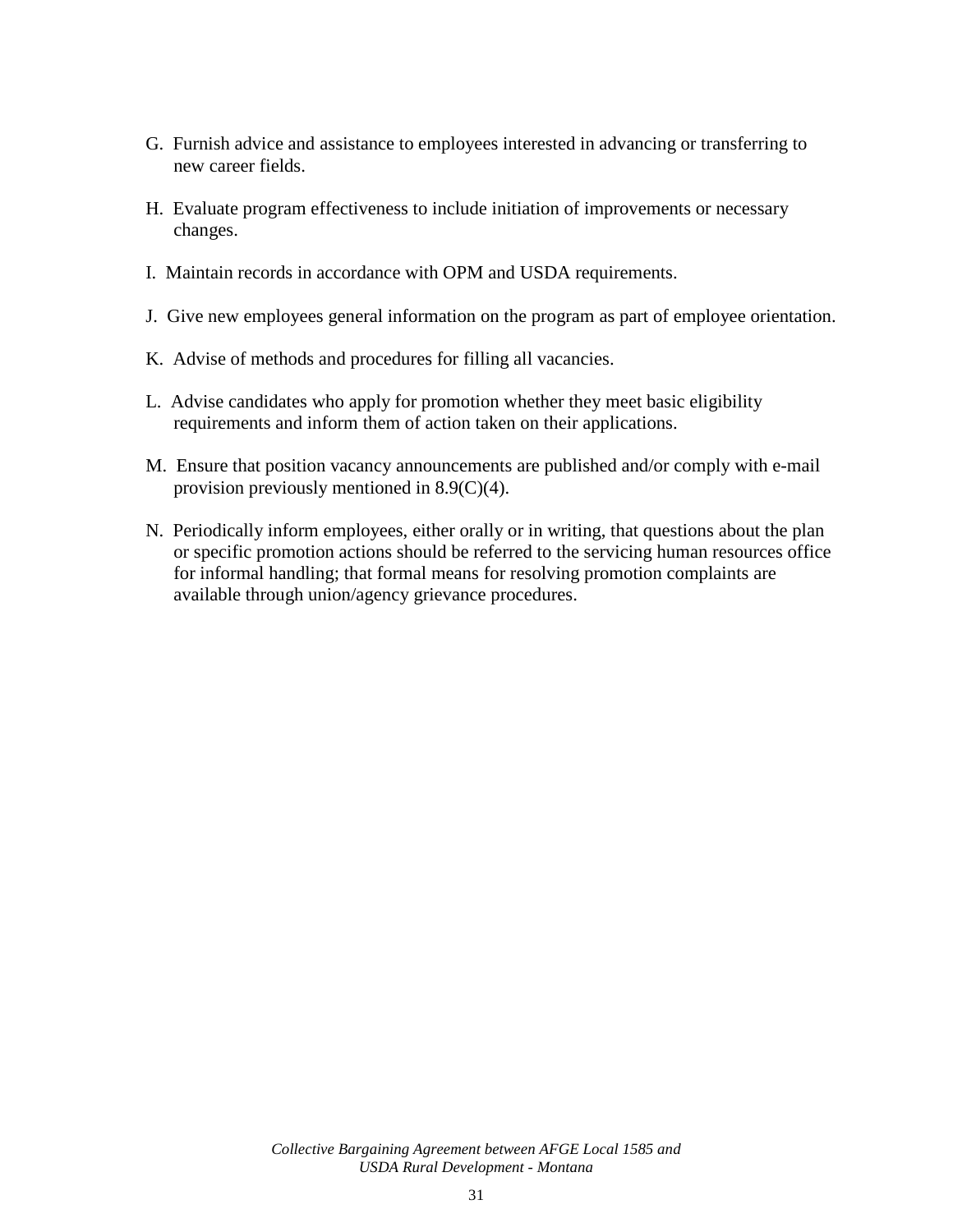# **ARTICLE 9 - WORK SCHEDULES**

**9.1 GUIDELINES:** The employer agrees to administer hours of duty and flexible work schedules in accordance with RD Instruction 2051-F, dated May 31, 2000, <http://www.rurdev.usda.gov/regs/regs/pdf/2051f.pdf> on matters not covered in this agreement. Flexible work schedules must be administered fairly and equitably to all bargaining unit employees in a work section.

**9.2 WORK SCHEDULES**: Employee work schedules will be established between the hours of 6:00 a.m. and 12:00 a.m. However, on a regular basis, the employee's scheduled work day will be completed by 6:00 p.m.

**9.3 FLEXIBLE WORK SCHEDULES (FWS):** Employees may apply for a FWS as provided in RD Instruction 2051-F. Such a schedule may be authorized if all the following criteria are met:

- A. service to the public cannot be diminished;
- B. productivity cannot be decreased;
- C. costs of operation must not increase.

If the supervisor denies a schedule they will provide the employee with a written explanation within 5 working days, with a copy to the Union.

**9.4 OFFICE CLOSURE:** An office will not be closed as the result of employees' Non Work Day (NWD) without the prior approval of the State Director or designee.

**9.5 OFFICE HOURS:** Offices will remain open and capable of providing customer service during the noon lunch break. Exceptions will require prior approval of the State Director or designee.

**9.6 REST PERIODS:** Employees shall be allowed two paid rest periods – one rest period during the middle of the first time period (a.m.) and one rest period during the middle of the second time period (p.m.) of each basic work day. These rest periods will be limited to 15 minutes each. Rest period cannot be accumulated or used as an extension of lunch and/or early dismissal. If an employee leaves the work area during their break, their supervisor or co-worker will be informed.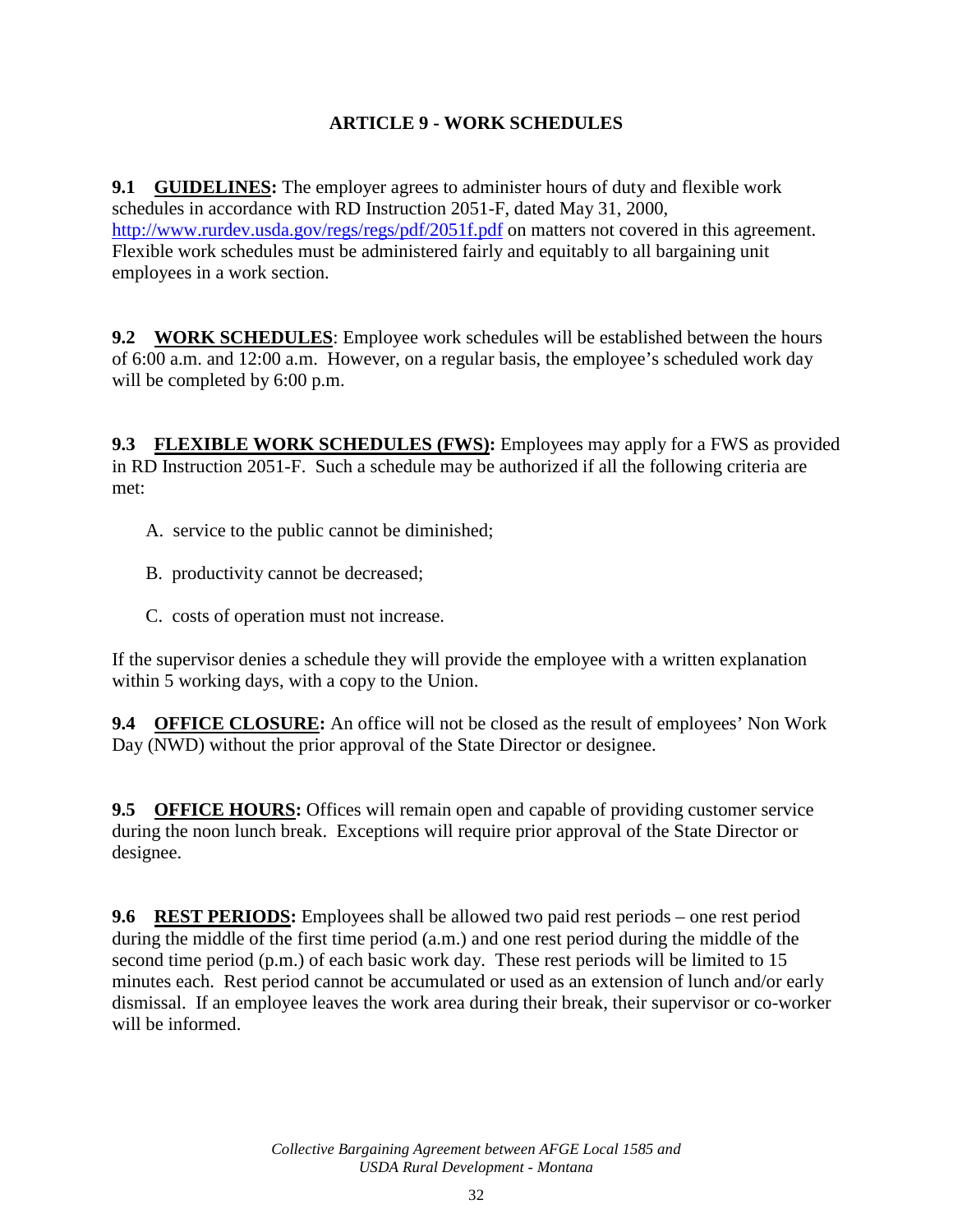# **ARTICLE 10 - LEAVE**

**10.1 PURPOSE:** To create a family friendly workplace which enables the Agency to meet its mission needs while allowing employees sufficient flexibility to meet both work and family needs. Management benefits by improved employee effectiveness and morale while giving employees more control over their lives.

**10.2 INTRODUCTION:** Managers and supervisors authorized to approve leave have the responsibility of systematically scheduling employees' absences in order to:

- A. maintain the workforce necessary for mission accomplishment;
- B. permit employees to make adjustments in their plans in order to meet work requirements;
- C. ensure that all absences from scheduled tours of duty are charged to the appropriate leave category; and
- D. ensure that their employees know the procedures for requesting and using leave.

It is essential that managers and supervisors who approve leave and time and attendance  $(T\&A)$ reports have a good understanding of the leave provisions. They serve as a vital link in ensuring that leave is administered fairly and equitably. Inaccurately recorded absences from duty reported on the T&A affect not only an employee's leave balances, but may affect his/her retirement entitlement, overtime, premium pay, and a variety of other forms of compensation.

Employees must observe designated duty hours and be punctual in reporting for work and returning from lunch periods. Employees normally must obtain advance authorization for absence from duty. Where absence from duty results from illness or an emergency, employees are required to notify their supervisor or other appropriate person as soon as possible, but no later than the start of core time (9:00 a.m.). When an employee fails to properly notify his or her supervisor, absences may be charged as an unauthorized absence (AWOL). It may also result in appropriate disciplinary action.

### **10.3 ANNUAL LEAVE**

- A. Definition Annual leave is provided to allow employees:
	- 1. an annual vacation period of extended leave for rest and recreation;
	- 2. periods of time off for personal business or emergencies which must be handled during working hours.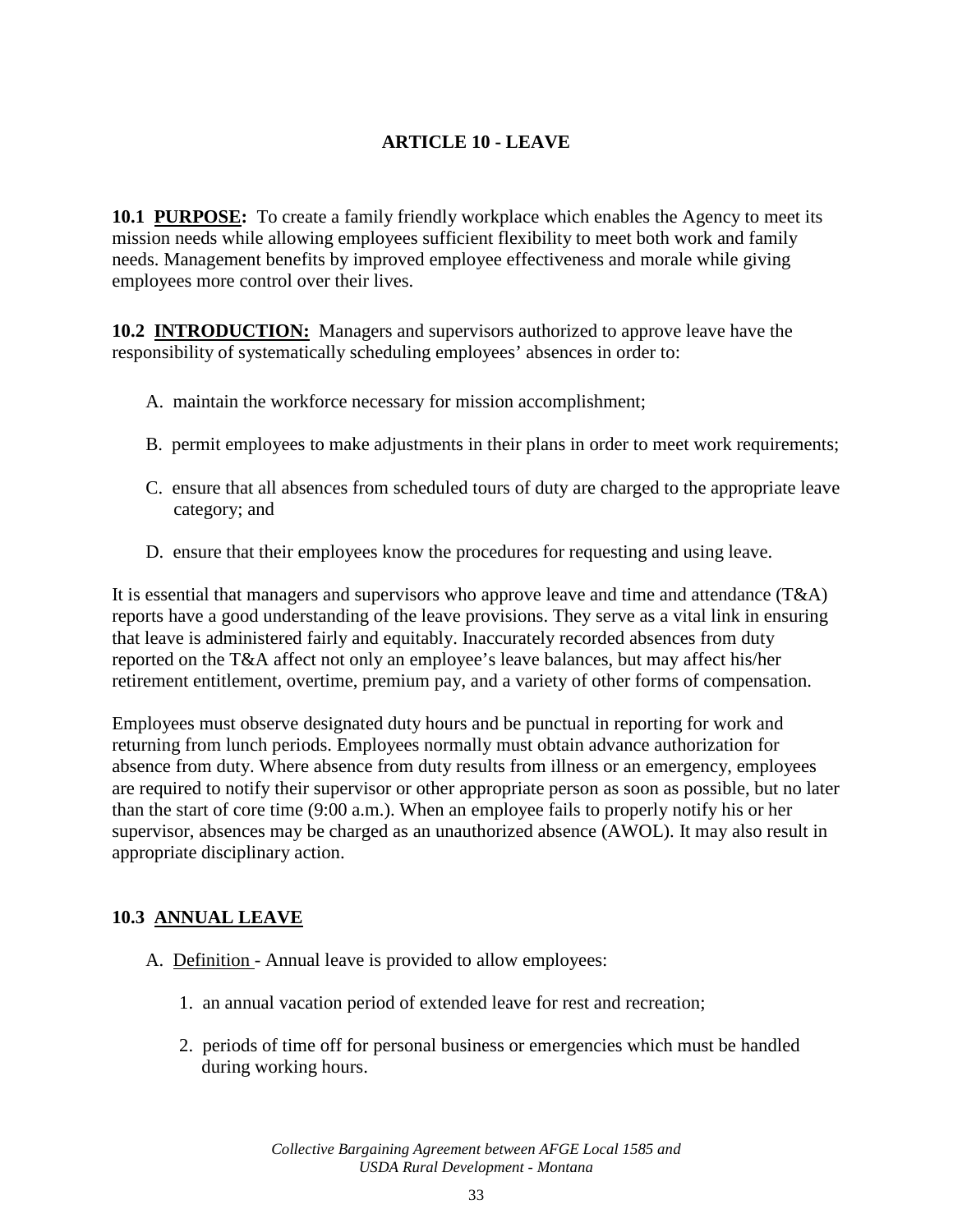#### B. Accruals

- 1. The amount of annual leave an employee earns depends on their length of service and their type of employment.
- 2. Full-time employees with appointments of 90 days or more accrue leave at the beginning of the full biweekly pay periods of employment as follows:

| IF years of service total | THEN will earn                                                              |
|---------------------------|-----------------------------------------------------------------------------|
| $0$ to $3$                | 4 hours                                                                     |
| 3 to 15                   | 6 hours<br>Note: 10 hours for last complete pay<br>period in calendar year. |
| 15 or more                | 8 hours                                                                     |

3. Part-time employees with appointments of 90 days or more accrue at the end of the full biweekly pay period of employment as follows:

|            | IF years of service total  THEN for hours in pay status will |
|------------|--------------------------------------------------------------|
| $0$ to 3   | 1 for each 20 hours                                          |
| 3 to 15    | 1 for each 13 hours                                          |
| 15 or more | 1 for each 10 hours                                          |

Note: If an original appointment is for less than 90 days and is then extended beyond 90 days, an employee may be entitled to retroactive accruals.

- 4. Intermittent employees are not eligible to accrue leave.
- 5. Annual leave accrues while the employee is in pay status or a combination of pay and nonpay status not subject to reduction. Changes in rates of accrual are effective the beginning of the pay period following the date on which the employee completes the required period of creditable service. There is no credit of leave for a fractional biweekly pay period either at the beginning or end of an employee's period of service, except in certain instances of continuity of employment.
- C. Limits Generally, the maximum amount of annual leave employees may carry forward from one leave year to the next is 240 hours.
- D. Usage Annual leave may be used in increments of 15 minutes.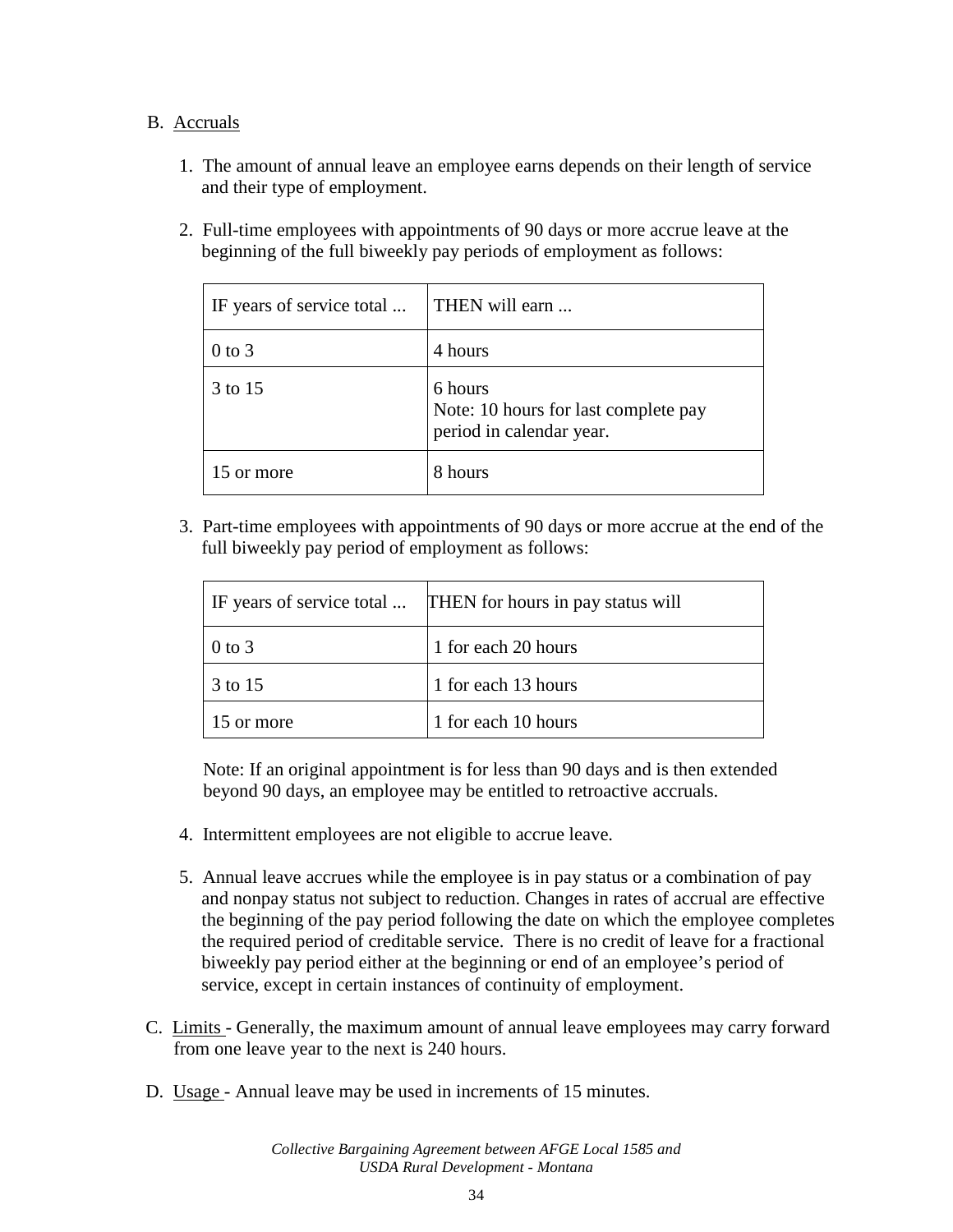- E. Employee Responsibility Employees should obtain advance authorization for use of annual leave.
	- 1. Annual leave of 3 days or more must be requested on an SF-71, Request For Leave Or Approved Absence. Leave should be scheduled in advance to avoid forfeiture at the end of the leave year. When absences result from an emergency, employees must notify their supervisor or other appropriate leave approving official as soon as possible, but no later than the start of core time (9:00 am).
- F. Supervisor Responsibility The first-line supervisor has the authority to approve or disapprove annual leave requests based on the workload and work requirements to accomplish the Agency's mission. Advance planning and careful consideration will be given to scheduling leave to assure the necessary workforce is available, particularly during peak workload periods, to get the job done and prevent loss of any leave due employees at the end of the leave year. To the maximum extent possible, the leave schedule should allow an employee, upon request, at least one continuous period of 80 hours of annual leave per year.
- G. Forfeiting and Restoring Leave Annual leave in excess of the maximum carryover is forfeited at the end of the leave year. All "use or lose" annual leave must be scheduled and approved in writing no later than 3 pay periods before the end of the leave year so that forfeited annual leave can be considered for restoration. Forfeited leave may only be restored and credited to an employee's leave account upon approval by the State Director for one of the following reasons:
	- 1. administrative error
	- 2. illness
	- 3. exigency of public business

Restoration of annual leave cannot be requested until forfeiture after the end of the leave year, but no later than April 1st. In order for forfeited annual leave to be restored the scheduled leave must be canceled, or disapproved, in writing. This can be done by memorandum to the employee indicating that the scheduled leave is being canceled, or by indicating "disapproved" on the SF-71 if the leave is not approved when the employee submits the request for annual leave.

- 1. The employee's request for restoration of forfeited annual leave should include:
	- a. leave ceiling and balance at the end of the leave year
	- b. number of hours of scheduled annual leave forfeited
	- c. T&A records showing dates of sickness (if applicable)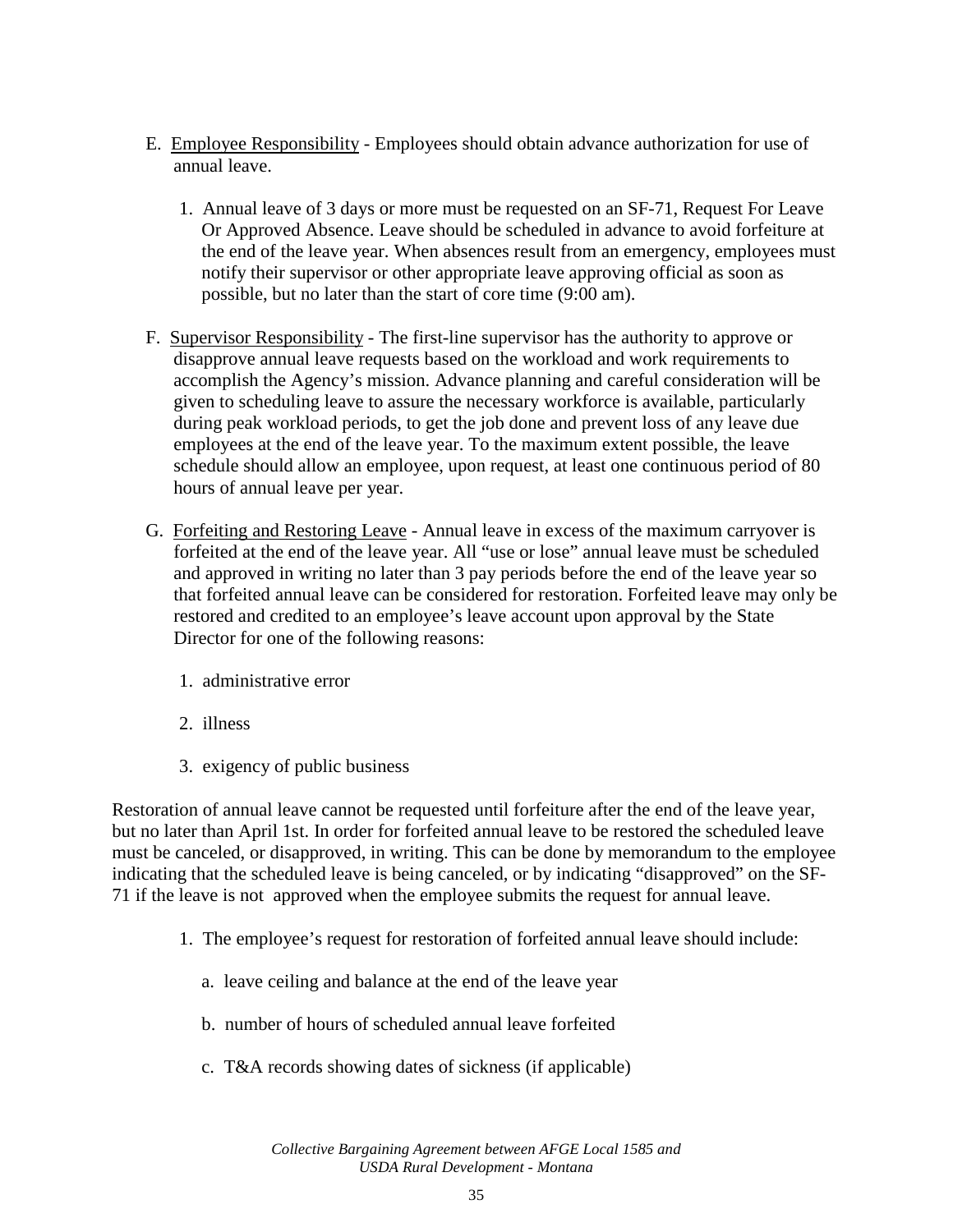- d. written evidence (normally SF-71) of the scheduled and approved annual leave that was canceled
- e. a copy of determination of exigency of public business (if applicable). The exigency must be dated and include a beginning and ending date, a description of the emergency situation, and be signed by the Under Secretary. The exigency may not be made by an official in the immediate organizational unit affected by the decision.

Restored leave is to be placed in a separate leave account and not added to the employee's regular annual leave balance. Restored annual leave must be scheduled and used not later than the end of the leave year ending two (2) years after restoration.

- H. Leave prior to Separation Terminal leave, or annual leave granted just before separation from Federal service without return to duty, should not be granted in most instances where additional annual leave will accrue. Annual leave will be liquidated by a lump sum payment to the employee.
- I. Accruals during absences due to on-the-job injury Employees do not accrue annual leave for full pay periods for which they are paid disability compensation through the Department of Labor, OWCP.
- J. Substitution of Annual Leave Substitution of annual leave for earned sick leave and/or advanced sick leave previously granted and charged is NOT permitted unless the request is made within the current pay period.

Substitution of annual leave for a period of nonpay status may be made ONLY:

when an administrative error was made in placing an employee in a nonpay status rather than annual leave.

### **10.4 ADVANCING ANNUAL LEAVE**

- A. Limits Employees may be advanced annual leave as follows:
	- 1. Permanent employees may be granted the leave they will accrue for the remainder of the leave year if they expect to remain in service throughout the leave year.
	- 2. Temporary employees or those on a limited appointment may be granted the leave that they will accrue through the end of their appointment or leave year, whichever is less.
- B. Employee Responsibility Employees must obtain advance written authorization for advanced annual leave on an SF-71, Request for Leave or Approved Absence. The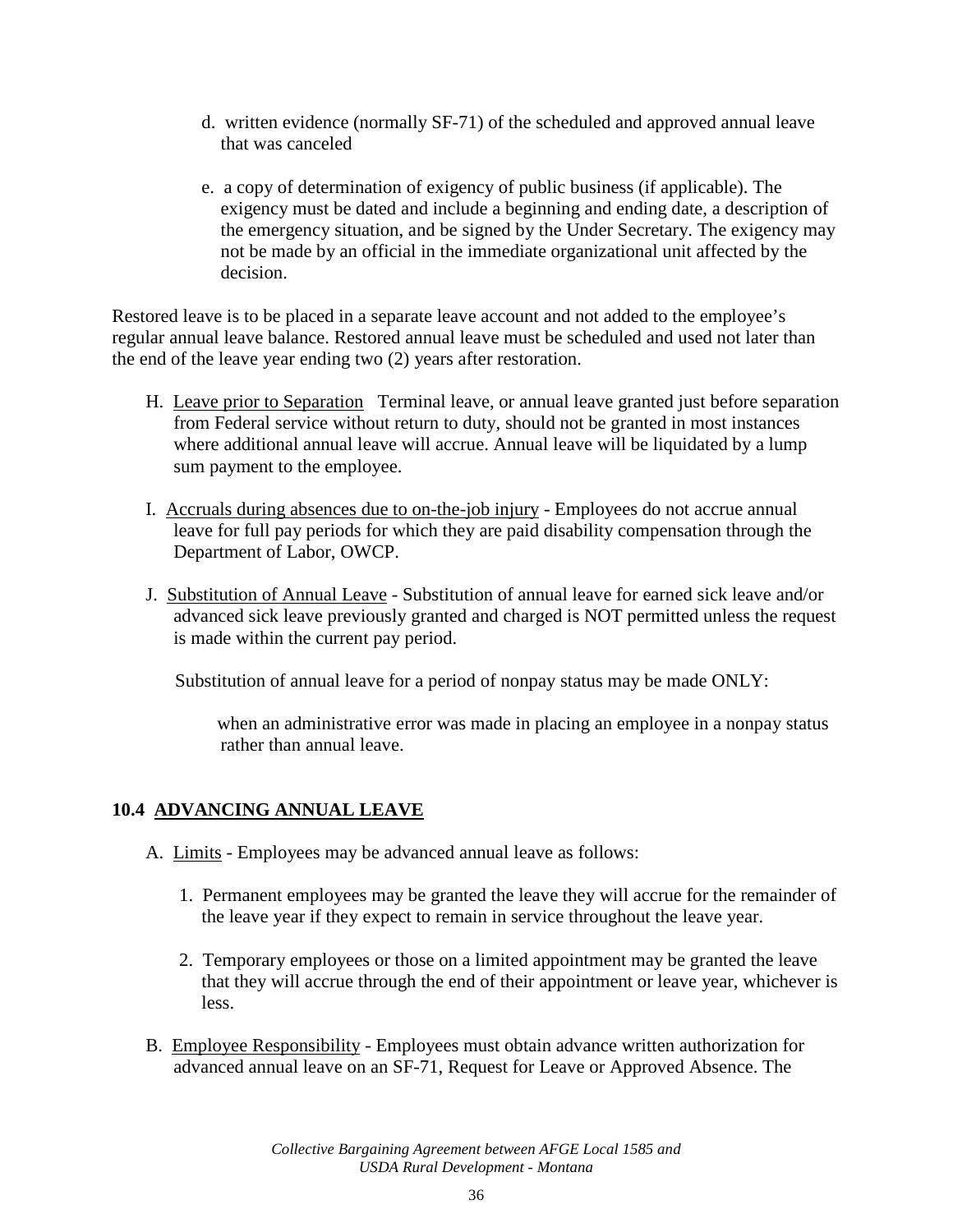rationale for the request should be documented on either the SF-71 or a separate letter or memorandum.

- C. Supervisor responsibility First-line supervisors have the authority to approve or disapprove requests for advanced annual leave.
- D. Usage Annual leave may be advanced in increments of 15 minutes.
- E. Restrictions Advanced annual leave may not be approved in the following circumstances:
	- 1. if the employee has submitted an application for disability retirement
	- 2. if the employee has submitted a resignation
	- 3. if the employee has received a notice of separation or a notice of furlough or RIF
- F. End of leave year A negative leave balance may not be carried from one leave year to the next. The negative annual leave balance will automatically be converted to LWOP by the National Finance Center (NFC). NFC will automatically deduct the monies owed as a result of the conversion to LWOP from the employee's pay period 1 earnings.
- G. Authority to approve First line supervisors have the authority to approve or disapprove advanced annual leave.

## **10.5 SICK LEAVE**

- A. Definition Sick leave is approved absence from scheduled duty granted when an employee is unable to work due to illness, injury, pregnancy and confinement, or is undergoing medical, dental or optical examination or treatment. (See also Family Friendly Leave Act and Sick Leave for Adoption and Bone Marrow).
- B. Accruals
	- 1. A full-time employee whose appointment is 90 days or more accrues four (4) hours of sick leave every full biweekly pay period. The accruals are credited to the employee's account at the beginning of the pay period.
	- 2. A part-time employee whose appointment is 90 days or more accrues one (1) hour of sick leave for every 20 hours worked during a pay period. The accruals are credited to the employee's account at the end of the pay period.
	- 3. There are no accruals of sick leave for fractional biweekly pay periods either at the beginning or end of an employee's period of service except in certain instances of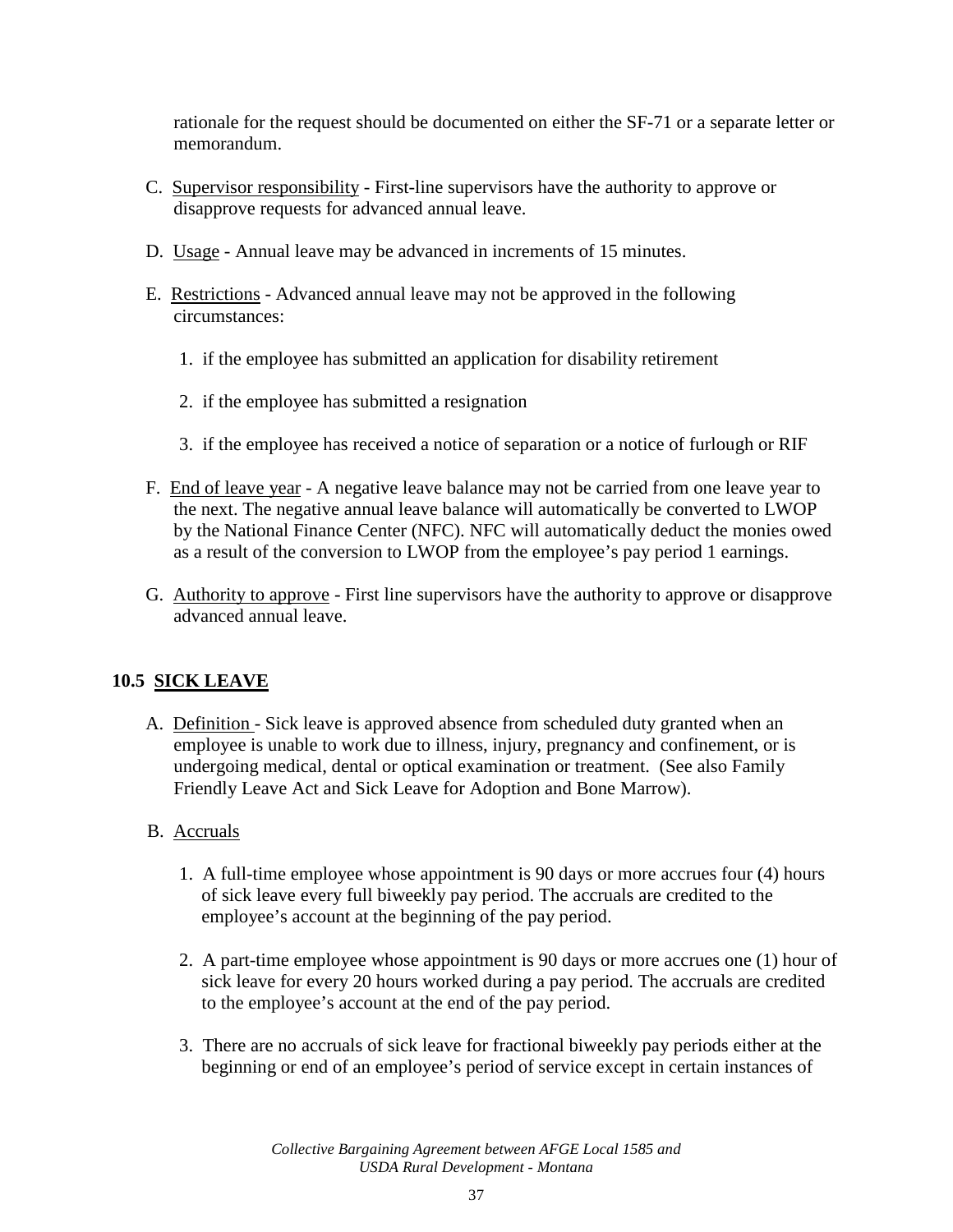continuity of employment. Sick leave accrues while the employee is in pay status or a combination of pay and nonpay status not subject to reduction.

- Note: If the original appointment is for less than 90 days and is extended beyond 90 days, an employee may be entitled to retroactive leave accruals.
- C. Accruals during absence due to on-the-job injury An employee does not accrue sick leave for full pay periods for which they are paid disability compensation through the Department of Labor, OWCP
- D. Employee Responsibility An employee who becomes ill is responsible for notifying his or her supervisor as soon as practicable but no later than the start of core time, i.e., 9:00 am. An SF-71, Request For Leave Or Approved Absence, must be completed for any sick leave usage of 3 days or more. The SF-71 must be completed the day the employee returns to duty, or sooner, if the leave request is for an extended period of time.

Leave for prearranged medical, dental, or optical examination or treatment should be requested in advance.

An employee may be requested to submit medical documentation for absences of 3 days or more. The medical documentation must state the nature of the condition, that the employee is incapacitated for duty, and the duration of the incapacitation. Such documentation must be submitted to the supervisor within 15 days from the supervisor's request for said documentation.

- E. Supervisor Responsibility The first-line supervisor has the authority to approve or disapprove sick leave requests. The supervisor has the authority and responsibility to determine that the documentation is sufficient to determine that the employee's illness does, in fact, incapacitate the employee for duty. The supervisor also has the responsibility for ascertaining that the other reasons for which sick leave is granted are true.
- F. Usage:
	- 1. Sick leave may be granted in increments of 15 minutes.

### G. Substitution of sick leave

- 1. If an employee becomes ill while on annual leave, the employee may request to substitute sick leave for the period of illness. The supervisor may request an employee to submit medical documentation for the period of illness.
	- a. Substitution of sick leave for annual leave must be made within:
		- (i) the pay period in which the employee returns to duty, or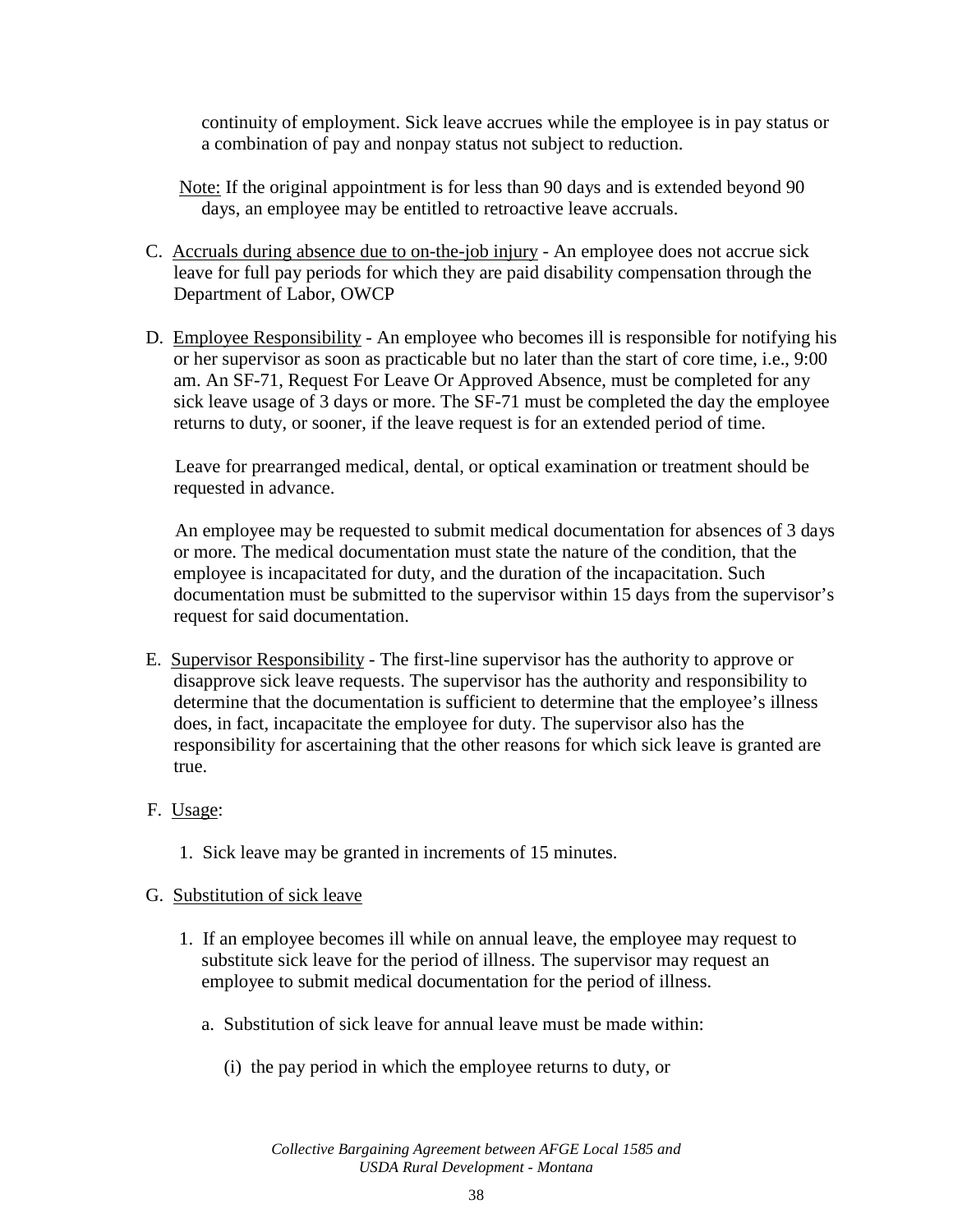- (ii) 30 days after the illness occurs, whichever occurs first.
- H. Abuse of sick leave If it appears that an employee is abusing sick leave, the employee should be notified in writing that for a stated period, usually not to exceed 6 months, **all**  future requests for sick leave must be requested on an SF-71 and accompanied by a medical certificate or other administratively acceptable evidence certifying the incapacitation from duty and the duration of the incapacitation. The SF-71 and acceptable medical documentation must be provided prior to sick leave being approved. Employees on sick leave restriction who do not show substantial improvement at the end of the 6-month period may be subject to leave restriction beyond 6 months or possible disciplinary action.

### **10.6 ADVANCED SICK LEAVE**

- A. When it may be approved Sick leave may be advanced in cases of disability or ailment that incapacitates an employee for duty. Sick leave may be advanced regardless of whether the employee has annual leave to his or her credit.
- B. Limits For a permanent employee the maximum amount that can be approved is 30 days or 240 hours.

Temporary employees or those on a limited appointment may be granted the leave that they will accrue through the end of their appointment or leave year, whichever is less.

- C. Documentation Advanced sick leave must be requested in writing and must be supported by medical documentation. The medical documentation must state the nature of the condition, that the employee is incapacitated for duty, and the duration of the incapacitation.
- D. Restrictions Sick leave may not be advanced in the following circumstances:
	- 1. if the employee does not contemplate a return to duty
	- 2. if an application for disability retirement has been made and notice of official approval by OPM has not been received
	- 3. if the employee has submitted a resignation
	- 4. if the employee has received a notice of separation or a notice of furlough
	- 5. if the employee is on a sick leave restriction letter.
- E. Authority to approve The first-line supervisor has the authority to approve or disapprove advance sick leave.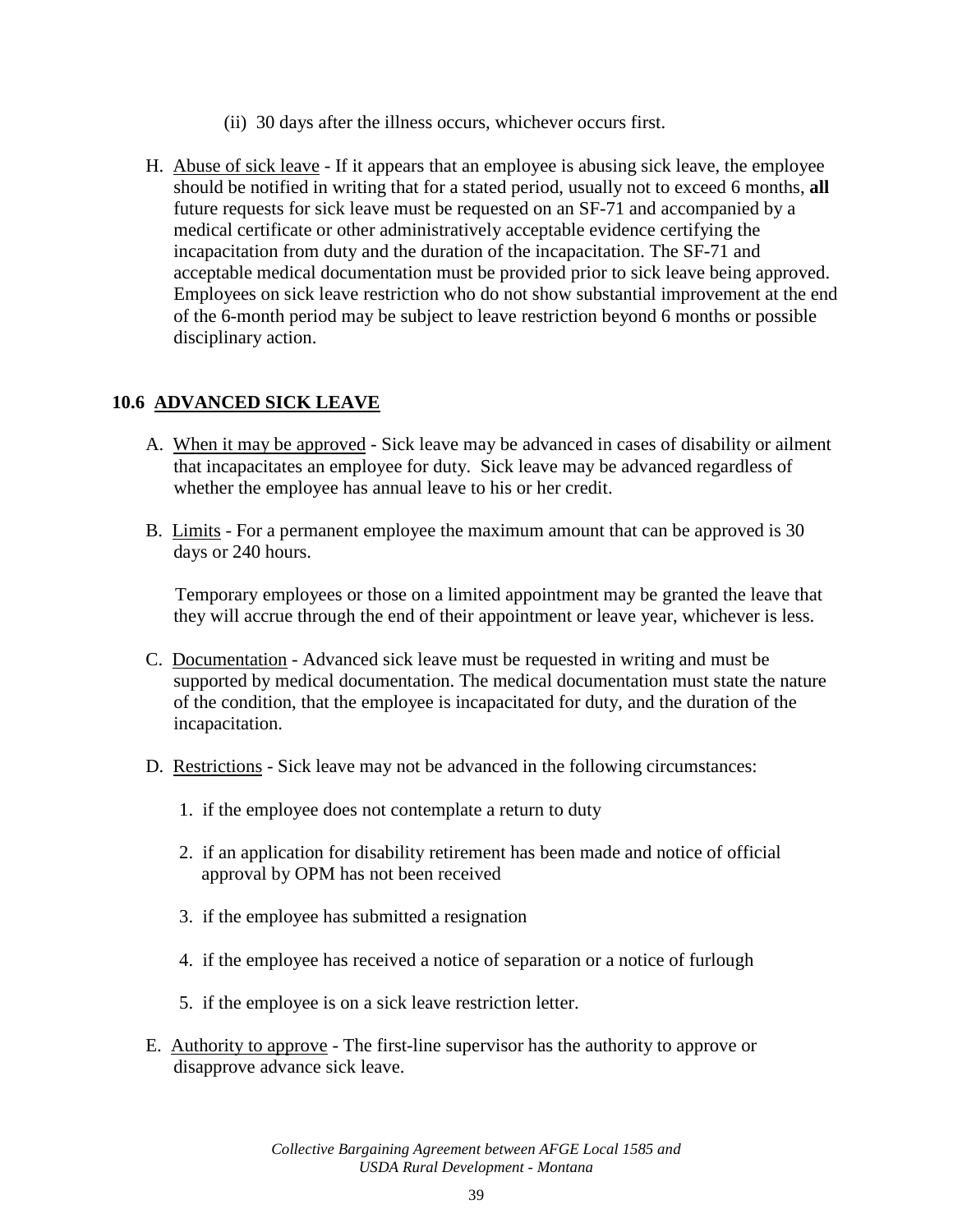## **10.7 SICK LEAVE FOR FAMILY MEMBERS**

- A. Introduction 5 CFR 630.401 (family friendly leave (FFL)) allows the limited use of sick leave to provide:
	- 1. care for a family member
	- 2. comfort to a seriously or terminally ill family member.
- B. Definition of Family Member The following are family members:
	- 1. employee's spouse and spouse's parents
	- 2. employee's children, including adopted children, and children's spouses
	- 3. employee's parents
	- 4. employee's brothers, sisters, and their spouses
	- 5. any individual related by blood or affinity whose close association with the employee is the equivalent of a family relationship.
- C. Benefits for Full-Time Employees A full-time, leave-earning employee may use up to 40 hours of earned or advanced sick leave per leave year:
	- 1. to provide care for a family member experiencing;
		- a. physical or mental illness or disability
		- b. injury
		- c. pregnancy
		- d. incapacitation because of childbirth
		- e. medical, psychiatric, dental, or optical examination or treatment
		- f. a communicable disease
	- 2. for purposes relating to the death of a family member, including time to make arrangements for and/or attend the funeral.

An additional 64 hours of earned sick leave may be used each leave year, but only to the extent that these additional hours do not cause the employee's sick leave balance to fall below 80 hours.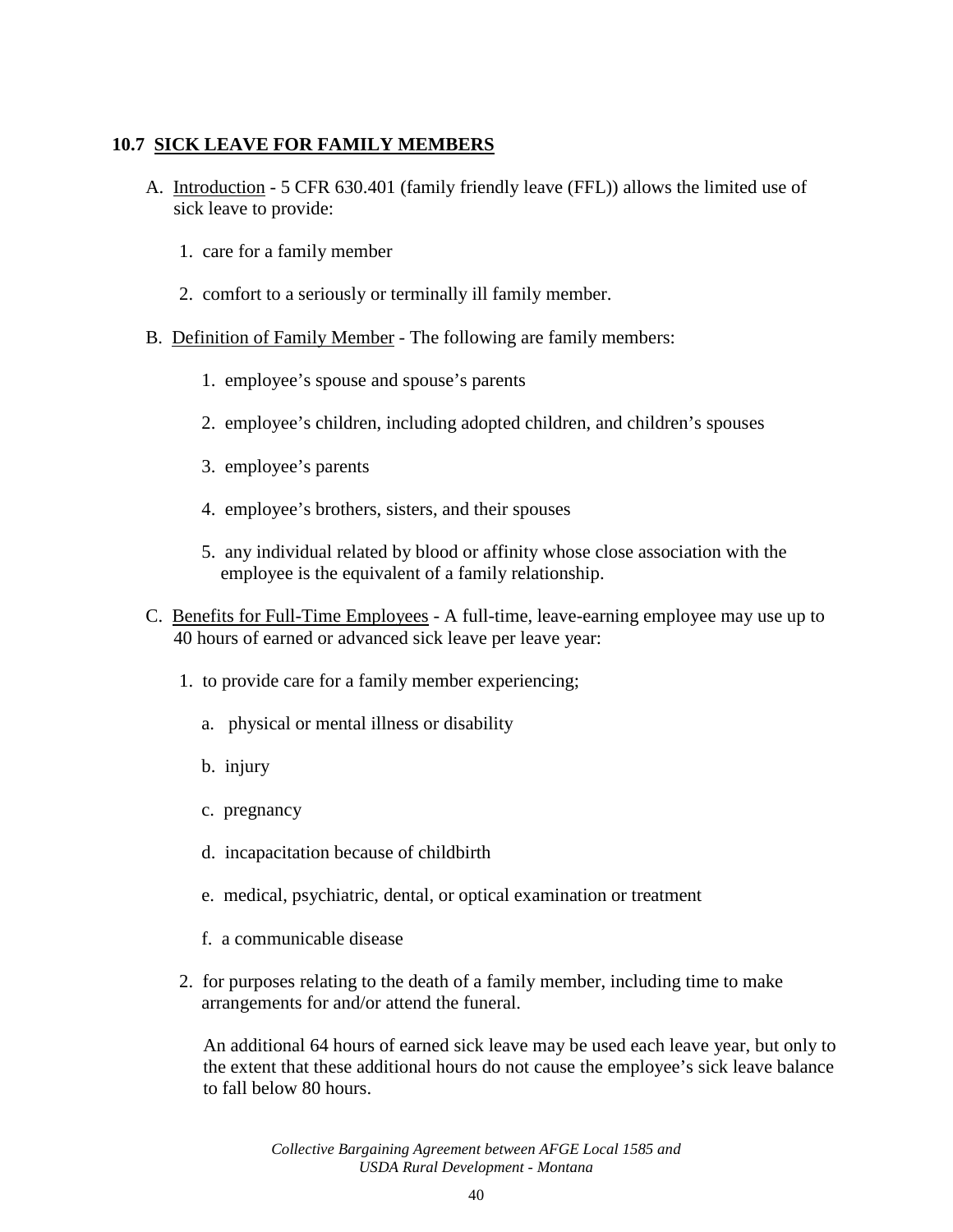Note: Employees shall not be authorized advanced sick leave for this additional 64 hours.

### D. Benefits for Part-Time Employees

- 1. The amount of sick leave that a part-time employee may use shall be equal to the average number of hours they are scheduled to work each week.
- 2. A part-time employee, who maintains a sick leave balance that is equal to their scheduled tour of duty hours each pay period, may use additional sick leave hours equal to the average number of hours of sick leave they normally accrue during a leave year.

Example: A part-time employee who is scheduled to work 32 hours a week is entitled to use 32 hours per year. This employee may use additional sick leave hours as long as their sick leave balance does not fall below 64 hours. Maximum sick leave hours that are available for use by this employee is 83 hours per year (the amount of sick leave the employee will accrue).

- E. Employee Responsibility Employees requesting the use of sick leave to care for a family member shall:
	- 1. record the time as FFL on the Time & Attendance Record
	- 2. write "Family Member" on SF-71, in the remarks section for any use of leave of 1 day or more
	- 3. request FFL in advance, when possible
	- 4. provide medical documentation or death notification if advance sick leave is requested. (See section on advanced sick leave.)
- F. Timekeeper's Responsibility Timekeepers shall:
	- 1. when entering the use of FFL sick leave on the T&A, use prefix 62, transaction code 62. See the NFC Time and Attendance Reporting Manual.
- G. Supervisor responsibility Supervisors:
	- 1. shall ensure that timekeepers are aware of their reporting responsibilities
	- 2. shall request medical documentation or death notification, if advanced sick leave is requested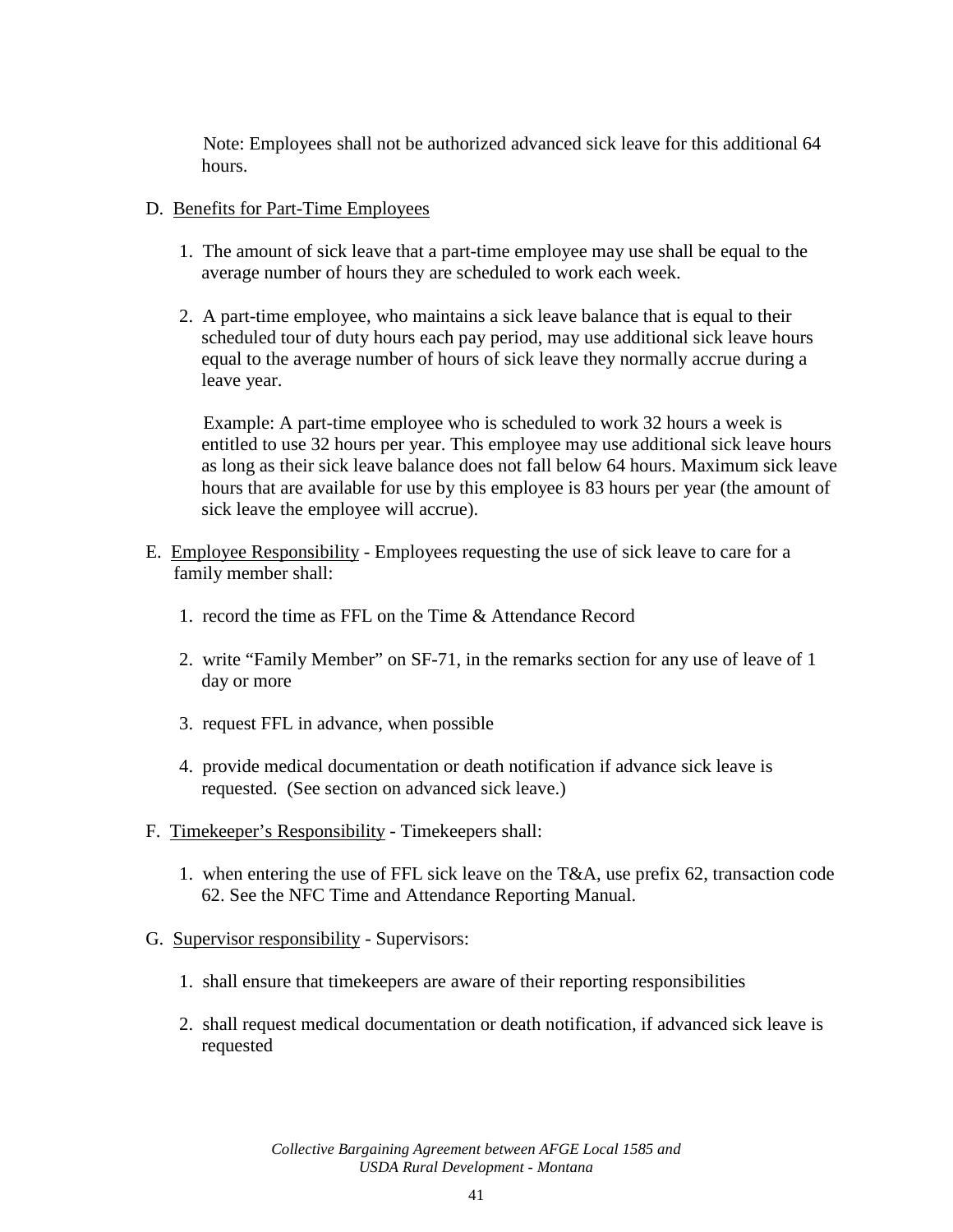3. may ask for medical documentation or death notification for absence of 3 workdays or more

## **10.8 SICK LEAVE FOR ADOPTION**

- A. Definition The law permits employees to use earned sick leave for purposes related to the adoption of a child.
- B. Eligible Employees All leave earning employees are eligible to request sick leave for adoption of a child.
- C. Benefits Employees may request the use of earned sick leave for:
	- 1. appointments with adoption agencies, social workers, or attorneys
	- 2. court proceedings
	- 3. required travel
	- 4. absences, including bonding periods, ordered or required by the adoption agency or the court
	- 5. any activity that is necessary to allow the adoption to proceed.

Sick leave for bonding is not included, unless ordered or required. See sick leave for family member and FMLA for other benefits.

- D. Requesting and Documenting Sick Leave The initial written request to use sick leave for adoption related purposes shall include any known details of the adoption which will require time-off from work. Employees shall:
	- 1. continue to keep their supervisor updated until the process is completed
	- 2. submit SF-71 in advance, when possible for any leave used of 1 day or more
	- 3. write "Adoption" on their SF-71, in the Remarks section.

Supervisors may request evidence for adoption related activities.

E. Requesting Advanced Sick Leave - Advanced sick leave may be requested for adoption related purposes, but only when the urgency of the situation requires the employee's absence. Employees shall provide evidence for needing the advanced sick leave for adoption-related activities.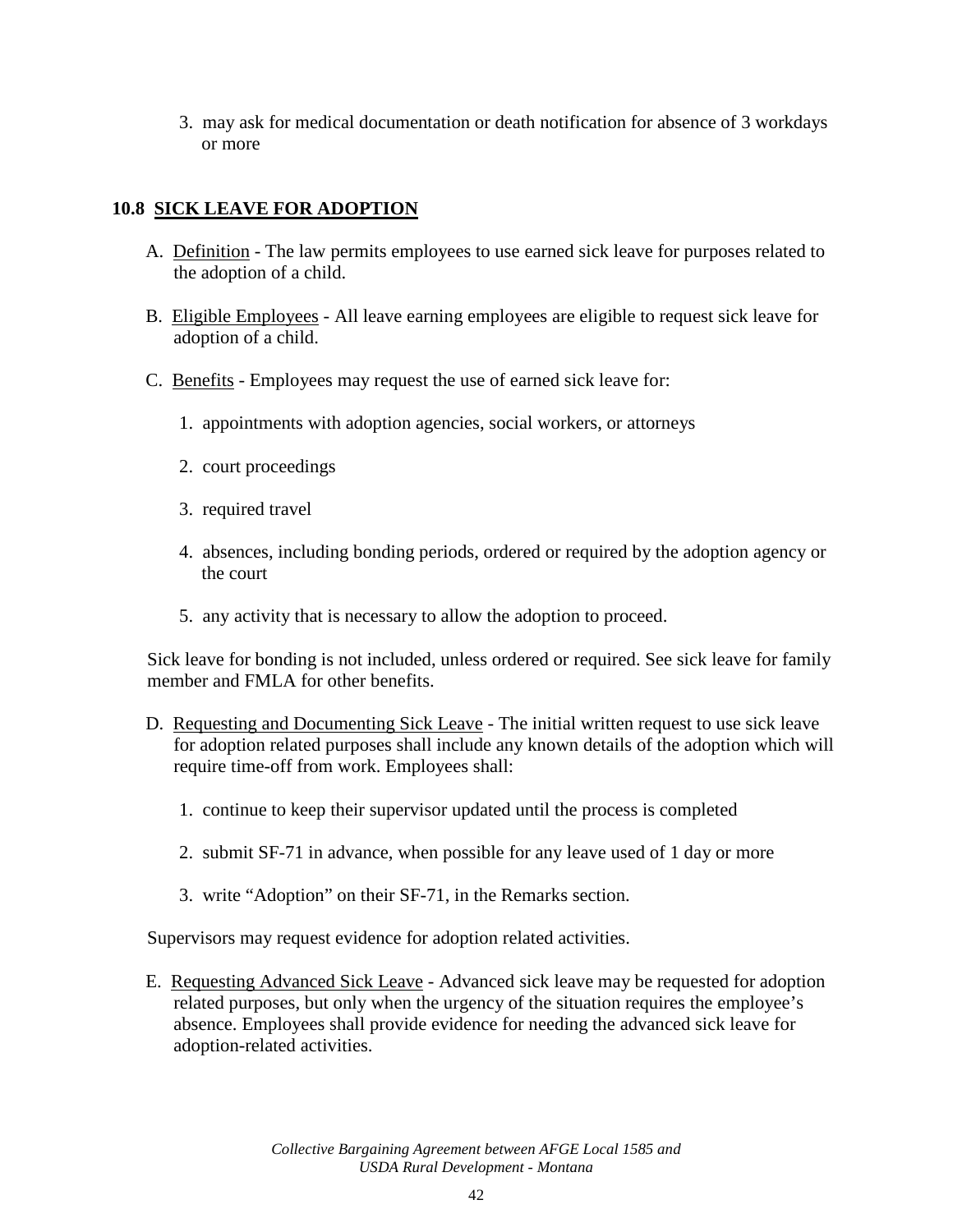F. Filing documentation - Any documentation that is provided to the supervisor about the adoption shall be kept with the appropriate biweekly T&A information.

## **10.9 FAMILY MEDICAL LEAVE ACT (FMLA)**

- A. Introduction The Family Medical Leave Act (FMLA) Title II, covers Federal employees, except for intermittent and temporary employees with appointments not to exceed 1 year, who are covered by FMLA, Title I.
- B. Summary of benefits FMLA provides eligible employees with a total of up to 12 administrative workweeks of leave without pay (LWOP), during a 12-month period for:
	- 1. the care of the employee or a family member
	- 2. son or daughter, who is a biological, adopted, stepchild, or legal ward
	- 3. spouse, an individual who is a husband or wife by legal union, including common law marriage between a man and a woman where legal
	- 4. child, who is given 24-hour foster care by, or with an agreement with, the State of residence
	- 5. parent, who is a biological parent or an individual who substituted as a parent to the employee when the employee was a child. This term does not include in-laws
	- 6. recovery from a serious health condition.
- C. Eligibility All leave-earning Federal employees (except intermittent and temporary employees with appointments not to exceed 1 year) are eligible for FMLA, Title II benefits as long as they have completed at least 12 months of Federal service.
- D. Purpose Family medical leave may be used for one or more of the following purposes.
	- 1. Birth of a son or daughter and care of newborn.
	- 2. Placement of a child with an employee for adoption or foster care.
	- 3. Care of spouse, son, daughter, or parent with a serious health condition.
	- 4. Serious health condition of employee that makes employee unable to perform duties of his or her position.
- E. Authorized uses of FMLA For purposes 1 and 2 (see above), the entitlement to family medical leave: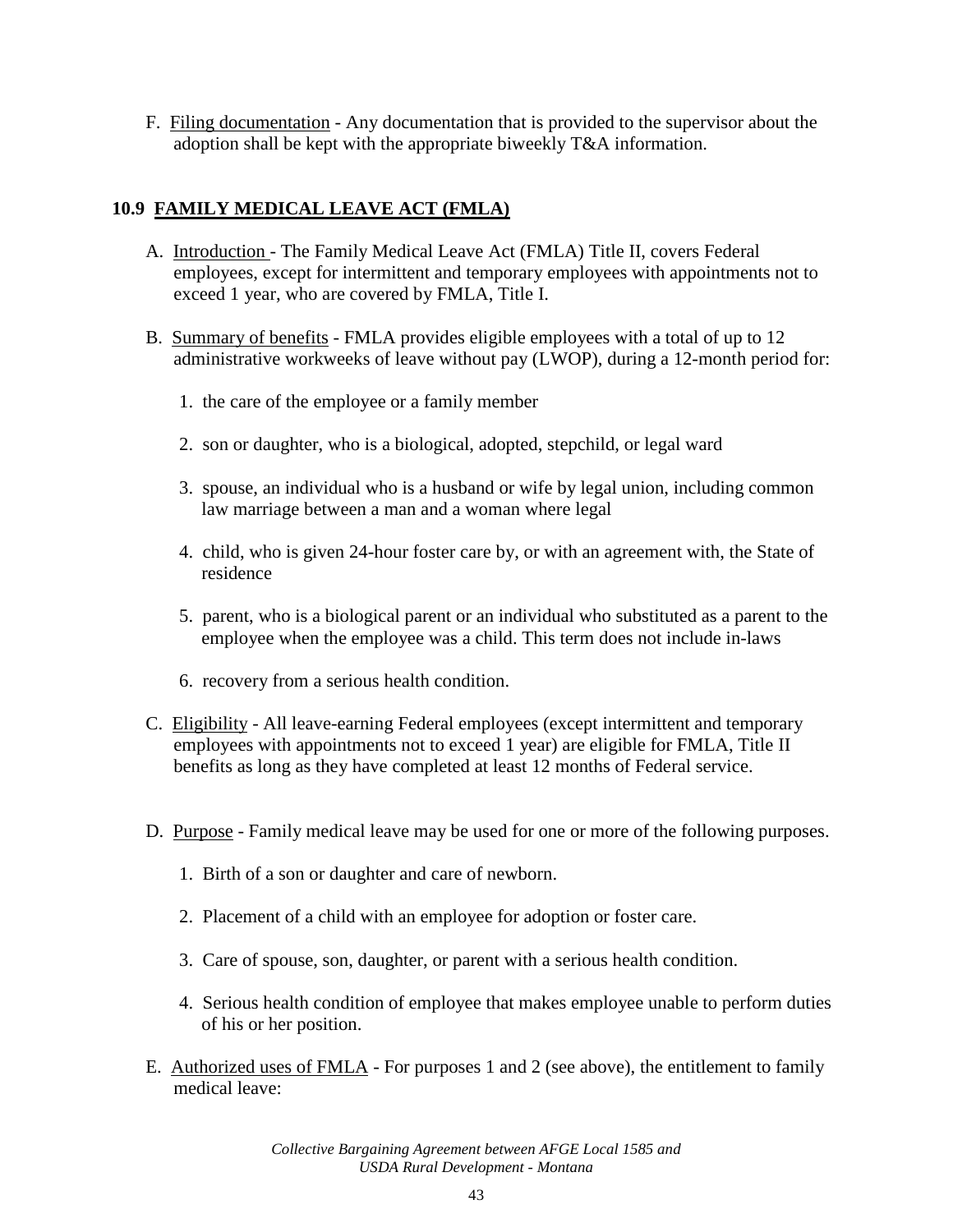- 1. may begin on or before the actual date of birth or placement of the child
- 2. shall expire no later than 12 months after the date of birth or placement.

For purposes 3 and 4, (see above) family medical leave may be taken continuously, intermittently, or as part of a reduced work schedule. FMLA leave shall be:

- 1. medically certified and necessary
- 2. tracked by the employee's timekeeper
- 3. accumulated on an hour-for-hour basis, until the medical emergency ends or the 12 workweek maximum is reached.

Intermittent leave or reduced work schedules must be discussed and receive prior approval from the employee's supervisor.

- F. Required Medical Documentation The following medical documentation is required for employees requesting family medical leave:
	- 1. for purposes 1 or 2, employees shall provide evidence of birth, adoption, or foster care
	- 2. for purposes 3 or 4, employees shall provide medical certification from a licensed health care provider or medical treatment center.

### This certification shall include:

- 1. date serious health condition started
- 2. the probable duration of the serious health condition
- 3. the appropriate medical facts, within the knowledge of the health care provider, regarding the serious health condition, including a general statement about when the incapacitation or treatment may be required
- 4. a statement concerning a spouse, son, daughter, or parent of the employee who required psychological comfort and/or physical care

(Examples of physical care include assistance for basic medical, hygienic, nutritional, safety, or transportation needs.)

5. dates of planned medical treatment and the duration of that treatment.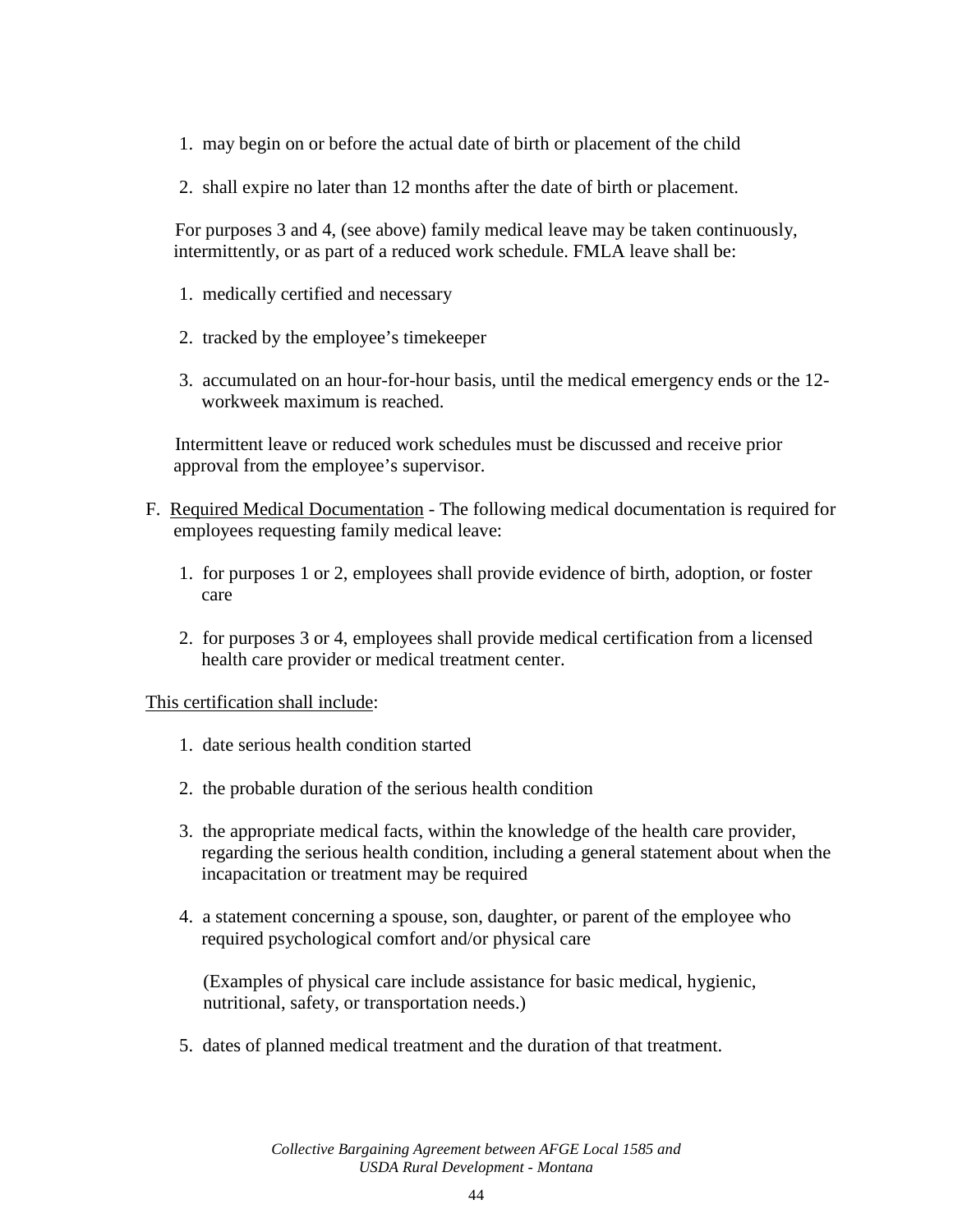The Agency, at its own expense, may require a second medical opinion if there are concerns over the validity of the original medical documentation.

- G. Notification Requirements The time frame for notifying an employee's supervisor of the need for family medical leave, depends upon either of the following circumstances:
	- 1. when the need is foreseen, employees shall provide their immediate supervisor with 30 calendar days notice
	- 2. when the need is not foreseen, employees shall notify their supervisor as soon as possible of their intent to request family and medical leave.
- H. Substituting Leave LWOP during any part of the family medical leave period may, at the option of the employee, be substituted with:
	- 1. accrued or advanced annual leave
	- 2. accrued or advanced sick leave, when the use of sick leave complies with established sick leave laws and regulations
	- 3. leave made available through the leave transfer program
	- 4. accumulated compensatory time or credit hours.

Supervisors must not require employees to use accrued leave.

Employees **may not** retroactively substitute accumulated compensatory time or credit hours for unpaid leave taken during a period of FMLA leave.

- I. Definitions A serious health condition is an illness, injury, surgery, impairment, or physical or mental condition that involves:
	- 1. Inpatient care in a hospital, hospice, or residence care facility
	- 2. continuing outpatient therapy or treatment by a licensed or certified health care provider
	- 3. a health recovery period
	- 4. continuing medical evaluations or examinations

Note: This term does not cover short-term conditions for which treatment and recovery are brief. These conditions are covered by normal annual and sick leave policy.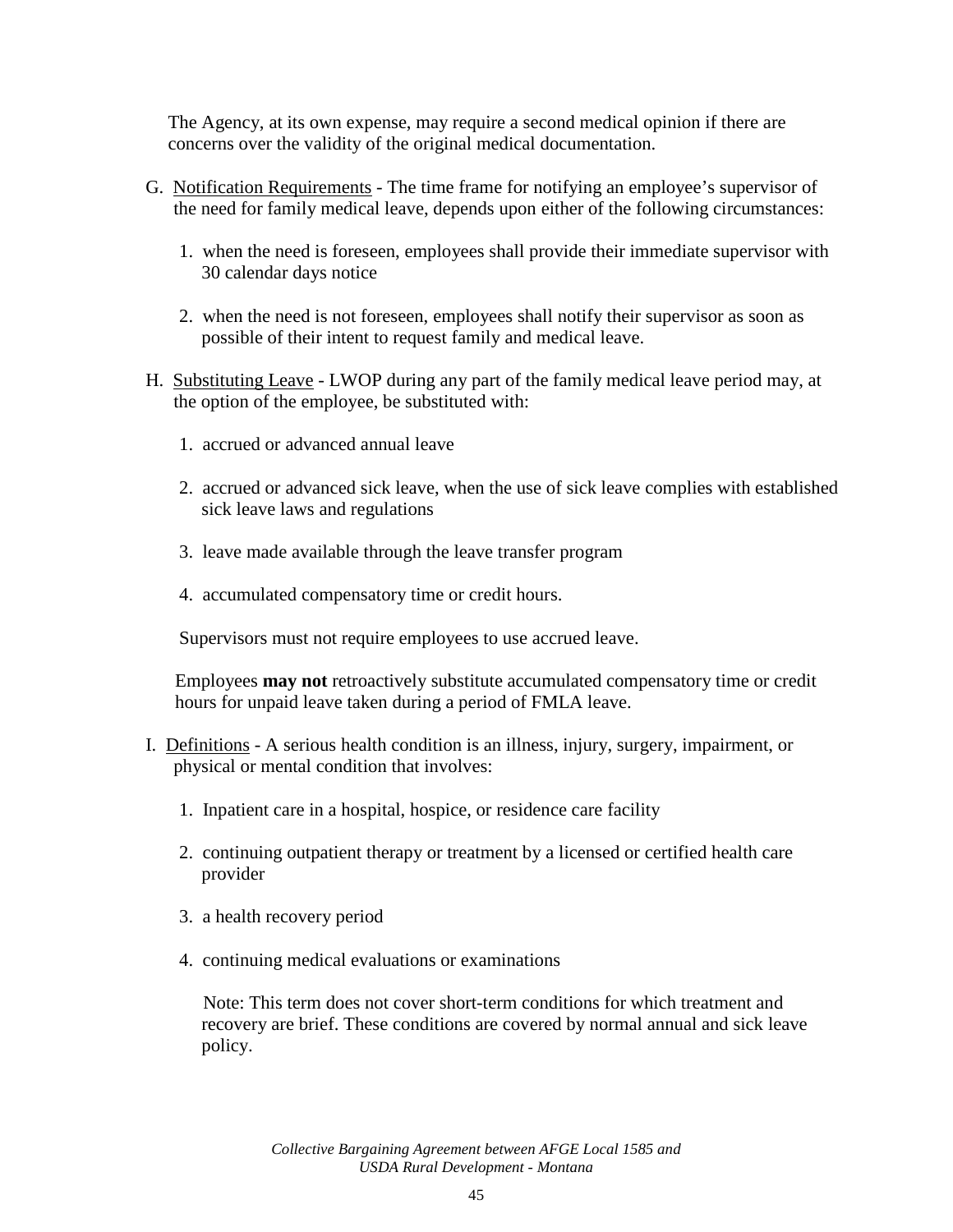- J. Employment Status on Return to Work After returning to the Agency from family medical leave, the employee shall be restored to either of the following:
	- 1. the same position held before the family medical leave started
	- 2. an equivalent position, with equivalent benefits, pay, status, and other terms and conditions of employment in the same commuting area.
- K. Employee Responsibility Employees using family medical leave shall:
	- 1. submit SF-71 for any leave used under this section for 1 day or more
	- 2. be sensitive to the workload of the office when requesting intermittent leave or a reduced work schedule.
- L. Timekeeper Responsibility Timekeepers shall:
	- 1. on the employee's T&A, in the remarks section, enter FMLA and the number of FMLA hours used during the current pay period
	- 2. maintain an employee file containing all FMLA related documents
	- 3. track the cumulative use of family medical leave
	- 4. notify the employee and supervisor when the 12-workweek limit is near.
- M. Supervisor Responsibility Supervisors shall:
	- 1. grant qualified employees their entitlement to family medical leave
	- 2. ensure receipt of medical certification or evidence of birth or placement
	- 3. try to reach a mutually beneficial arrangement with their employees about using family medical leave
- N. Eligible Employees Intermittent employees and employees on temporary appointments not to exceed 1 year are covered by FMLA, Title I regulations.
- O. Eligible service FMLA, Title I and Title II have the same entitlement and rules except for eligible service and call to duty. To be eligible, intermittent employees or employees servicing on temporary appointment not to exceed 1 year, must
	- 1. be employed for at least 12 months, and
	- 2. be in a pay status at least 1,250 hours during the 12-month period immediately preceding the request for family medical leave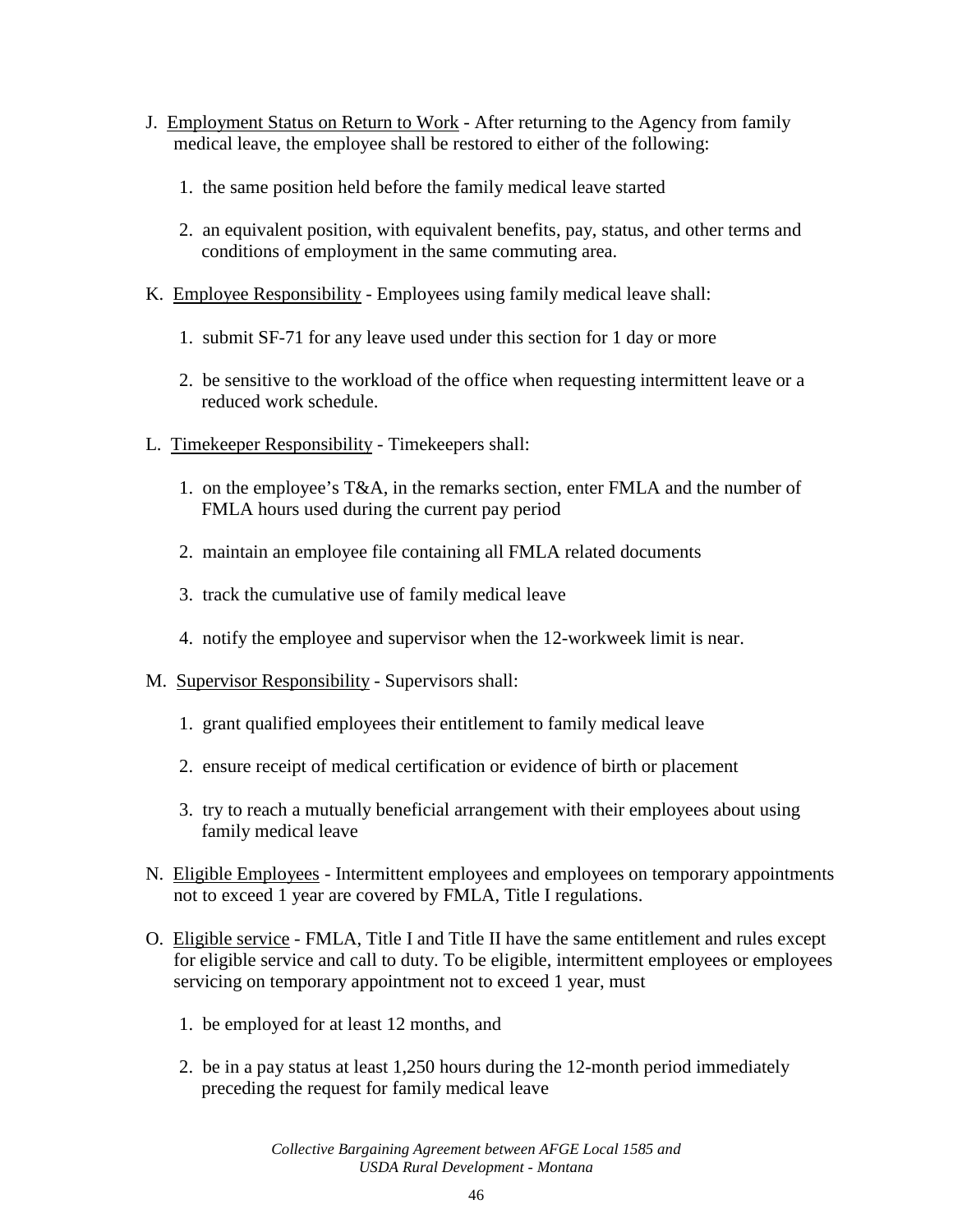3. intermittent employees shall not be called to duty during a period of approved family medical leave.

## **10.10 LEAVE FOR PARENTAL PURPOSES**

- A. Leave for Maternity Reasons There will be no specified time granted for absence for maternity reasons. The length of time will be determined by the employee, her supervisor, and her physician. However, the supervisor will not ordinarily require the employee to return to duty earlier than 12 weeks after childbirth absent severe work interruption.
	- 1. Use of leave
		- a. Sick leave is appropriate for the period of incapacitation for delivery and recuperation. Period of recuperation will vary because of the physical condition of the mother and the physician's instructions. Sick leave may also be used to provide care for the child consistent with family friendly leave.
		- b. Annual leave is appropriate for the period of adjustment after delivery and recuperation. Annual leave may also be used to make arrangements for the care of the child.
		- c. Leave without pay may be substituted for sick or annual leave. The employee may use all or a part of her available sick and/or annual leave. In addition, consistent with law and regulation, sick leave, annual leave, and leave without pay may be used in any combination during any pay period. LWOP may also be requested consistent with the Family Medical Leave Act.
		- d. Advanced Sick Leave Advanced sick leave may be granted for the period of incapacitation for delivery and recuperation, for no more than 30 days if the employee has indicated a commitment to return to duty. The request must be supported by medical documentation.
- B. Employee Responsibility An employee must request leave for maternity reasons in writing. Any use of leave for 3 days or more must be requested on an SF-71, Request for Leave or Approved Absence. The request should include the types of leave to be used, the dates and anticipated return to duty date. This will allow the supervisor to prepare for any staffing adjustments necessary to compensate for the employee's absence.
- C. Medical Certificate The supervisor may request a medical certificate from the employee if there is a question as to the employee's physical fitness to continue work before delivery or to return to work.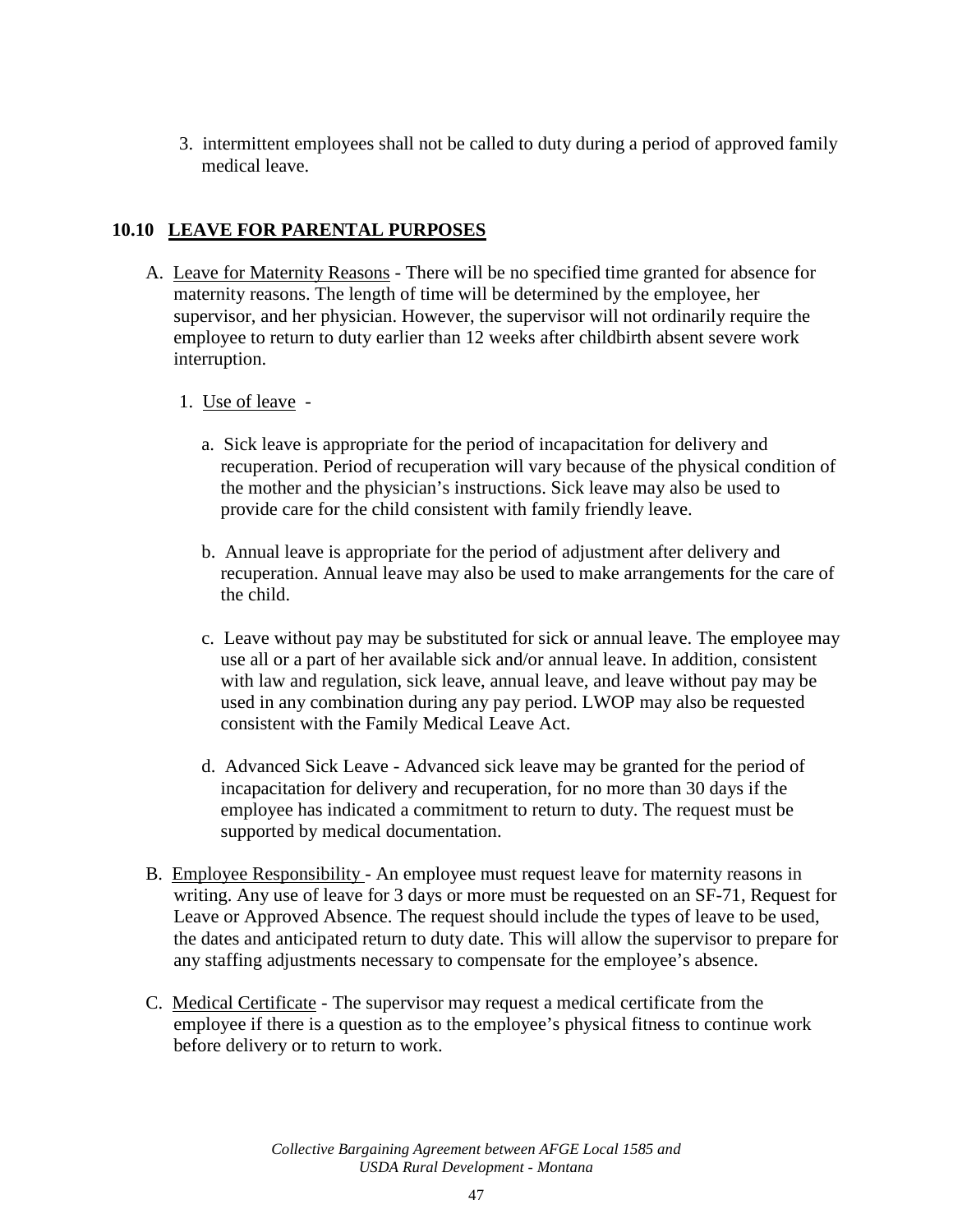- D. Accommodation The supervisor will make a reasonable effort to accommodate a pregnant employee's request for modification of duties or a temporary assignment when the request is supported by acceptable medical documentation.
- E. Leave for Paternity Reasons A male employee who has provided his supervisor with reasonable advance notice may be absent on a part-time or full-time annual or sick leave (consistent with family friendly leave), or leave without pay for a reasonable period of time for the purpose of assisting or caring for his minor children, or the mother of the newborn child while she is incapacitated for maternity reasons. LWOP may also be requested consistent with the Family Medical Leave Act.
- F. Leave for Family Reasons In addition to time off to take care of a newborn, supervisors should also be cognizant of the needs of employees as they relate to leave for adoption and foster care, elder care, and child care. Approval of annual leave, sick leave or leave without pay will normally be appropriate in these situations. See also Sick Leave for Adoption, Sick Leave for Family Members, Family Medical Leave Act, and Voluntary Leave Transfer Program.
- G. Authority to approve The first-line supervisor has the authority to approve or disapprove requests for sick and annual leave and LWOP. When a supervisor approves LWOP for 30 days or more they must also send an SF-52, Request for Personnel Action, to the servicing human resources staff.

# **10.11 LEAVE WITHOUT PAY (LWOP)**

- A. Definition Leave Without Pay (LWOP) is a temporary nonpay status and absence from duty granted to an employee upon request.
- B. Granting LWOP Authorizing LWOP is a matter of administrative discretion. An employee cannot demand that they be granted such leave as a matter of right except in cases of:
	- 1. disabled veterans in need of medical treatment
	- 2. members of the National Guard and reservists ordered to active duty for training activities when authorization of military leave is not appropriate
	- 3. employees who suffered a job connected injury (or disease) and are pursuing a compensation claim with the Office of Worker's Compensation Programs
	- 4. illness as defined in the Family Medical Leave Act (with required medical documentation).

In most cases, LWOP is the result of a lack of sufficient annual or sick leave credits in the employee's accounts to cover all or a portion of the requested period of absence.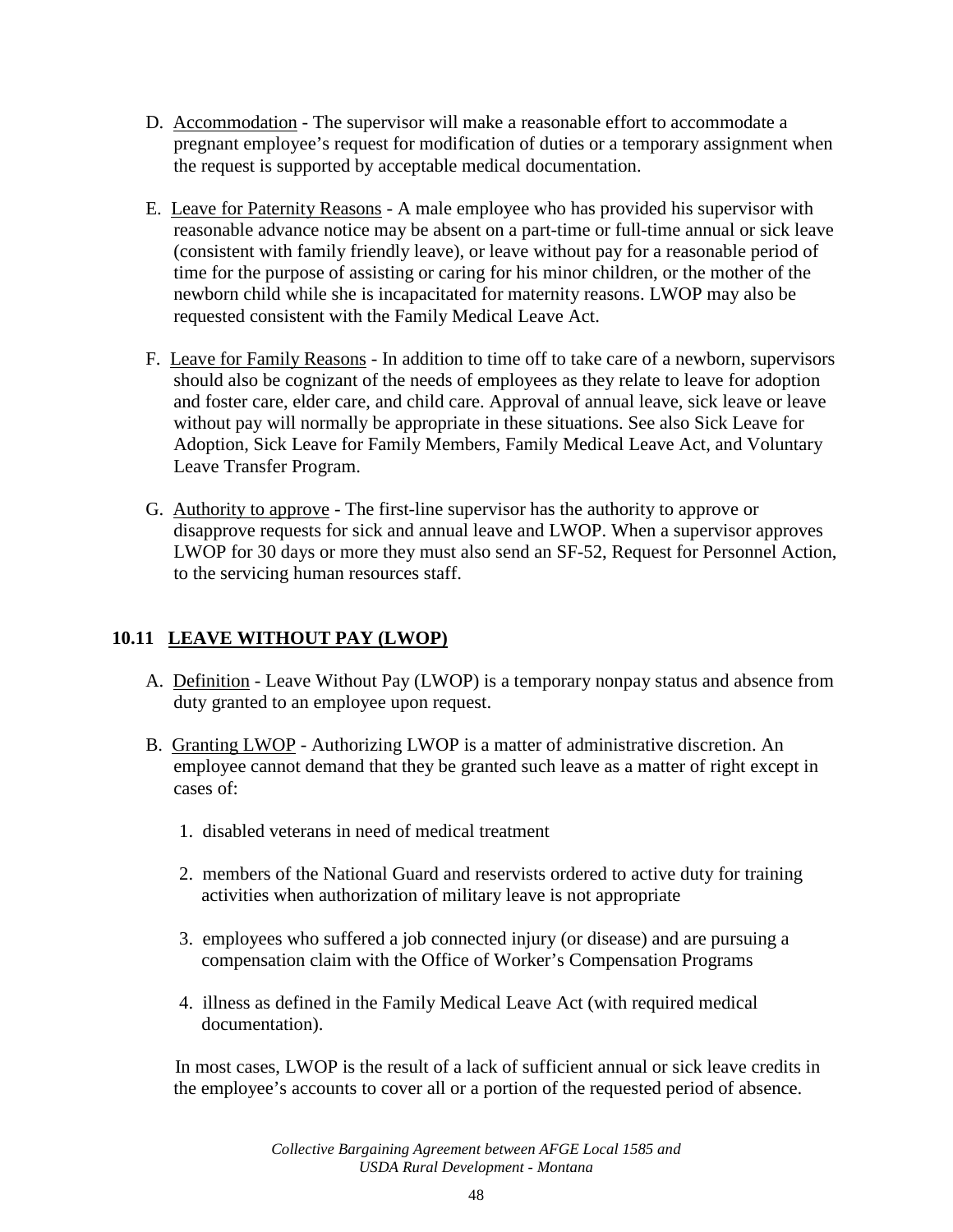C. Considerations - Each request for LWOP should be examined closely to assure that the value to the Agency or the serious needs of the employee are sufficient to offset the costs and administrative inconveniences associated with retaining the employee in such status.

A basic axiom in the granting of LWOP requires that there be reasonable expectation that the employee will return at the expiration of the approved leave, with the exception of an employee applying for disability retirement or when an employee is seeking other federal employment after relocating. In addition, at least one of the following benefits to the Agency should accrue: increased job ability; protection of an employee's health; retention of a desirable employee; or furtherance of a program of interest to the Federal Government.

- D. Duration An employee requesting extended LWOP will normally be required to exhaust all annual leave to their credit before such leave may be granted except as otherwise authorized, i.e., FMLA, maternity reasons, employees applying for disability retirement, etc. LWOP may be granted for periods of 1 year or less.
- E. Relationship to AWOL LWOP is a permissive type of leave such as sick or annual, and does not have a disciplinary connotation. Absence without leave (AWOL), on the other hand, results from a non-approved absence and may provide the basis for disciplinary action.
- F. Authority to Approve First-line supervisors have the authority to approve LWOP. When LWOP for 30 days or more is approved an SF-52, Request for Personnel action must be sent to the servicing human resource staff.
	- 1. Examples LWOP may be approved in the following instances:
		- a. for maternity reasons
		- b. disabled veteran receiving medical treatment
		- c. members of the National Guard and reservists ordered to active duty training or law enforcement activities.
		- d. on-the-job injuries or work connected disabilities
		- e. pending approval of a disability retirement
		- f. relocation purposes of a career/career-conditional employee to prevent break in service while seeking other Federal employment (90 days)
		- g. extended illnesses or a serious medical condition of employee or family member, especially if invoked under the Family Medical Leave Act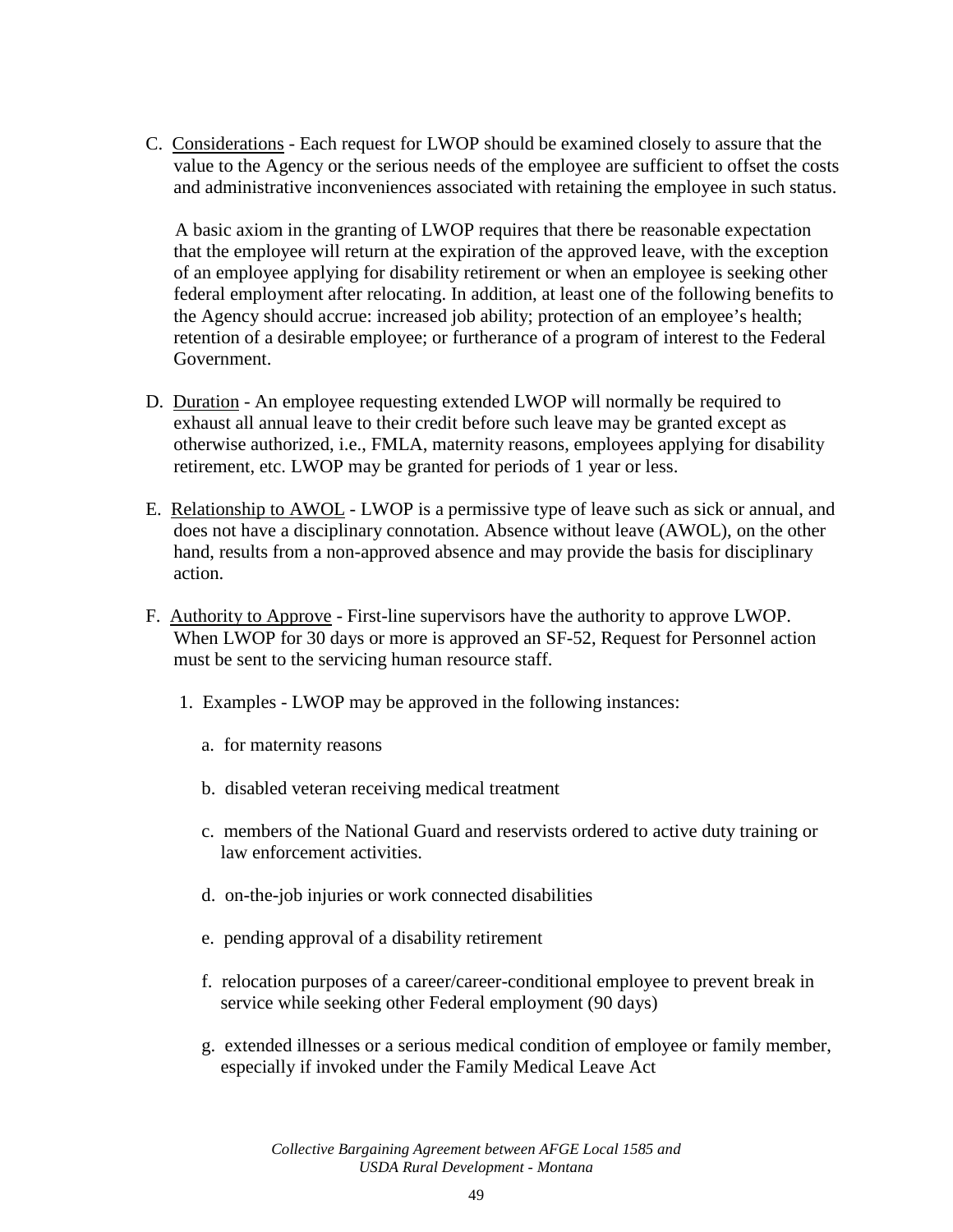- h. treatment under the Employee Assistance Program
- i. death in the immediate family
- j. male employee assisting while his wife is incapacitated for maternity reasons and/or for the purpose of assisting or caring for his minor children
- k. education beneficial to the mission of the agency subject to work requirements of the employer
- l. up to 24 hours for participation in school activities, routine family medical appointments and elderly relatives health needs.
- 2. The following are examples of potentially improper approvals of LWOP requests:
	- a. for vacations or to extend vacation periods not covered by annual leave
	- b. absence from duty in lieu of or in absence of accrued annual leave for nonemergency reasons
	- c. for personal business reasons in lieu of or in absence of accrued annual leave

### **10.12 ABSENCE WITHOUT LEAVE (AWOL)**

- A. Definition Absence without leave (AWOL) is a non-pay, non-duty status. Unlike leave without pay (LWOP) it is an UNAUTHORIZED absence.
- B. Considerations AWOL should be charged when an employee is gone from the work site without requesting or being approved leave. AWOL is not a disciplinary action but can form the basis for disciplinary action.

If management has granted annual leave, sick leave or leave without pay, management has approved the absence and cannot take disciplinary action against the employee. An employee who has a leave problem may be disciplined if s/he has been charged AWOL.

- C. Authority First-line supervisors have the authority to charge AWOL.
	- 1. Examples The following are examples of when AWOL should be charged:
		- a. Employee on a sick leave restriction letter fails to bring in medical documentation to support his or her absence from the worksite due to an illness
		- b. Employee signs-in or signs-out at a different time then when s/he actually arrived or left work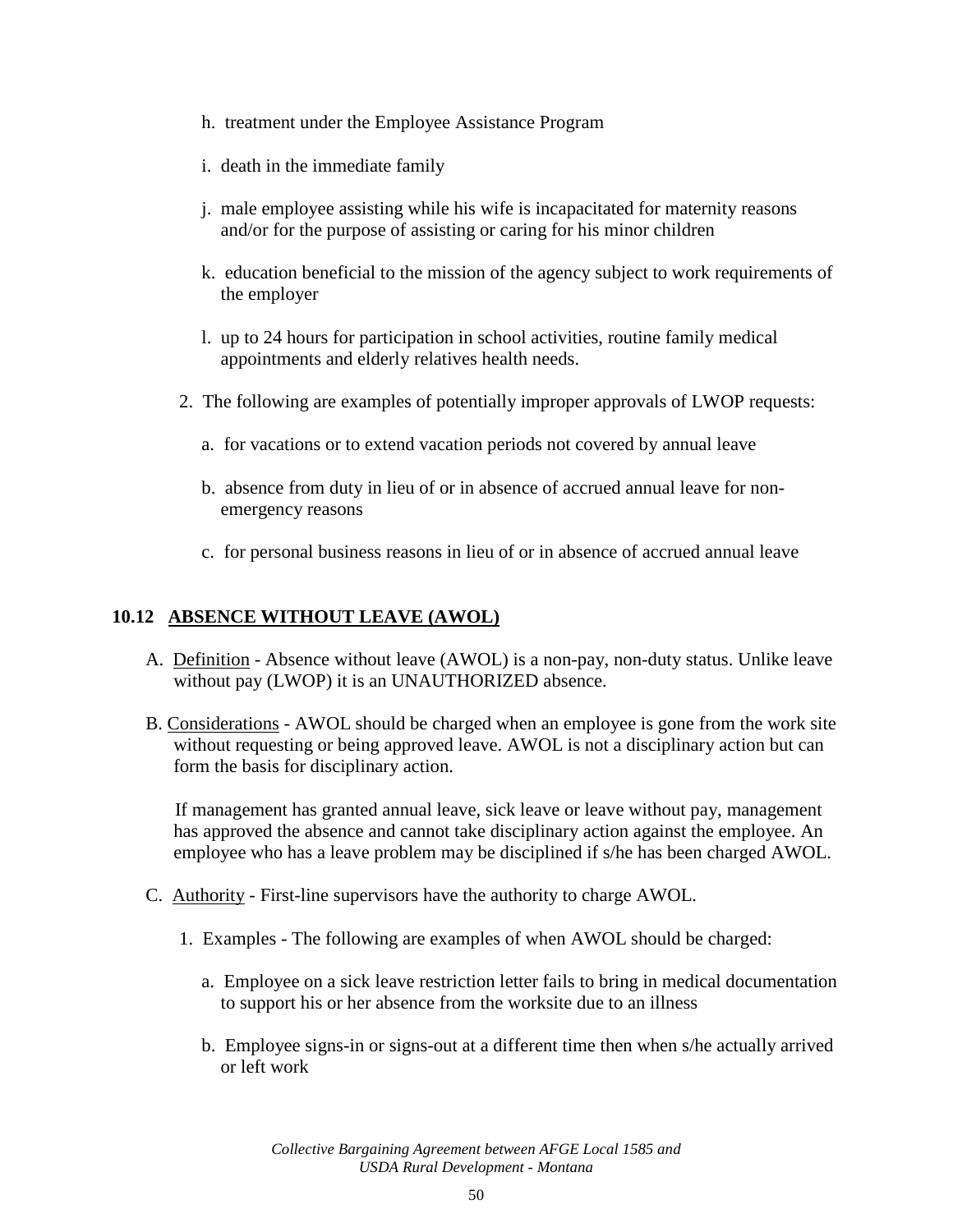- c. Employee fails to request leave in the appropriate manner
- d. Employee's leave request has been denied but s/he fails to report for work anyway
- e. Employee leaves work for a period of time on personal business without requesting leave
- f. Employee habitually reports for work after the start of core time (after counseling), even if the employee has annual leave available

## **10.13 EXCUSED ABSENCE**

- A. Definition Excused absence, sometimes referred to as administrative leave, is an absence from duty, administratively authorized, without loss of pay and without charge to leave.
- B. Granting excused absences Granting excused absences should be authorized in limited circumstances for the benefit of the agency's mission or a Government-wide or agency recognized and sanctioned purpose. Some types of excused absences may include, but are not limited to:
	- 1. Time off for voting Typically, polling places throughout the United States are open for extended periods of time. Therefore, excused absences should rarely be needed.
		- a. Generally, where the polls are not open at least 3 hours either before or after an employee's regular work hours, an agency may grant a limited amount of excused absence that will permit the employee to report to work 3 hours after the polls open or leave work 3 hours before the polls close, *whichever requires the lesser amount of time off.* In addition, if an employee's voting place is beyond normal commuting distance and vote by absentee ballot is not permitted, the employee may be granted sufficient time off (not to exceed 1 day) in order to be able to make the trip to the voting place to cast a ballot. If more than 1 day is needed, the employee may request annual leave or leave without pay for the additional period of absence.
		- b. An employee's "regular work hours" are to be determined by reference to the time of day the employee normally arrives at and departs from work.
	- 2. Military funerals Employees who are veterans, as identified below, can be excused for as much as 4 hours in a day to participate as pallbearers, members of firing squads, or honor guards in funeral ceremonies for members of the Armed Forces whose remains are returned from abroad for final interment in the United States.
		- a. Is a veteran of any war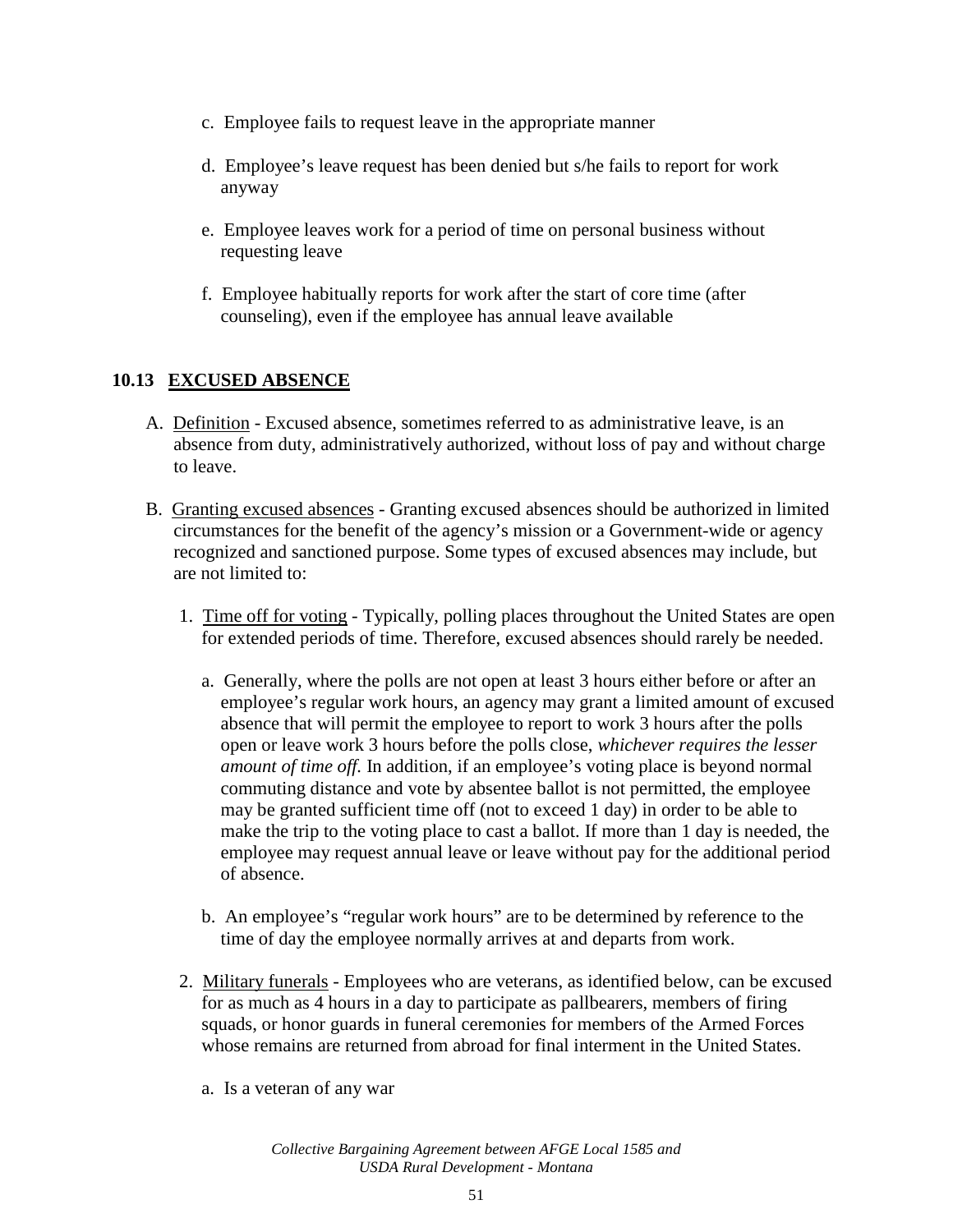- b. Participated in a campaign or expedition for which a campaign badge has been authorized
- c. Is a member of an honor guard or ceremonial group of a veteran's organization

Employees can be excused for as much as 3 workdays to make arrangements or to attend the funeral or memorial service for an immediate relative who died as a result of wounds, disease, or injury incurred while serving in a combat zone as a member of the Armed Forces. The 3 days need not be consecutive and may include travel time.

- 3. Blood donation An employee making a donation of blood for which there will not be compensation can be excused from work without charge to annual or sick leave for a period not to exceed 4 hours (not including the time needed for the donation) for the purpose of subsequent rest and recuperation. Supervisors may require medical evidence of blood donation as deemed necessary. Employees who receive compensation for blood donation during duty hours are required to take leave for the period of absence.
- 4. Bone-Marrow and Organ Donation Employees may be granted up to 7 workdays in a calendar year to serve as bone-marrow or organ donors. Annual and sick leave may be granted in conjunction with the excused absence.

Employees must notify their immediate supervisor as soon as possible after the donor procedure has been scheduled. He/she must provide medical documentation on business stationery and certified by an attending physician, donor hospital, or medical center, and it must include:

- a. date of scheduled donor procedure
- b. period required for post-operative recuperation
- c. post-operative certification that the procedure has been performed.
- 5. Qualification examinations Employees shall be given official leave to take job qualification examinations or to obtain professional licenses if the examination:
	- a. is required for the position the employee currently occupies
	- b. is for a position to which the Agency or Department has recommended the employee be transferred, promoted, or reassigned
	- c. is required for a professional license or certification (CPA certification, engineer's license, etc) which is considered advantageous to the agency.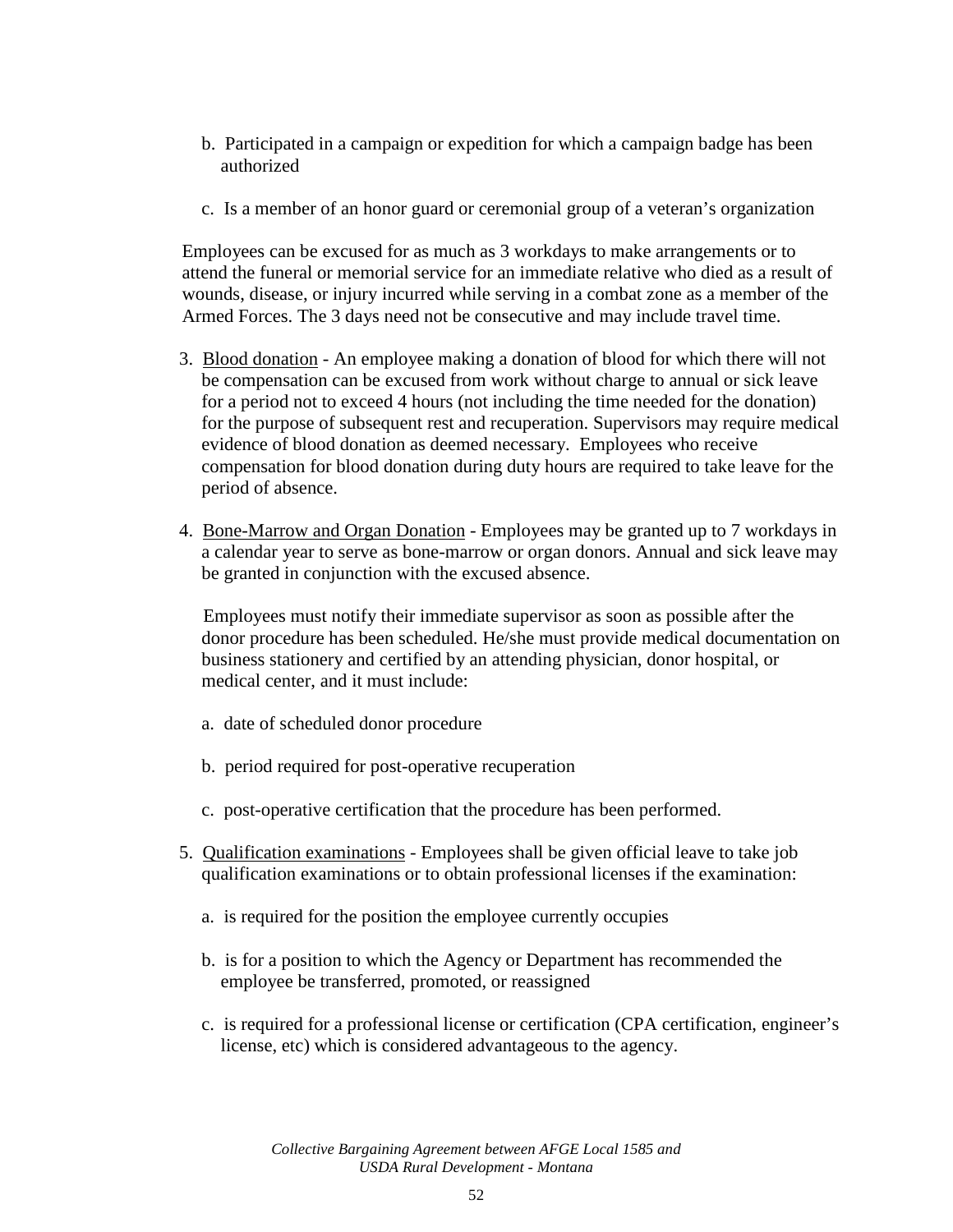- 6. Before/after official travel An employee may be excused up to 2 hours without charge to leave before or after travel status if the time of departure from or arrival at duty station makes reporting to the office impractical. This excused absence may not be used in conjunction with leave.
- 7. Volunteer activities An employee may be granted excused absence for short period of time to participate in volunteer activities that are:
	- a. directly related to the Agency's mission
	- b. officially sponsored or sanctioned by the Agency, i.e. Toys for Tots, Gifts for Senior citizens, Partnership in Education (Federal) Executive Board projects
	- c. enhancing to the professional development and/or skills of the employee in his/her current position.
- 8. Hazardous Weather conditions Criteria for granting administrative dismissals because of hazardous weather varies for different parts of the country depending on local conditions during times of hazardous weather. Hazardous weather conditions and emergencies which disrupt travel are conditions which are unusually severe and disruptive to normal travel or transportation of employees between their homes and their duty stations (hurricanes, cyclones, floods, blizzards, severe snow or icing on roads).
	- a. Office closure If hazardous conditions exist before regular working hours and it has been decided that the office is closed, employees should be notified as soon as possible. Once an office is declared closed before regular opening hours of work, employees cannot be charged annual leave for any part of the day, even if conditions improve. This applies to employees already on scheduled leave.
	- b. Early dismissal When an early dismissal decision is made, employees may be approved annual leave, as requested, between the notice of dismissal and the actual dismissal. They are not to be charged leave from the time of actual dismissal to the end of the workday. In the interest of safety, employees may be dismissed at different times.

Employees on leave who are not scheduled to return to work that day shall be charged leave to the end of the workday.

If an employee's area of residence is affected the employee may be excused without charge to leave if **all** of the following apply:

(i) weather conditions in the area of an employee's residence are publicly declared extremely hazardous by an appropriate State or local authority and driving has been limited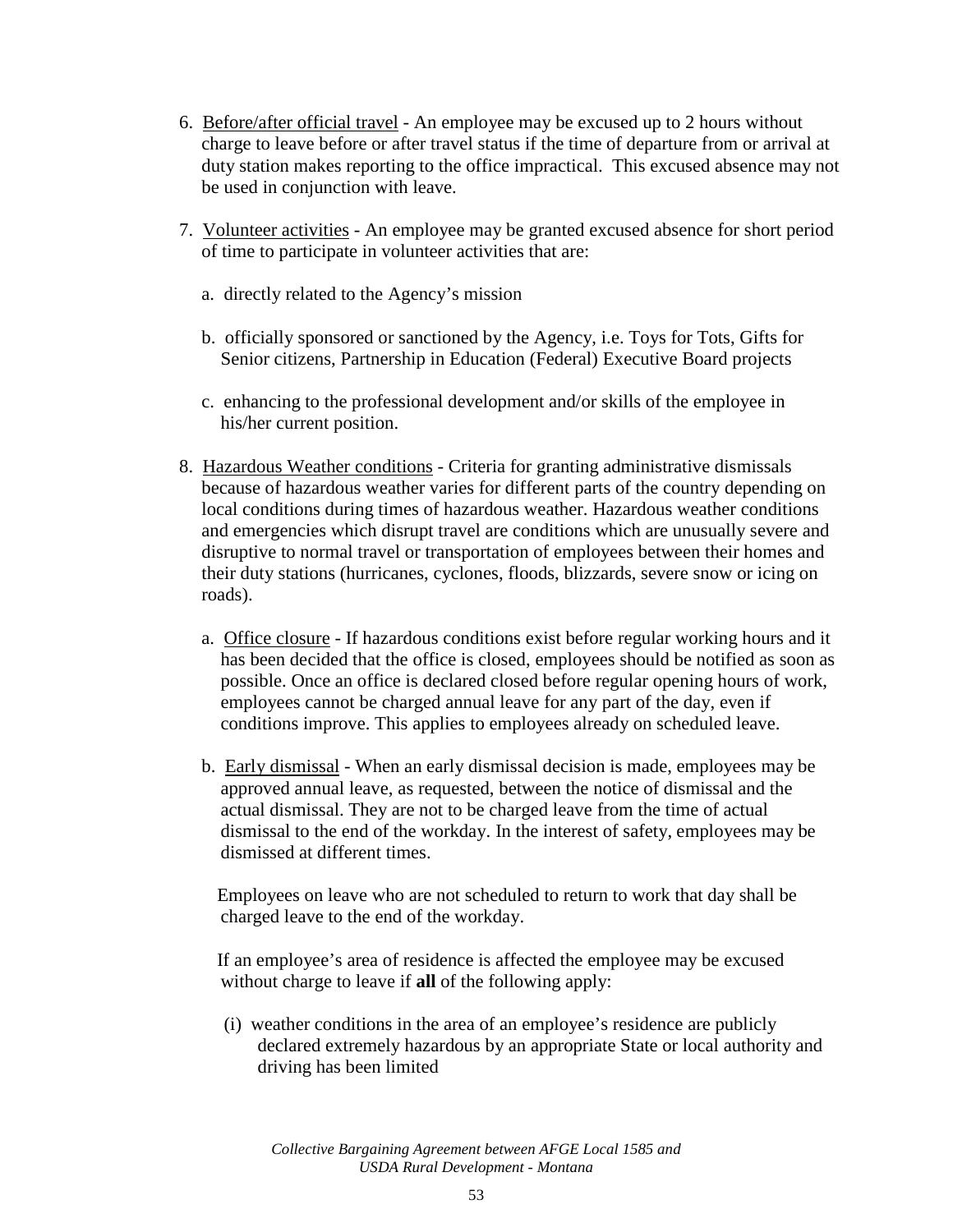(ii) the employee is unable to report to duty and was not on scheduled leave

Under unusually severe weather conditions, where it is considered reasonably unavoidable, tardiness not in excess of 2 hours may be charged to excused absence. In the case of employees who do not report for duty during hazardous weather, annual leave is to be charged unless the employee's supervisor or head of the office concerned determines, after personal review of the facts, that the employee made every reasonable effort to get to work but was unable to do so because of weather conditions. In such cases excused absence may be approved up to 1 day.

Employees are considered on active duty when excused from duty because of emergency conditions such as floods, storms, or other natural disasters, plant shutdowns, strikes, or disorders of such magnitude that life or property is threatened.

Employees must make themselves available to return to work when ordered after the emergency. Employees who are not available to return to duty, shall be charged appropriate leave.

- 9. Voluntary Emergency Services Time off without loss of pay or charge to other leave may be given to employees who serve as volunteer firemen or perform other rescue or protective work during emergency situations. Conditions for granting leave for these emergencies are:
	- a. employee must be a member of a voluntary rescue or protection organization, or be officially requested to participate in an emergency situation
	- b. employee must actually participate in an emergency situation
	- c. work in the office must not be adversely impacted on a regular basis

The amount of leave granted shall not exceed the duration of the emergency.

The employee must provide the supervisor documentation reflecting their membership on any voluntary rescue or protective organization, prior to being allowed to use this leave.

The first line supervisor has the authority to limit or prohibit the use of leave if the employee's absence is adversely impacting the operation of the office.

C. Employee Responsibility - An employee must request excused absences in advance and in writing, when possible. If requested, appropriate supporting documentation must be submitted.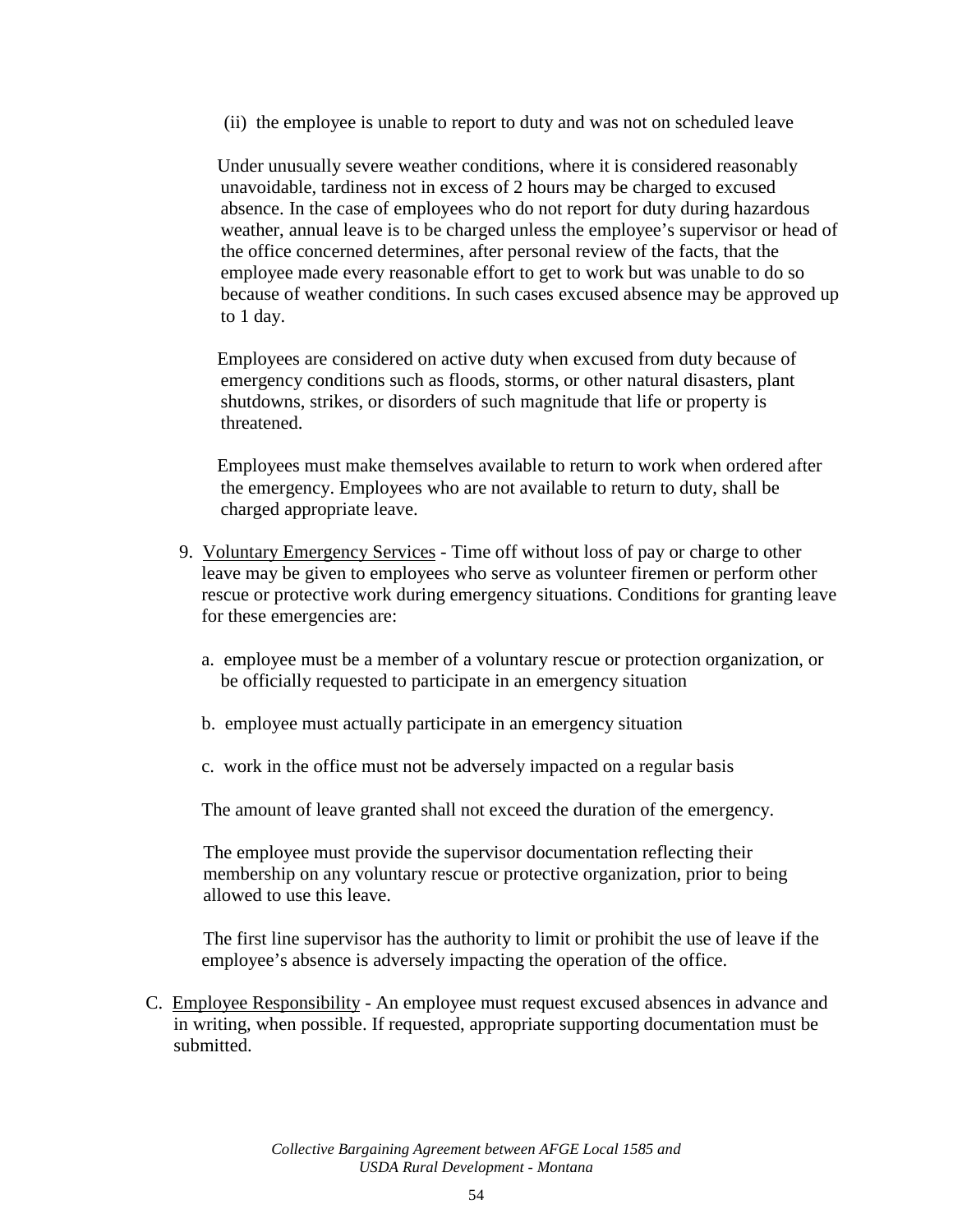D. Supervisor Responsibility - The supervisor should carefully review and approve or disapprove each request.

# **10.14 COURT LEAVE/WITNESS SERVICE**

# A. Definitions:

- 1. Court leave The authorized absence of an employee from work, without charge to leave or loss of pay, for jury duty or for attending judicial proceedings in a nonofficial capacity as a witness on behalf of either party, as long as one of the parties is a federal, state or local government.
- 2. Judicial proceeding Any action, suit, or other proceeding of a judicial nature, not including administrative proceedings, i.e., EEOC, MSPB hearings, or arbitration hearings.
- B Eligibility All full-time and part-time leave-earning employees are eligible if their services are required during their regularly scheduled tours of duty. For example, if a part-time employee is not scheduled to work on Mondays and they are summoned for jury duty that day, they are not entitled to court leave for that day.
- C Allowable time An employee may be granted court leave from the report date stated in the summons through the date discharged from the court.

An employee is expected to report for duty when s/he is excused from jury duty for a day or substantial portion of a day.

- D. Use of annual If an employee is on annual leave when called for jury service, court leave should be substituted.
- E. Nonpay status An employee on LWOP, although otherwise eligible, may not be granted court leave when called to jury duty.
- F. Witness service:
	- 1. Official capacity An employee called as a court witness to testify in his/her official capacity, no matter on whose behalf, is in an official duty status rather than court leave. The employee must be paid government travel expenses as appropriate.
	- 2. Nonofficial capacity An employee summoned as a witness to testify in a nonofficial capacity on behalf of either party, as long as one of the parties is Federal, State or local government is entitled to court leave during the time absent as a witness.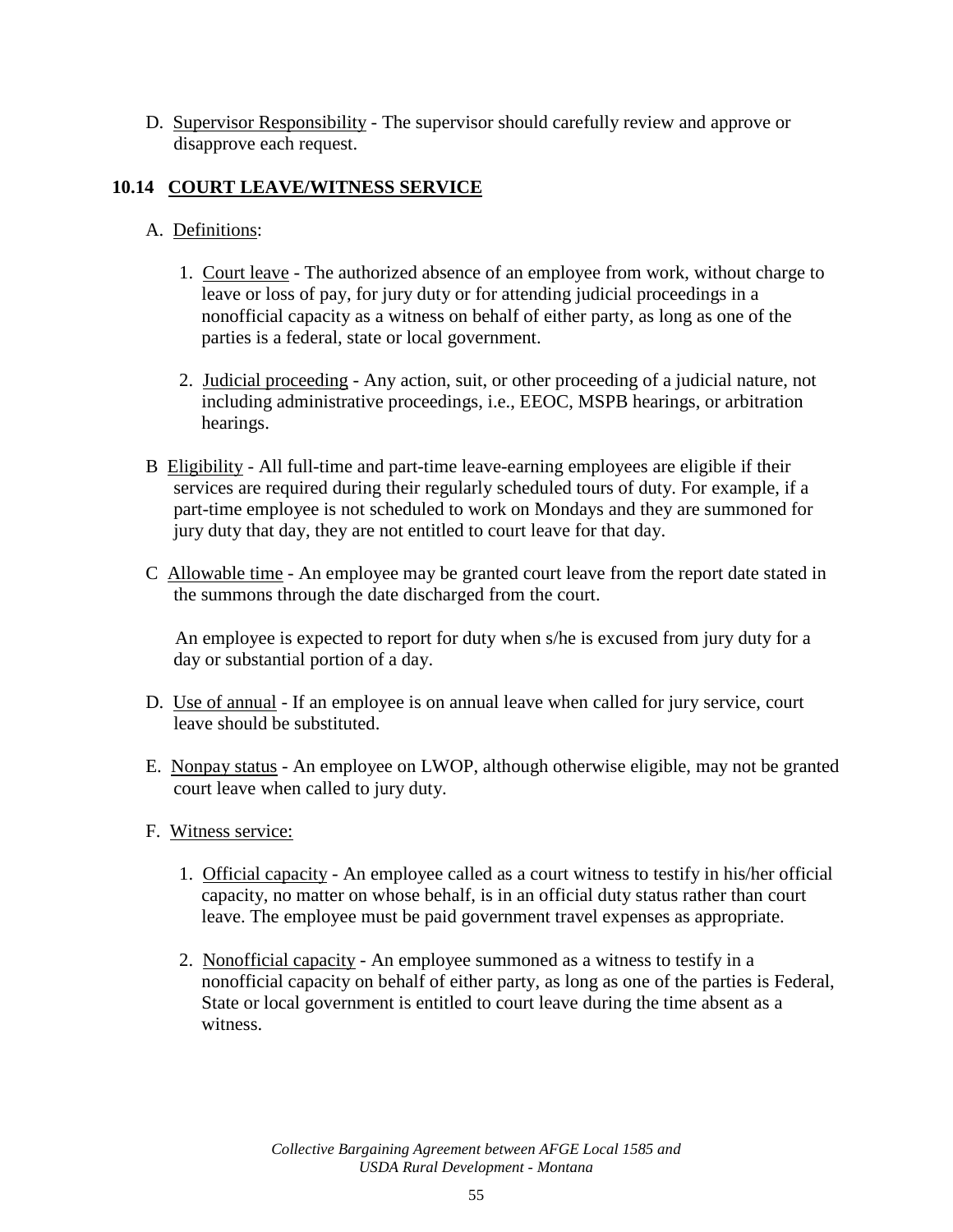If the witness service is in a nonofficial capacity on behalf of a private party and the government is not one of the parties, the employee's absence must be charged to leave.

- G. Fees Employees are allowed to keep fees paid for reimbursement of expenses but are not allowed to keep fees paid to him/her for jury/witness services when court leave is granted.
- H. Employee Responsibility As a U.S. Citizen it is your responsibility to serve on jury duty when requested. Court leave should be requested in advance on an SF-71. A copy of the notice of jury duty or court summons must be submitted with the leave request or as soon as possible upon return to duty.
- I. Supervisor Responsibility The supervisor must ensure that the documentation is adequate to support the use of Court Leave.

# **10.15 MILITARY LEAVE**

- A. Definition Military leave is absence with pay for active duty or training.
- B. Covered Employees Full-time career employees, part-time career employees who work at least 16 hours but no more than 32 hours per week, temporary indefinite (TAPER) employees, and employees who have unlimited excepted appointments under Schedule A or C authority, are eligible for military leave with pay.
- C. Accruals An employee receives 15 calendar days of military leave during a year and may carry over 15 days of military leave from prior years.

Military leave is granted on a prorated basis to part-time employees. The amount of military leave is determined by dividing 40 into the employee's weekly tour of duty, multiplying by 15 days and rounding down to the lower number of whole days.

- D. Use The military leave may be used during one or more periods of military duty during the fiscal year. The employee may also take the full 15 days of military leave immediately at the beginning of a fiscal year even if up to a maximum of 30 days had been taken during the prior year and even if the military duty is continuous. An employee does not need to return from military duty to a civilian position before additional military leave, earned during a new fiscal year, may be used.
- E. Employee Responsibility Military leave must be supported by a copy of the employee's military orders directing him or her to report for active duty or training.
- F. Emergency Military Leave Reservists are entitled up to 22 workdays of leave each calendar year to assist civil authorities in emergencies. The reservist must be activated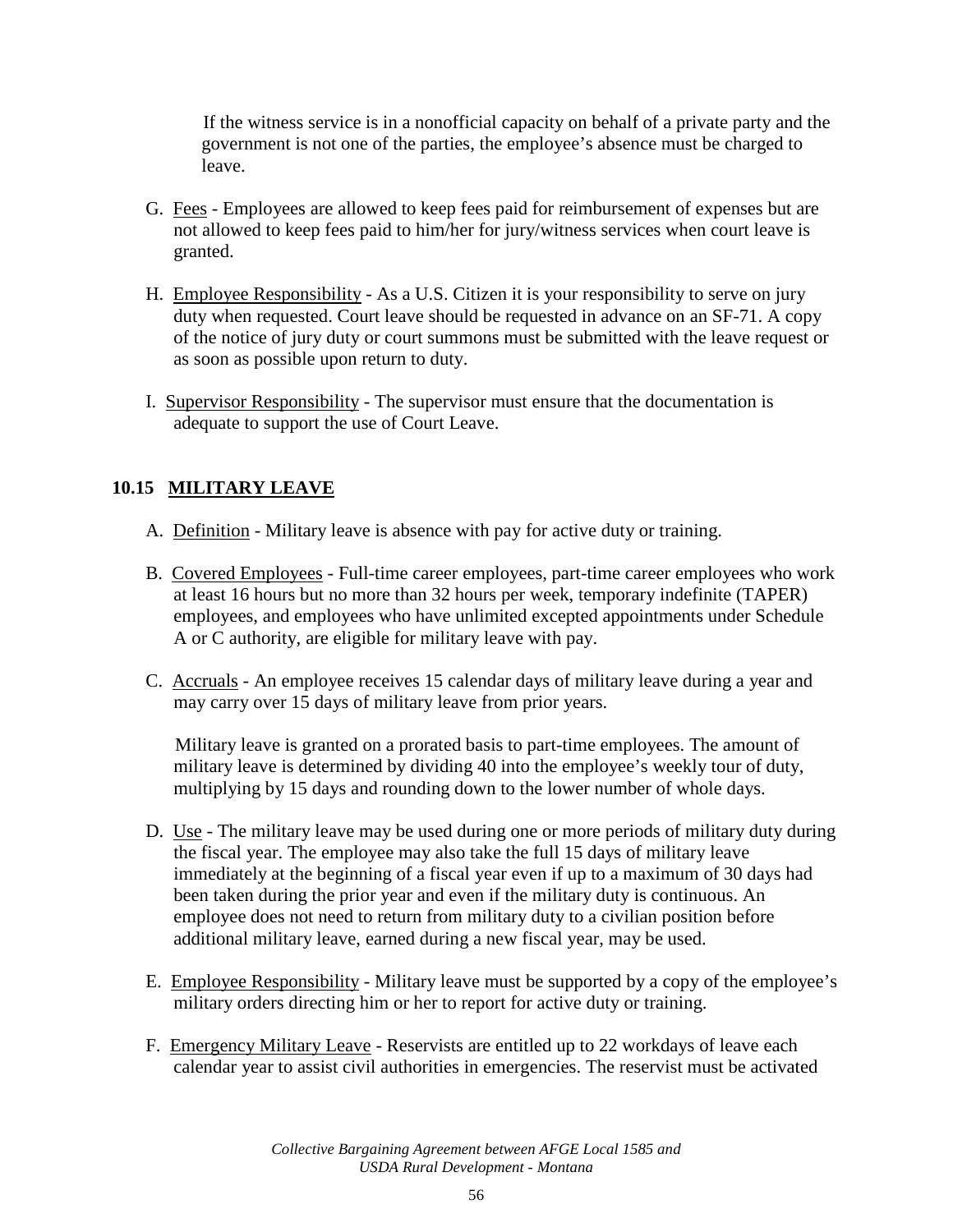by order of the President or State Governor to provide military aid to enforce the law, or in the protection or saving of life and property or the prevention of injury.

Federal employees using emergency military leave, must refund, through their servicing personnel office, any monies received for emergency military leave, with the exception of monies paid for travel, transportation, and per diem allowances. No refund is necessary if the employee uses annual leave.

- G. Other Leave If the employee does not have sufficient military leave to cover the absence, the employee may use other leave as appropriate.
- H. Supervisor Responsibility First-line supervisors may approve military or other leave upon employee's submission of proper documentation.

## **10.16 ADJUSTMENT OF WORK SCHEDULES FOR RELIGIOUS OBSERVANCES**

A. Purpose - To allow an employee to work compensatory overtime for the purpose of taking time off without charge to leave when personal religious beliefs require that the employee abstain from work during certain periods of the workday or workweek. There are no restrictions on the "kind" of religious holiday or observance that an employee may observe.

There is no relationship between overtime worked for this purpose and regular overtime worked under Title 5 and the Fair Labor Standards Act.

- B. Eligibility Full-time and part-time employees are eligible to elect to work compensatory time or to take compensatory time off to meet his or her religious obligations.
- C. Employee Responsibility An employee must state in writing the date and time period they wish to take off for religious observance, along with a proposal on when compensatory time will be earned.
- D. Earning and use Compensatory time for this purpose may be earned the pay period before the employee expects to take off, or, if the compensatory time is advanced, it should be repaid within the next two pay periods after its use or not later than the end of the leave year.
- E. Supervisor Responsibility First-line supervisors may approve employee requests to work or take compensatory time off for religious observances. Supervisors are encouraged to accommodate such requests.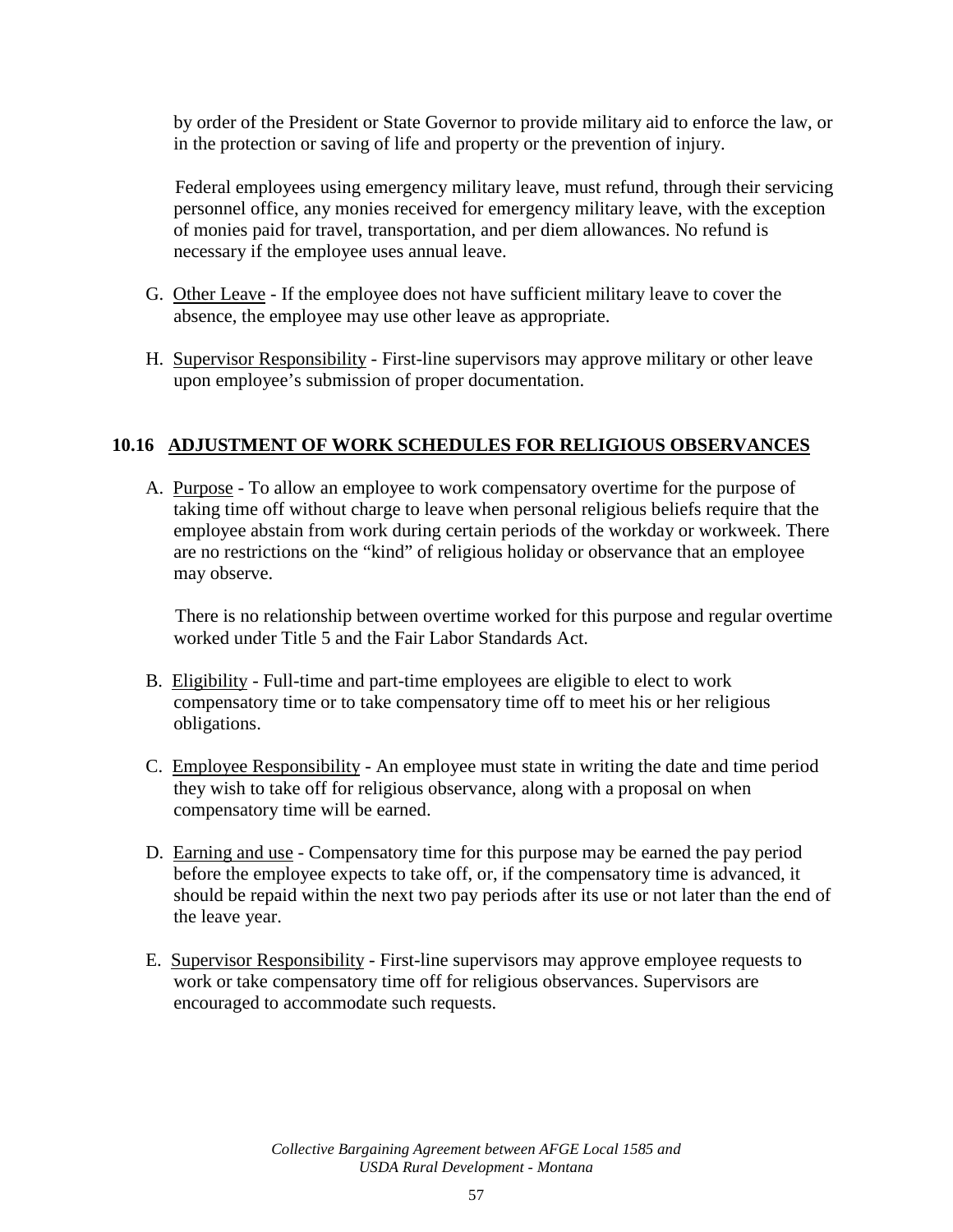## **10.17 VOLUNTARY LEAVE TRANSFER PROGRAM**

**PURPOSE** – The Voluntary Leave Transfer Program allows Federal employees to voluntarily donate earned annual leave to another Federal employee with a medical emergency, who has exhausted their own leave. All individuals involved in the leave transfer program are responsible for protecting the confidentiality/privacy of the participants of the program.

## A. Definitions -

### Medical emergency

- 1. A medical condition:
	- a. of an employee or an employee's family member
	- b. that is likely to require the employee's absence from duty for a prolonged period of time and result in a substantial loss of income to the employee because of the lack of paid leave
- 2. Family member

Includes:

- a. employee's spouse and spouse's parents
- b. employee's children, including adopted children, and the children's spouses
- c. employee's parents
- d. employee's brothers and sisters, and their spouses
- e. any individual related by blood or affinity whose close association with the employee is equivalent to a family member.
- B. Eligibility To be eligible as a recipient in the leave transfer program, it must be determined that the:
	- 1. employee is in a leave-earning category
	- 2. medical emergency is of a personal nature or that of a family member
	- 3. absence would result in unpaid leave (or expected unpaid leave) as follows:
		- a. 24 hours for a full-time employee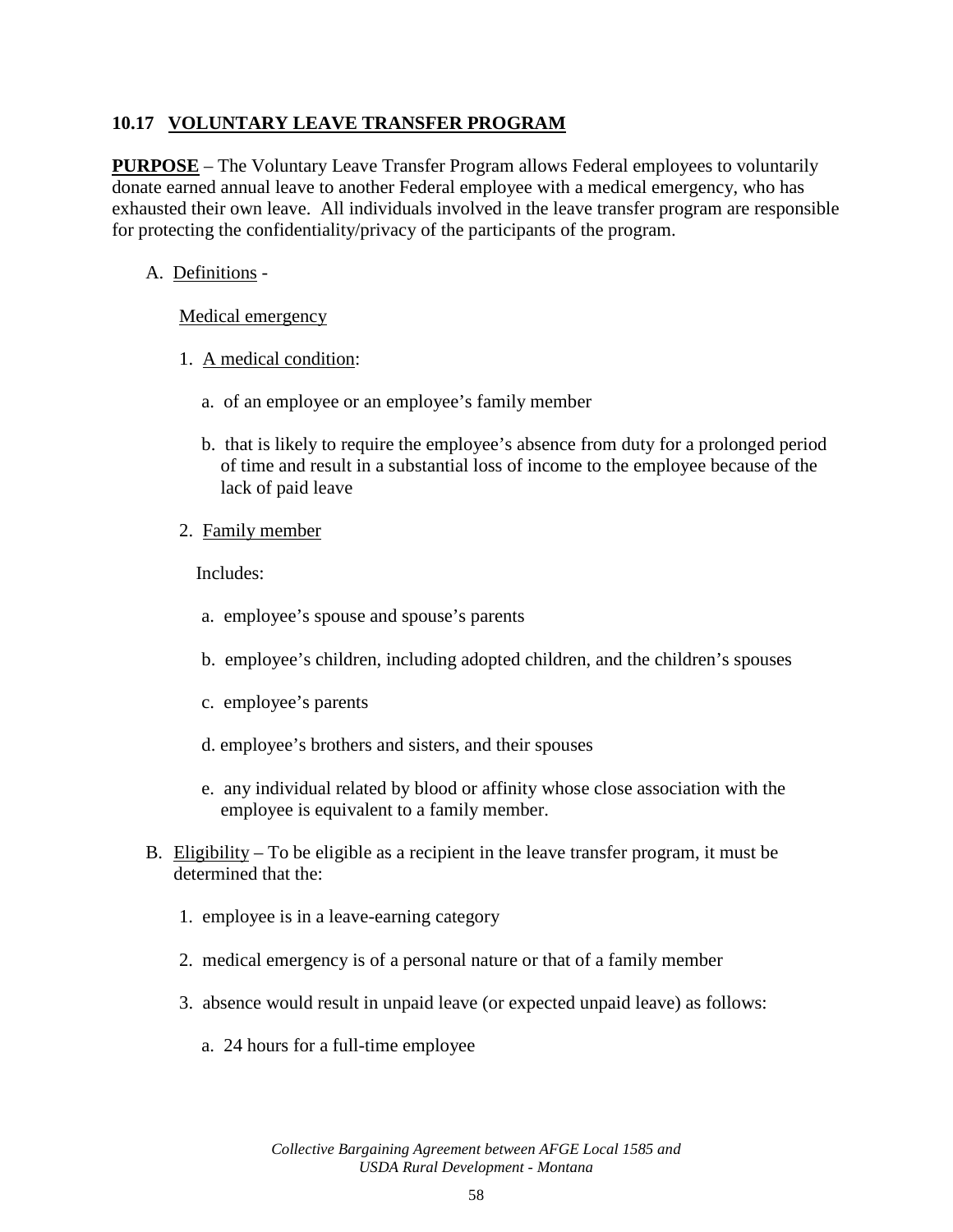- b. 30 percent of the scheduled biweekly work hours of a part-time employee. For part-time employees, work hours or workdays do not have to be consecutive to qualify
- c. Employee has exhausted all earned:
	- (i) annual and sick leave to qualify for a personal medical emergency
	- (ii) annual and family friendly sick leave to qualify for a family medical emergency

Note: Earned leave does not include advance leave.

- C. Documentation Documentation justifying the medical emergency must:
	- 1. be on the doctor's, hospital's or clinic's letterhead
	- 2. be signed and dated by a practicing physician, psychiatrist, psychologist, physician's assistant, or practitioner
	- 3. include the beginning date of the medical emergency and the approximate date the emergency should end
	- 4. include a diagnosis or prognosis of the employee's or family member's condition
- D. Applying to be a leave recipient Federal employees seeking to become a leave recipient, or the applicant's designee, should contact their leave transfer coordinator to apply.
	- 1. Employee's or their designee should:
		- a. complete AD-1046, Leave Transfer Program Recipient Application, along with medical documentation to the employee's immediate supervisor for concurrence.
- E. Recipient's responsibility Approved leave recipients shall:
	- 1. use donated leave for those leave hours specifically related to the current approved medical emergency
	- 2. advise timekeeper on how to handle leave hours not covered by leave donations; such as, advanced annual leave, advanced sick leave, and LWOP
	- 3. provide a second medical opinion, if requested by the Agency (The Agency shall reimburse the recipient, or pay the practitioner directly, if additional medical documentation is necessary.)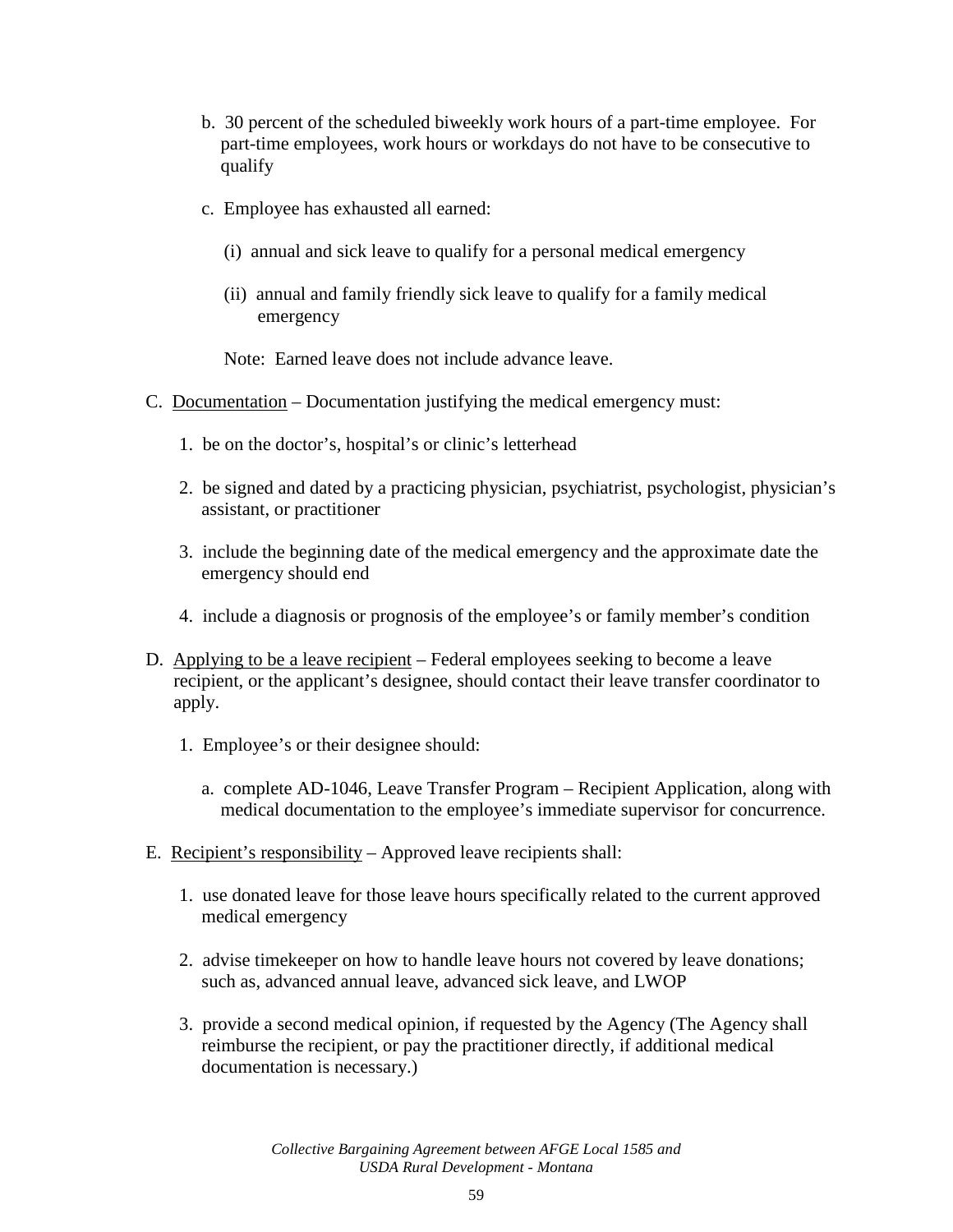- 4. comply with the regulations and policy of the leave transfer program (Failure to comply may result in termination of program eligibility.)
- 5. contact their leave transfer coordinator upon return to work or termination of the medical emergency
- 6. advise their leave transfer coordinator if they are approved for OWCP worker's compensation or disability retirement during a period covered by the leave transfer program
- 7. discuss the impact of remaining in the leave transfer program after having applied for disability retirement
- 8. provide follow-up medical documentation as requested.
- F. Solicitation Employees who complete Item 18 of AD-1046 will be assisted by the leave transfer coordinator in finding leave donors. This assistance will be in the form of a written notice (transmitted electronically or by hardcopy) to all employees serviced by that human resources staff.
- G. Recipient's accruals Recipients will continue to accrue up to 40 hours each of sick and annual leave while receiving and using donated or paid leave. These hours will be placed in a separate account until the medical emergency terminates or the employee has exhausted all donated leave.

Part-time employees' hours are pro-rated based on the weekly scheduled tour of duty.

Recipients, whose medical emergency only requires intermittent use of donated leave shall have their donated leave tracked separately from their regular earned leave.

- H. Supervisor's responsibility The applicant's immediate supervisor:
	- 1. shall verify, review, sign, and fax or send the AD-1046 and the associated medical documents to the leave transfer coordinator for approval within 5 workdays of receipt
	- 2. may, in a case where the employee qualifies as a leave recipient but is unable to apply:
		- a. verify the employee's medical emergency
		- b. write a brief statement of condition
		- c. complete and sign AD-1046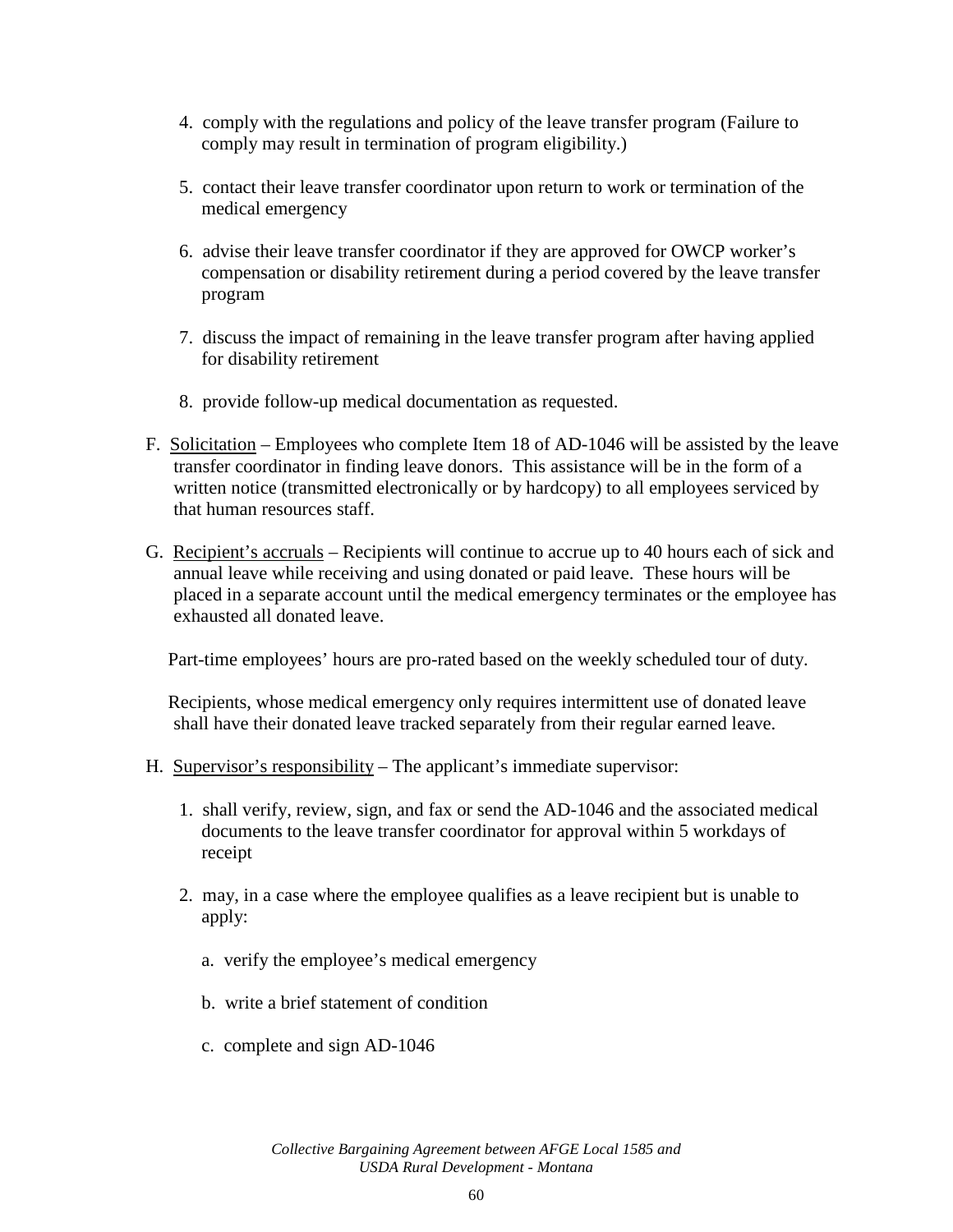- d. forward the statement and AD-1046 by mail or FAX, to the leave transfer coordinator. (This statement will temporarily satisfy medical certification requirements for approval, but the employee or designee must still provide certified medical documentation as soon as possible.)
- e. shall monitor the use of donated leave by an approved leave recipient
- f. shall forward questionable employee requests to the leave transfer coordinator with an explanation of their concerns.
- g. In conjunction with the leave transfer coordinator, may request a second medical opinion or require medical certification more frequently than described in Recipient's Responsibilities, if the validity of the medical emergency is in question.

## I. Timekeeper's Responsibility –

- 1. Recipient's timekeeper shall:
	- a. exhaust the recipient's accrued leave before using donated leave when the medical emergency causes the recipient to be continuously absent from work
	- b. track a recipient's regular leave separately from donated leave when the medical emergency requires only intermittent use of donated leave Note: tracking of the donated leave may be done on the T&A in the Remarks section
	- c. attach all leave transfer documents to the employee's T&A for the pay period.
	- d. make appropriate leave adjustments to the recipient's automated T&A records
	- e. on the T&A, in the Remarks section, enter either of the following:
		- (i) the number of leave hours donated by the leave donor
		- (ii) the number of leave hours received by the leave recipient
	- f. if the recipient remains absent from work continuously for more than:
		- (i) 10 pay periods for leave category 4 employees
		- (ii) 7 pay periods for leave category 6 employees
		- (iii) 5 pay periods for leave category 8 employees

NOTE: contact the leave transfer coordinator for instructions regarding accrual limitations.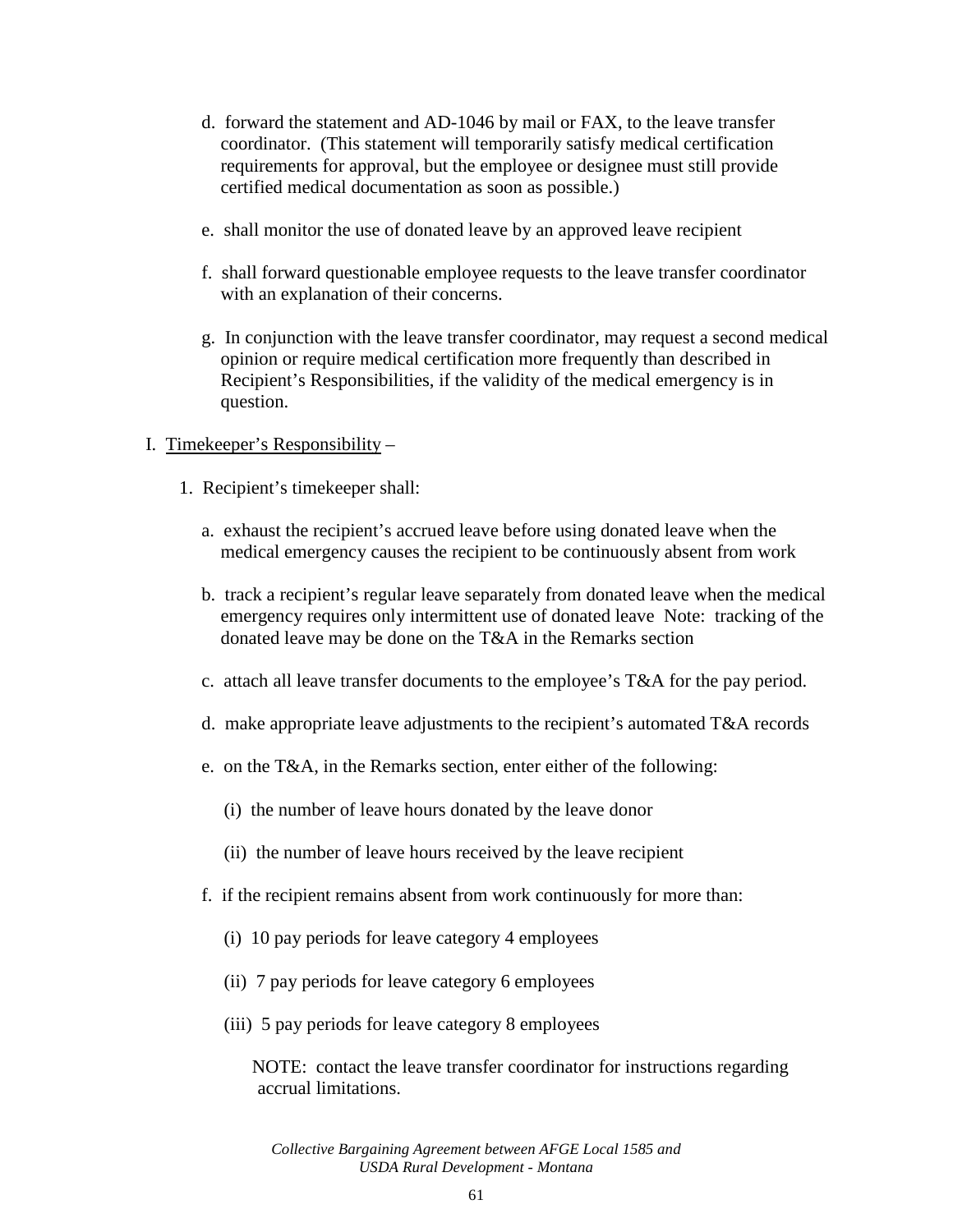- g. provide the servicing human resources staff with a leave audit, if requested.
- 2. Donors' timekeepers shall:
	- a. make appropriate leave adjustments to the donor's automated T&A records.
- J. Applying to be a leave donor Employees wanting to donate annual leave to an employee within the Agency shall:
	- 1. obtain and complete AD-1043, Leave transfer Program Donor Application, specifying the number of accrued annual leave hours to be transferred to the recipient
	- 2. donate annual leave in 1 hour increments
		- a. sign and date AD-1043
		- b. Fax, mail, or deliver AD-1043 to the leave transfer coordinator in their servicing human resources staff.
- K. Donations outside Agency Employees wanting to donate to a Federal recipient outside of their Agency shall:
	- 1. follow the procedures for donating leave
	- 2. provide the name and telephone number of the outside recipient's leave transfer coordinator on the AD-1043, items 17 & 18
	- 3. forward the AD-1043 to the leave transfer coordinator for approval and processing. Do not send AD-1043 to the recipient's human resources staff.
- L. Donor's limitations and waivers A donor may donate earned annual leave, but is limited to:
	- 1. one half of the annual leave that will be earned in the donation leave year

Example: A leave category 8 employee will earn 208 hours during a leave year and may donate up to 104 of those earned hours.

2. the number of work hours remaining in the leave year

Example: At the end of the leave year with 1 pay period remaining to be worked, a full-time employee may donate a maximum of 80 hours. Exception: a donor may request, in writing, from their leave transfer coordinator, a waiver to these limitations, if the intended recipient is still in need of leave for their medical emergency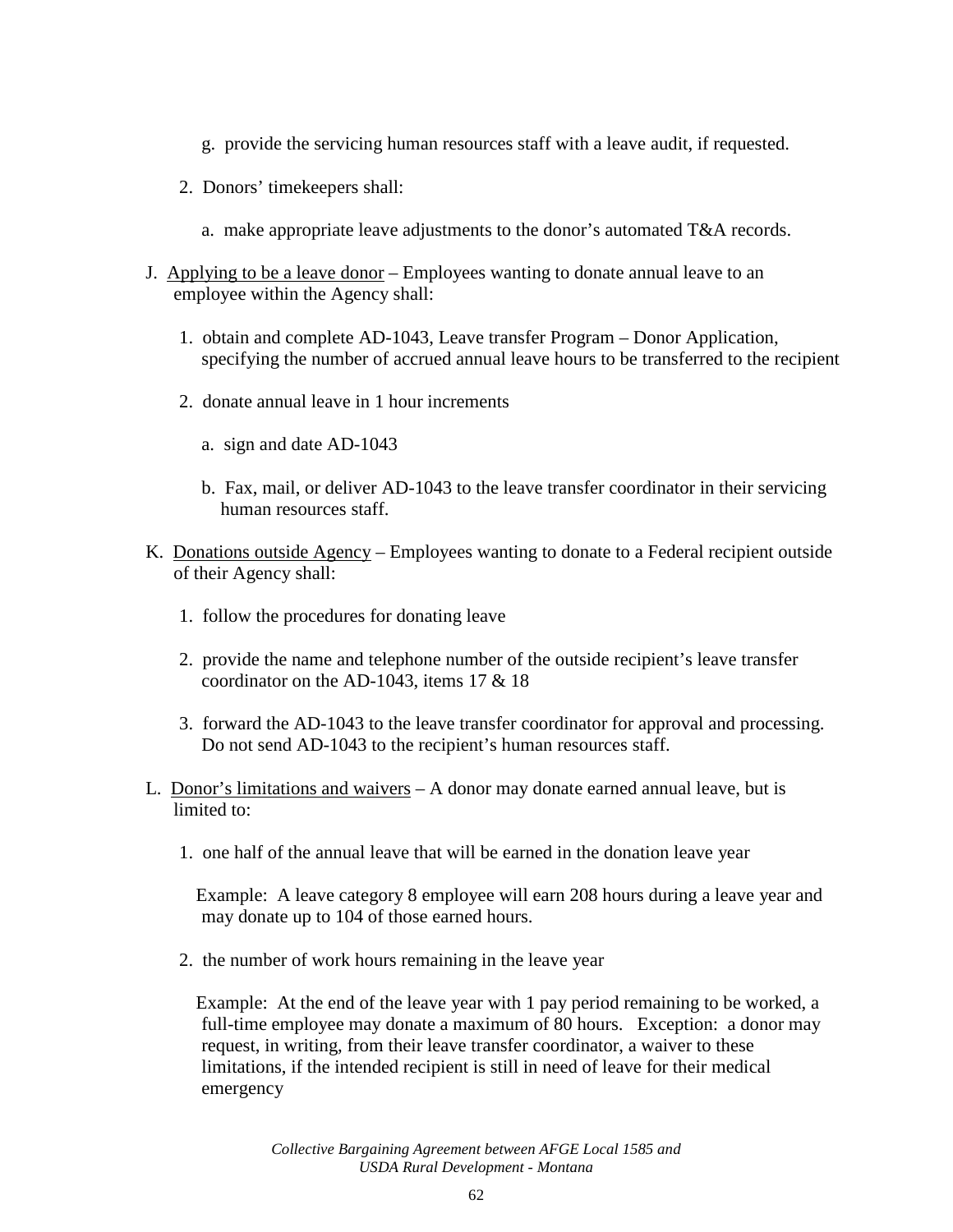- 3. Donors may not donate leave to their immediate supervisor.
- M. Processing  $AD-1046$ 's
	- 1. Leave transfer coordinators shall process AD-1046's as follows:
		- a. Have all AD-1046's date stamped when received
		- b. Verify that AD-1046 has been completed properly and that it was signed and dated by the applicant or applicant's designee and the applicant's immediate supervisor
		- c. Ensure that the medical documentation is attached to AD-1046 or that the applicant's immediate supervisor has provided appropriate verification of the medical emergency
		- d. Ensure that dates on the medical documentation correspond with the dates of employee's absence or expected absence
		- e. Verify employee's eligibility
		- f. Approve/deny AD-1046 within 10 workdays of receipt
		- g. Ensure that the NFC database is updated for recipient status by FAX, e-mail, or mail, notify applicant or applicant's designee and applicant's immediate supervisor of approval into the leave transfer program
		- h. Distribute notice soliciting leave donations, if requested
		- i. Based on the amount of leave requested on AD-1046, item 16 accept a reasonable amount of donated leave over the hours requested or needed by the recipient. At this point, donations to the recipient may be temporarily closed
	- 2. Leave transfer coordinators shall process AD-1043's as follows:
		- a. Verify AD-1043 was signed and dated by the leave donor
		- b. Verify current annual leave balances in NFC database
		- c. Complete AD-1043, Part II
		- d. Approve/deny AD-1043 within 10 workdays of receipt
		- e. Ensure that the NFC database is updated for donor and recipient leave adjustments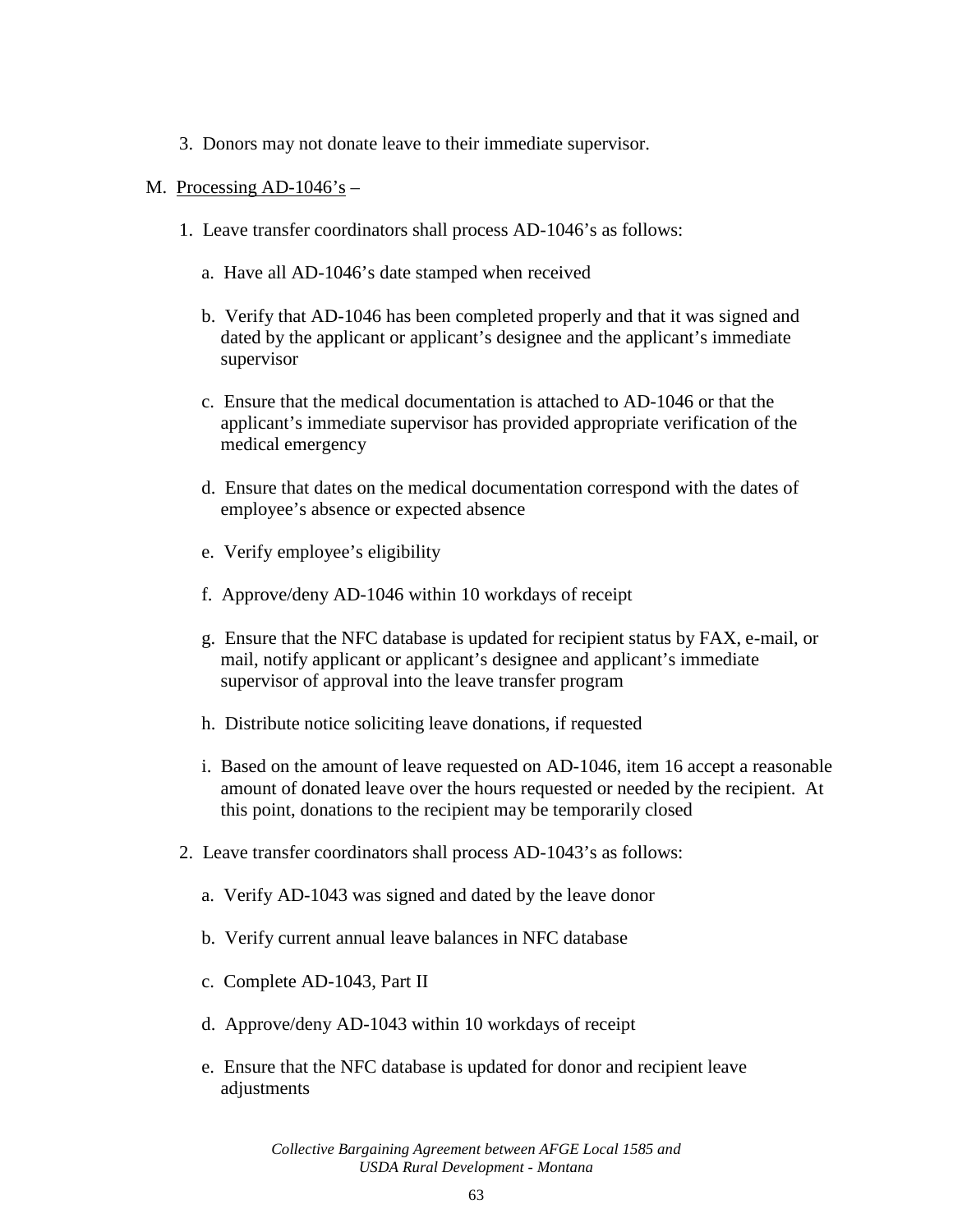- f. Ensure that donor's timekeeper is advised of the amount donated
- g. Ensure that recipient's timekeeper is advised of total hours received each pay period
- h. Return excess donated leave to donors on a pro-rated basis. Excess donated leave may not be redistributed to other recipients
- N. Disapproving AD-1046 and AD-1043 When the AD-1046 or AD-1043 is disapproved the leave transfer coordinator shall:
	- 1. check "No" in Part II
	- 2. state the reason for disapproving
	- 3. return the application to the donor or recipient
- O. Monitoring cases: Leave transfer coordinators shall:
	- 1. periodically review recipient cases to ensure continued eligibility
	- 2. ensure that recipients seeking disability retirement are counseled on the impact of remaining in the leave transfer program
	- 3. ensure that recipients, who have been in the leave transfer program for more than 12 months, are counseled about their leave and retirement choices.
- P. Recipient returns to work When leave recipients return to work, they must contact (FAX, e-mail, or telephone) and advise their leave transfer coordinator of:
	- 1. their desire to terminate the Voluntary Leave Transfer Program
	- 2. the status of their medical emergency

Recipients who return to work, but did not receive enough donated leave to cover the leave hours used for their medical emergency, may request and shall be granted up to 90 calendar days to solicit and receive additional donated leave hours.

- Q. Follow-up visits and therapy A recipient may remain in the Voluntary Leave Transfer Program until all aspects of the medical emergency, such as therapy and doctor visits, have been completed.
- R. Termination of eligibility A recipient's leave transfer eligibility terminates and no further leave donations can be accepted, when one of the following occurs: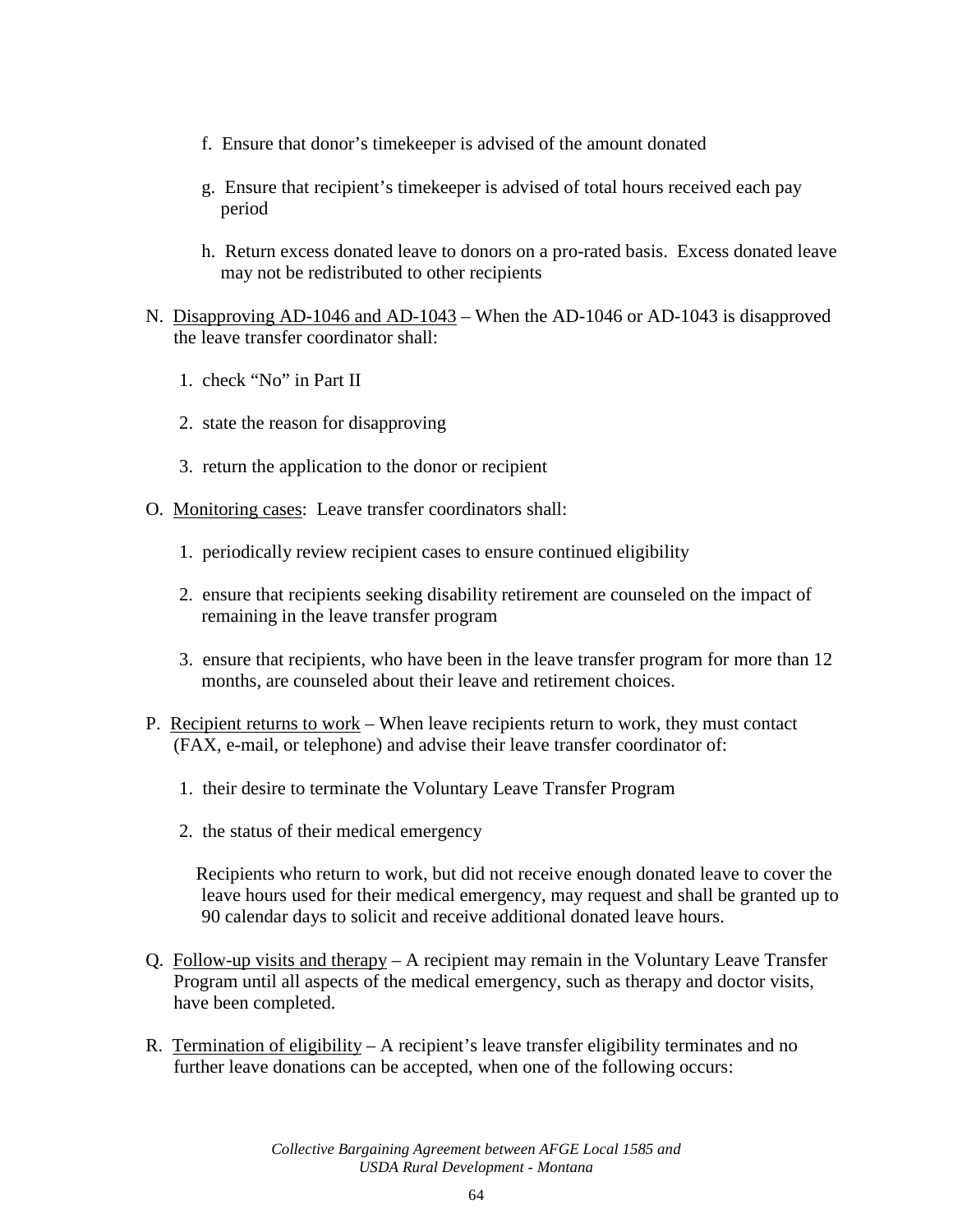- 1. end of the pay period in which the leave transfer coordinator receives written notice or determines that the recipient is no longer impacted by the emergency
- 2. 90 calendar days from the date the leave transfer coordinator grants an eligibility extension of the recipient to solicit and receive additional donated leave hours
- 3. the employee resigns, retires or is separated from Federal service
- 4. the recipient's application for disability retirement is approved
- 5. the recipient begins to receive unemployment benefits or OWCP benefits for the medical emergency
- 6. the recipient dies
- 7. death of the family member with the medical emergency

The leave transfer coordinator will ensure that the NFC database is updated for recipient status.

- S. Excess donated leave hours When a leave recipient who is no longer eligible for the Voluntary Leave Transfer Program and has excess (unused) donated leave hours, the leave transfer coordinator shall:
	- 1. request a leave audit from the recipient's timekeeper
	- 2. ensure that all leave hours, such as, advanced annual or sick leave or LWOP, used in conjunction with the recipient's current medical emergency have been covered with donated leave
	- 3. restore any unused donated leave hours to leave donors
- T. Restoring donated leave The leave transfer coordinator shall:
	- 1. prorate and restore to leave donors any unused donated leave, except when the number of eligible donors exceeds the number of restorable hours
	- 2. take the following steps to restore unused leave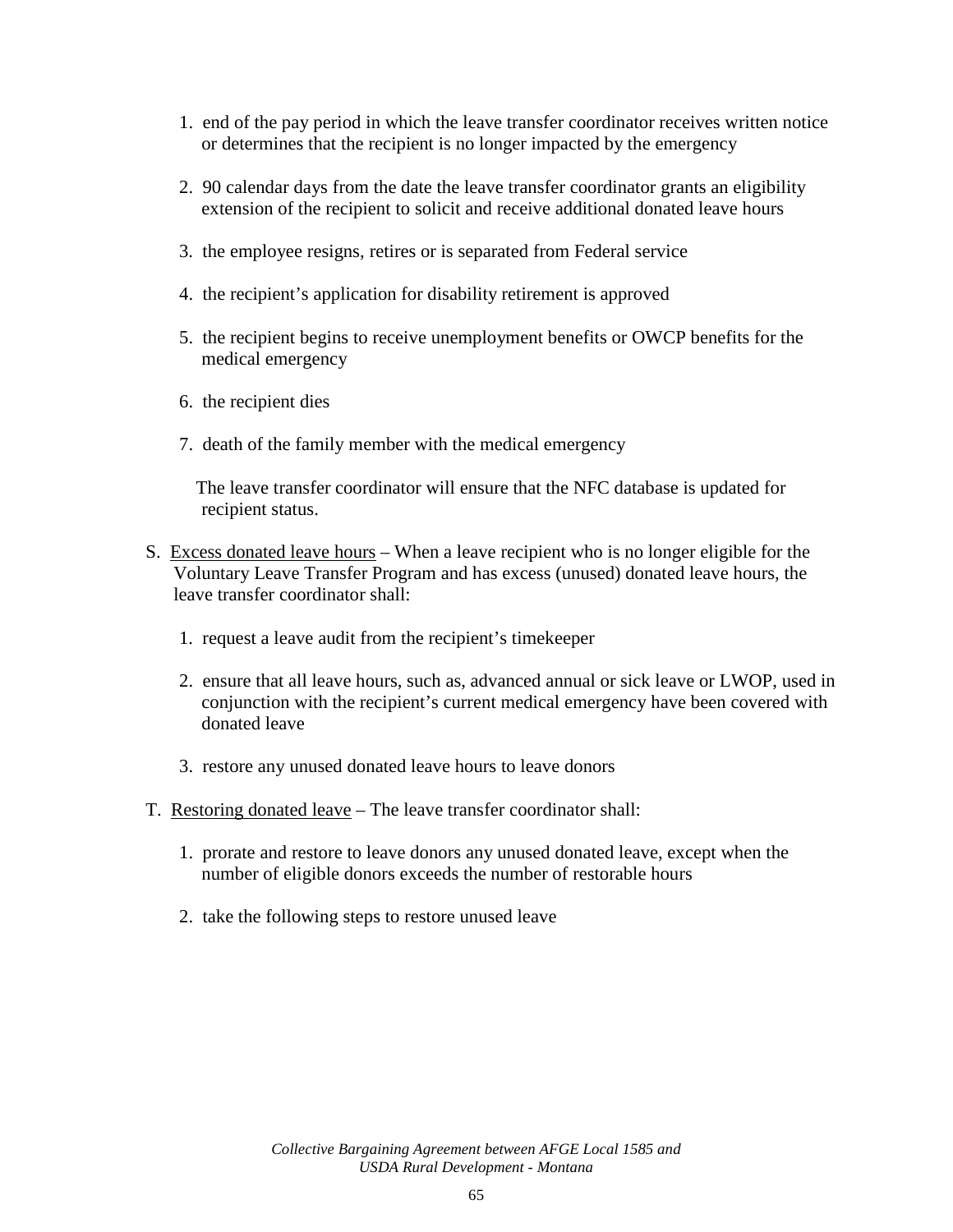| <b>Step</b>    | Action                                   |
|----------------|------------------------------------------|
|                | Prepare a leave restoration list         |
| $\overline{2}$ | Update the NFC database for restored     |
|                | annual leave                             |
|                | Advise the donor and the donor's         |
|                | timekeeper of restored annual leave. The |
|                | timekeeper will update the donor's       |
|                | automated T&A record                     |

Restorations shall be made in the current leave year, except when the restoration will place the employee in a use or lose annual leave situation at the end of the leave year. In this case, restore the annual leave in pay period 2 of the following leave year.

Do not restore donated leave to an employee who has separated from Federal service. There is no entitlement to restored leave after the donor's death or separation.

- U. Transfer of recipient to another Federal Agency A leave recipient who transfers to another Federal position without a break-in-service:
	- 1. may take donated annual leave
	- 2. retains his or her recipient status
- V. End of leave year A leave recipient may maintain and carry into the new leave year an annual leave balance that is greater than their annual leave ceiling. The 240 hour rule does not apply to an employee in "recipient" status.
- W. Confidentiality of Leave Transfer Anyone involved in processing leave transfer documents must protect the privacy and confidentiality of:
	- 1. all parties involved in the leave transfer
	- 2. all leave transfer documents
	- Persons with access to leave transfer information must not disclose such information to anyone, except someone who has a need to know.
- X. Leave Transfer Files Files maintained for the leave transfer program constitute a system of records under the Privacy Act. Keep these files separate form other personnel files.

All documentation and correspondence associated with a recipient's case shall be kept for 6 years and then destroyed.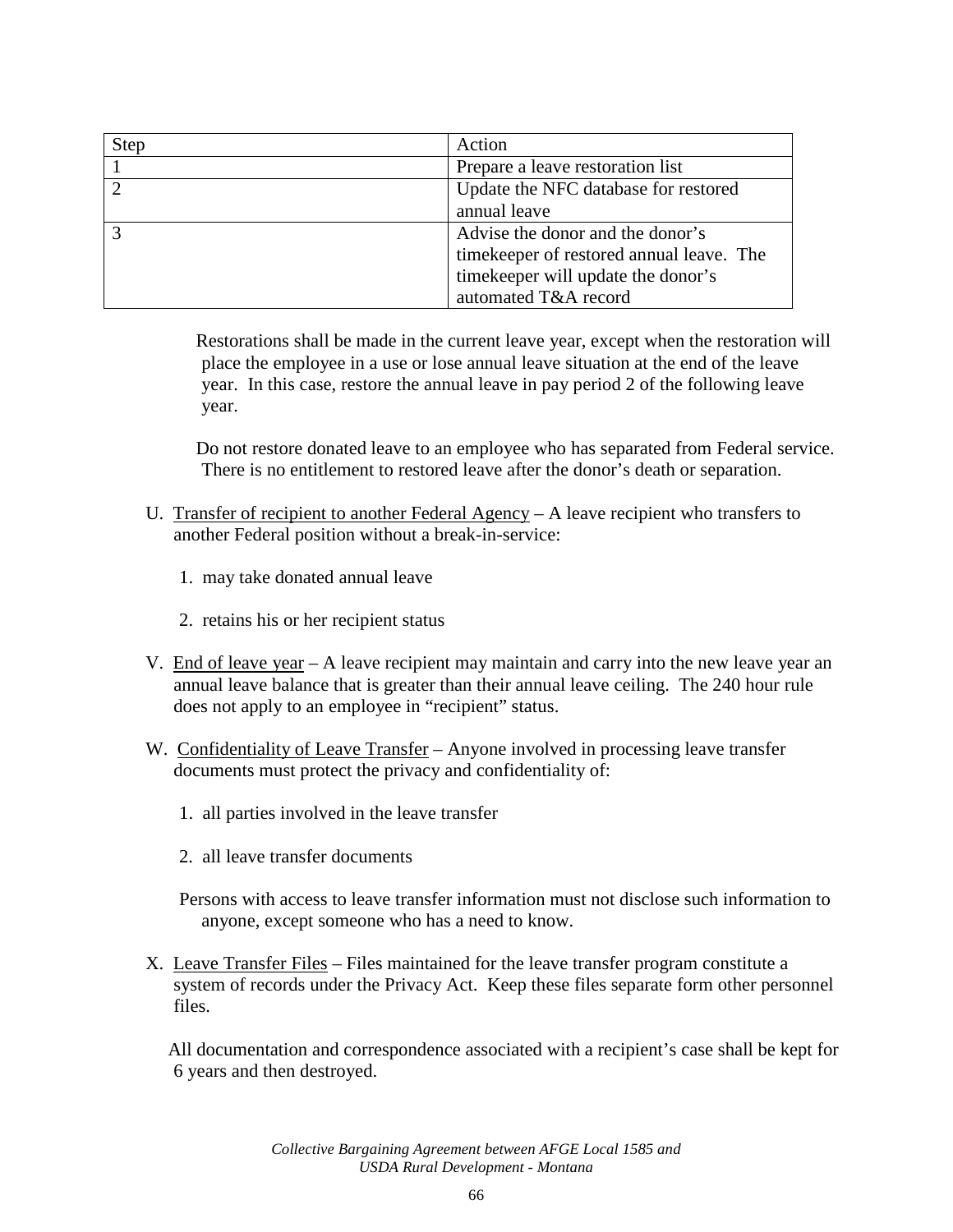## **ARTICLE 11 - POSITION DESCRIPTION AND CLASSIFICATION**

**11.1** Each employee is entitled to a position description which is accurate as to title, series, and grade and clearly states the principal/primary duties and responsibilities of the position which are reflected in performance elements. Upon the request of the employee, the position description shall be reviewed annually by the employee and work supervisor, within 30 days of the beginning of the rating period. This is the time when the employee is to ask what it takes to excel in their performance.

### **11.2**

- A. Any employee who feels that he/she is performing duties outside the scope of the position description, or that it is inaccurate may request to the immediate supervisor that the position description be reviewed. The position description is to be reviewed and the findings presented to the employee within forty five (45) days. In conducting such reviews, the reviewer will consider the employee's written and oral comments. If the employee is not satisfied with the results of the review, they may grieve according to Article 28.
- B. If an employee believes that his/her position is incorrectly classified as to series and/or grade, s/he may choose any or all of the three actions to pursue a classification appeal:
	- 1. With the Rural Development Assistant Administrator for Human Resources;
	- 2. With the USDA Office of Human Resources Management;
	- 3. With the U.S. Office of Personnel Management.

State Office Human Resources staff will provide an employee with the necessary information to pursue any of these avenues. The employee may request Union representation during classification review.

C. Upgrades that are exempt from the merit promotion plan due to reclassification shall become effective the beginning of the first pay period after the position was classified at the higher level.

**11.3** When a new position description has been approved and classified, the supervisor and the employee will review and discuss said position descriptions within 15 days of completion.

**11.4** If a classification audit reveals that there has been an accretion of duties deserving of a higher grade, the employee will be promoted, unless the employer eliminates and/or redistributes the grade controlling duties.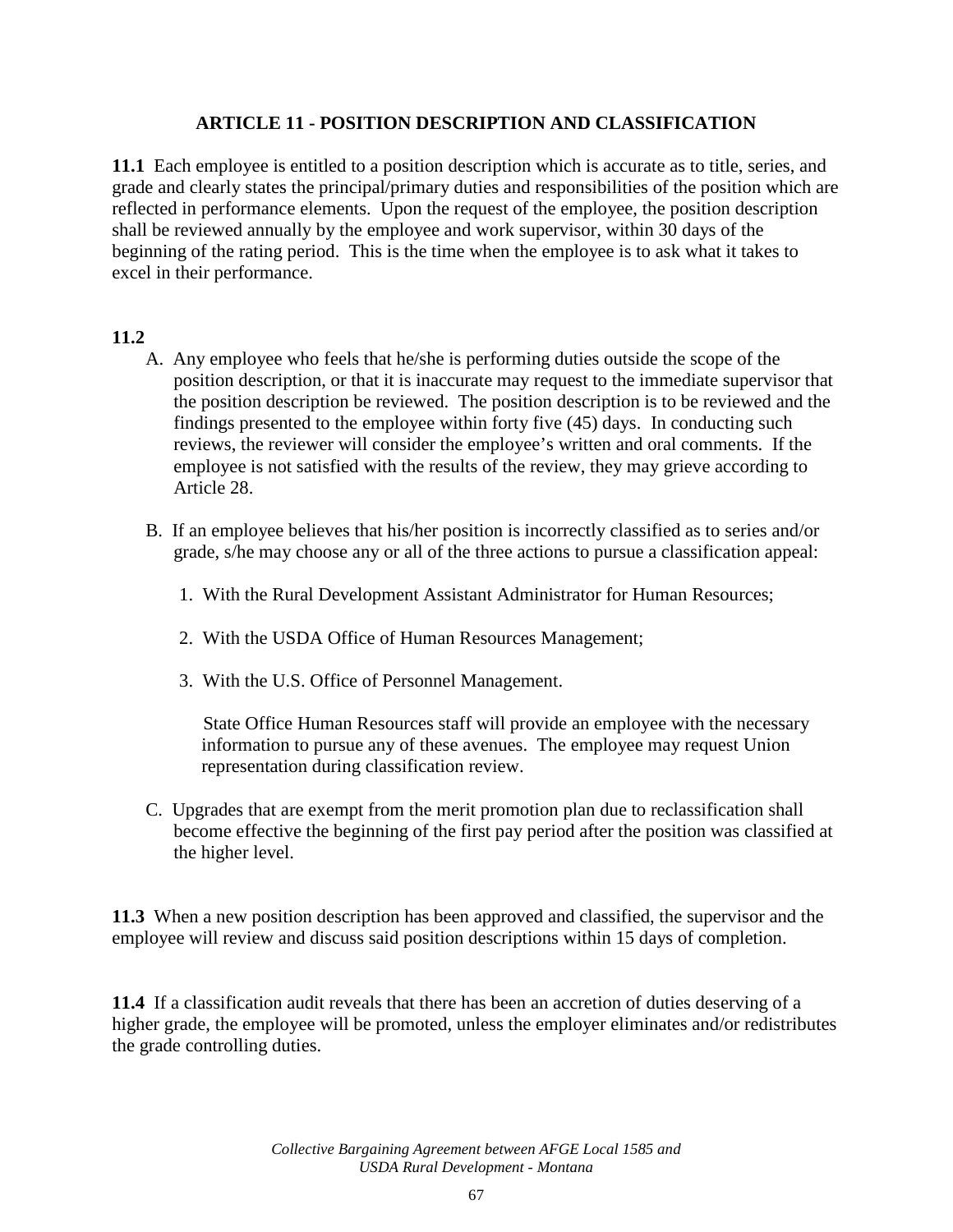**11.5** When employees are assigned additional duties, which comprise 25% of their time, or are grade controlling, and are not reflected in their position description, the employer will revise the position description to reflect the change in accordance with Section 11.1 above.

**11.6** DOWNGRADES: General Schedule employees in the unit whose positions have been downgraded may appeal to the Merit Systems Protection Board. Notices of such actions shall include an explanation of the employee's options for review and/or use the negotiated grievance process, including the address of the MSPB office. Saved grade and saved pay rights shall be afforded to those whose positions are downgraded in accordance with 5 CFR 536.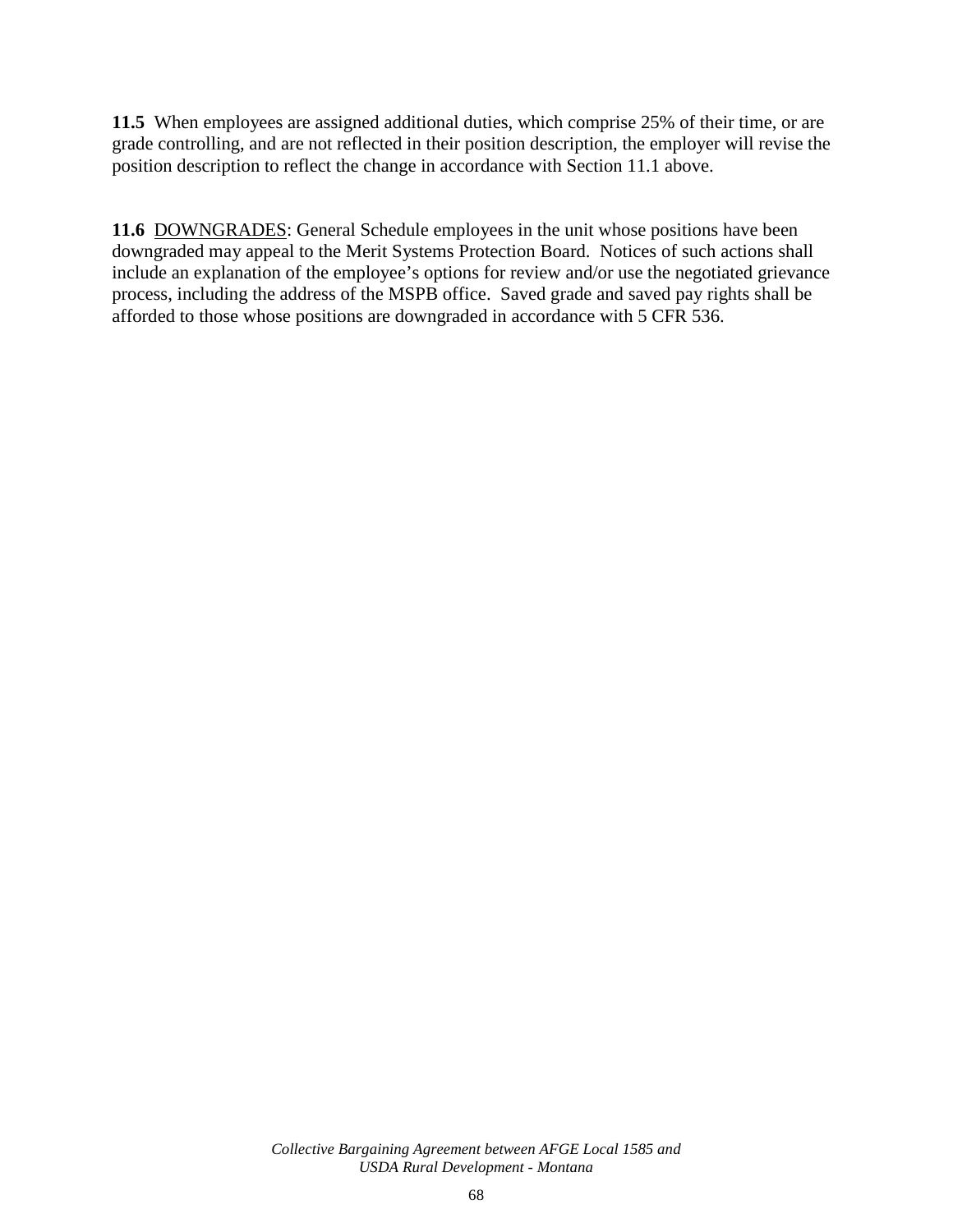### **ARTICLE 12 - PERFORMANCE APPRAISAL SYSTEM**

#### **12.1 PURPOSE**

The parties to this Agreement each recognize that continual and consistent job performance of the Agency's employees is essential to the efficient operation of the Agency and is necessary for the achievement of the goals and programs for which it is responsible. The purpose of this article is to set forth procedures to be utilized by supervisors in informing employees of their performance and in aiding employees to reach optimum level of performance. The Agency has determined that the employee performance appraisal system will be a two (2) level (pass/fail) appraisal process and, as supplemented by this Agreement, shall be utilized in evaluating employee performance and for the purpose of awards recognition. Should the Agency propose any change to the Performance Appraisal system, the Agency will notify the Union and negotiate to the extent required by law.

#### **12.2 LEGAL AUTHORITIES THAT GOVERN PERFORMANCE MANAGEMENT**

- A. USDA Performance Management System established on June 12, 1996
- B. Chapter 43 of Title 5 of the U. S. Code
- C. Title 5, Code of Federal Regulations (CFR), Part 430
- D. Title 5, Code of Federal Regulations (CFR), Part 432

### **12.3 DEFINITIONS**

- A. Additional Performance Element A dimension or aspect of individual, team, or organizational performance that is not a critical or non-critical element. Such elements are not used in assigning a summary level.
- B. Appraisal The act or process of reviewing and evaluating the performance of an employee against the described performance work plan, including oral and/or written progress reviews.
- C. Appraisal Period The period of time during which an employee's performance will be reviewed and a rating of record will be prepared. The appraisal period generally begins on October 1 of each year and ends on September 30 of the following year.
- D. Critical Element A component of a position consisting of one or more duties and responsibilities on which the employee is rated and which contributes toward accomplishing the goals and objectives of the organization. This work assignment or responsibility is of such importance that unacceptable performance on the element would result in a determination that the employee's overall performance is at the "Results Not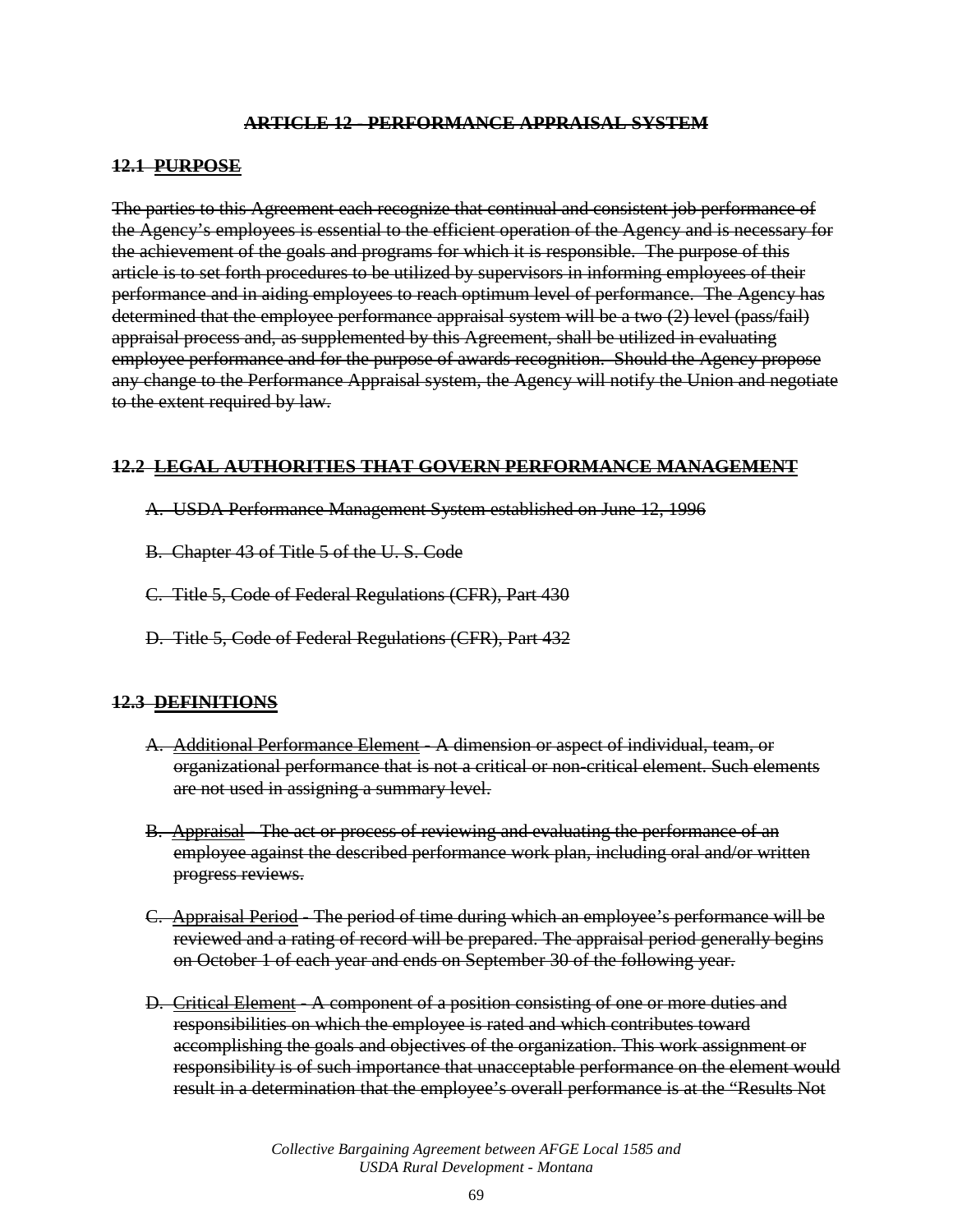Achieved" level. Performance work plans under this two-level program only contain critical elements.

- E. Customers Internal coworkers and/or external members of the public who receive various services and/or products from Rural Development employees.
- F. Element Rating The level of performance on a critical element which is determined by comparing accomplishments to the performance standard. Element rating levels are: "Results Achieved" and "Results Not Achieved".
- G. Minimum Appraisal Period The 90-calendar-day period of time during which an employee must have operated under a performance plan and for which the employee may receive a performance rating.
- H. Opportunity to Improve A written plan established at any time during the appraisal period when it is determined by the Rating Official that an employee is performing at the "Results Not Achieved" level in any critical element(s). It outlines the steps the employee should take to improve performance to an acceptable level and the length of time for which it is in effect. Form 4140-A, Opportunity to Improve.
- I. Performance Standard The management-approved expression of the performance threshold(s), requirement(s), or expectation(s) that must be met to be appraised at a particular level of performance. A performance standard may include, but is not limited to, quality, quantity, cost-efficiency, timeliness, and manner of performance.
- J. Performance Work Plan The written document that identifies the employee's critical elements and performance standards by which s/he will be rated. It is contained on Form 4140, Performance Work Plan.
- K. Progress Review A joint discussion between the Rating Official and the employee regarding the employee's progress toward achieving performance standards. It does not involve the issuance of a rating of record.
- L. Rating of Record The final summary rating normally issued at the end of the appraisal period which becomes a part of the employee's performance file (EPF) maintained in the Montana Rural Development Human Resources Office.
- M. Rating Official An employee's first line supervisor or other person designated with responsibility for establishing performance work plans, conducting progress reviews, and issuing final ratings of record.
- N. Results Achieved Element rating which means performance meets expectations. Also, the overall summary rating which equates to the Level 3, "Fully Successful," as specified in 5 CFR 430.208(d)(2)(iii).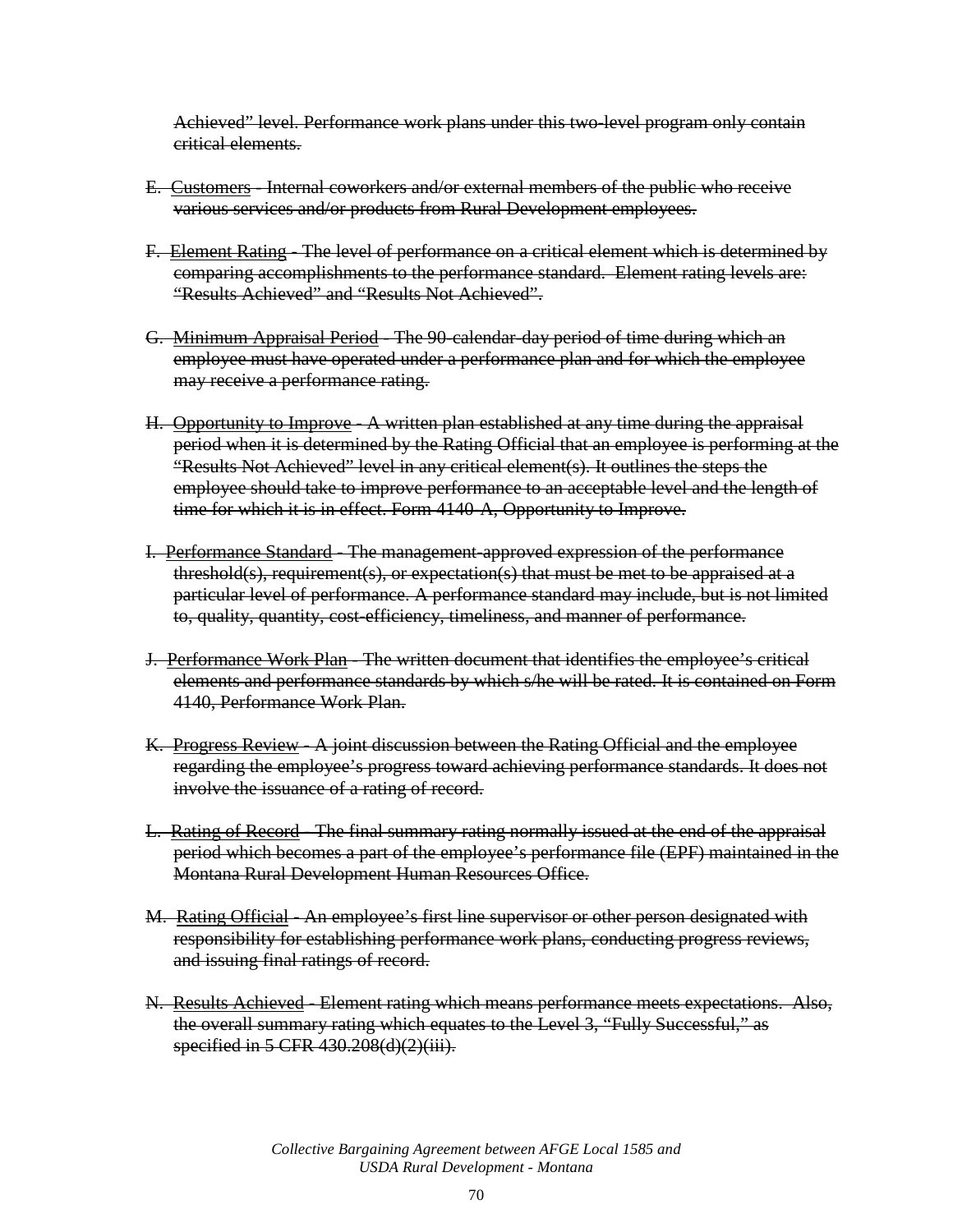- O. Results Not Achieved Element rating indicating performance is unacceptable e.g. does not meet expectations. It is also a summary level which equates to the Level 1, "Unacceptable," as specified in 5 CFR 430.208(d)(2)(i).
- P. Reviewing Official The individual responsible for reviewing and concurring in a "Results Not Achieved" rating and resolving differences of opinion between rating officials and employees.

### **12.4 FORMS AND RECORDS**

- A. Appraisal Forms. Performance work plans containing progress reviews and performance ratings conducted under this program must be recorded on Form 4140, Performance Work Plan.
- B. Opportunity to Improve (OTI). An OTI is developed and documented on Form 4140-A, Opportunity to Improve.
- C. Records. In addition to the procedures set forth in 5 CFR Part 293, the following procedures govern the establishment and maintenance of performance records.
	- 1. All records must meet the requirements of 5 CFR Part 297 as well as any Departmental provisions of the Privacy and Freedom of Information Acts.
	- 2. Additional performance elements that are developed between a supervisor and employee and are not considered part of the rating are not to be submitted to the Human Resource Office, but are to be maintained by the supervisor and employee.
	- 3. Ratings of record and the performance work plans on which the ratings are based must be filed in the Employee Performance Folder (EPF) for the most recent four (4) years. Ratings older than four (4) years are not retained in the EPF.
	- 4. When the EPF of an employee is sent to another Servicing Human Resources Office in the employing agency, to another agency or department, or to the National Personnel Records Center (NPRC), the "losing" Servicing Human Resources Office shall include in the EPF the three most recent ratings of record received during the preceding four (4) year period. Also, the "losing" office will purge from the EPF all ratings of record and work plans that are more than four (4) years old.

### **12.5 RESPONSIBILITIES**

A. The Servicing Human Resources Office is responsible for: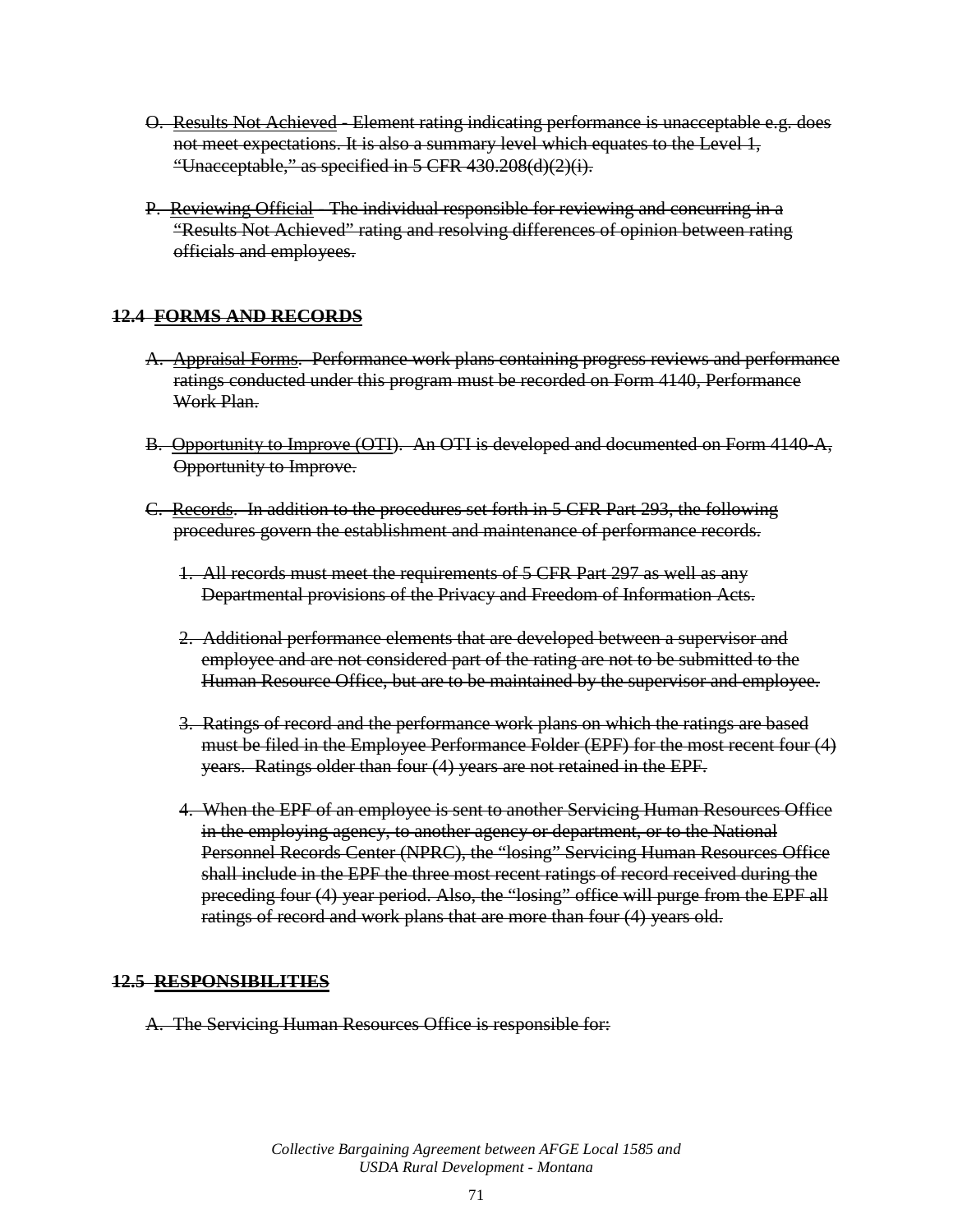- 1. Providing technical and operational support and advice to the rating officials to help them administer the performance management program in a manner consistent with applicable laws, rules, and regulations.
- 2. Ensuring that performance work plans and ratings of record are maintained in the Servicing Human Resources Office in accordance with the requirements in 5 CFR Parts 293 and 297.
- 3. Providing training on the performance management program and their responsibilities.
- 4. Assisting in resolving concerns at the lowest possible level.
- B. Rating Officials are responsible for:
	- 1. Meeting with their employees within 30 days of the beginning of the appraisal period and reviewing the standards and elements.
	- 2. Providing feedback to the employee through ongoing communication and actively listening and considering feedback from the employee and customers. Any memos/notes that are being established as written record must be initialed by both parties. By initialing this it does not constitute concurrence. If deficiencies have been identified in the employee's performance, the rating official and employee will discuss the deficiencies as well as specific ways for the employee to improve. If necessary, assistance will be provided such as; training, closer supervision, revision of assignments, coaching, etc.
	- 3. Providing the employee the opportunity to participate in the development of performance work plans.
	- 4. Providing employees with written performance work plans which identify the critical elements related to their specific duties, responsibilities, and expected levels of performance.
	- 5. Reviewing the Awards Justification Outline with employees in order for them to understand how they can exceed their standards and elements.
	- 6. Conducting and documenting at least one formal progress review around the midpoint of the appraisal period and additional reviews as necessary.
	- 7. Completing performance ratings which include evaluating and documenting employees' actual accomplishments and determining summary levels.
	- 8. Recommending personnel actions, awards, and/or training, as necessary, based on the employee's level of performance in relation to the performance standards and elements.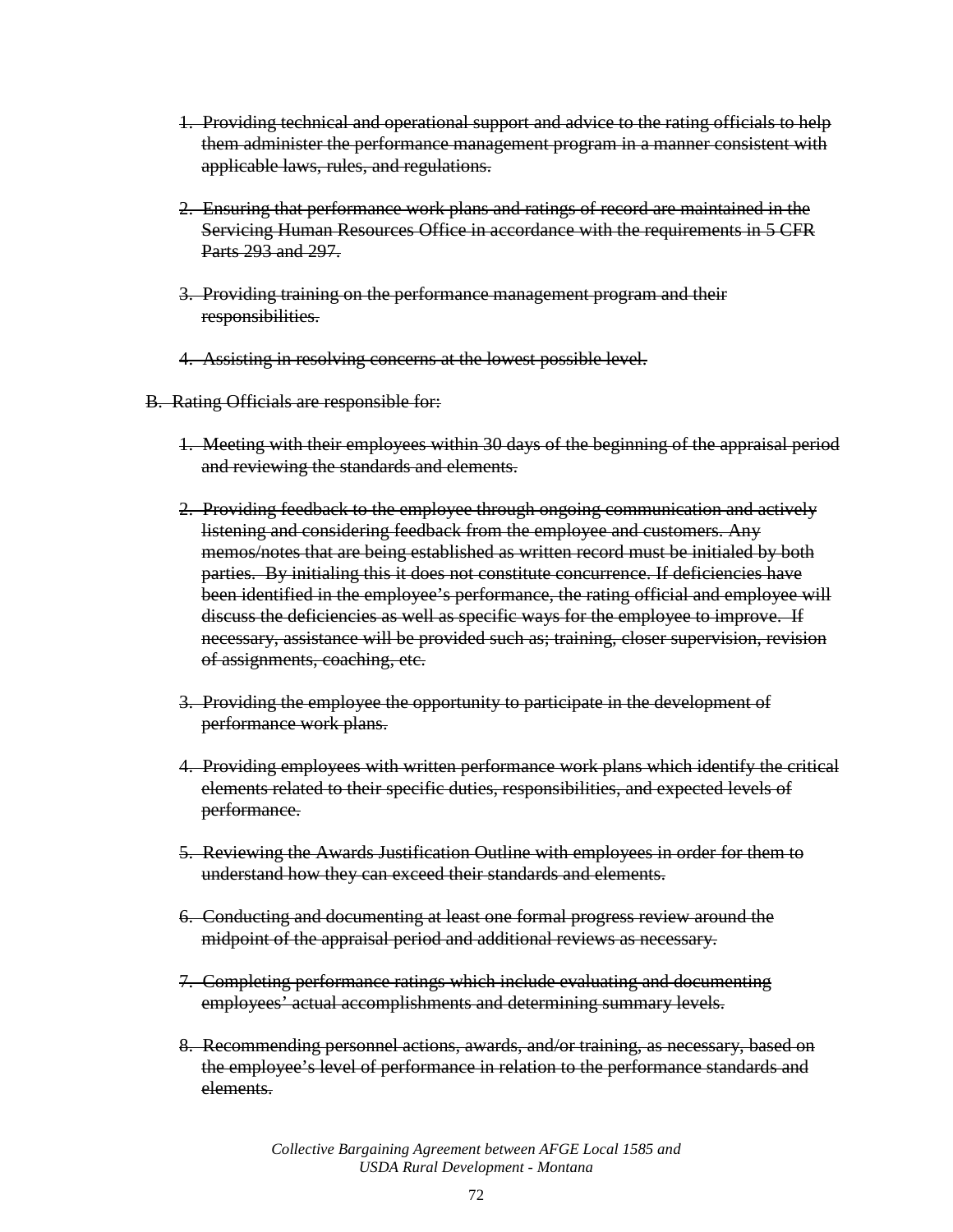- 9. Taking precautions to ensure confidentiality of the performance ratings of record. If ratings of record are sent through the mail system, they will be sent in a sealed confidentially marked envelope.
- 10. Addressing concerns at the lowest possible level.
- C. Reviewing Officials are responsible for:
	- 1. Reviewing and concurring in a "results not achieved" rating.
	- 2. Resolving differences between employees and rating officials concerning ratings and adjusting ratings when necessary.
	- 3. Assisting in resolving concerns at the lowest possible level.
- D. Employees are responsible for:
	- 1. Communicating with the supervisor throughout the appraisal period.
	- 2. Participating in the development of performance work plans and measurable performance standards.
	- 3. Assuring that they have a clear understanding of their rating official's expectations and requesting clarification when necessary.
	- 4. Assisting in identifying training needs to enhance performance.
	- 5. Managing performance to achieve expectations and bringing to the rating official's attention circumstances that may affect achievement of standards.
	- 6. Participating in discussions of individual performance.
	- 7. Actively listening and considering feedback with an open mind.
	- 8. Providing input on accomplishments.
	- 9. Improving those aspects of performance identified as needing improvement.
- E. The roles of the Union Officials are:
	- 1. Assisting management and employees to ensure that the program is administered consistent with the negotiated labor-management agreement.
	- 2. Assisting in resolving concerns at the lowest possible level.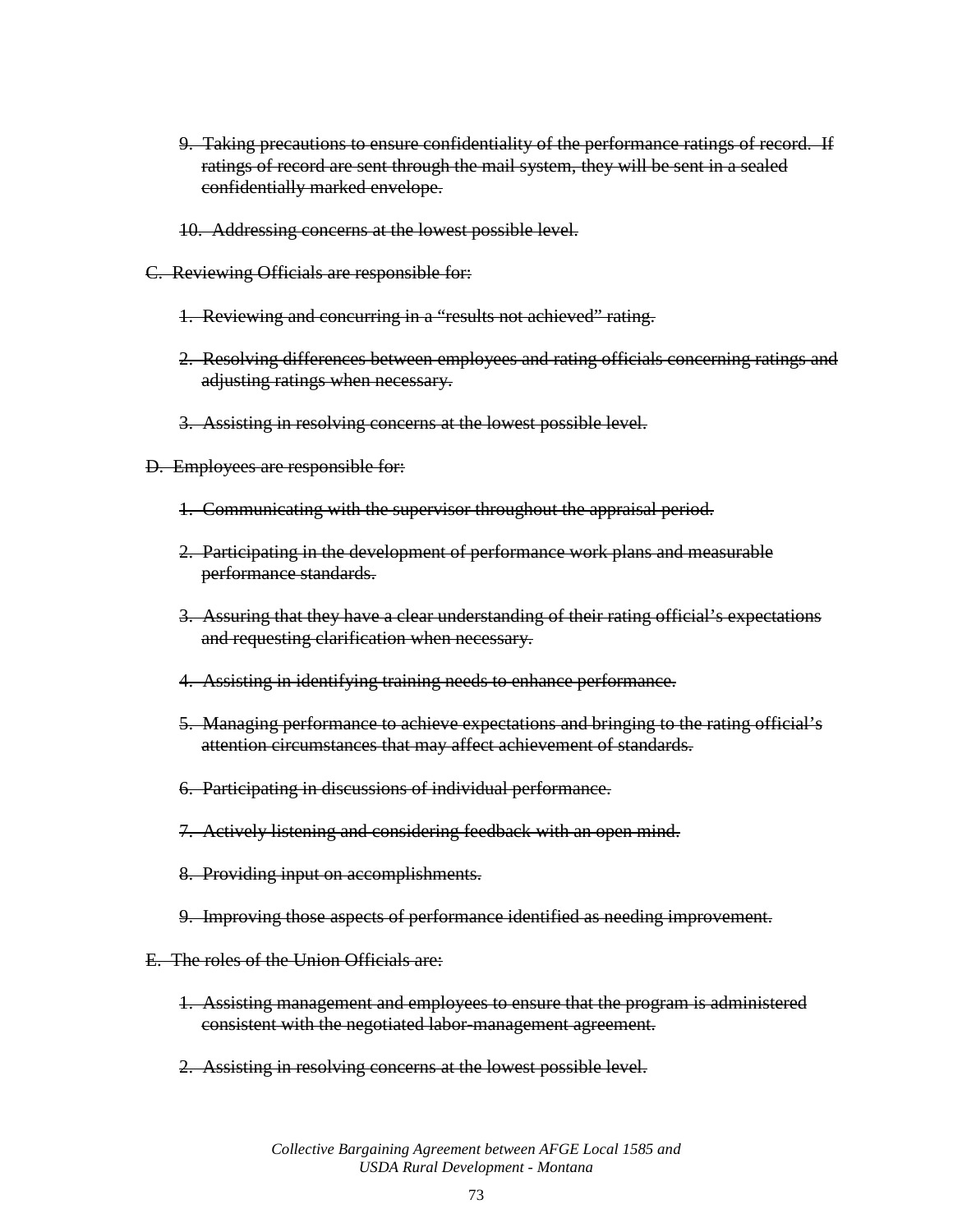### **12.6 PLANNING PERFORMANCE**

Planning performance is the process of developing performance work plans that align individual performance with organizational goals and the position description. Focus must be placed on accomplishments (i.e., end results) rather than on activities.

- A. Performance work plans are developed on Form 4140, Performance Work Plan. Work plans document progress reviews and specify the elements and the standards on which the employee will be rated.
- B. Performance work plans under this two-level program only contain critical elements as required by the Office of Personnel Management. The Agency has determined the performance work plan must contain at least two, but no more than five critical elements.
	- 1. Critical elements are work assignments or responsibilities of such importance that unacceptable performance in the element would result in a determination that the employee's overall performance is unacceptable.
	- 2. The elements should be based on the position description, organizational goals, strategic plans, and internal and external customer needs. Whenever possible, similar positions should have like standards.
	- 3. Sources of feedback on employee performance related to a critical element must be substantiated and documented.
	- 4. Critical elements must be based solely on the individual performance of the employee.
	- 5. All employees must have at least one job-specific performance element which may include the individual's contributions to team accomplishments, execution of duties, etc.
	- 6. Nonsupervisory employees must have the EO/CR standard element.
- C. Standards should focus on accomplishments results, service, quality, teamwork, and customer service. To the greatest possible extent, objective criteria will be used. Standards should be established:
	- 1. Within 30 days of the beginning of an appraisal period; or
	- 2. Within 30 days of appointment, reassignment, promotion, detail, for more than the minimum appraisal period, or when the duties of the position are substantially changed during the established appraisal period.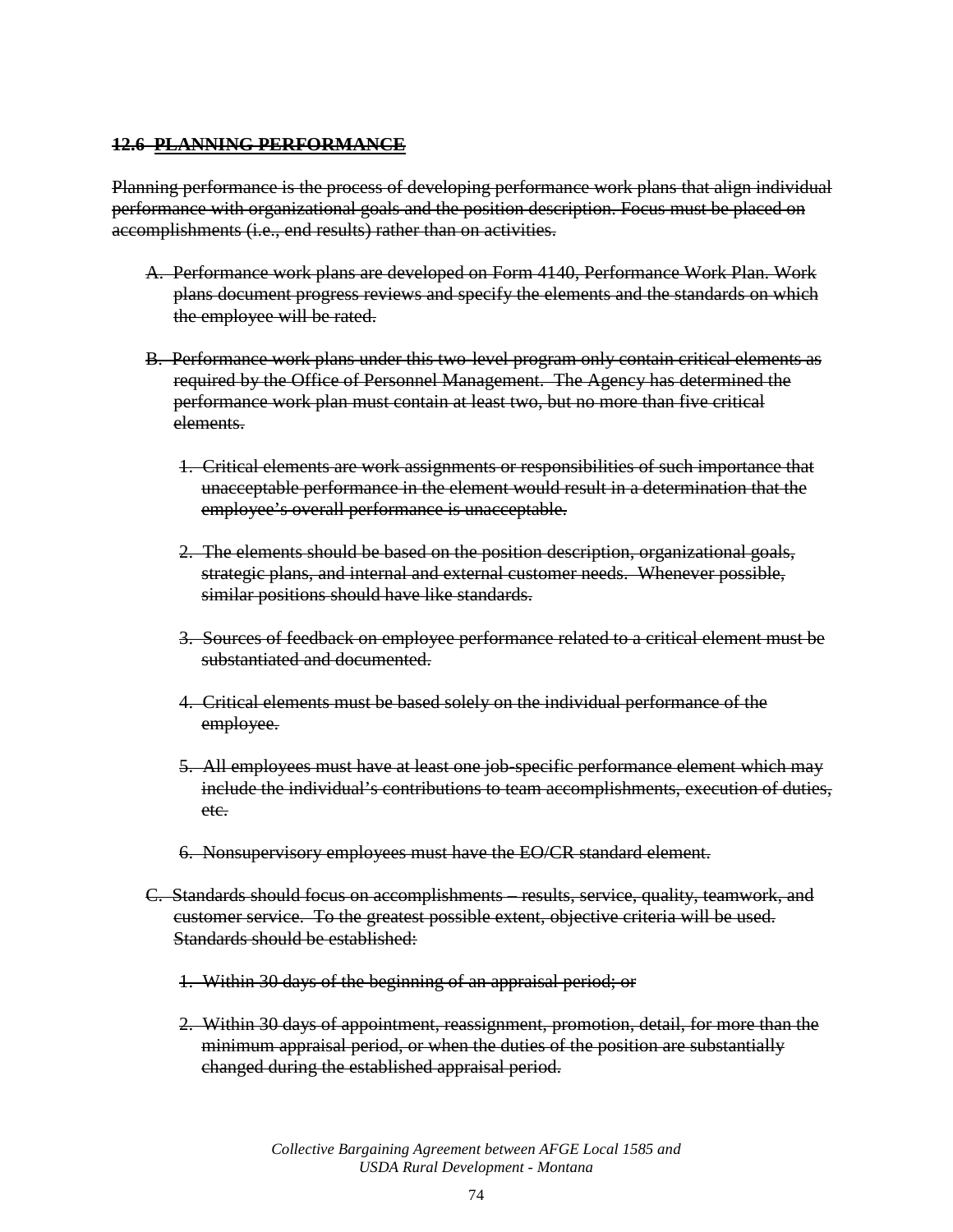- D. The employee and rating official sign and date the performance work plan indicating that it has been discussed and the employee has had the opportunity to obtain a clear understanding of expectations. The employee is provided a copy of Form 4140 and any additional clarifying information. When there is a disagreement as to the content of performance elements and standards, the rating official's decision prevails. If the employee refuses to sign the performance work plan at the beginning of the appraisal period, the supervisor should note this in the employee's signature block. The date the plan was discussed with the employee and implemented should also be noted accordingly. Lack of the employee's signature and date on the performance work plan does not negate implementation of the plan.
- E. At the time the performance plan is developed, the employee also indicates knowledge and understanding of the standards of conduct (ethics regulations) and acknowledges that questions have been answered to their satisfaction by initialing the appropriate block.
- F. The contents of performance work plans cannot be grieved. However, the application of the elements and standards is grievable.

### **12.7 MONITORING AND APPRAISING PERFORMANCE**

The employee and rating official will meet periodically throughout the appraisal period to provide feedback relating to performance. This will be accomplished through progress reviews and performance ratings.

#### A. Progress Reviews

- 1. A progress review is a joint discussion between the rating official and the employee regarding specific strengths and weaknesses in relation to the employee's performance work plan, as well as any areas of performance which are central to the employee's position. It does not involve the issuance of a rating of record.
- 2. Rating officials are responsible for initiating communication with the employee about actual performance and ensuring progress reviews are held. Open dialog between the employee and the rating official is crucial during these discussions.
- 3. Progress reviews are conducted one or more times during a full appraisal period. Normally, these required reviews will be accomplished during the midpoint of the appraisal period.
- 4. The rating official is encouraged to make written comments concerning the employee's performance on Form 4140 at the time of the progress review. The purpose of the written comments is to provide for a more formal identification of the employee's performance in relation to the performance work plan. Employees are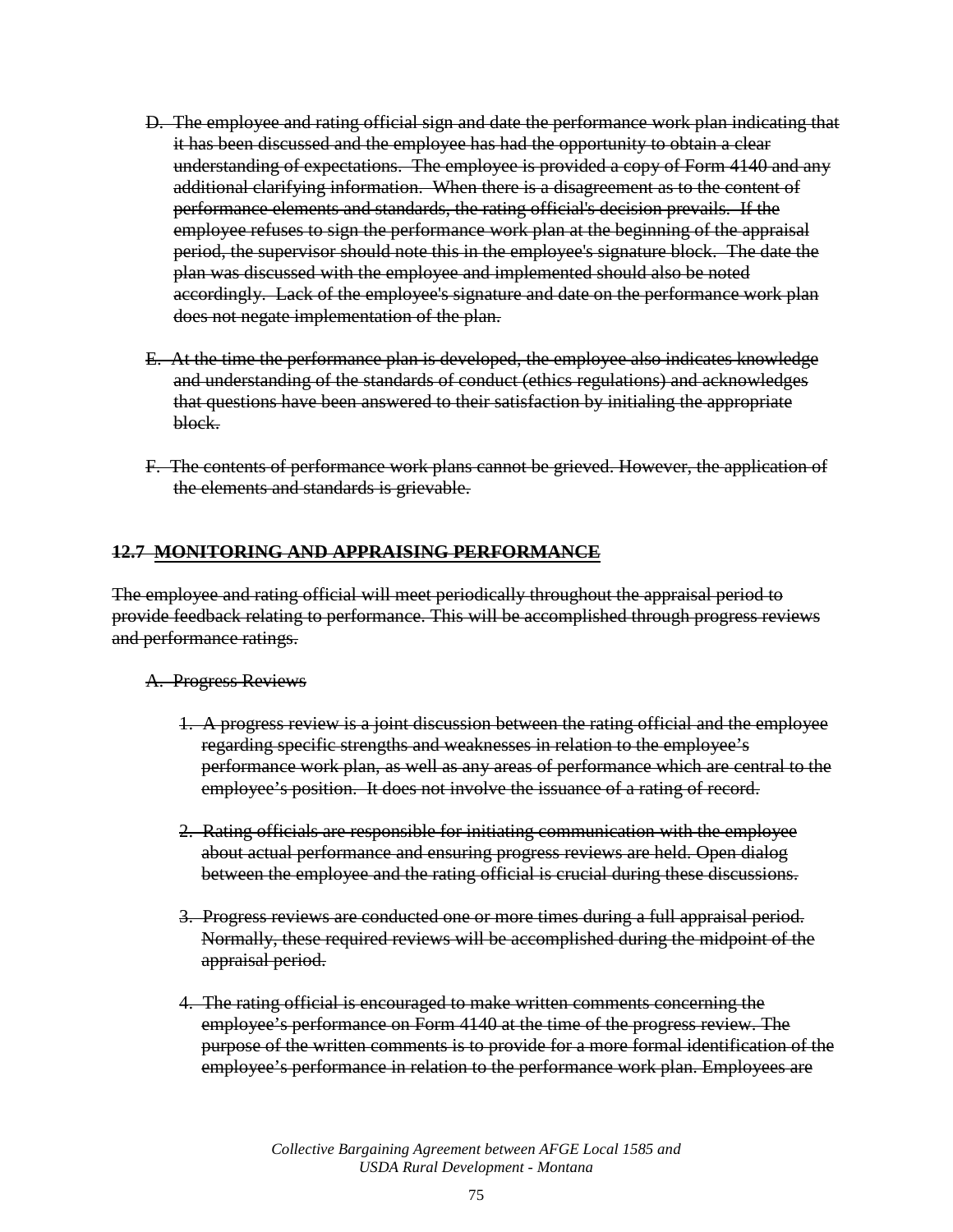encouraged to provide written comments on the form at this time, also. The employee and the rating official initial and date the appropriate blocks to indicate the discussions were held.

- 5. If a progress review is not conducted, the employee has the option of contacting the rating official to inquire of the status. If the progress review is still not held, the employee may seek assistance from the second level supervisor (usually the reviewing official) or their exclusive representative. The purpose of this is to encourage resolution at the lowest possible level, make employees more responsible in their own performance, and to encourage employee involvement and participation.
- 6. Failure to conduct a progress review may be grieved; however, the outcome of a progress review may not be grieved as no official rating is given.

#### B. Ratings of Record

- 1. A rating of record is the final rating issued at the end of the appraisal period and it becomes a part of the employee's performance file (EPF) maintained in the Servicing Human Resources Office. A rating of "Results Achieved" or "Results Not Achieved" is assigned to each element at this time, as well as the overall summary rating.
- 2. A performance work plan must be in place for the minimum appraisal period (a minimum of 90 calendar days), and normally, no longer than 15 months for a rating of record to be issued.
- 3. The rating of record will be issued within 30 days of the appraisal period, which normally ends September  $30<sup>th</sup>$ .
- 4. Performance discussions and ratings will occur at the time of each position and/or supervisory change provided the employee has served under standards for the minimum appraisal period. This rating must be provided to the gaining supervisor to be considered at the time the rating of record is issued.
	- a. Details and Temporary Promotions: At the conclusion of a detail or temporary promotion, the rating official to whom the employee was detailed will document the employee's accomplishments and forward the information to the employee's permanent supervisor. This guidance applies to any employee detailed within USDA. When an employee is detailed outside the Department, the permanent supervisor should make a concerted effort to obtain information regarding the employee's performance prior to completing the annual performance rating of record.
	- b. Supervisory Change: Each individual who supervised the employee for 90 days or more during the appraisal period should discuss the performance with the employee, prepare feedback comments, and forward them to the current rating official.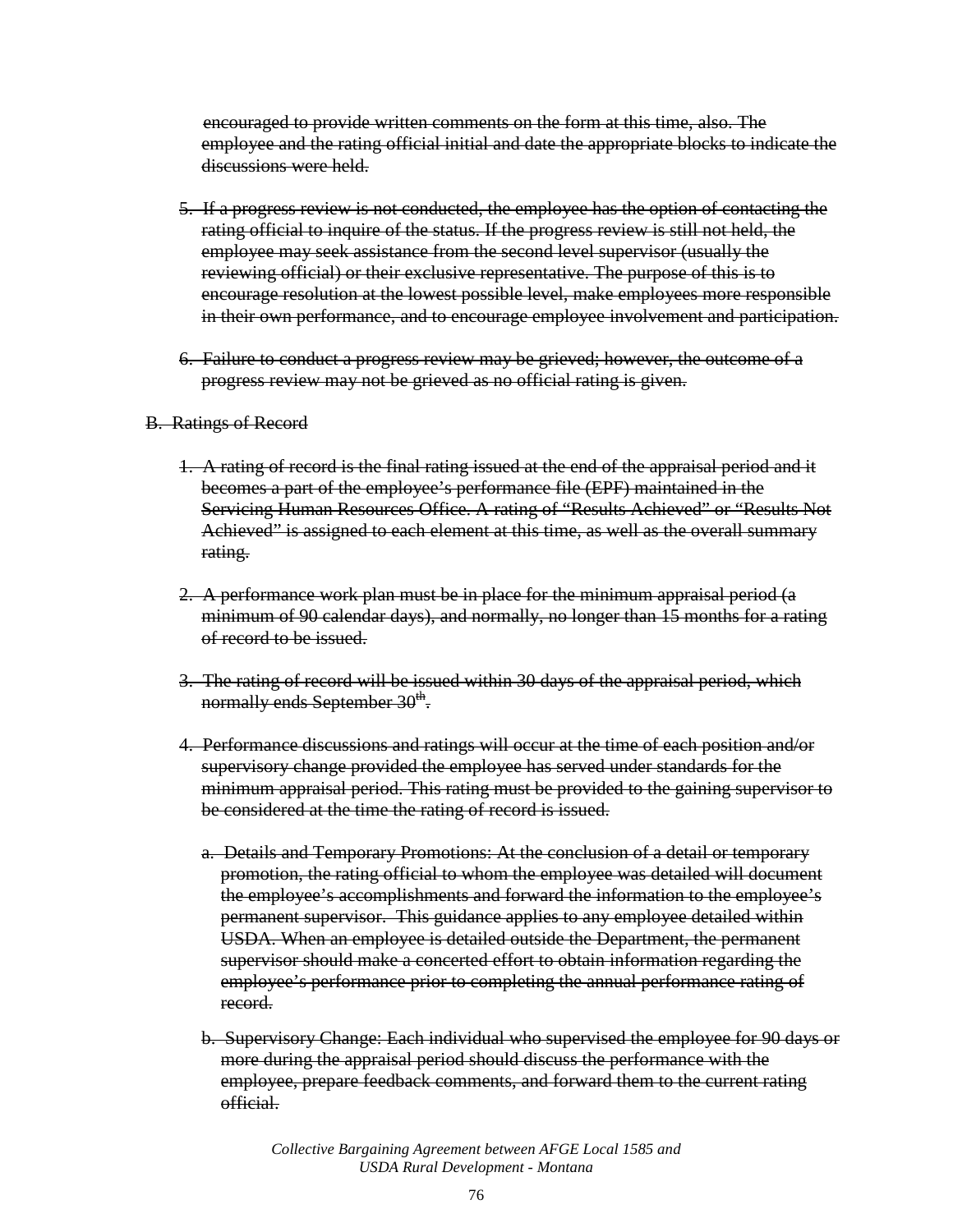- c. Position and Supervisory Change: When an employee who has occupied a position for at least 90 days leaves that position, the supervisor or rating official should prepare feedback comments on the employee's performance and forward them to the new supervisor/rating official.
- d. Position Change Without a Supervisory Change: When an employee changes position, but retains the same supervisor (e.g., the employee was promoted or reassigned within the same organization), the supervisor should prepare written documentation of the employee's performance. This information must be considered in the employee's rating of record.
- 5. All employees must be issued a rating of record annually. Employees who have not served under established standards for the minimum appraisal period must have the timeframe extended to meet this requirement. Once the minimum appraisal period has been completed, a rating of record must be issued.
- 6. An overall summary rating of "Results Achieved" indicates that the employee has met the performance expectations for each element. "Results Achieved" performance equates to the Level 3, "Fully Successful", as specified in statute.
- 7. An overall summary rating of "Results Not Achieved" means that the employee has not met performance expectations for one or more element(s) and constitutes unacceptable performance. "Results Not Achieved" performance has the same meaning and effect as "Unacceptable", Level 1, as used in law and regulation.
	- a. "Results Achieved" performance requires no written comments by the rating official. It requires signature by only the rating official and the employee; there is no need for the signature of the reviewing official or anyone above the level of the rating official.
	- b. "Results Not Achieved" performance requires mandatory written comments to be attached to the performance work plan and must be signed by the rating official and the reviewing official prior to presenting to the employee for signature.
	- c. The employee's signature indicates receipt of the rating; it does not represent agreement with the rating. If the employee refuses to sign the rating of record, the rating official should note this in the appropriate block and indicate the date the rating was issued.
	- d. Ratings of record may be grieved and shall be handled under the negotiated grievance procedure.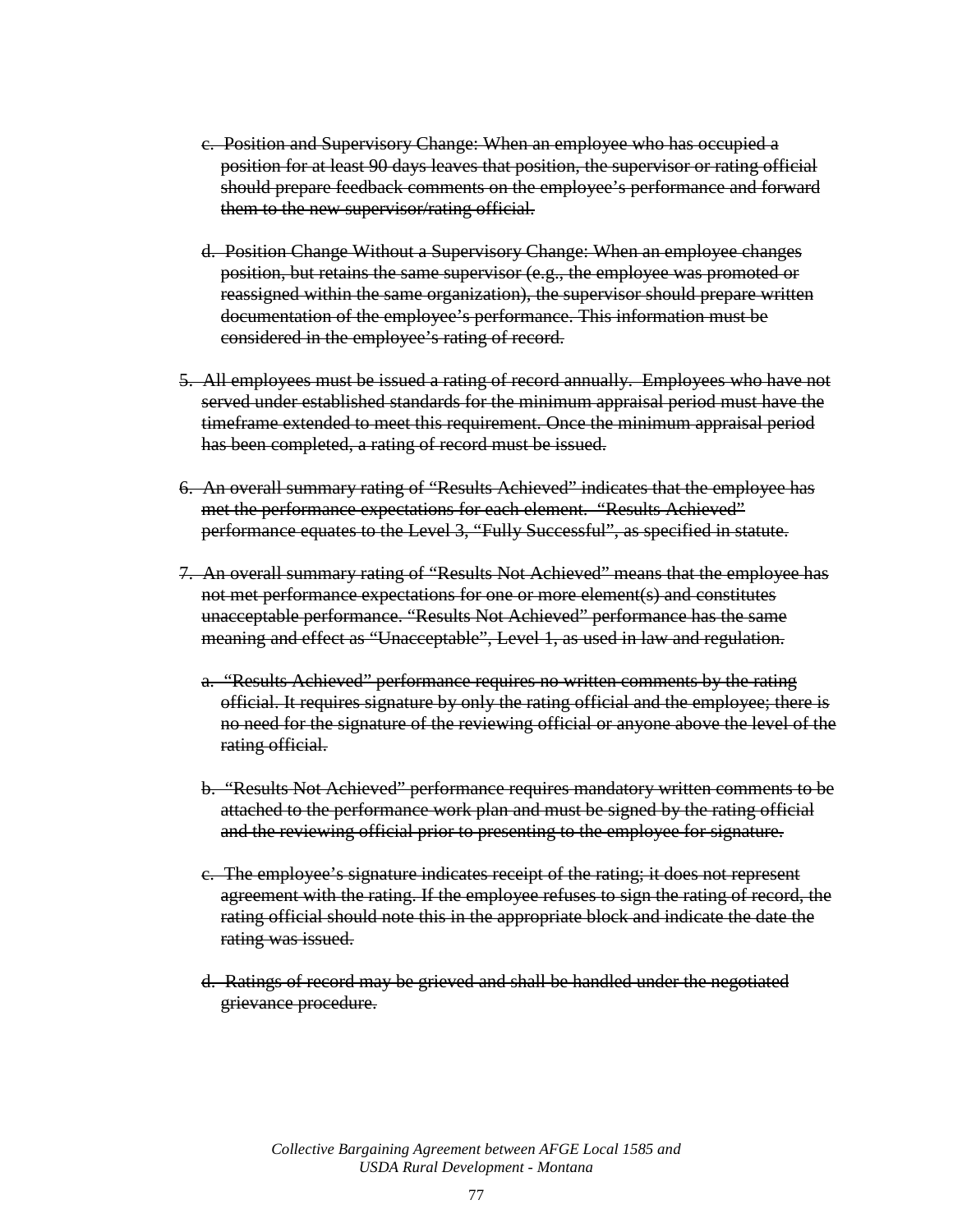C. Opportunity to Improve Plan

If, a rating results in a "Results Not Achieved" level (one or more critical element(s) is found to be at the "Results Not Achieved" level), the employee should be placed under an official Opportunity To Improve (OTI). The purpose of an OTI is to provide the employee a reasonable opportunity to improve performance to the acceptable ("Results Achieved") level.

1. Form 4140-A, Opportunity to Improve will be completed jointly by the rating official and employee with the technical assistance of the Servicing Human Resources Office. It will be signed by the rating official and the employee indicating receipt and implementation of the plan. The employee's signature is not required, however, to implement the plan.

Components of the plan consist of:

- a. The length of time for which it is to be in effect. The duration will be determined by considering:
	- (i) the type of position for which the OTI is being prepared,
	- (ii) the types of improvement needed,
	- (iii) the amount of reasonable time necessary to demonstrate the acceptable performance (but no less than 60 days).
- b. The element(s) in which performance is unacceptable, specific deficiencies of unacceptable performance by the employees.
- c. The required improvement(s) to raise performance to the "Results Achieved" level; what the employee must do to bring performance to a satisfactory level during the period.
- d. The support/assistance to be provided to the employee.
- e. The frequency of follow-up reviews. In determining the frequency of reviews, consideration should be given to the length of the OTI. In most circumstances the reviews shall be at least semi-monthly. Upon completion of each follow-up review, the rating official and employee will initial and date in the appropriate block of Form 4140-A.
- f. The final review will state whether performance meets or does not meet expectations. If it does not meet expectations, then the rating official must provide written comments supporting this determination. The rating official will contact the Servicing Human Resources Office to determine further action necessary.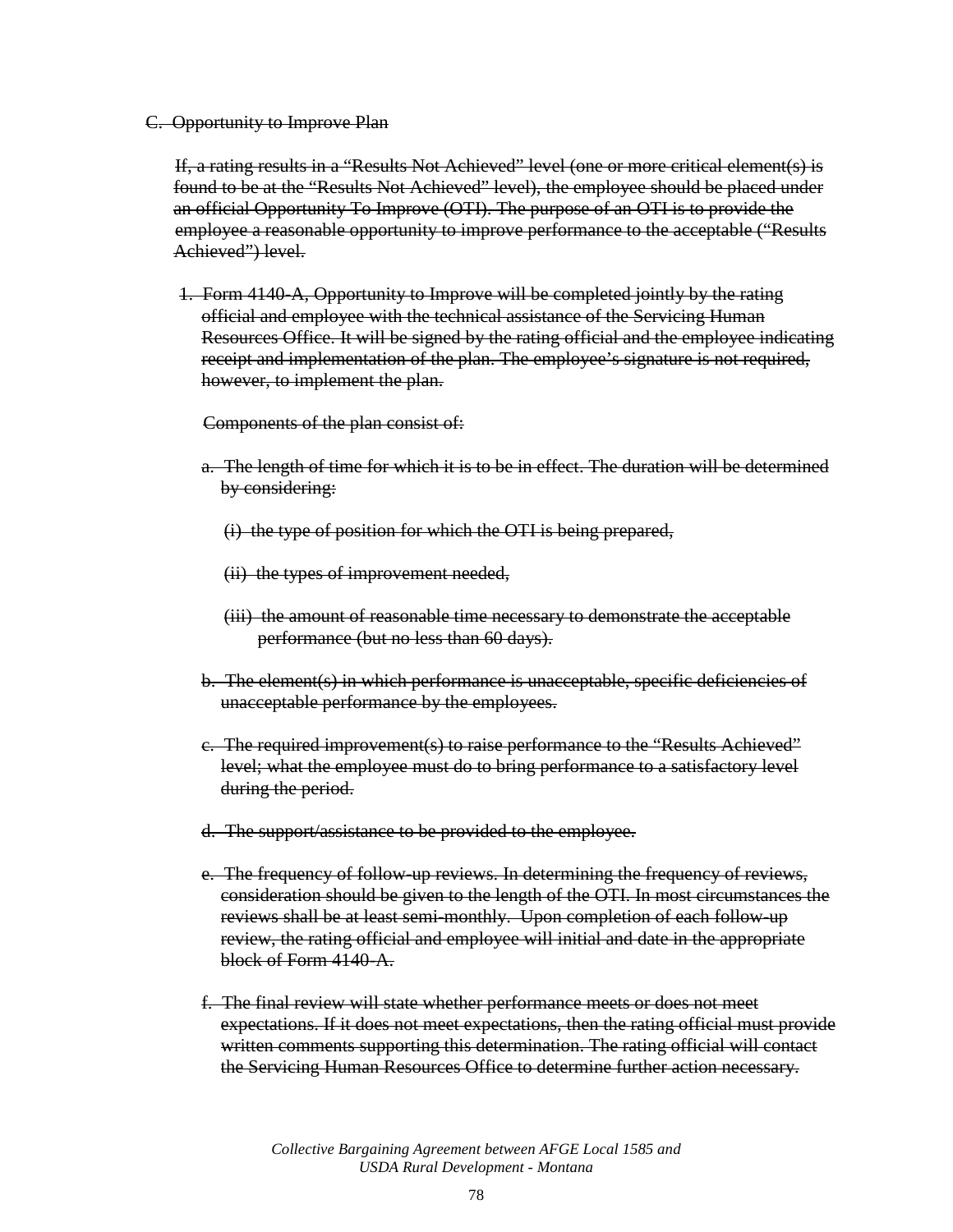- D. Employees who improve their performance to the acceptable level during the improvement period must sustain acceptable performance.
	- 1. Should the employee's performance return to the level in the same element(s) and problem area(s) within 12 months from the commencement date of the improvement, a performance-based adverse action (i.e., demotion or removal) or other alternative action (i.e., reassignment) may be proposed without the benefit of an additional improvement period.
	- 2. Should performance fall to the unacceptable level in a different element(s) during this 12-month period, the employee must be given another improvement period for this element(s).

### **12.8 LINKAGE OF RATINGS OF RECORD TO OTHER PERSONNEL ACTIONS**

- A. Personnel decisions are made on the basis of merit with appropriate consideration of employee performance. All judgments about performance must be fair and equitable and may not be based upon non-merit factors such as sex, race, color, national origin, religion, personal favoritism, age, marital status, political affiliation, sexual orientation, mental or physical disability, or other non-merit reasons.
	- 1. Within-Grade Increases (WGI). Employees may be granted WGI's when the current level of performance and most recent rating of record are "Results Achieved". When a WGI decision is not consistent with the employee's most recent rating of record, the rating official should contact the Servicing Human Resources Office to determine what further action is necessary. The notice will include reasons for the action and will also inform the employee of their right to request reconsideration. A final negative reconsideration decision may be grieved under the negotiated grievance procedure or appealed to MSPB but not both. The supervisor will then periodically review the employee's performance to determine if the WGI is in order at that time.
	- 2. Promotions. No employee shall receive a promotion unless the most current rating of record is "Results Achieved". Rating officials and employees should be aware, however, that a "Results Achieved" rating is not the only criteria for promotion. (i.e. time-in-grade requirements)
	- 3. Training and Development. The performance appraisal process may be used as a basis for identifying the training needs of employees. Additional performance elements are particularly useful for this purpose.
	- 4. Reduction-in-Force (RIF). Annual ratings of record are used to establish service credit and retention standing for RIF purposes. To provide adequate time to properly determine an employee's retention standing prior to a RIF, a general or specific RIF notice will specify the date after which no new rating of record will be given that could be used to determine retention standing.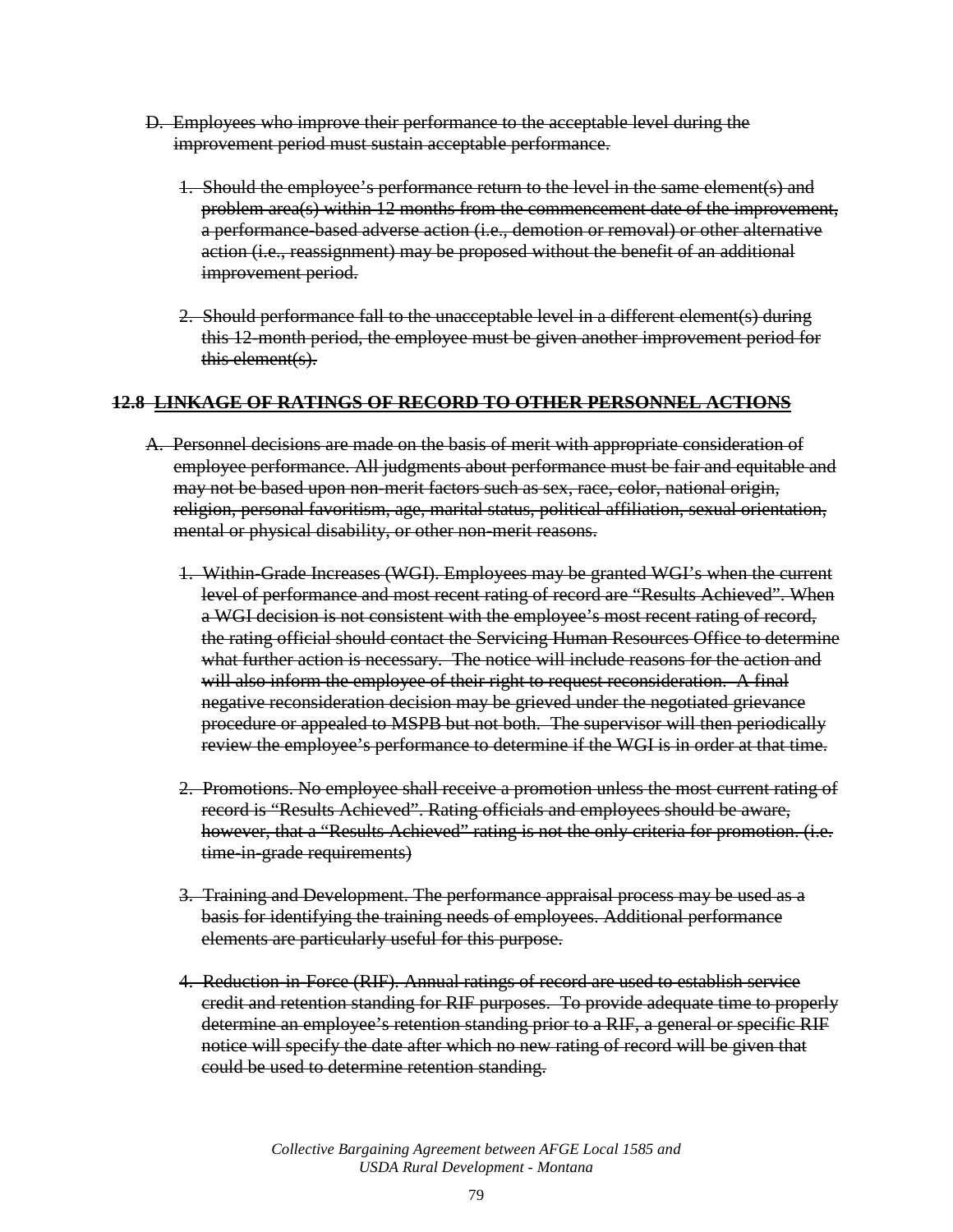- 5. Quality Step Increases (QSIs). QSIs may be granted to employees who demonstrate sustained performance of high quality significantly above that expected at the "Results Achieved" level. Procedures and criteria for nominating and approving QSIs are covered in the Employee Recognition Article.
- 6. Other Employee Recognition. Work accomplishments may be recognized under the Employee Recognition Article.

#### B. Awards Justification Outline

Following is a step-by-step outline that describes the sections and verbiage to justify an award.

- 1. During the period of (give time of performance), (give name of individual or group), (give explanation of accomplishment).
- 2. This exceeded expectations as identified in the current position description by:
	- a. Improving quality
	- b. Timely completion of the project.
	- c. Increasing productivity
	- d. Overcoming adverse obstacles or working under unusual circumstances
	- e. Saving the Government time and/or money.
	- f. Increasing program effectiveness.
- 3. As a result:
	- a. Project acceptance
	- b. Savings in time, money, and/or material.
	- c. More efficiency.
	- d. Effectiveness
	- e. Technological advancement.
	- f. Productivity increase
	- g. Improved levels of cooperation that will result in....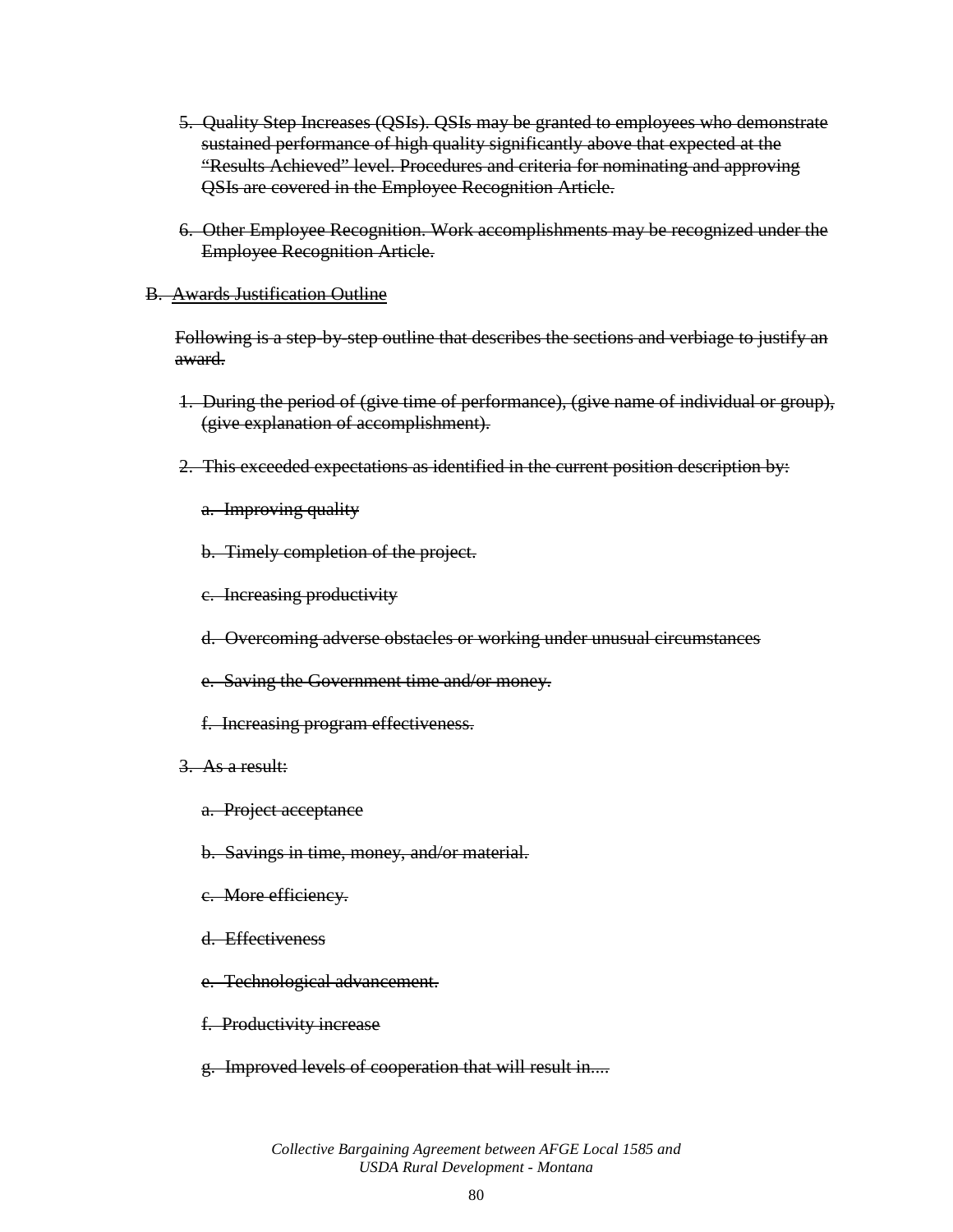#### 4. Therefore, we propose an award of (amount/hours).

#### **ARTICLE 12 — PERFORMANCE APPRAISAL SYSTEM**

#### **MEMORANDUM OF UNDERSTANDING PERFORMANCE APPRAISAL SYSTEM**

The undersigned parties, AFGE Local 1585 and Montana Rural Development (RD), agree to substitute Rural Development Instruction 2060-A, dated November 7, 2008, replacing Rural Development Instruction 2060-A, dated July 27, 2005, for Article 12 of the current Labor Management Agreement. The RD Instruction will remain in effect until/unless the parties finalize a revised Article during reopener bargaining.

The specific details of this understanding are:

- 1. The 2009 rating cycle and subsequent rating cycles will utilize the RD Instruction, dated November 7, 2008, process, unless subsequent reopener bargaining alters that.
- 2. The provisions of this MOU become effective upon signature of the parties.

For AFGE Local 1585

For Montana Rural Development

/s/ *Heather Handeland*

/s/ *Janelle Gustafson*

*1.05.09* 

*1-9-09* 

Date

Date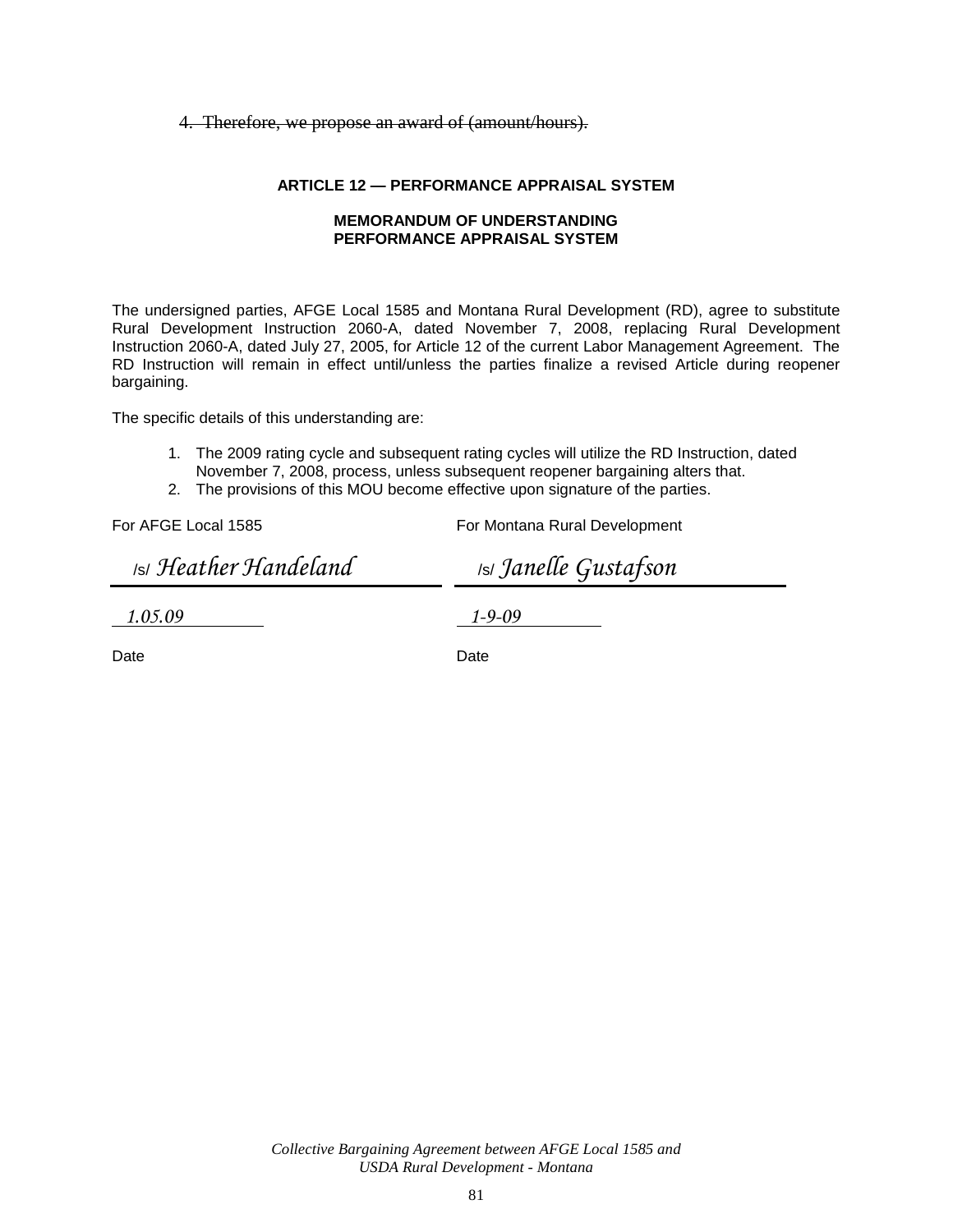#### **ARTICLE 12 – PERFORMANCE APPRAISAL SYSTEM**

#### **MEMORANDUM OF AGREEMENT**

Effective immediately, bargaining unit employees of USDA Rural Development Montana will be covered by the provisions of Rural Development Instruction 2060-A, "Rural Development Performance Appraisal", dated December 17, 2009.

The Memorandum of Agreement ("MOA") replaces an earlier MOA executed by the Agency (USDA Rural Development Montana) and the Union (American Federation of Government Employees Local 1585) on January 9 and January 5, 2009, respectively, by which the Agency and Union adopted a proposed newly revised version of Rural Development Instruction 2060-A "Rural Development Performance Appraisal", dated November 7, 2008.

*/s/ Janelle Gustafson*

JANELLE GUSTAFSON Administrative Programs Director USDA/Rural Development Montana

*/s/ Kathy Archer*

KATHY ARCHER Steward, Local 1585, American Federation of Government Employees

*/s/ 3-5-10*

Date

*/s/ 3-5-10*

Date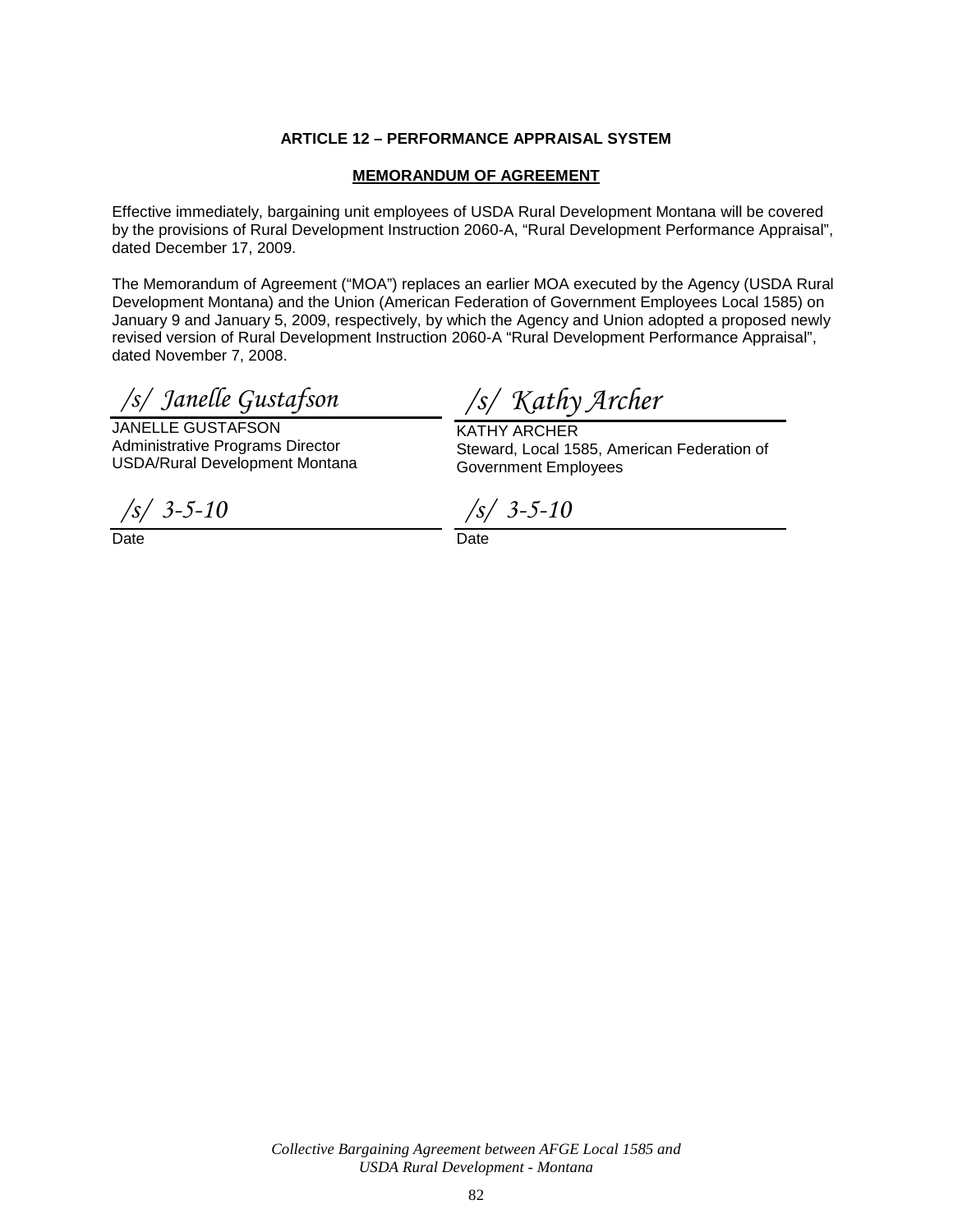### **ARTICLE 13 - EMPLOYEE RECOGNITION**

**13.1** The parties agree that the Employee Recognition Awards Program is beneficial to both management and the employee. Timely recognition provides a source of motivation for continued excellence. The Parties mutually agree that safety, civil rights, productivity, efficiency, and public service will receive emphasis in the awards program in accordance with 5 CFR Parts 451 and 430.

### **13.2 LEGAL AUTHORITIES THAT GOVERN EMPLOYEE RECOGNITION**

- A. Chapter 45, Title 5, United States Code (U.S.C.) provides authority to establish an employee recognition program (5 U.S. C. 4503); and Title 5 Code of Federal Regulations (CFR) Part 451;
- B. The Federal Employees Pay Comparability Act of 1990 (FEPCA), Public Law 101-509, provides Federal agencies authority to grant employees time-off from duty, without loss of pay or charge to leave, as employee recognition;
- C. Regulatory requirements for Quality Step Increases for General Schedule (GS) employees are found in 5 CFR Part 531.

**13.3 COVERAGE:** This covers all employees of the Montana Rural Development Bargaining Unit.

### **13.4 RESPONSIBILITIES:**

- A. Management is responsible for:
	- 1. Ensuring that the program supports the Agency's mission, goals, and objectives.
	- 2. Ensuring equity in the distribution of recognition.
	- 3. Ensuring that employees are informed of recognition policies and procedures.
	- 4. Providing periodic training on the effective use of the recognition program.
	- 5. Conducting annual reviews to ensure the effective use of the program.
	- 6. Emphasizing the importance of teamwork through recognition of groups.
	- 7. Incorporating funding for recognition into agency budget planning.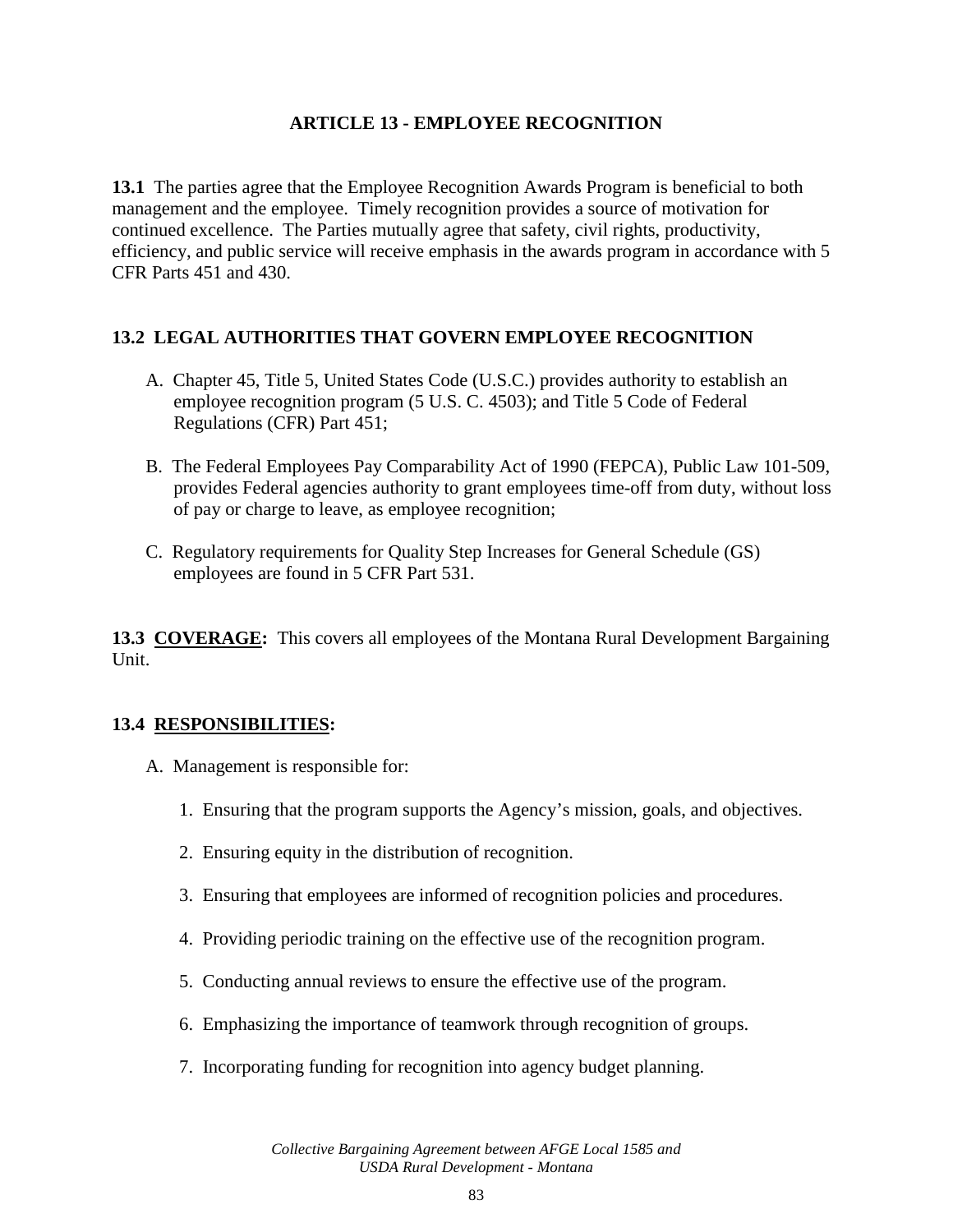- 8. Ensuring that employee recognition is publicized.
- 9. Eliminating unnecessary levels of review to ensure timely processing of recognition.
- 10. Encouraging innovative recognition at the local level.
- 11. Maintaining an Awards Committee that will include at least two (2) Union Representatives. The Union President will assign the Union Representatives.
- B. The Human Resources Manager is responsible for:
	- 1. Providing technical and operational support and advice.
	- 2. Ensuring the employee recognition program is administered in a manner consistent with applicable laws, rules, and regulations.
	- 3. Processing personnel actions related to recognition.
	- 4. Ensuring that employee recognition records are maintained in the Servicing Human Resources Office in accordance with requirements in 5 CFR parts 430 and 432.
	- 5. Providing training on the employee recognition program.
	- 6. Providing an annual report to the Union President on employee recognition and awards during the first quarter of the fiscal year.
	- 7. Coordination of the awards committee meetings.
- C. Supervisors and Managers are responsible for:
	- 1. At the beginning of the appraisal period, the supervisor will discuss the performance standards and elements, and what is needed to meet and exceed those standards and elements. The supervisor will also explain to the employee that if the standards and elements are clearly exceeded, the supervisor will consider nominating the employee for a performance award.
	- 2. Recognizing employees for specific achievements.
	- 3. Ensuring equity in the distribution of recognition.
	- 4. Considering input as appropriate from co-workers, customers and unions, when making recognition decisions.
	- 5. Recognizing contributions in a timely manner.
	- 6. Emphasizing the importance of teamwork through recognition of groups.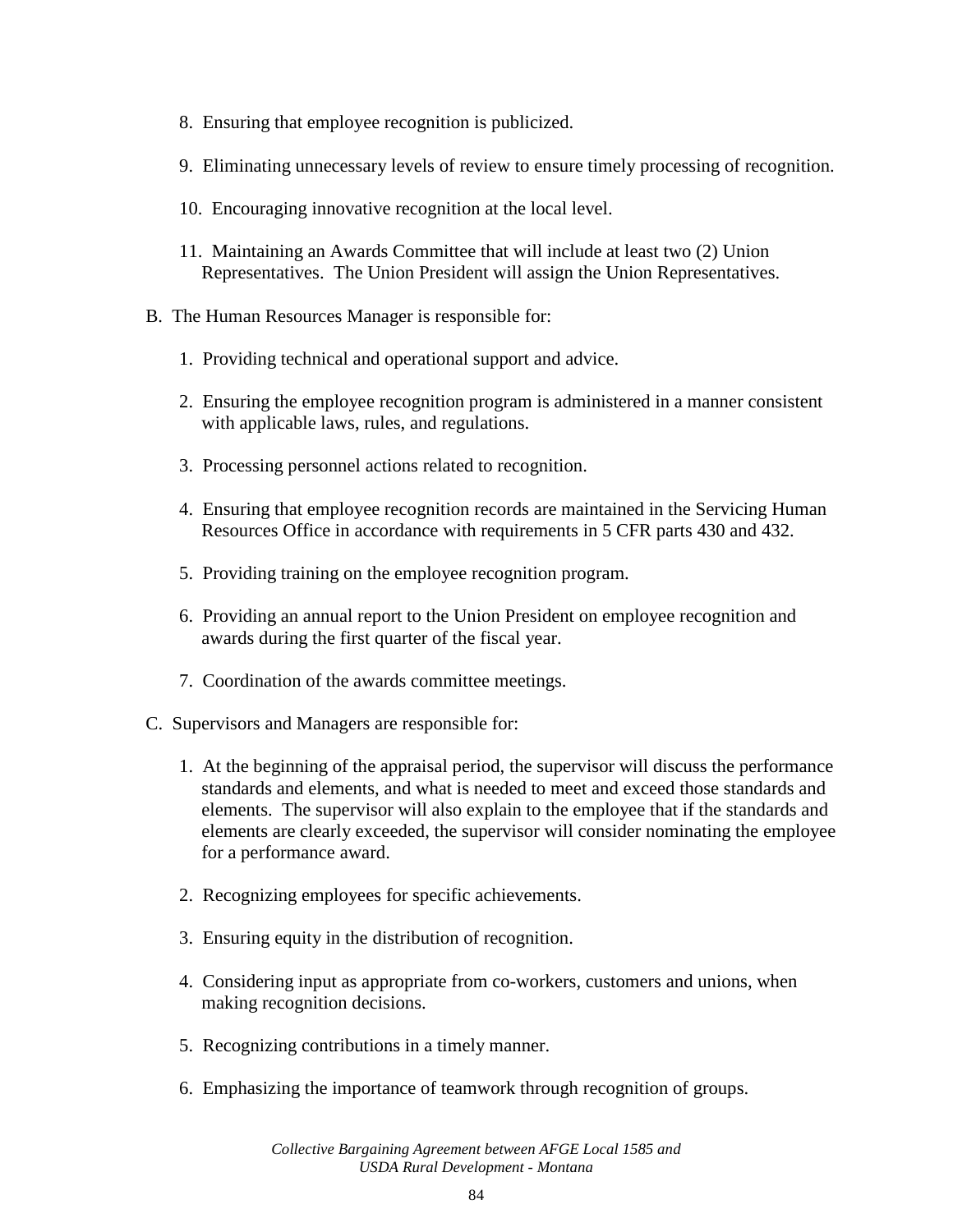- 7. Promoting the recognition program by encouraging employee participation, arranging for appropriate presentation, and publicizing recognition.
- 8. Allowing those recognized to choose the type of recognition, when appropriate.
- 9. Reviewing nominations to ensure recognition is linked to the work accomplishments and the amount accurately reflects the value of the contribution rather than the grade level or other non-merit factors.
- D. Nominating Officials are responsible for:
	- 1. Actively seeking out exceptional achievements worthy of recognition.
	- 2. Developing employee recognition nominations in a nondiscriminatory manner.
	- 3. Accurately documenting the exceptional achievements of others and ensuring the appropriate guidelines are applied to all nominations.
	- 4. Except for QSIs, employees may develop award nominations involving co-workers or employees with Montana Rural Development. Subordinates cannot nominate an award for their immediate supervisor or higher level official.
- E. Awards Committee is responsible for:
	- 1. Reviewing nominations to ensure recognition is linked to the work accomplishments and the amount accurately reflects the value of the contribution rather than the grade level or other non-merit factors.
	- 2. Encouraging teamwork through consistency of funding levels among the programs.
	- 3. Periodically evaluating and reviewing the Awards Program and making recommendations to the Union/Management Joint Committee to ensure effectiveness and understanding of the Awards Program.
	- 4. Meeting on an annual basis to review nominated awards and forward recommendations to the Designated Approval Official.
- F. Designated Approval Official is responsible for:
	- 1. Providing support to employees, supervisors, and managers.
	- 2. Reviewing employee initiated awards for compliance to stated criteria and certifying funds availability.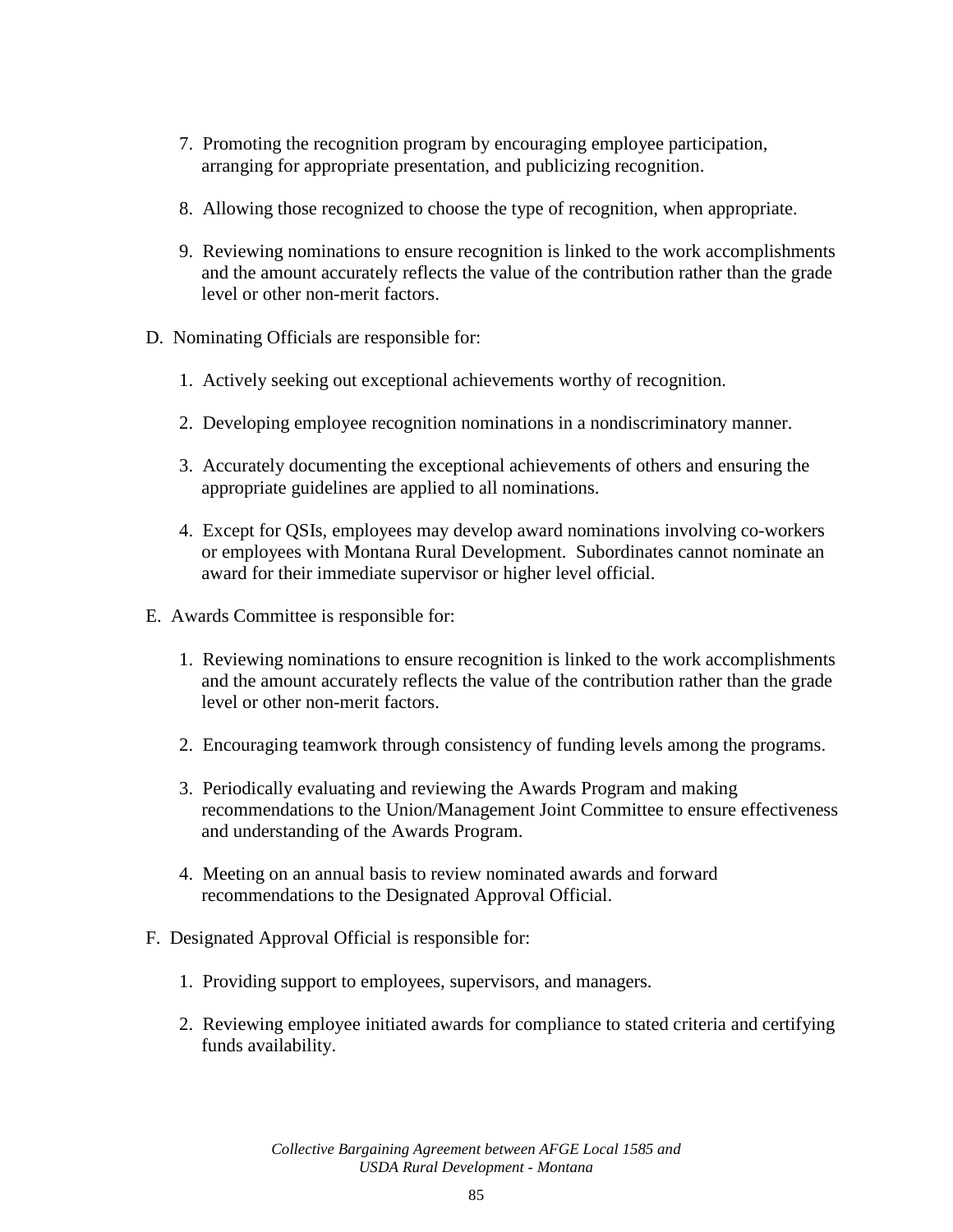### **13.5 RECOGNITION CATEGORIES:**

### A. CASH

- 1. All Federal employees are eligible to receive cash awards.
- 2. Cash awards may range from \$50 to \$10,000, depending on the contribution level. Awards may not exceed 10% of an employee's annual salary.
- 3. Cash awards less than or equal to \$500 will be issued immediately and taxes will be added to the award amount. When an employee reaches the threshold of \$501 during the preceding twelve (12) months, taxes cannot be added to the award. The award must be processed through the NFC system for payment and taxes must be deducted from the award.

### B. CERTIFICATES, LETTERS OF COMMENDATION AND THANK YOU NOTES

- 1. All Federal employees and nonfederal individuals and organizations are eligible to receive certificates of appreciation, certificates of merit, letters of commendation, and thank you notes.
- 2. All employees are encouraged to write letters of thanks, appreciation, and commendation for individuals when they believe a contribution to be noteworthy. When a contribution warrants additional recognition, a letter of commendation from a higher organizational level may be requested.

### C. GIFT CERTIFICATES

- 1. All employees and private citizens (including volunteers and other mission-related partners) are eligible to receive gift certificates. Gift Certificates may not exceed \$100.
- 2. Gift certificates are items that can be redeemed for merchandise or services at a particular place of business, a group of businesses, or a retail location (this includes chain stores, restaurants, and shopping centers).
- 3. The Internal Revenue Service considers gift certificates to be taxable fringe benefits that must be taxed on the fair market value. The face value of the gift certificate is the fair market value. At the time the personnel action recording the recognition is processed, the amount will be adjusted to include the taxes due. The total of the gift certificate plus taxes will be reflected on the employee's Leave and Earning Statement.
- 4. A gift certificate cannot be converted to a cash payment.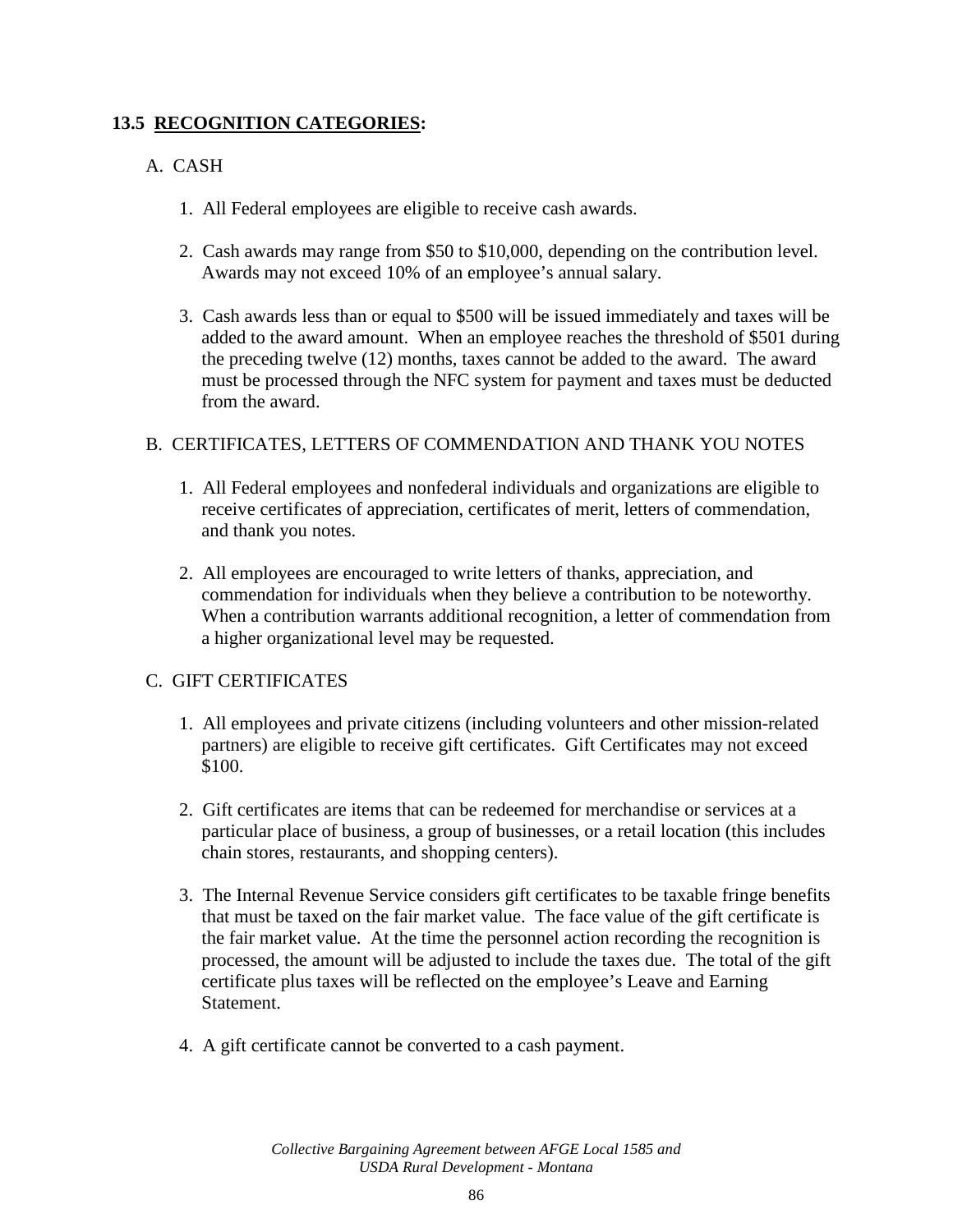### D. KEEPSAKES

1. All employees are eligible to receive keepsakes. Private citizens who contribute to the mission of USDA or the Federal government as a whole may also receive keepsakes. Non-Federal County office employees, Conservation District employees, state agencies, and other mission-related partners are eligible on the same basis as other private citizens. When appropriate, concurrence from the non-Federal employer should be gained prior to issuing recognition.

For recognition of volunteers, refer to respective Agency guidelines for additional direction.

- 2. Keepsake items emphasize symbolic recognition of significant contributions and public recognition. Items presented as honorary awards must meet all of the following criteria:
	- a. Be something that the recipient could reasonably be expected to value, but not something that conveys a sense of monetary value;
	- b. Have a lasting trophy value;
	- c. Symbolize the Agency-recipient relationship in some fashion;
	- d. Take an appropriate form to be purchased with public funds and be used in the public sector.
- 3. Keepsakes can include such items as paperweights, key chains, clocks, plaques, jackets, T-shirts, coffee mugs, pen and pencil sets, etc. Presenters of awards should be particularly sensitive to public perceptions that could arise from granting expensive, keepsake items. Offices are cautioned not to give "personal gifts" to employees. Keepsake awards should normally meet the following criteria:
	- a. Be of an honorary nature;
	- b. Be able to be worn, displayed, or used in the recipient's work environment; and
	- c. At a minimum, include the Department seal or logo. The Department name, or logo, should be clearly visible on the keepsake and must be permanently affixed. A peel-off sticker is not adequate.
- 4. No more than \$250 may be spent on any one item. The cost of customizing the item must be included in the total cost.

### E. QUALITY STEP INCREASES

1. Employees may receive one Quality Step Increase (QSI) in a 52-week period.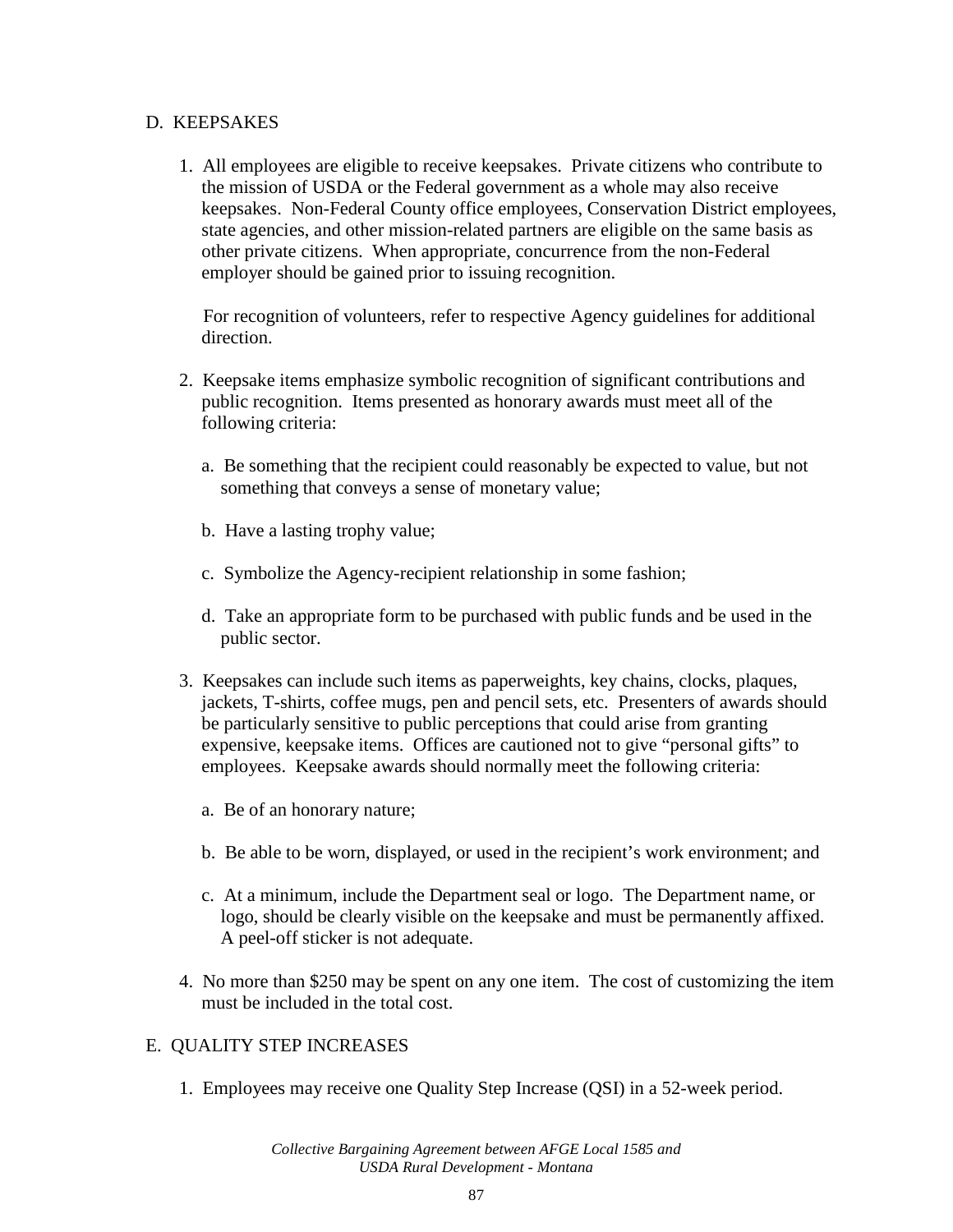- 2. A QSI is an additional within-grade increase which may be granted for sustained, high quality performance significantly above that expected at the "results achieved" level. It must be supported by a "results achieved" rating. The supervisor must provide documentation that specifically describes:
	- a. The actual results(s) achieved and their linkage to established targets:
	- b. How the employee substantially exceeded the performance standards and expected work results communicated to the employee by the supervisor; and
	- c. How the employee's performance has been sustained at such a high level throughout the performance appraisal period.
- 3. Quality increases are not appropriate when it is known an employee is in step 10 of the pay range or when it is known that the employee is about to receive a promotion or vacate a position within 60 days. A QSI may be appropriate if the employee is moving to a similar position at the same grade level and performance is expected to continue at the same level of effectiveness.
- 4. Since quality increases are in addition to within grade increases, an employee who receives a quality increase does not start a new waiting period to meet the time requirements for a regular within grade increase. The time the employee served in the previous pay step (before the quality increase was effective) will count toward the total waiting period for the next within grade increase.

When the QSI places the employee into a step at which the waiting period becomes longer (e.g., at step 4 the waiting period becomes 104 weeks, and at step 7 the waiting period becomes 156 weeks), the waiting period for the next within-grade increase is extended by 52 weeks; however, the employee receives the benefit of the quality increase during this period.

### F. TIME OFF AWARDS

- 1. All employees are eligible for time off awards.
- 2. A full-time employee may be granted up to 80 hours of time off during a leave year. A part-time employee or an employee with an uncommon tour of duty may be granted up to the average number of hours worked in a pay period or the employee's scheduled tour of duty. Awards are in full-hour increments.
- 3. The amount of time off that can be granted for a single contribution is one-half the maximum that may be granted during the leave year.
- 4. A time off award must be scheduled and used within 1 year after the effective date of the award; any unused time off is forfeited. The award is effective the first full pay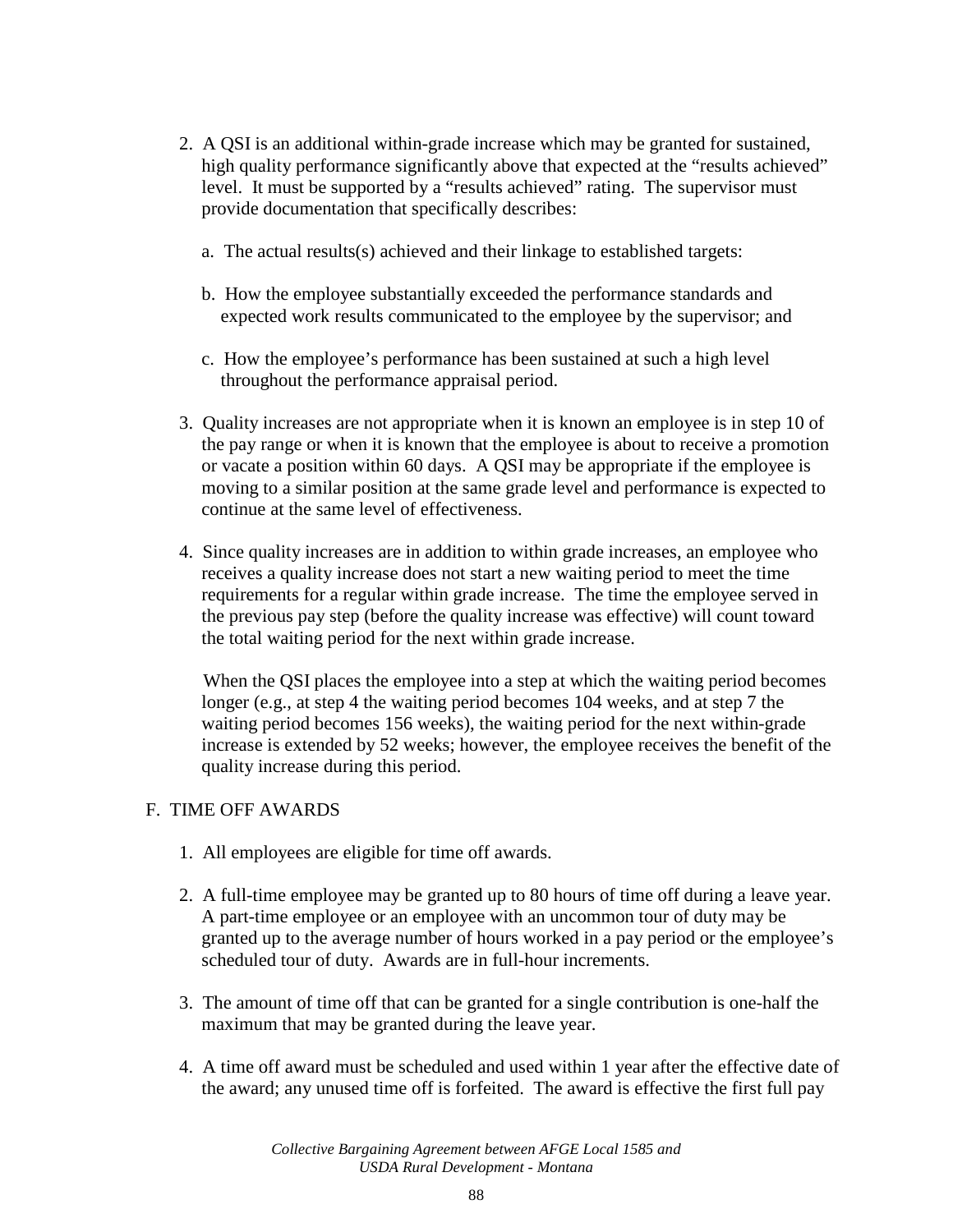period following approval. Before using any time off, the supervisor must concur with the requested dates.

- 5. A time off award will not convert to a cash payment under any circumstances.
- 6. Time off awards may be approved at any time without the review of the Awards Committee.

### G. U.S. SAVINGS BONDS

- 1. All employees are eligible to receive Savings Bonds.
- 2. U.S. Savings Bonds must be purchased in the employee's name.
- 3. The amount of the award should be equal to the purchase price of the bond.
- 4. The Internal Revenue Service considers U.S. Savings bonds to be taxable fringe benefits that must be taxed on their fair market value. The fair market value of a savings bond generally is the purchase price of the bond. For example, if a \$200 bond is purchased for \$100, tax withholding must be based on \$100. At the time the personnel action recording the recognition is processed, the amount will be adjusted to include the taxes due. The total of the fair market value plus taxes will be reflected on the employee's Leave and Earning Statement.

### H. LENGTH OF SERVICE AWARDS

Length of Service Awards are given to recognize an employee's federal and FSA county service. Employees should be recognized at 5 years of service and each 5-year increment thereafter. In computing eligibility, employees shall receive credit for total federal and FSA County service, including civilian and all honorable military service. Recognition should be timely, as close to the anniversary date as possible. Keepsakes may also accompany Length of Service certificates. Keepsakes should be appropriate, of nominal value (not exceeding \$100) and be commensurate with the length of service.

### I. AGENCY HONORARY AWARDS

Each agency may establish honor awards and criteria as appropriate.

### J. DEPARTMENT HONOR AWARDS

Departmental Honor Awards provide recognition to employees of the Department and our partners. Honor awards are the most prestigious recognition that can be granted by the Department for career accomplishments, exceptional support of the departmental mission, or for heroism.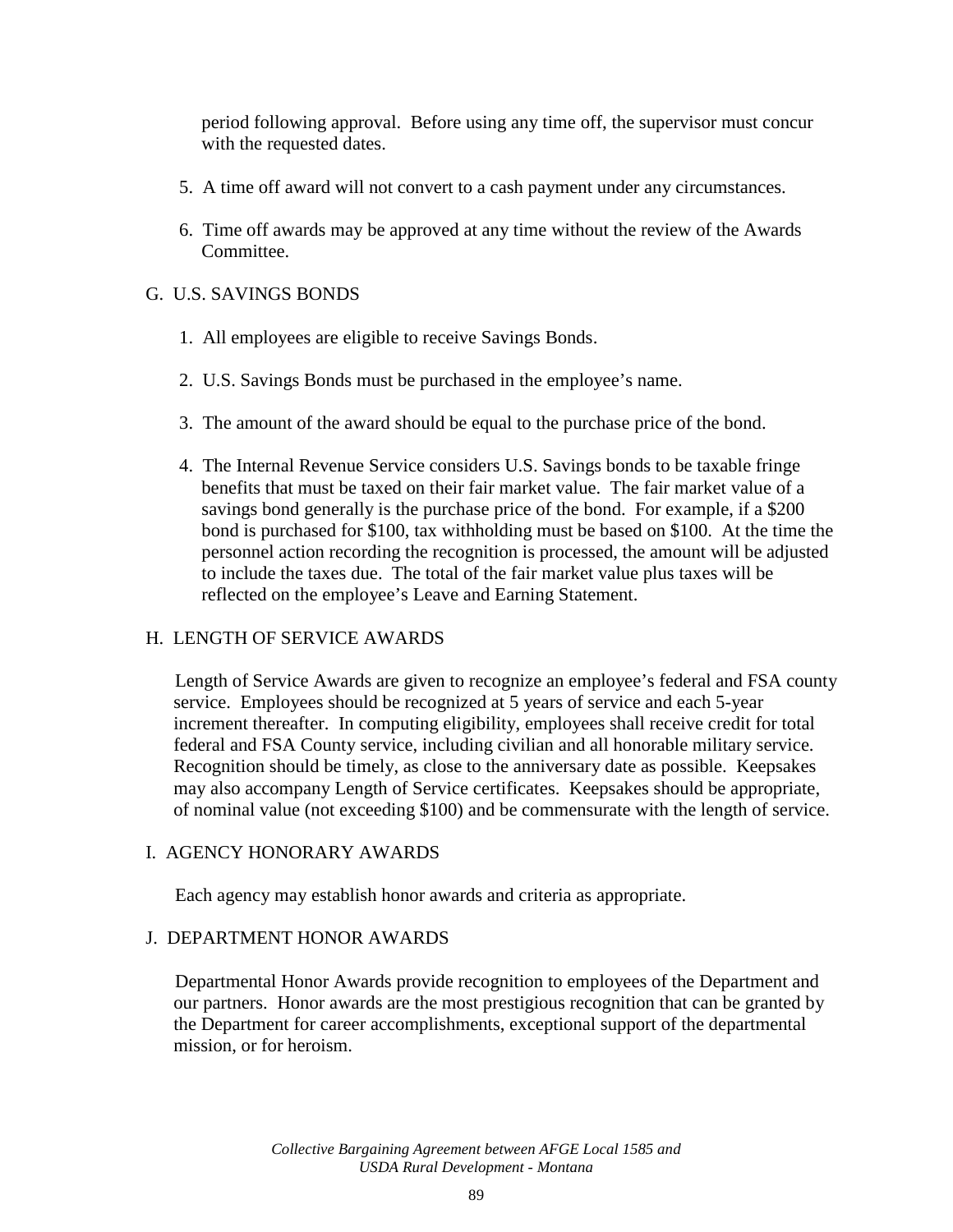### K. OTHER FEDERAL AND EXTERNAL HONOR AWARDS

These awards are sponsored by other federal agencies or organizations or are cosponsored with the Department. These awards may include, but are not limited to, the GEICO Public Service Award, the Roger W. Jones Award, the William T. Pecora Award, and the WISE (Women in Science and Engineering) award. The Department will disseminate award criteria including the sponsor, the due dates, and other pertinent information, through Agency Human Resources Management Divisions, when awards are announced.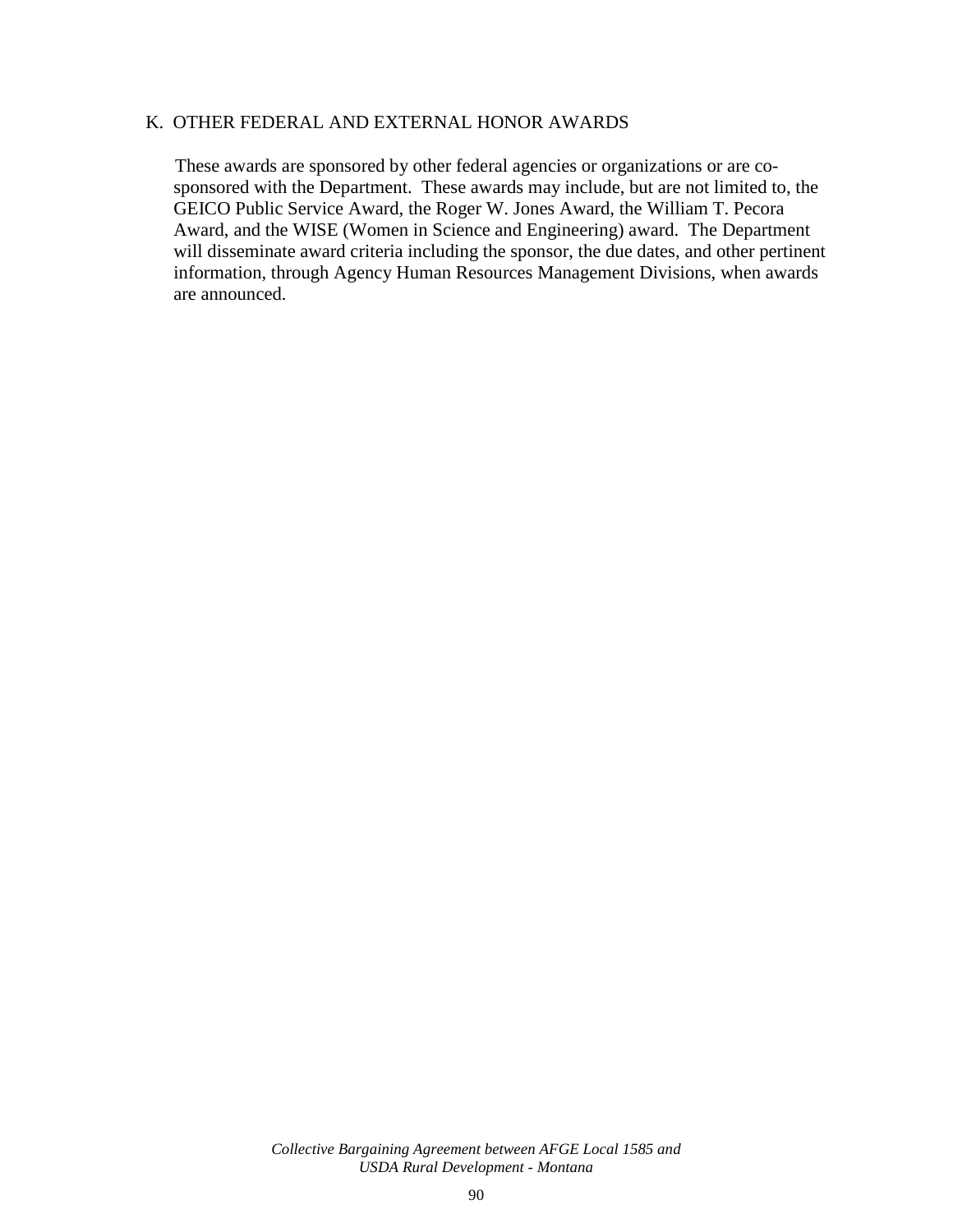## **ARTICLE 14 - DISCIPLINE AND ADVERSE ACTIONS**

**14.1** The parties agree that the objective of a disciplinary measure is to maintain an orderly, competent, and productive organization. Disciplinary/adverse actions against all Employees must be based on just cause, be consistent with applicable laws and regulations, and be fair and equitable. It is recognized by the Agency and Union that discipline is meant to be corrective in nature, not punitive. This Article applies to disciplinary actions, suspensions, removals, reduction in grade or pay, and furlough of thirty (30) days or less. The least degree of discipline likely to correct the problem shall normally be taken.

# **14.2 NON-DISCIPLINARY ACTIONS:**

Actions such as counseling and oral admonishment are not disciplinary. When a supervisor counsels an employee on either a conduct or a performance issue, that discussion will be documented in writing. The employee will be provided a copy of the documentation and encouraged to initial for receipt.

For performance counseling, the documentation will be maintained until the end of the employee's performance appraisal cycle.

For counseling relating to conduct, documentation will be maintained for six (6) months.

### **14.3 DISCIPLINARY ACTIONS**:

It is recognized that the Agency retains the right to discipline. However, it is also recognized that any disciplinary action demands the exercise of responsible judgment so that an employee will not be penalized out of proportion to the character of the offense. Therefore, the Agency agrees to utilize the Douglas Factors. It is further recognized that in order for disciplinary action to be effective, it must be initiated within a reasonable time of the incident or becoming aware of the incident precipitating the action.

**14.4** An employee, upon request, will be permitted to review that material which is relied on to support the reasons for the action given in the notice referred to in Sections 6 and 7 below.

**14.5** When an employee is subject to disciplinary action (for example, a letter of reprimand), the letter will inform the employee of the name of the Union President, address and telephone number and the employee's right to be represented by the Union in a grievance over the disciplinary action. Letters of reprimand will be removed from Official Personnel Folders after one year.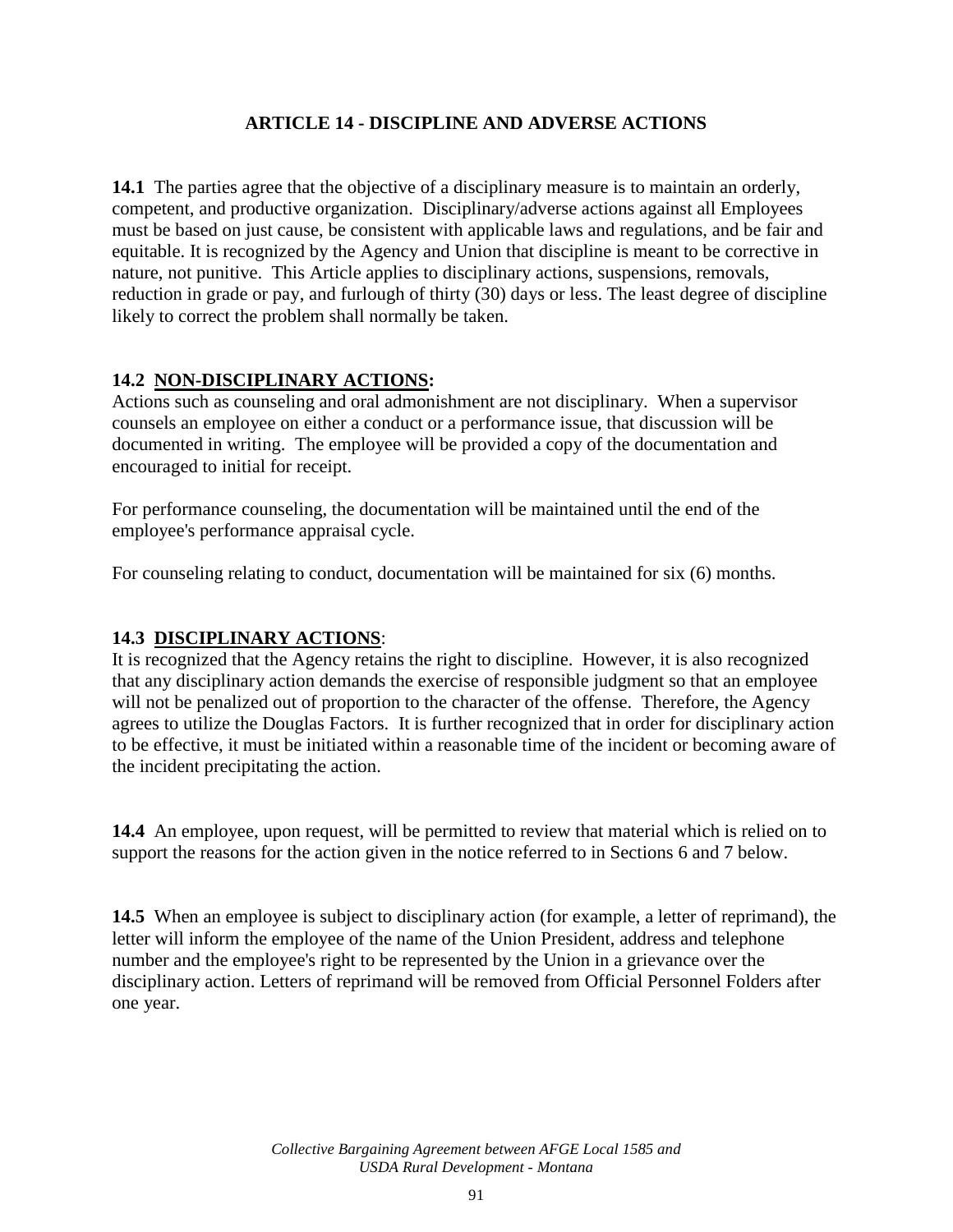### **14.6 SUSPENSION OF FOURTEEN (14) CALENDAR DAYS OR LESS:**

- A. An Employee against whom a suspension for fourteen (14) calendar days or less is proposed is entitled to:
	- 1. A written notice stating the specific reasons for the proposed action;
	- 2. A reasonable time, normally seven (7) calendar days, to answer orally and/or in writing and to furnish affidavits and other documentary evidence in support of the answer. A reasonable extension of time will be granted upon request based on valid reasons.
	- 3. Be represented in the process by the Local. The Local will inform management in writing if an attorney will represent the Local/Employee in the process.
	- 4. After investigating the incident and carefully considering the evidence and the Employee's response and any mitigating factors, the deciding official shall accomplish one of the following:
		- a. Institute the proposed action;
		- b. Institute a lesser action;
		- c. Withdraw the proposed action;
- B. After considering the Employee's response, the Employer will issue a written decision. If the decision is unfavorable to the Employee, the decision may be grieved through the negotiated grievance procedure. If the negotiated grievance procedure is used it will begin with the last step of the grievance procedure. The written decision will advise the Employee of this right.

### **14.7 REMOVAL, SUSPENSION FOR MORE THAN FOURTEEN (14) CALENDAR DAYS, REDUCTION IN GRADE OR PAY, OR FURLOUGH FOR THIRTY (30) DAYS OR LESS:**

- A. An Employee against whom such an action is proposed is entitled to:
	- 1. At least 30 days advance written notice, unless there is reasonable cause to believe the employee has committed a crime for which a sentence of imprisonment may be imposed or other reasons as stated by law, stating the specific reasons for the proposed action;
	- 2. A reasonable time, never less than 7 days, to answer orally and/or in writing and to furnish affidavits and other documentary evidence in support of the answer;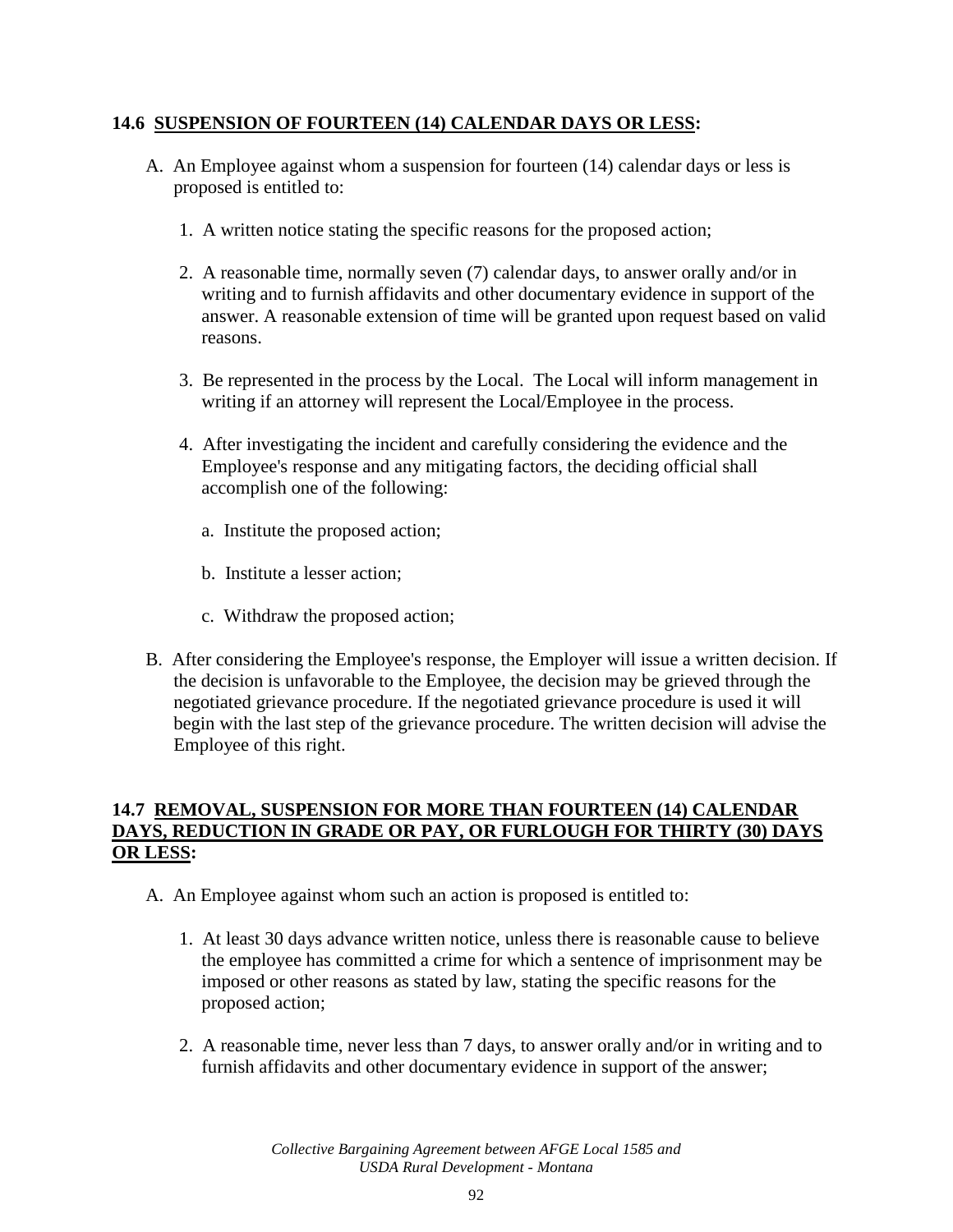- 3. Be represented by an attorney or other representative of his/her choosing. The Agency agrees to notify the Union President or his/her designee when the employee chooses to be represented by other than the Union.
- 4. A written decision and the specific reasons, therefore, at the earliest practicable date; and
- B. After considering the Employee's response, if made, the Employer will issue a written decision. If the decision is to effect an action specified in this section, it will specify the reason, the effective date, the action to be taken, and the applicable appeal rights. The Employee may have entitlement to appeal the decision to the Merit Systems Protection Board or, the Employee may file a written grievance under the terms of the Agreement, but not both. Any such grievance will be initiated at the last step of the negotiated grievance procedure. An Employee shall be deemed to have exhausted their option at such time as the Employee timely initiates an action under the statutory procedure or timely files a written grievance, whichever occurs first.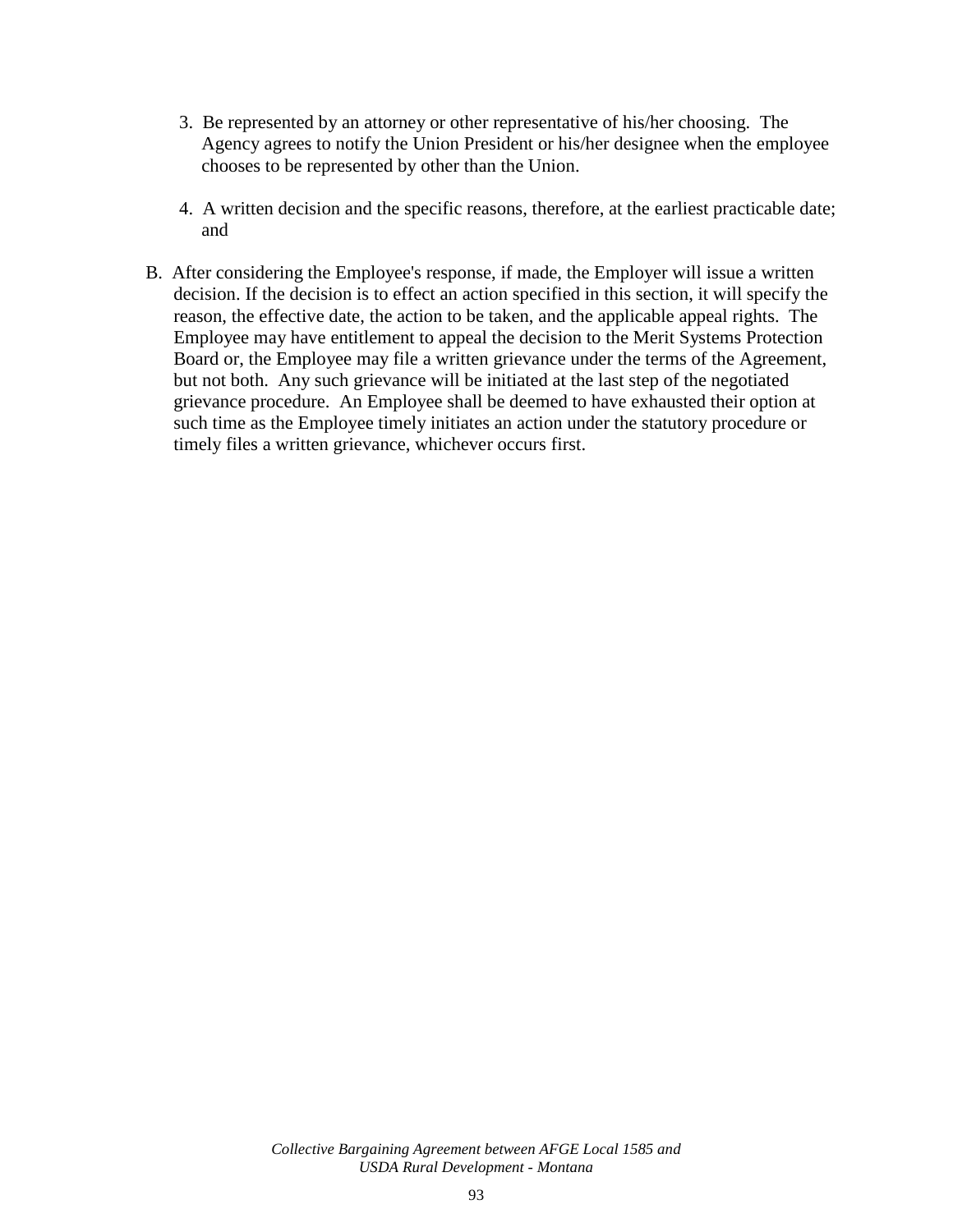# **ARTICLE 15 - CONTRACTING OUT**

**15.1 GENERAL:** The parties acknowledge that the right to contract out is a management right under 5 USC 7106. If the Agency determines whether to contract out commercial activities currently performed by the Agency, it will comply with the provisions of OMB Circular A-76. The Employer acknowledges its obligation to adhere to all applicable laws and regulations, and Agency policy in contracting out for work or services.

**15.2 NEGOTIATIONS:** The Union shall have the right to negotiate on the impact and implementation of a decision to contract out any bargaining unit work, up to and including Impasse Procedures.

**15.3 NOTIFICATION:** Within 10 working days of becoming aware of a requirement to do an A-76 study of bargaining unit positions, Rural Development Montana will notify the Union. The notice will include, but is not limited to:

- A. The names of the employee(s) who may be adversely affected.
- B. Type of action to be taken.
- C. The reason(s) for the action.
- D. The proposed competitive area(s).
- E. The competitive level(s) of affected position(s).
- F. The expected or approximate date of such action/step.
- G. A copy of any study made in conjunction with the action.
- H. The measures being considered to reduce the adverse impact.

The Union must advise the Agency, in writing, within ten (10) working days of the notification if it intends to negotiate the impact of the decision. The Union agrees to provide written proposals to the Agency fifteen (15) working days after the Union has been notified. If proposals are submitted, negotiations will begin within fifteen (15) working days after the Agency acknowledges receipt of the Union proposals.

Within fifteen (15) working days of Management becoming aware or upon the request of the Union President, Management will provide the Union with a copy of the FAIR Act Inventory and any subsequent revisions.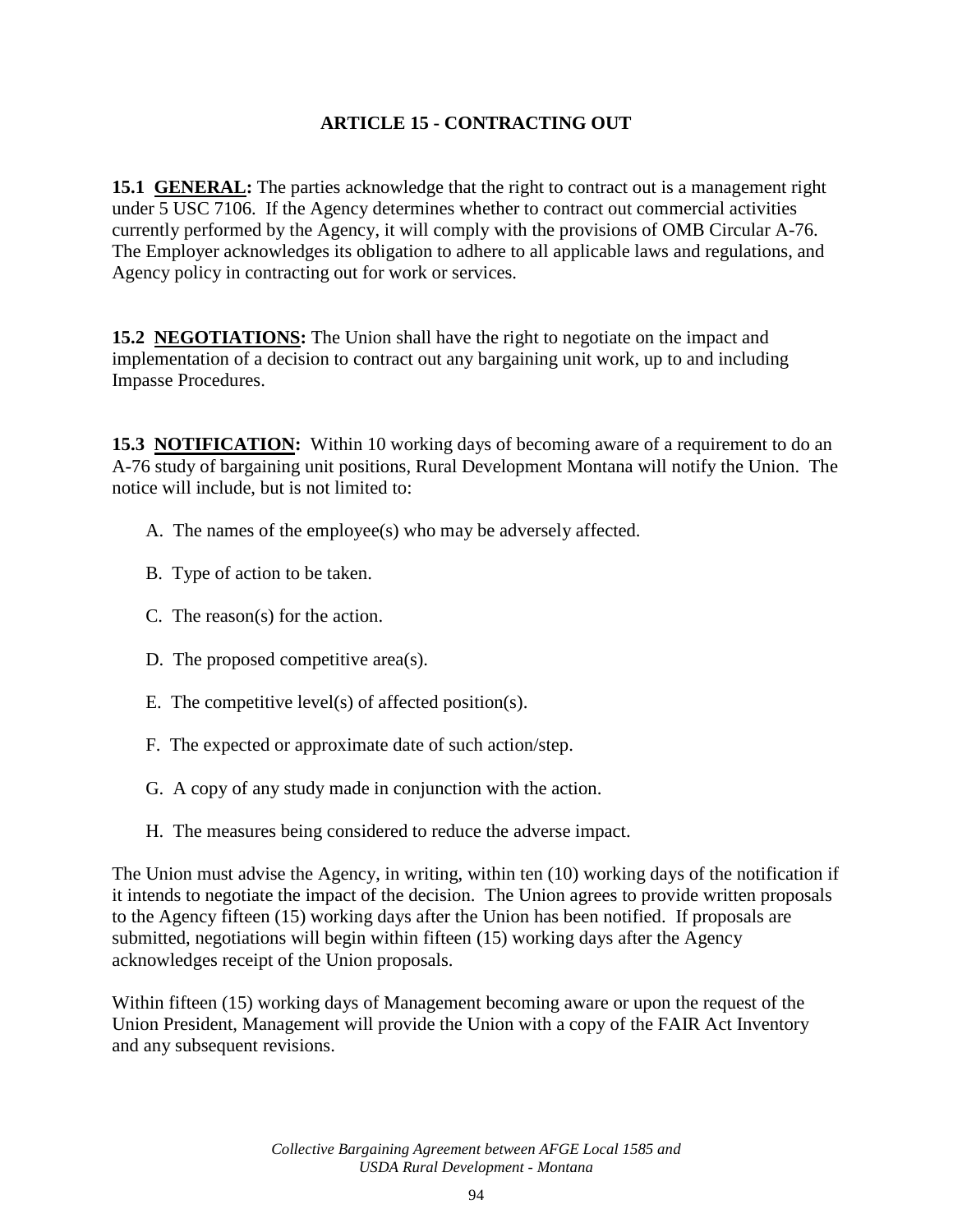**15.4 PLACEMENT:** The Employer will make a reasonable effort to place all employees adversely affected by the decision to contract bargaining unit work, in accordance with the Reduction in Force article of this agreement and 5 CFR 351.

**15.5** The Union will be offered an opportunity to participate in all appropriate committees and teams. The Union President will provide Management with a list of up to three qualified subjectmatter experts to serve on any such committee/team. Management will select the participant. The participant will be required to sign a Conflict of Interest and Non-Disclosure Agreement as a condition for participation.

**15.6 EARLY RETIREMENT:** Rural Development Montana agrees to request to the National Office for implementation of the early retirement provisions of Title 5 U.S. Code, at least 120 days prior to the notification of bargaining unit employees, in order to minimize the impact of the RIF.

**15.7 PERSONNEL FILES:** The Union and the Agency will jointly encourage each employee to see that the employee's personnel file and OF-612 or resume are up-to-date as soon as the RIF is announced. At least 75 days prior to the RIF, the Agency will add to the personnel file appropriate changes or amendments requested by the employee. The Agency agrees to provide an advance notice of this section and Article to the Bargaining Unit Employees of their responsibility to update their work experience/resume. The Agency may waive qualification requirements for a period of time in accordance with appropriate regulations for otherwise ineligible employees.

**15.8** The Union retains the right to bargain impact and implementation of a contracting out issue.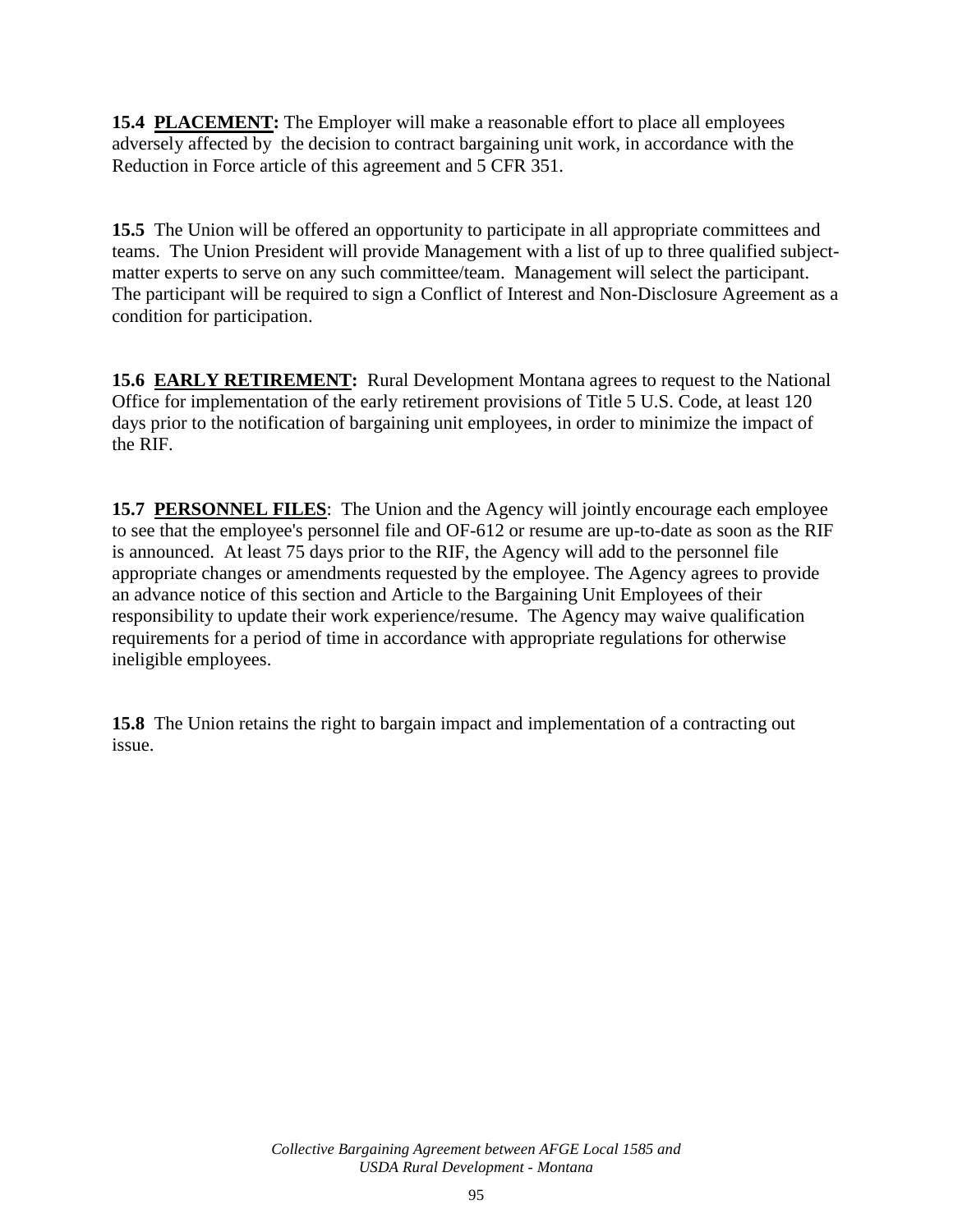### **ARTICLE 16 - REDUCTION IN FORCE (RIF)**

**16.1 DEFINITION:** A Reduction-in-force (RIF) occurs when the Agency releases an employee from his or her competitive level by separation, demotion, furlough for more than thirty (30) days, when lack of work or funds, reorganization, reclassification due to change in duties, or the need to make a place for a person exercising reemployment or restoration rights. Reduction-in-force procedures do not apply to the return of an employee to his or her regular position following a temporary promotion or to the release of a reemployed annuitant. Reduction-in-force procedures do not include reclassification of a position, other than as provided in 5 CFR 351, resulting in a downgrade even through reduction-in-force procedures may be used in those situations.

**16.2 STATEMENT OF PRINCIPLE:** When the Employer becomes aware of the necessity to conduct a reduction-in-force, it will attempt to minimize the adverse affect on bargaining unit employees through appropriate means such as reassignment, attrition, and positive placement efforts.

**16.3 NOTIFICATION:** The parties to this agreement are cognizant of the requirements found in 5 CFR 351 respecting notice to employees in a reduction-in-force. The affected employee is entitled to a 90 day notice. The parties hereto share the common purposes of minimizing adverse impact upon bargaining unit employees affected by any reduction-in-force and of accommodating the administrative needs of the Agency. The parties therefore agree that consistent with 5 CFR 351, the Employer will use every good faith effort to notify the President of the Local at least 120 calendar days in advance of any impending reduction-in-force.

**16.4 DOCUMENTATION:** Following notification of a reduction-in-force, the Employer shall furnish to the Union, upon request, any relevant and available documents or information concerning the reduction-in-force, subject to any Privacy Act limitations. The parties acknowledge that such documents and information include, but are not limited to, all those which are a matter of required official record, but do not include internal management communications.

**16.5 EFFECTIVE DATE:** The Employer shall provide a specific written notice to each bargaining unit employee affected by the reduction-in-force. The notice shall state specifically what action is being taken, the effective date of the action, the employee's service computation date, and the competitive level and competitive area. It shall state why any lower standing employee is retained in his or her competitive level. An extra copy of this notice will be given to the employee should he or she desire to have Union representation.

**16.6 OFFER OF POSITION:** The Employer shall use every good faith effort to make a best offer of employment to each bargaining unit employee adversely affected through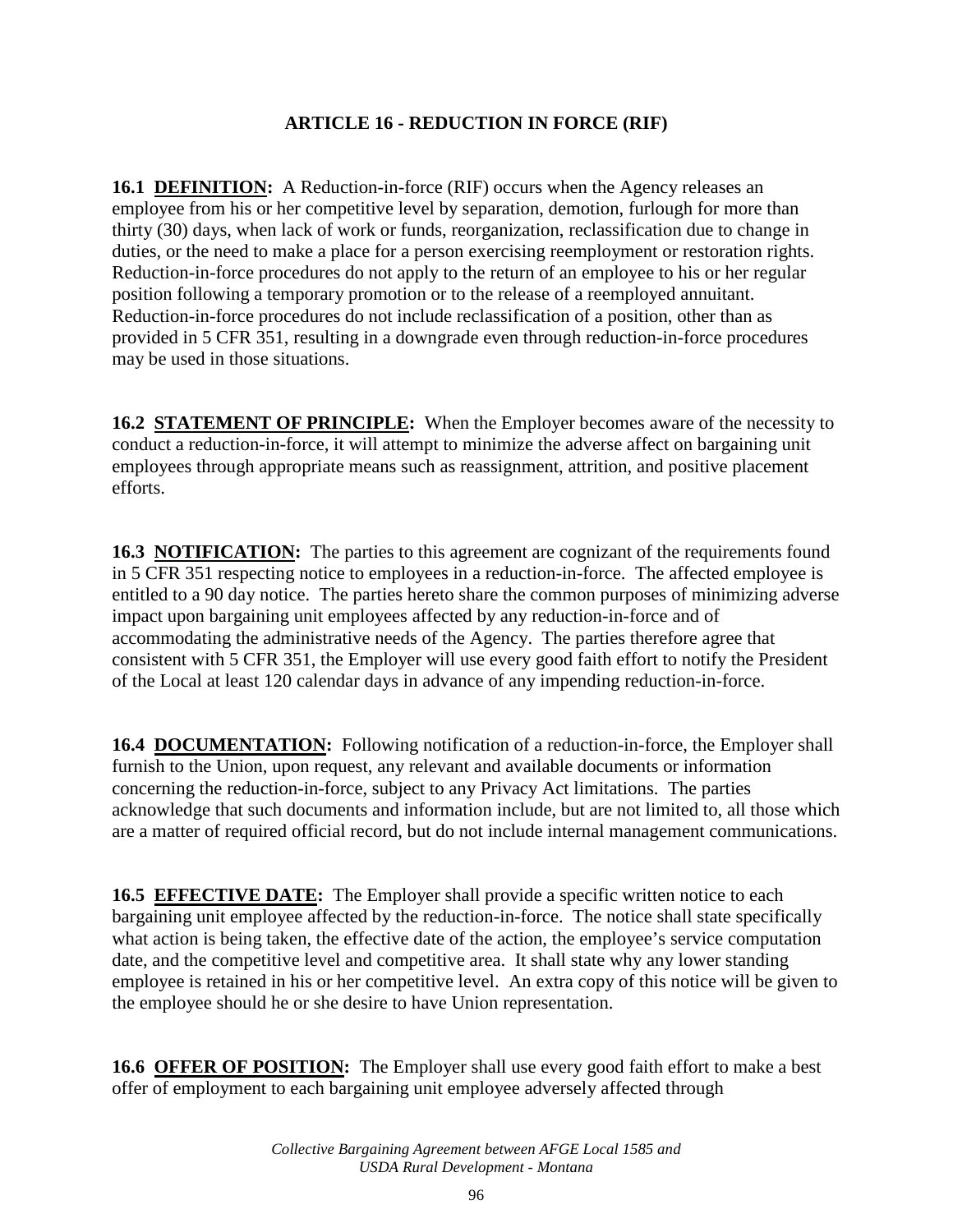implementation of the reduction-in-force procedures. The offer, if made, shall be of a position as close as possible to, but not higher than, the current grade of the affected employee, and the position shall be within the employee's competitive area. Employees adversely affected by a reduction-in-force may timely request, in writing, assignment to a position at the same or lower grade with any grade or pay retention to which they may be entitled. Any such request shall be answered in writing within 30 calendar days.

**16.7 RESPONSE TO OFFER:** Bargaining unit employees shall respond to a best offer of employment to another position, in writing, within 5 working days of receipt of a written offer. Failure to respond within 5 working days shall be considered a rejection of the offer.

**16.8 COMPETITIVE LEVELS AND RETENTION REGISTERS:** The Employer shall establish competitive levels and retention registers in accordance with applicable laws and regulations. The Union and the employee shall have the right to review competitive levels and retention registers as may be applicable to the employee or to the bargaining unit. The appropriate personnel office shall maintain all lists, records, and information pertaining to a reduction-in-force for at least one year following the effective date of the reduction-in-force.

**16.9 SEPARATION:** The Employer shall assist separated employees in their endeavor to find employment in other Federal agencies within the commuting area. Employees for whom no positions are found may be counseled by a representative of the Employer on the benefits to which they may be entitled, including information concerning early retirement with discontinued service annuity, where applicable. Reemployment priority lists shall be established for employees who cannot be retained.

**16.10 WAIVER OF QUALIFICATIONS:** In accordance with applicable regulations, when the Employer is unable to offer an assignment, the Employer may waive qualifications of employees who will be separated due to RIF, for positions which do not contain selective placement factors, provided the Employer determines the employee is able to perform the work in the comparable position without undue interruption to the mission of the Employer and the employee meets the minimum education requirements.

**16.11 INFORMATION TO EMPLOYEES:** The Employer shall provide training to employees affected by a RIF.

**16.12 RETIREMENT:** There will be no coercion, direct or indirect, intended to influence the employee's decision, but the Employer will freely advise the employee of any prospective retirement rights.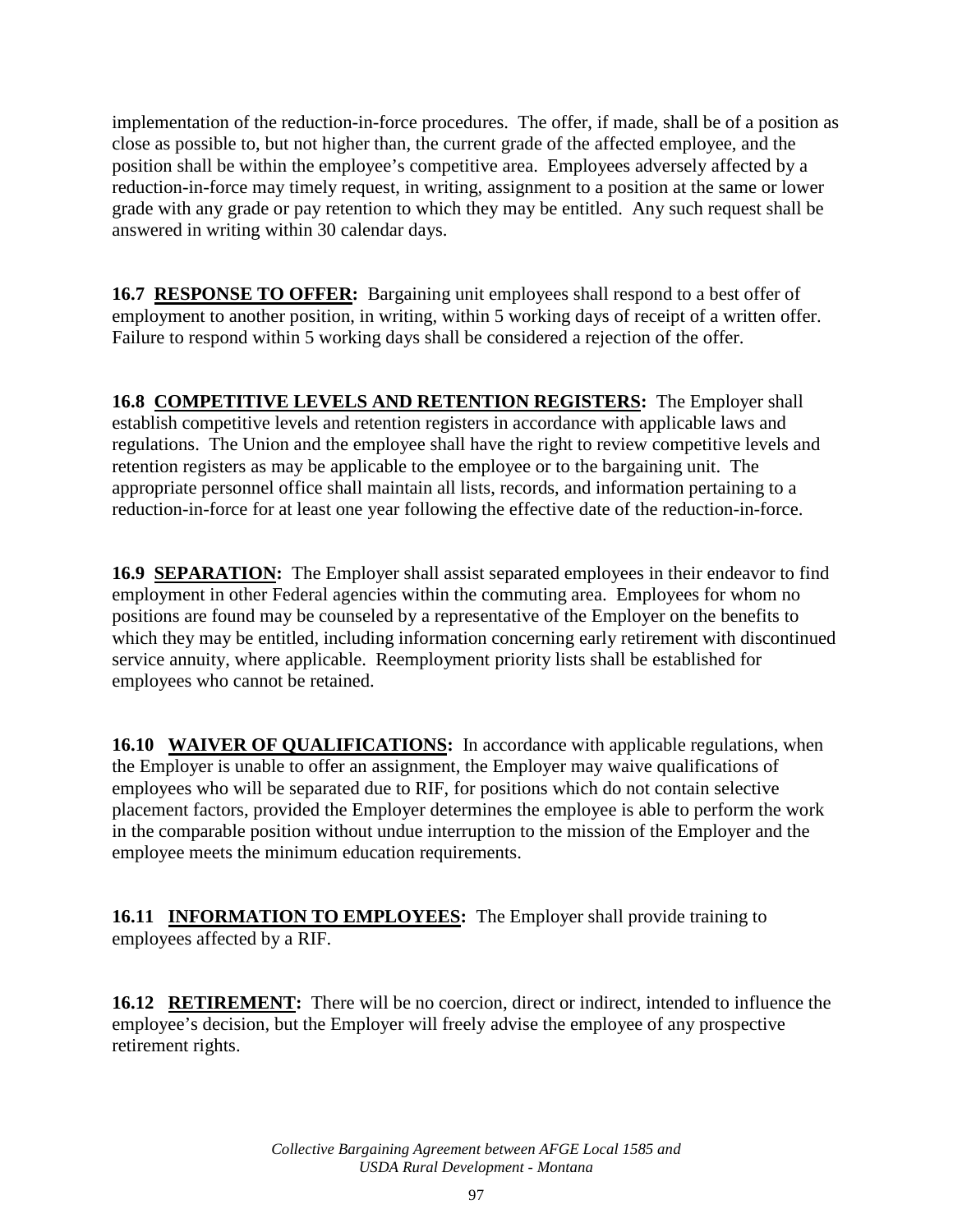**16.13 COMPETITIVE AREA:** All positions in the same commuting area shall constitute the same competitive areas. Competitive areas will be negotiated prior to the Reduction-in-Force.

**16.14 DISPLACEMENT:** The Employer will utilize vacant positions to attempt to reduce the need for separations.

**16.15 RELOCATION**: In connection with a reduction-in-force and where applicable, the Employer agrees to grant official time and pay relocation expenses as provided by the Federal Travel Regulations.

**16.16 NEGOTIATION:** Nothing in this article prevents the Union from bargaining the impact and implementation on this issue.

**16.17 RIF RECORDS:** Employees will be allowed to review their OPF file, retention records, and other RIF records pertinent to the proposed action.

**16.18 DOCUMENTS:** Retention registers and other transfer of function documents will be made available to affected employee(s) and/or employee representative. Upon request, employee(s) and/or employee representative will be given the opportunity to review retention registers listing other employees that may be entitled to displace the employee and review registers for positions for which the employee is qualified and related records to the extent that these apply to the employee's situation.

**16.19 MULTIPLE SKILLS**: Employees possessing skills in more than one area will be considered for positions in such areas.

**16.20 PRIORITY CONSIDERATION**: All employees demoted or separated without personal cause, misconduct or inefficiency, will receive priority consideration for repromotion/rehire.

**16.21 RE-EMPLOYMENT PROGRAMS**: The Agency will maintain a displaced employee program consistent with OPM Regulations. The Agency will also provide a program of outplacement assistance. The primary aim of the program will be to assist in finding continuing Federal employment for affected employees. The Agency will establish and maintain a Reemployment Priority List for eligible employees. The Agency's program will include entering affected employee names on various reemployment and priority placement lists and include employee counseling and contacts with other Federal agencies, State employment sources, as well as employers in the private sector.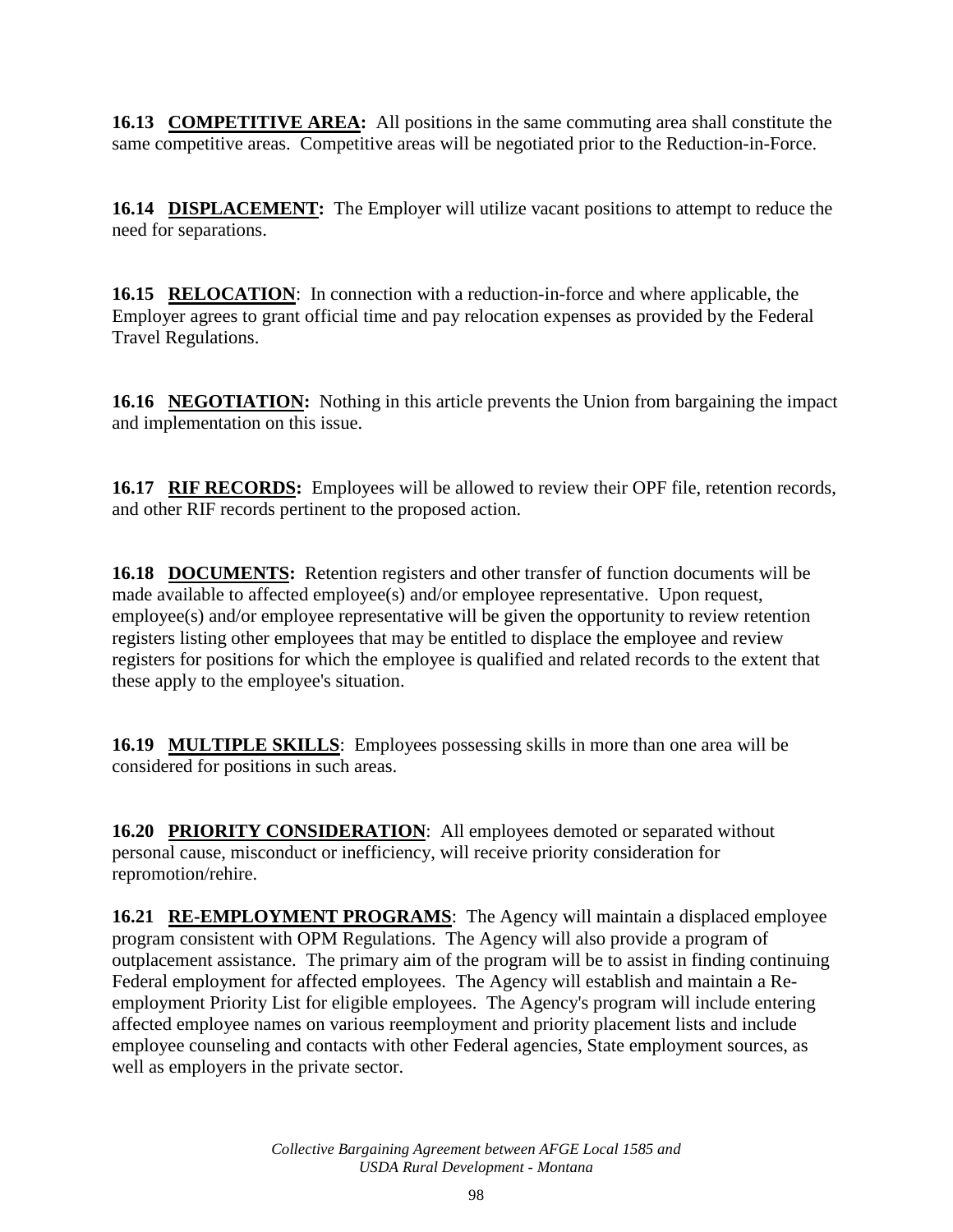**16.22 REPROMOTION:** When the position previously held by an employee demoted through RIF becomes vacant and is being filled, the demoted employee will be considered for repromotion, noncompetitively, to the position provided the employee has continued to work at an acceptable level. If more than one employee meets the above criteria the employee with the highest service computation date (SCD) will be considered first.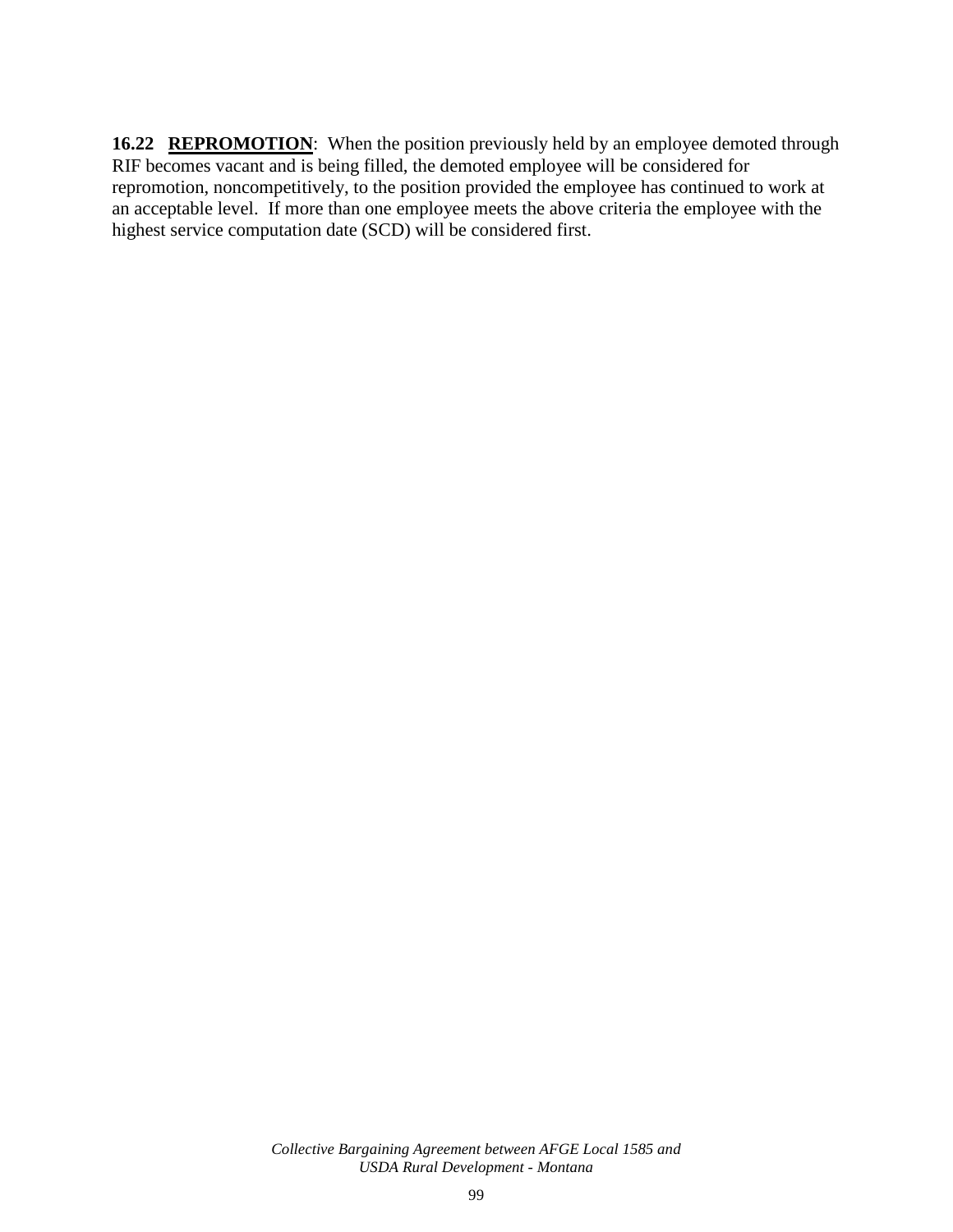## **ARTICLE 17- EQUAL EMPLOYMENT OPPORTUNITY**

**17.1 GENERAL:** The Employer and the Union agree that no individual will be a victim of discrimination on the basis of race, color, national origin, gender, religion, age, mental or physical disability. EEO complaints will be processed in accordance with applicable laws and regulations.

**17.2 LEGAL AUTHORITIES** that govern EEO can be found at [www.eeoc.gov/laws.html](http://www.eeoc.gov/laws.html)

**17.3 EEO ADVISORY COMMITTEE:** Montana's Rural Development Equal Employment Opportunity Advisory Committee (EEOAC), established in accordance with RD Instruction 2045X, will be maintained. The Union shall have one representative on the EEOAC selected by the Union Executive Board. The functions of the Committee shall include reviewing and making recommendations of necessary changes in existing EEO Plans and Programs, as may be appropriate under the Civil Service Reform Act of 1978. The Union shall receive a copy of all minutes of the EEOAC meetings and any recommendations to management.

**17.4 EEO COUNSELORS:** The telephone number of the Equal Employment Opportunity Counselors will be posted on the EEOAC official bulletin board and the Montana Rural Development office phone listing.

**17.5 EEO COMPLAINT PROCESS:** An employee that perceives that they have been submitted to any form of work force discrimination has 45 calendar days to report the incident to an EEO Counselor. During the informal stage, the employee may request to remain anonymous while the EEO Counselor attempts to resolve the employee's complaint

**17.6 UNION REPRESENTATION:** An employee has the right to choose to be represented by the Union when discussing an allegation of discrimination with an EEO counselor or when processing an EEO complaint. The employee will need to make the initial contact with the EEO Counselor. If the EEO complaint is at the formal stage and the employee chooses not to have Union representation, the Agency will provide the Union with a sanitized copy of the agreement, if any.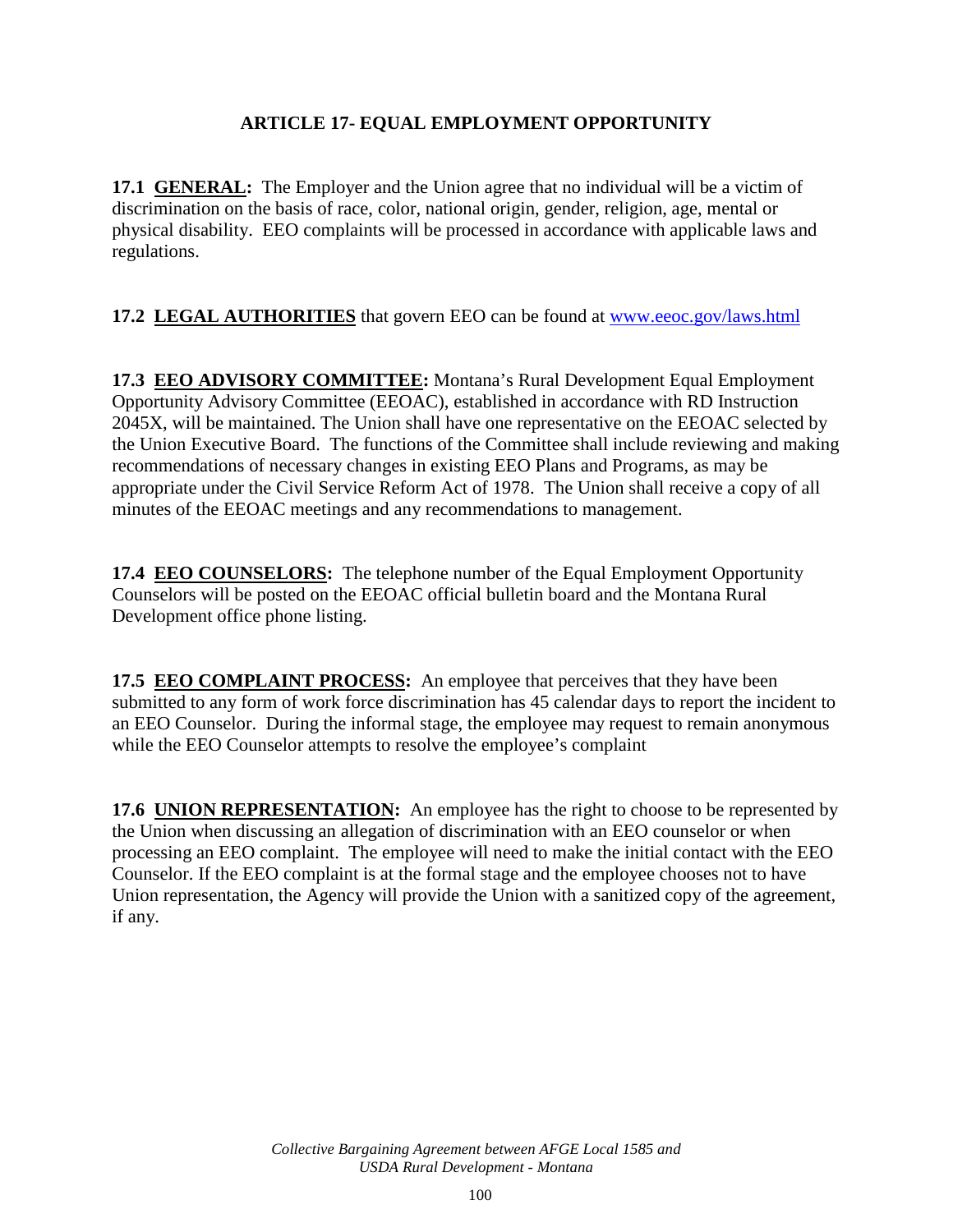## **ARTICLE 18 - SEXUAL HARASSMENT**

**18.1 THE EMPLOYER AND THE UNION ACKNOWLEDGE**: That sexual harassment undermines the integrity of the Federal Government and will not be condoned. Employees will be allowed to work in an environment free from sexual harassment. Further, sexual harassment is a prohibited personnel practice when it results in discrimination for or against an employee on the basis of conduct not related to performance, such as, the taking or refusing to take a personnel action, including promotion of employees who submit to sexual advance or refusal to promote employees who resist or protest sexual overtures.

### **18.2 SEXUAL HARASSMENT IS DEFINED AS, BUT NOT LIMITED TO:** Unwelcome

sexual advances, requests for sexual favors, or other verbal or physical conduct of a sexual nature constitutes sexual harassment when submission or rejection of this conduct explicitly or implicitly affects an individual's employment, unreasonably interferes with an individual's work performance, or creates an intimidating, hostile or offensive work environment.

**18.3 NOTIFICATION:** Federal employees have a responsibility to place any potential violator for sexual harassment on notice that the action must cease and desist. Once the alleged offender has been notified to cease and desist, and the behavior has continued, the employee has an obligation to report the violation to a management official having no involvement in the alleged violation. The employee may request Union representation for such notice and any subsequent reporting to management.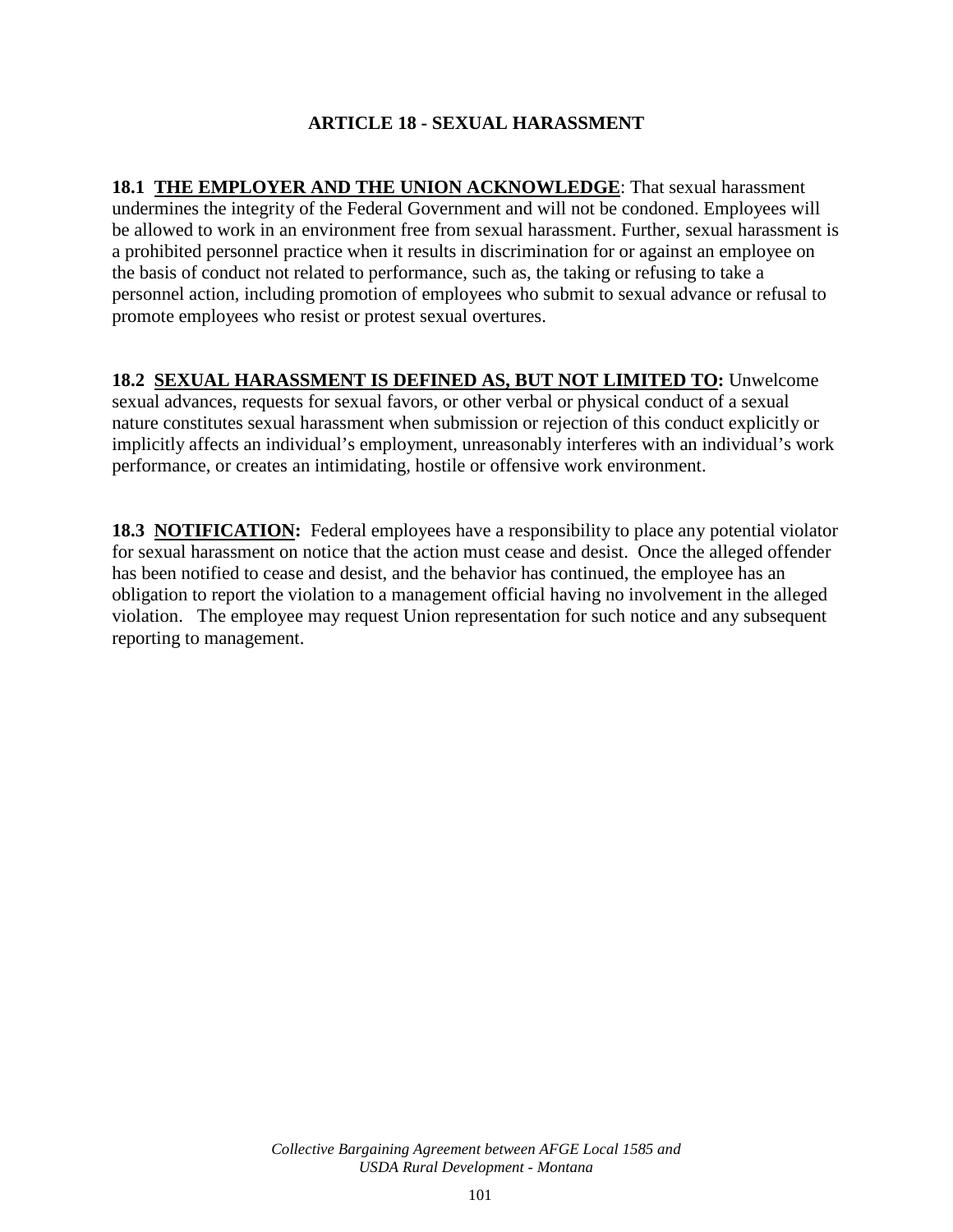### **ARTICLE 19 - PROHIBITED PERSONNEL PRACTICES**

**19.1 GENERAL:** Any Federal employee that believes that they have been affected by a Prohibited Personnel Practice violation may contact the Office of Special Counsel, a Union Representative, an EEO Counselor, and/or Agency management official.

**19.2 DEFINITION:** Twelve prohibited personnel practices, including reprisal for whistle blowing, are defined by law at 2302 of the Title 5 of the United States Code (U.S.C.). <http://www4.law.cornell.edu/uscode/5/2302.html>

**19.3 WHISTLE BLOWER COMPLAINTS**: The Office of Special Counsel also provides a safe channel through which current and former federal employees, and applicants for employment, may disclose information that they believe shows: a violation of law, rule or regulation, gross mismanagement, gross waste of funds, abuse of authority, or a substantial and specific danger to public health or safety.

**19.4 JURISDICTION:** Employees covered by a collective bargaining agreement must choose one of three avenues: an OSC complaint, an EEOC complaint, or a grievance under the collective bargaining agreement.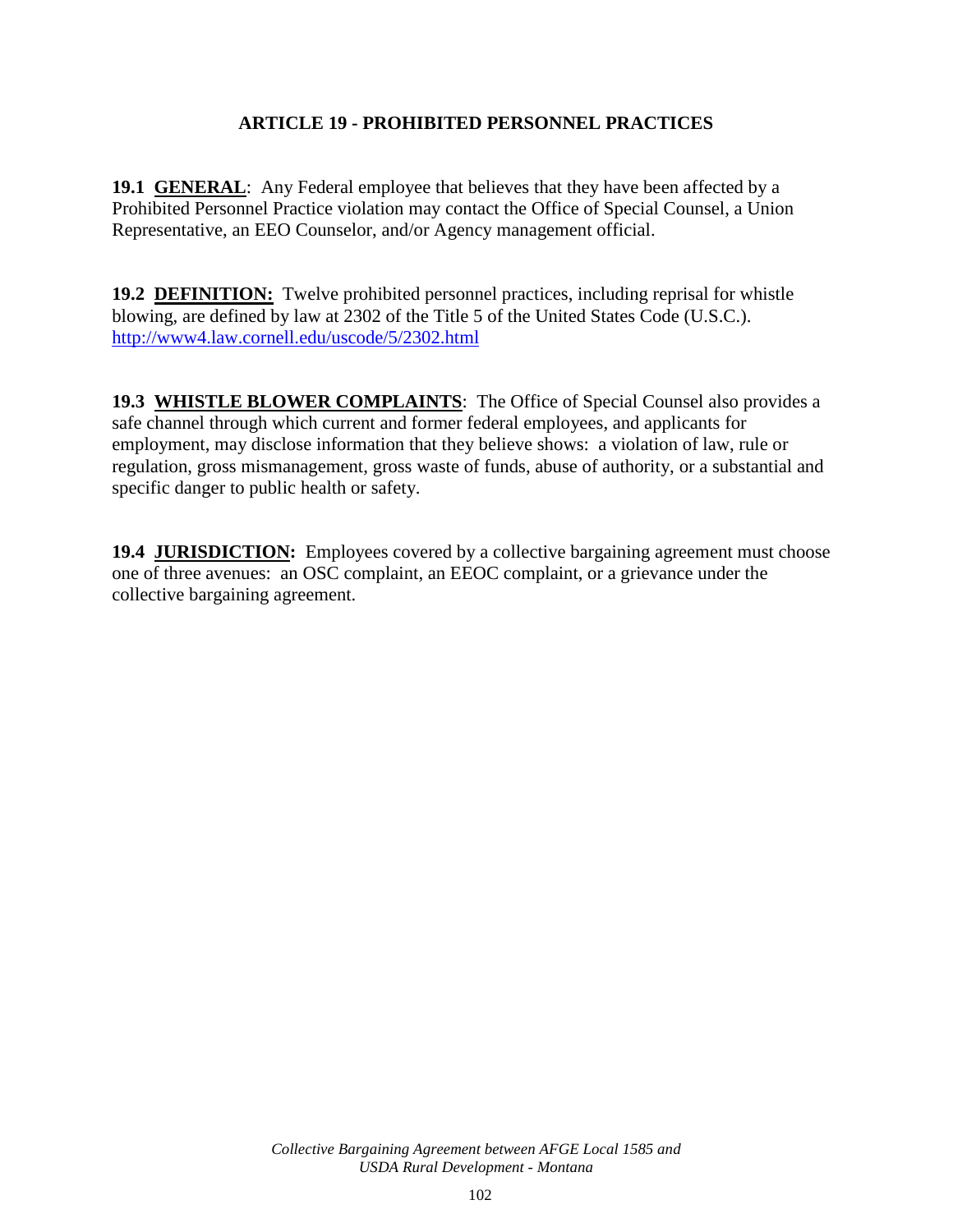## **ARTICLE 20 –HEALTH AND SAFETY**

**20.1 EMPLOYER RESPONSIBILITIES:** In accordance with 29 CFR, Part 1960 and Executive Order 12196, the Agency will provide and maintain a safe and healthy work environment for all employees. The Employer and the Union have a common interest in promoting safe working habits and healthy working conditions. The Employer has an obligation to provide safe working conditions and will comply with the following:

- A. The Employer will ensure that the poster titled "Occupational Safety and Health Protection for USDA Employees" is displayed in each office with appropriate contact persons identified.
- B. Each building in which bargaining unit employees are stationed will have an Occupant Emergency Plan. The plan will be reviewed on an annual basis in conjunction with the annual office safety inspection.
- C. The Employer will provide first-aid kits at all Rural Development building locations. Supervisors will ensure kits are maintained and order replacement supplies when needed.
- D. Management will supply and maintain on a regular basis an adequate number of fire extinguishers with up-to-date inspections performed.

**20.2 EMPLOYEE RESPONSIBLITIES:** All employees are responsible for the prompt reporting of unsafe working conditions. The Employer and the Union recognize that observing safe work practices and wearing of prescribed protective equipment are primarily the responsibility of each employee. The Employer and the Union will cooperate in encouraging employees to work in a safe manner and to report promptly any unsafe or unhealthy conditions to appropriate supervisors.

**20.3 SAFETY INSPECTIONS:** Each office of the Employer will receive an annual Health and Safety inspection. If available, a union representative employee from that office from the appointed list, will be afforded an opportunity to accompany the Rural Development official making the annual safety inspection.

The Employer will forward a copy of any inspection reports when available to the Local President. All health and safety inspections will be conducted in accordance with this Agreement and applicable laws, rules, and regulations.

**20.4 WORKING CONDITIONS:** If an employee or union official notifies management of a health or safety issue, an inspection will be conducted if necessary within 10 working days.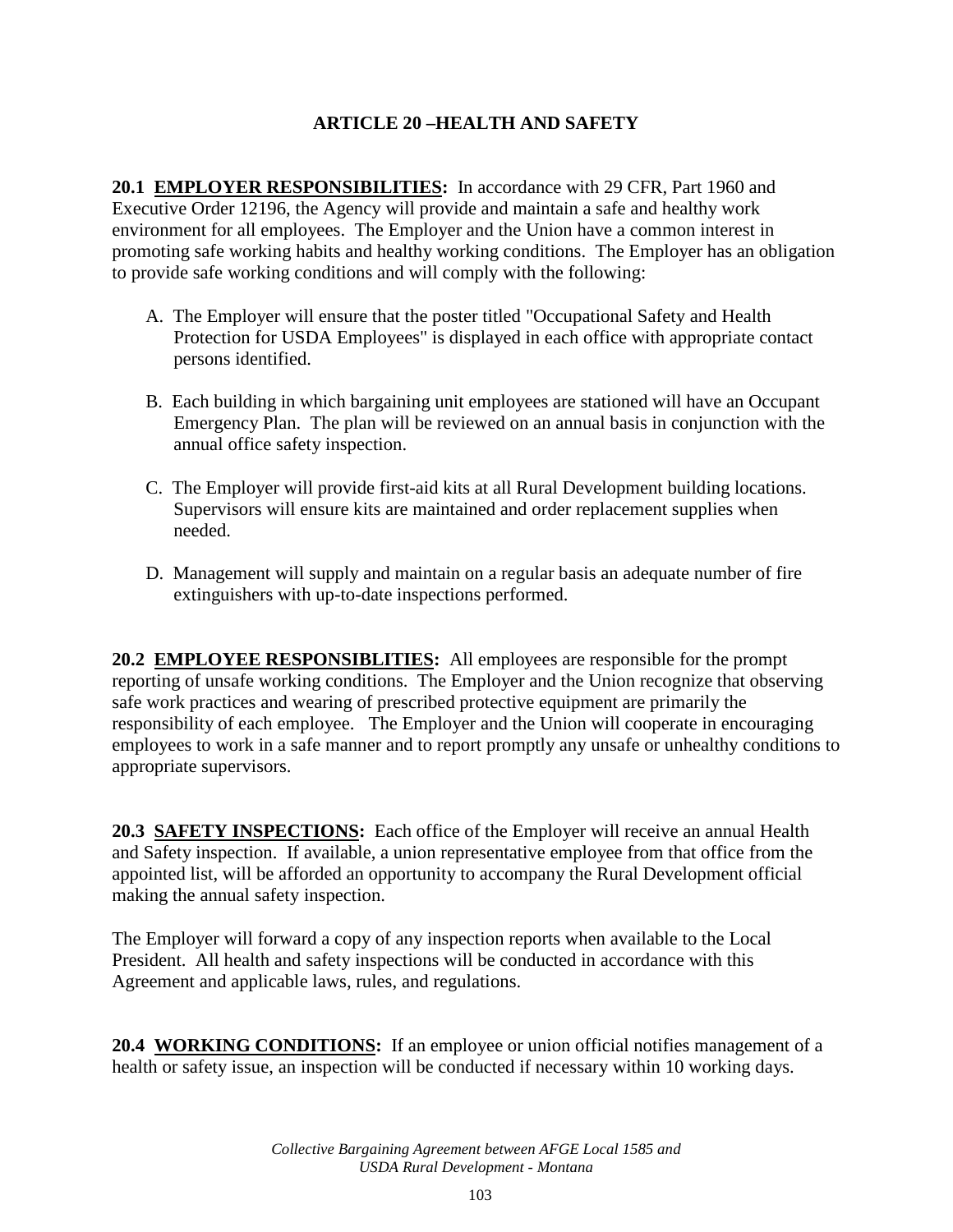When an employee feels that he or she is subject to conditions so severe that even short-term exposure to such conditions would be dangerous to health or safety, he or she will report the circumstances to the immediate supervisor and, if they choose, a Union official. An employee has the right to decline to perform their tasks because of a reasonable belief that, under the circumstances, the task or work environment poses an immediate risk of death or serious bodily harm. The employee will be available for work under other conditions until the hazard is stopped. Once the hazard has been removed, the employee is required to return to work.

If the employee still believes the hazard exists, they will need to utilize the grievance procedures. The supervisor and the appointed Union Representative will inspect the work area to insure that it is safe before requiring the employee to carry out the work assignment. If any doubt regarding the safety of existing conditions is raised by the supervisor or the Union official, a ruling shall be obtained from the appropriate safety or environmental health official.

No employee will be subject to restraint, interference, coercion, discrimination, or reprisal for filing a report of an unsafe or unhealthy working condition.

**20.5 IMMEDIATE DANGER:** When an immediate dangerous situation is discovered, it will be brought to the attention of the supervisor, who will take prompt action to eliminate or reduce the hazard, if it is so determined that a hazard exists, or cease operations and withdraw exposed personnel until such action is taken.

**20.6 SAFETY STANDARDS:** When the employee has a reasonable belief that asbestos, mold, lead-based paint or other indoor air quality issues are present, the employer will conduct applicable tests within 60 days in accordance with applicable OSHA and EPA regulations and take all the necessary steps to assure the health and safety of employees. The employer will provide adequate lighting and maintain minimum noise decibels to meet applicable safety standards. The employer will provide the Union with all test results and abatement plans.

**20.7 ERGONOMICS:** To the extent practicable and within available resources, management will provide an ergonomic working environment based on the guidelines issued by the American National Standards Institute (ANSI) and/or National Institute of Occupational Safety and Health (NIOSH) as appropriate. Upon request, bargaining unit employees will be provided adaptive devices such as padded wrist rests, mouse pads, document holders that have adjustable height and tilt, foot rests, keyboard trays and other appropriate adaptive devices designed to prevent repetitive strain injuries. Ergonomic-related injuries will be treated in accordance with OWCP procedures.

**20.8 SMOKING CESSATION PROGRAMS:** The Agency will allow up to two hours administrative leave per pay period on duty time for employees to voluntarily attend the smoking cessation program of their choice. This opportunity will be made available on a one time basis for each employee. Employees who wish to attend smoking cessation program during work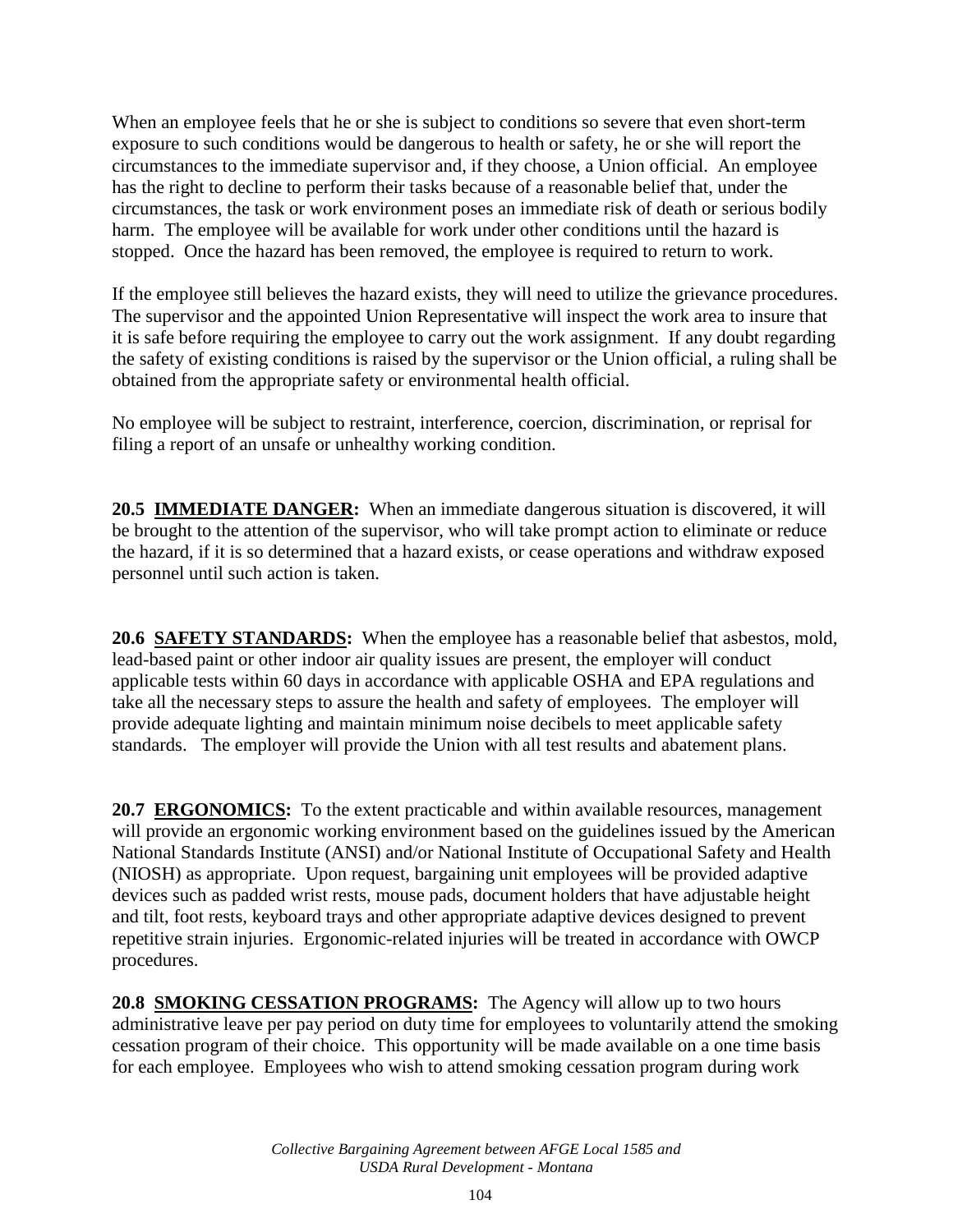hours will request on a SF-71 in advance and provide details of the program to the supervisor. This is generally limited to a maximum of 12 weeks.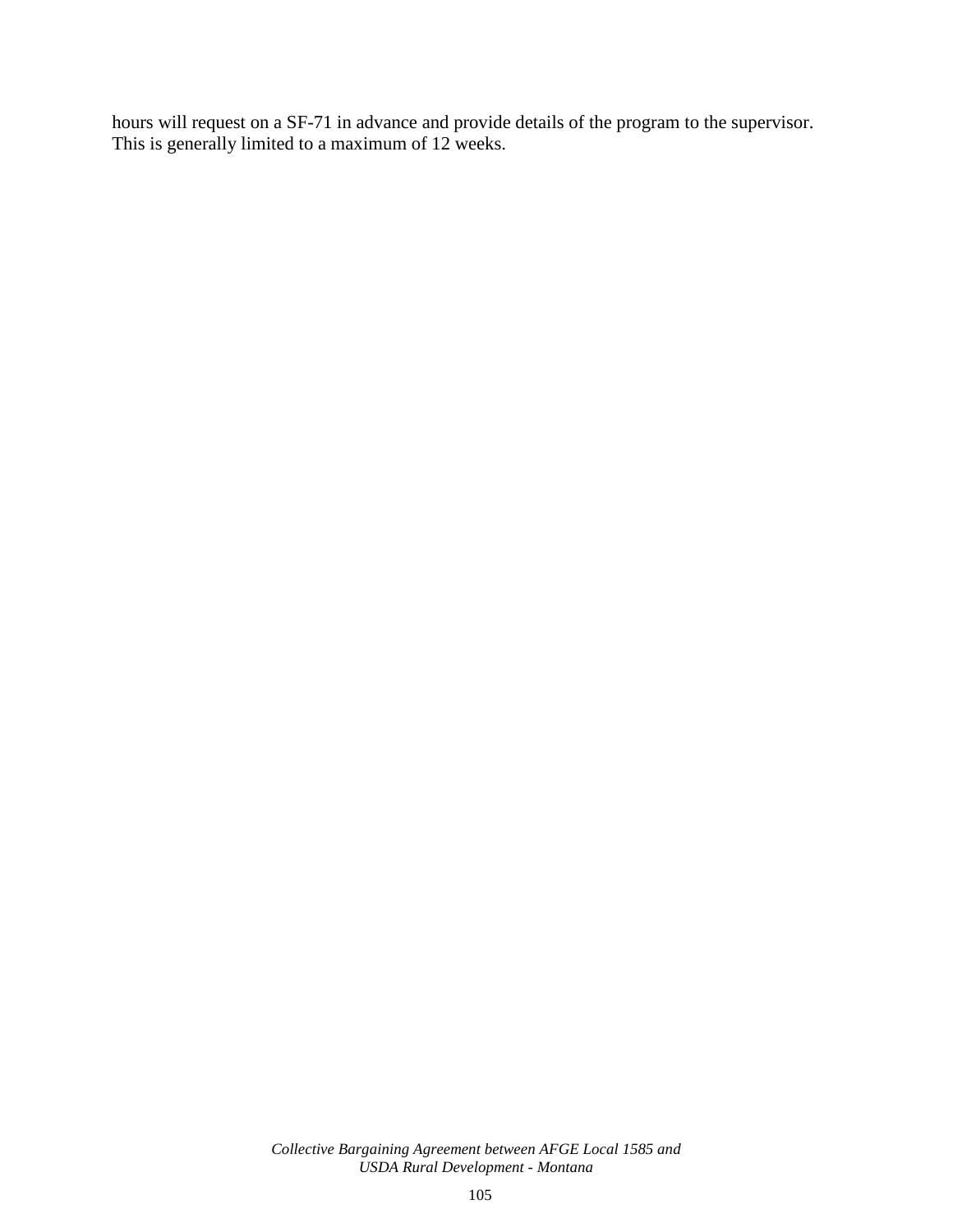### **ARTICLE 21 - ON THE JOB ILLNESS OR INJURY**

**21.1 RESPONSIBILITIES:** It shall be the responsibility of the employee, who suffers occupational illness or injury in the performance of duties, to report such illness or injury as soon as possible to the supervisor consistent with policies of the Office of Workman's Compensation Programs (OWCP), U.S. Department of Labor.

The employee's supervisor shall promptly forward to the State Office complete documentation required when an employee sustains an on-the-job injury or contracts an occupational disease. The State Office will take appropriate action, which includes reporting to OWCP.

The Human Resources Manager, or designee, will immediately counsel the employee as to his or her right to file for compensation benefits and procedures for filing claims, and the appropriate forms will be provided to the employee or his or her representative. The Employer will notify the Union when an employee files a claim with the Office of Worker's Compensation.

In case of an on-the-job injury or illness, the employee will complete documentation of injury or illness. If the employee is unable to complete the documentation, then an individual on behalf of the employee may do so.

In case of serious on-the-job injury, illness or death of an employee, the employee's supervisor shall notify the appropriate Union representative as soon as possible after notification of immediate family.

**21.2 REPRESENTATION:** An occupationally ill or injured employee shall have the right to representation of his or her choice. Any files maintained by the Employer relative to the employee's claim shall be available for review by the employee or his or her designated representative.

**21.3 LEAVE COVERAGE:** The affected employee may elect to be placed on accrued sick or annual leave or leave without pay pending a decision on his or her compensation claim.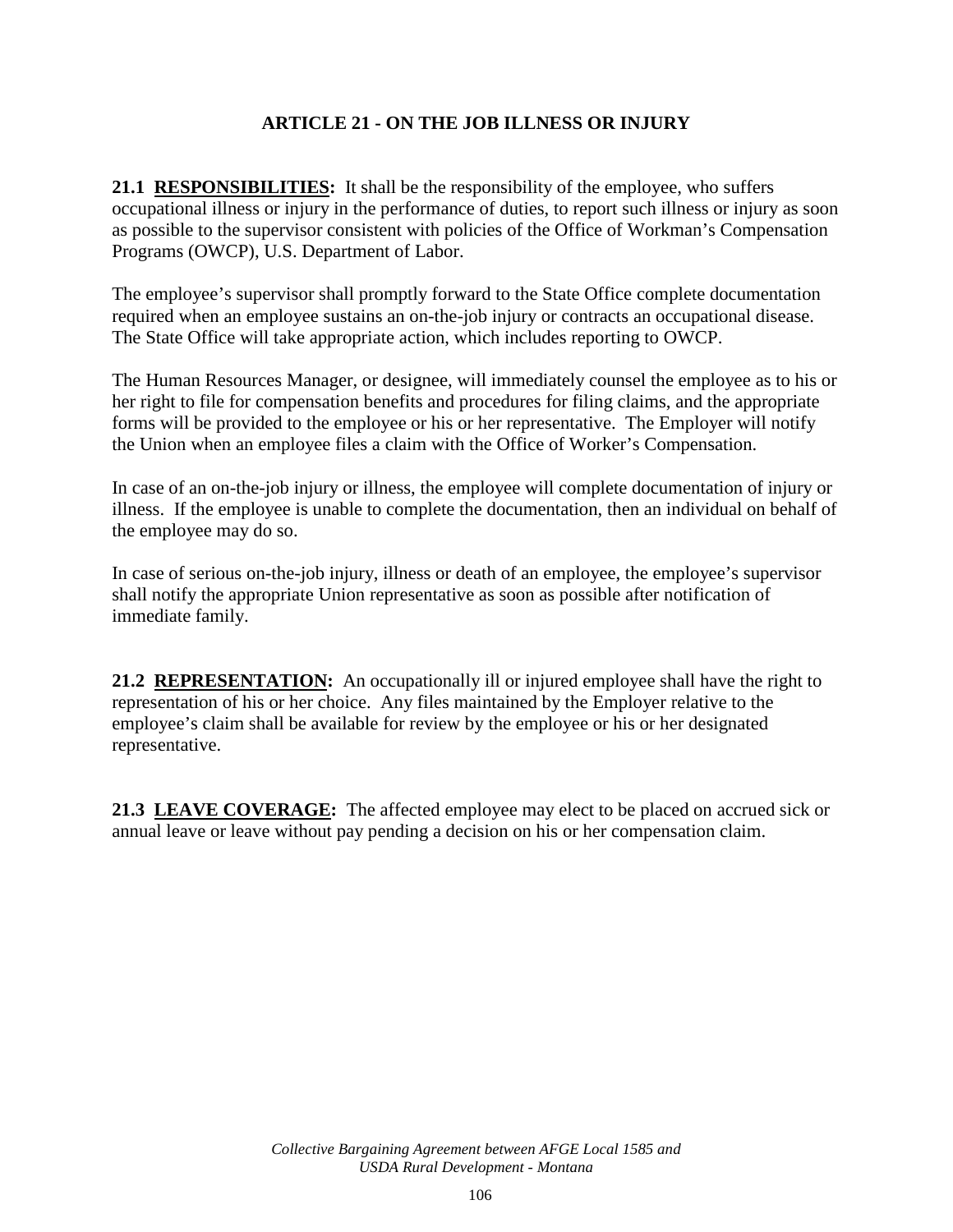### **ARTICLE 22 - EMPLOYEE ASSISTANCE PROGRAM**

**22.1 GENERAL:** The Employee Assistance Program (EAP) is a voluntary program that provides short-term counseling services for employees and members of their household who are having difficulty with relationships, finances, alcohol, drug use, work and job performance, stress, domestic violence, grief and loss, depression, anxiety and other personal problems.

## **22.2 MANAGEMENT RESPONSIBLITIES:**

- A. Publicize the EAP through internal memos, newsletters, posters, etc.
- B. Encourage employee utilization of the EAP
- C. When an employee sincerely seeks treatment in order to maintain or regain acceptable performance or conduct, the Employer will provide assistance and create an atmosphere of understanding in the workplace.

**22.3 CONFIDENTIALITY:** The EAP provider will treat all information and client records in a confidential manner. An individual's participation in the EAP is not disclosed to local management/union without the employee's consent.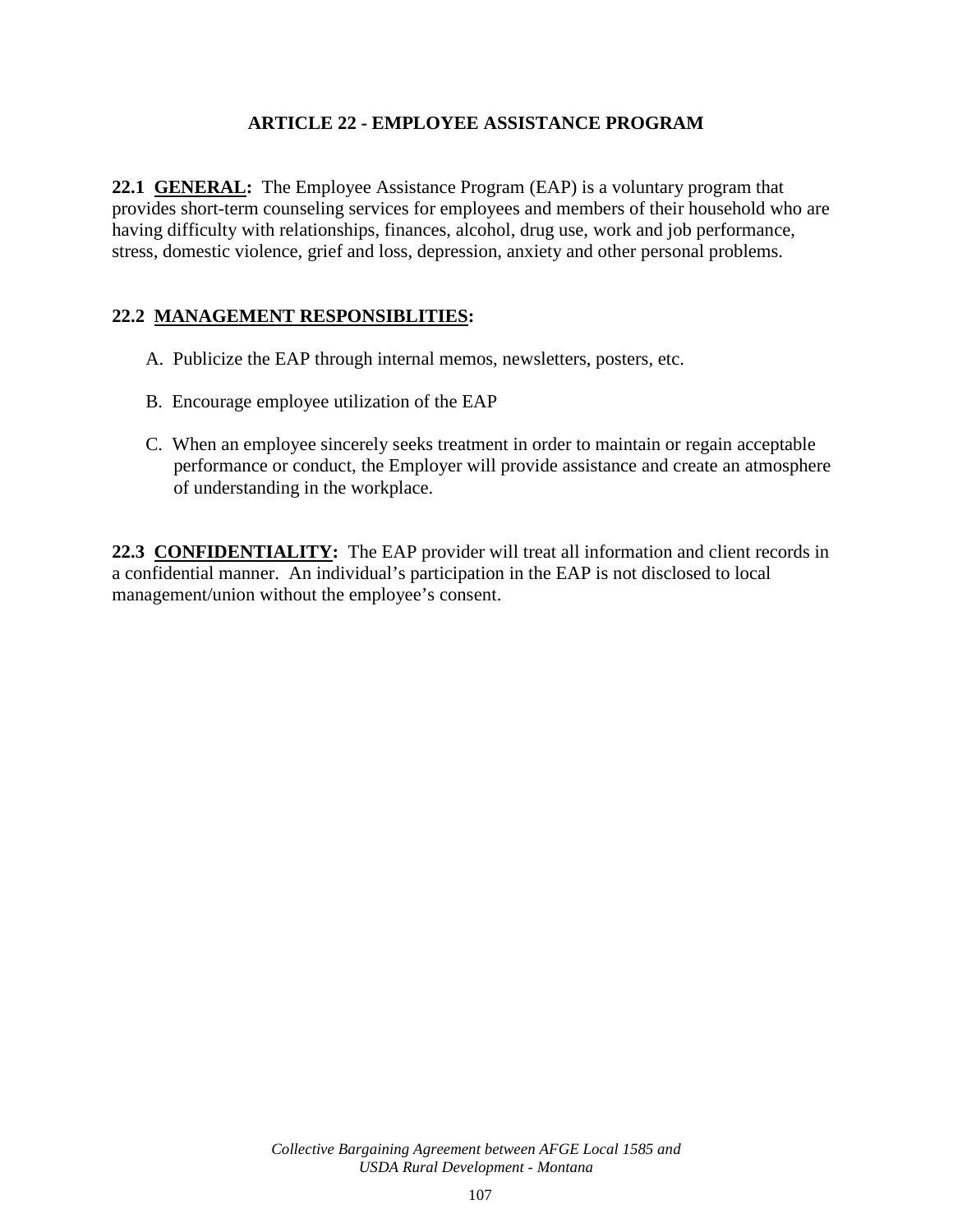# **ARTICLE 23 - LABOR MANAGEMENT COUNCIL**

# **23.1 MISSION STATEMENT:**

The Employer and Union agree to promote a cooperative relationship between the parties, with the expressed goals of improving efficiency of the Government service, encouraging productive innovation, and providing a better working environment. The parties should create a "win-win" relationship between the Employer, the employees, and the Union. Local 1585 and Montana Rural Development Management will establish a Labor Management Council for the purpose of providing constructive input and discussing matters of mutual concerns and interest. All parties should learn to avoid situations in which single party interest would create problems at the expense of the other parties to this cooperation.

**23.2 COUNCIL PRINCIPLES:** The purpose of this council is to make recommendations regarding organizational issues and operational improvements for the overall well being of employees and achievement of the Agency's mission. This council has no input or interest in grievances or disputes covered by Article 28. The Union retains the right to bargain over council issues, in accordance with the provisions of this agreement.

The Council principles includes the following goals and objectives:

- A. COMMITMENT: positive attitudes; mutual respect; openness; trust; shared responsibility; receptiveness to change; and confidentiality.
- B. CONSENSUS: communication and interest-based problem solving.
- C. TIMELINESS: information sharing; joint training; pre-decisional involvement and evaluation.

**23.3 MEMBERSHIP:** The Rural Development Labor/Management Council will consist of 6 regular members, composed of three management and three labor. Substitutions are allowed as mutually agreed upon prior to the meeting. Advisors may be called upon by the Council when appropriate but advisors are not actual members.

**23.4 ADMINISTRATION:** The Council will designate the person responsible for logistical support and the meeting coordinator (For example: meeting room arrangements, time, agenda, travel, etc.). Rural Development Council related time is Official Time and will not be charged to Union representation time. All official time for meetings will be coded as appropriate for Time and Attendance purposes in order to account for all Council time.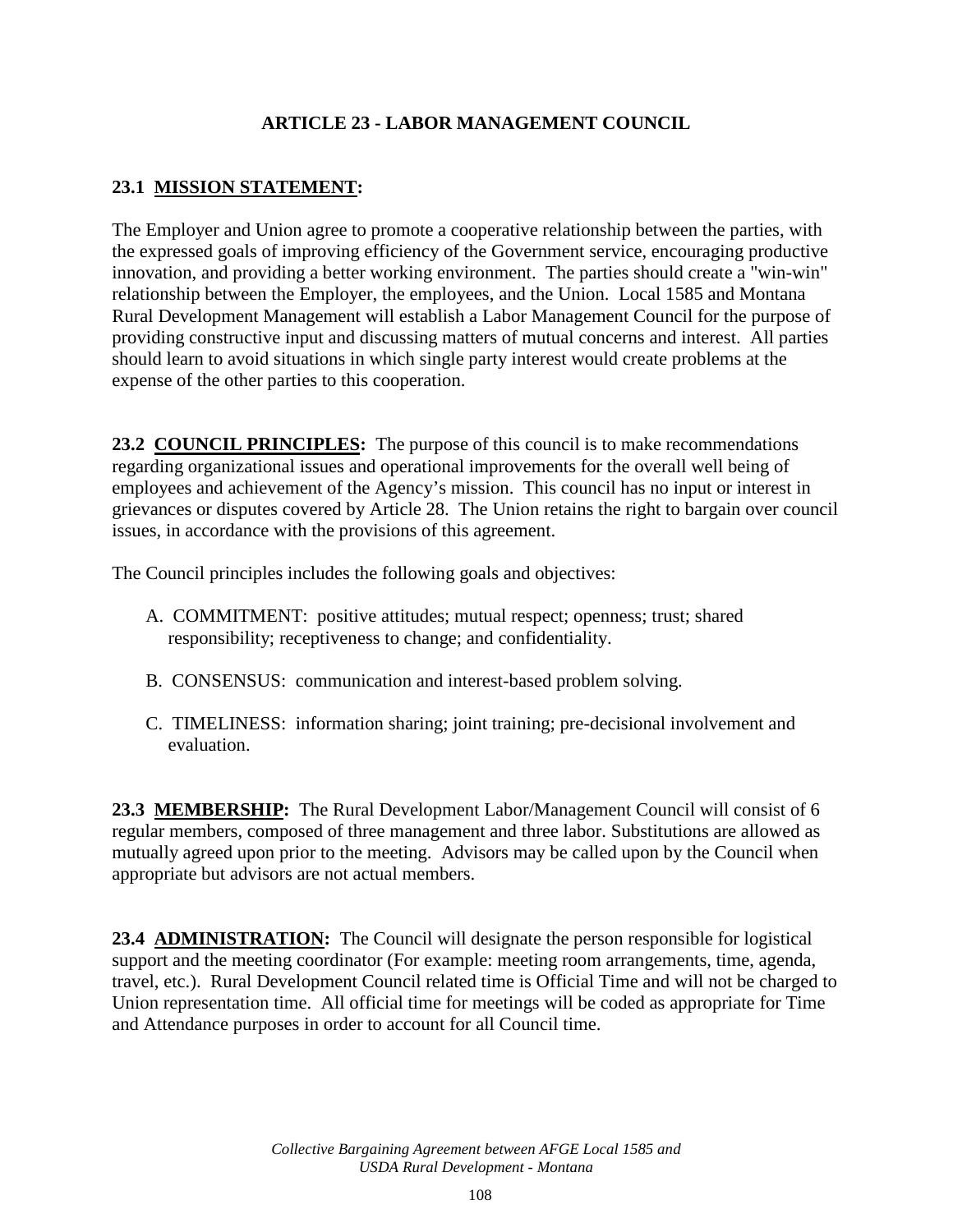**23.5 MEETINGS:** The Labor Management Council will meet in person every year after the approval of the State budget. Teleconferences will be held on an as needed basis. A quorum shall exist if a minimum of two labor and two management are present. Agency will pay the costs for meetings. Meetings will be conducted by a rotating chair decided at the end of each meeting. The chair will alternate between labor and management.

- A. Minutes of the meeting will be taken by a recorder designated by the Council. Draft minutes of the meeting will be distributed to Council members by the end of each following day's meeting. Recommendations will be made to the recorder with a final draft due prior to dismissal of the meeting. Final meeting minutes will be approved and signed by all Council members and distributed to all employees within 5 working days of the conclusion of the scheduled meeting. For issues which cannot be resolved by participant consensus, the Council will make a decision as to the appropriate resolution process prior to adjournment of the meeting.
- B. Agenda: Input from members and/or information and material will be required at least 10 working days prior to meetings. All agenda items brought to the Council should be coupled with suggested remedies that may result in a solution. Written agendas and/or materials will be provided to council members within 5 working days of scheduled meeting.

Council may establish committees, task forces and/or other work groups as appropriate and may invite subject matter experts.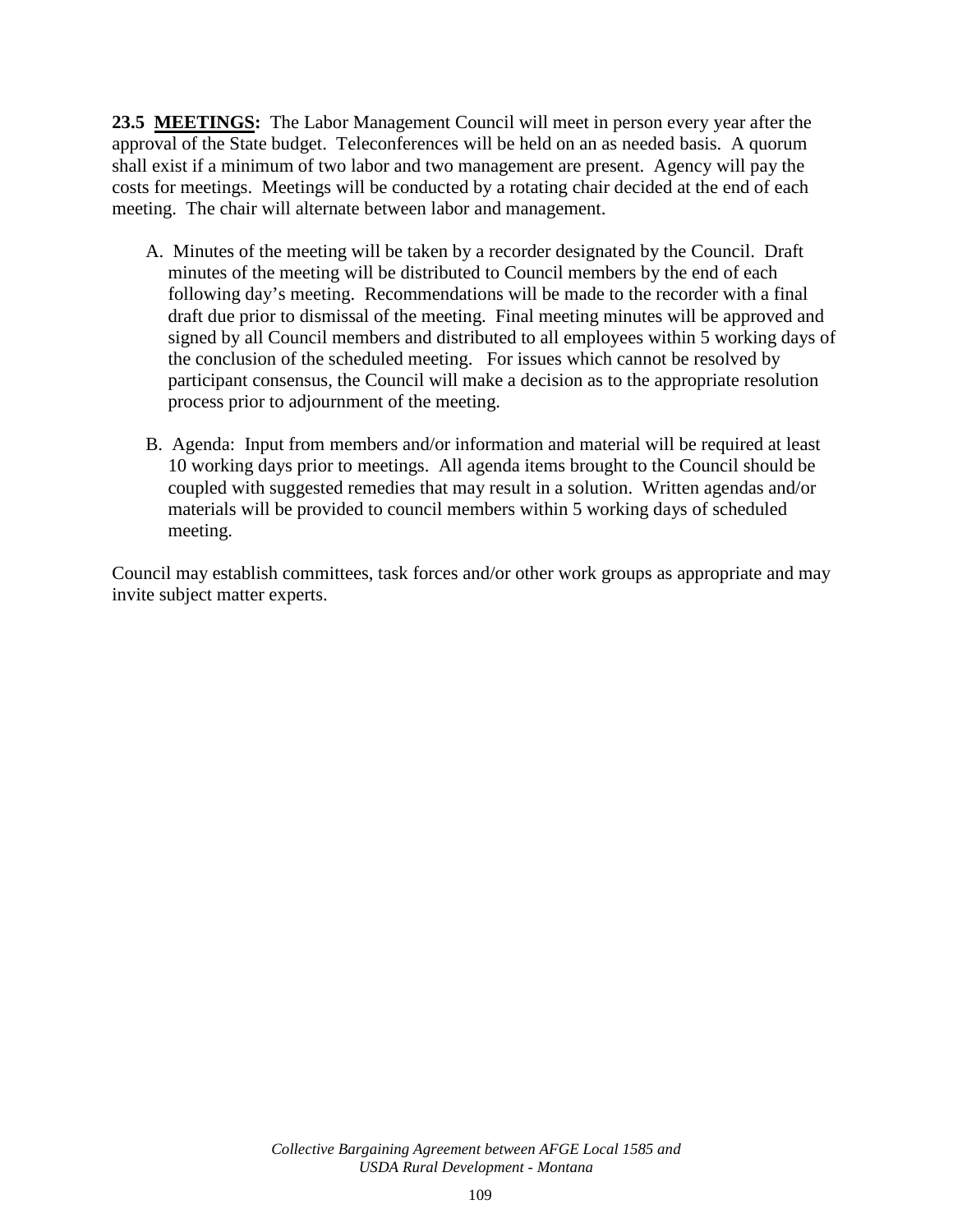### **ARTICLE 24 - LABOR RELATIONS TRAINING**

**24.1 UNION-SPONSORED TRAINING SESSIONS:** The Employer agrees to grant administrative leave to employees who are Union officers or representatives for the purpose of attending Union-sponsored and other training sessions, provided the training is of benefit to the employees and the employer. Administrative leave for this purpose will not exceed one hundred sixty (160) hours for the bargaining unit within a fiscal year (beginning October 1st of each year). A written request for administrative leave will be submitted as early as possible, but normally at least two (2) weeks in advance by the Union President to the Employer. The request will contain information about the duration, purpose, and nature of the training. If the supervisor determines that work requirements preclude release of the employee at that time, the employee will be provided the reason for denial.

**24.2 EMPLOYER/UNION - SPONSORED TRAINING SESSIONS:** The Employer agrees to schedule and conduct joint training sessions at meetings occurring as soon as possible during the first year of the duration of the contract regarding the administration of this contract. A reasonable amount of official duty time will be used during these sessions. The representative of the Employer will be designated by the Employer. The Union will appoint a joint training representative that is already scheduled to attend the training session if possible.

**24.3 STATEWIDE MEETINGS:** When a state meeting is planned the Agency will contact the Union for agenda items and estimated time frames. If requested a minimum of 1 (one) hour will be provided.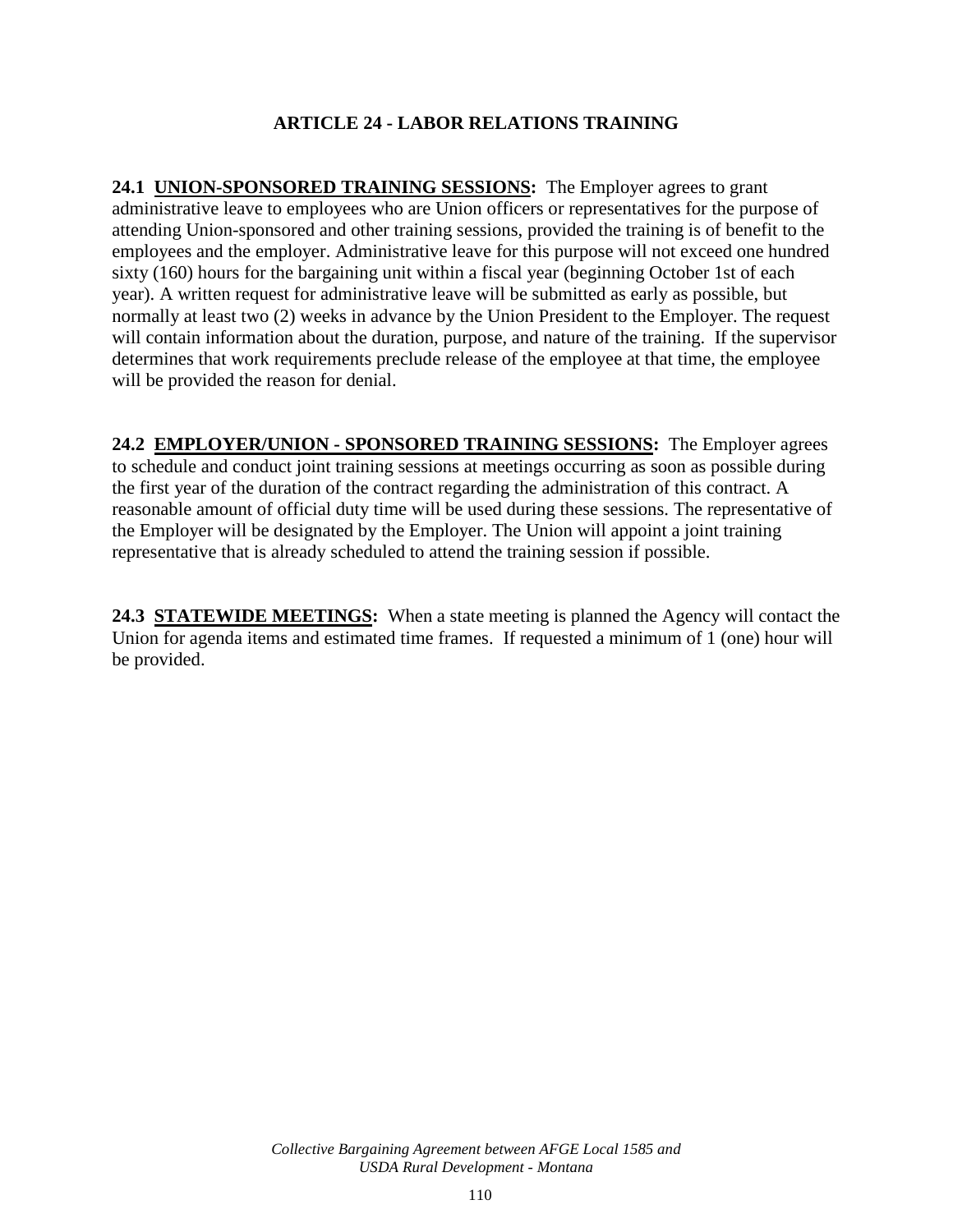# **ARTICLE 25 - OFFICIAL USE OF FACILITIES**

**25.1 SPACE:** Upon request, the Employer will grant AFGE 1585 use of conference rooms or other suitable space, if available, for the purpose of holding meetings during non-duty hours. If the subject of the meeting is related to negotiations or grievances, meetings rooms may be reserved during duty hours.

**25.2 TELEPHONE SERVICE:** The Employer agrees to permit the Union to use the telephone for official Union duties relating to the administration of this agreement. The Union agrees it will be judicious in the use of the telephone and that it will not use the telephone for internal Union business.

**25.3 INTERNAL MAIL-SERVICE:** The internal mail service of the Employer will be available for use by the Union, subject to the Employer's prior approval of volume mailing. The existing e-mail service may be used by a Union Officer to communicate with bargaining unit employees for representational purposes and/or official labor-management activities on a limited basis in accordance with Agency guidelines for personal use of government equipment. The Union's mail should not be opened by the Agency.

**25.4 COPIES OF AGREEMENT:** A copy of this Agreement will be available electronically on the shared directory to each current Rural Development employee and to all new employees. Five copies of the Agreement will be furnished to the Union for its use. The cost of printing this agreement shall be borne by the Employer.

**25.5 BULLETIN BOARDS:** The Employer will designate reasonable space on bulletin boards in each Area and State office for Union use. The Union shall not post inappropriate information on those boards.

**25.6 OFFICE MACHINES**: Union representatives will be allowed reasonable use of office machines for representational duties within the Unit.

**25.7 LIST OF EMPLOYEES:** The Employer agrees to furnish the Union the current telephone directory. Agency telephone directories or listings published will contain the name and phone number of the Local Union President.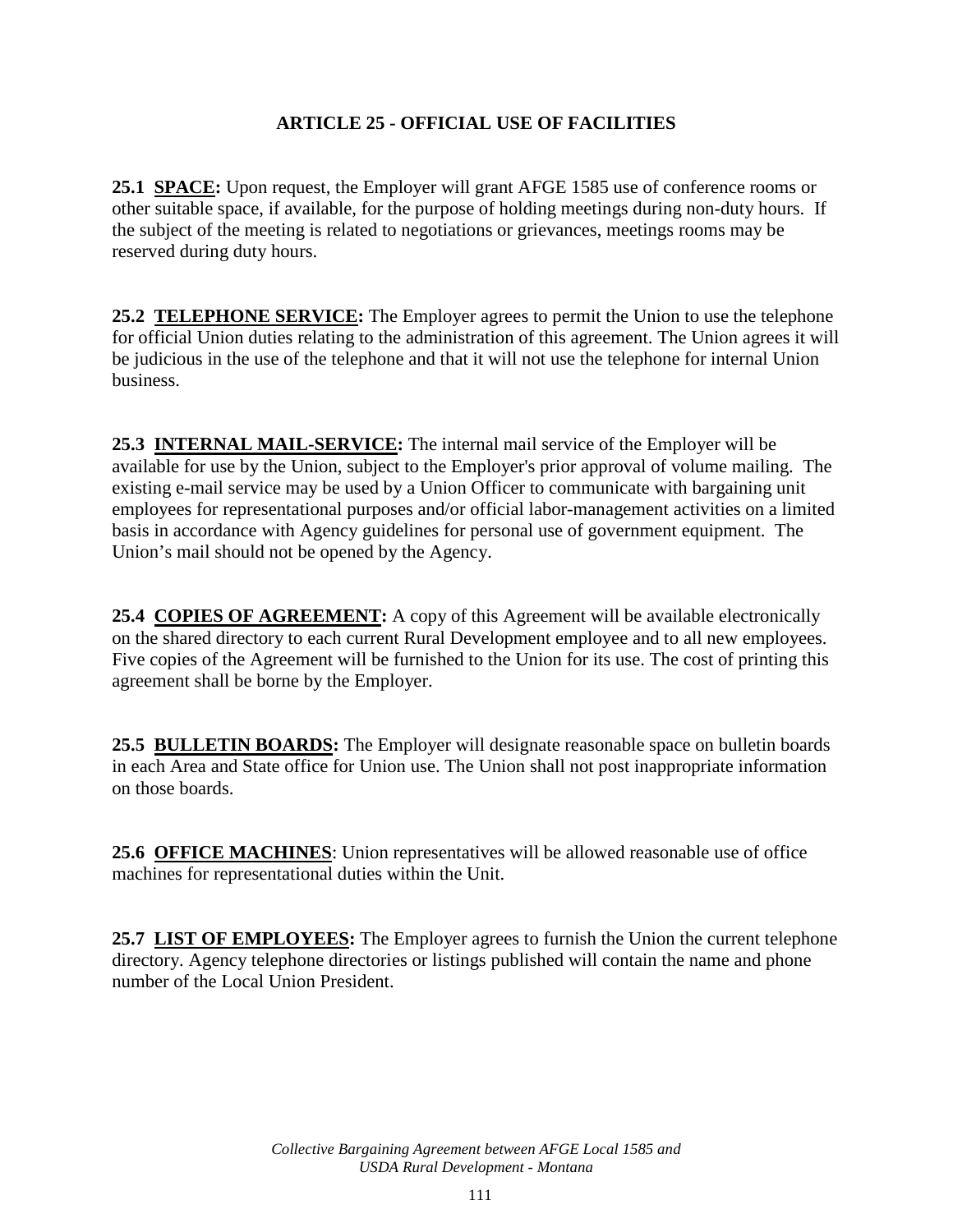# **ARTICLE 26 - OFFICIAL TIME**

**26.1 AUTHORIZED OFFICIAL TIME:** In accordance with 5 USC 7131, Union officers and representatives shall be permitted reasonable time during working hours without loss of leave or pay to represent employees. Official time is the time necessary to accomplish a labor relations task for which official time has been requested, including time to travel to and from the task location.

Official time includes:

- A. The time authorized for the preparation and negotiations of the Labor/Management Agreement, including time to prepare and present matters to the Federal Mediation Conciliation Service and the Federal Service Impasse Panel;
- B. The time for receiving, investigating, preparing and presenting a complaint, grievance or appeal depending on the facts and circumstances of each case; and
- C. The time for preparation of information reports required under 5 USC 7120(c), including the amount of time granted to gather and complete financial reports and trusteeship reports.

**26.2 RECORDING OFFICIAL TIME:** The Union estimates they may require 480 hours per fiscal year in order to comply with their statutory union representational duties. At the beginning of each fiscal year, the parties will discuss any change in the above estimate.

The following are not included in the annual estimate of representational duties:

- A. The preparation and negotiation of labor management agreements;
- B. The participation in arbitration and legal proceedings; and
- C. The attendance of meetings initiated by management, including labor/management council meetings.

All official time shall be recorded on the time and attendance report with the appropriate coding. The Union will be provided a quarterly report of official time used. If any denial of official time will cause a delay of a contractual time limit, the union will be given an extension of time equal to the delay.

**26.3 UNION REPRESENTATIVES:** Each representative is required to obtain permission for official time from the immediate supervisor. Each union representative is responsible for notifying the supervisor as early as possible when official time is to be requested. The representative will provide an estimate of time that he/she believes may be necessary to complete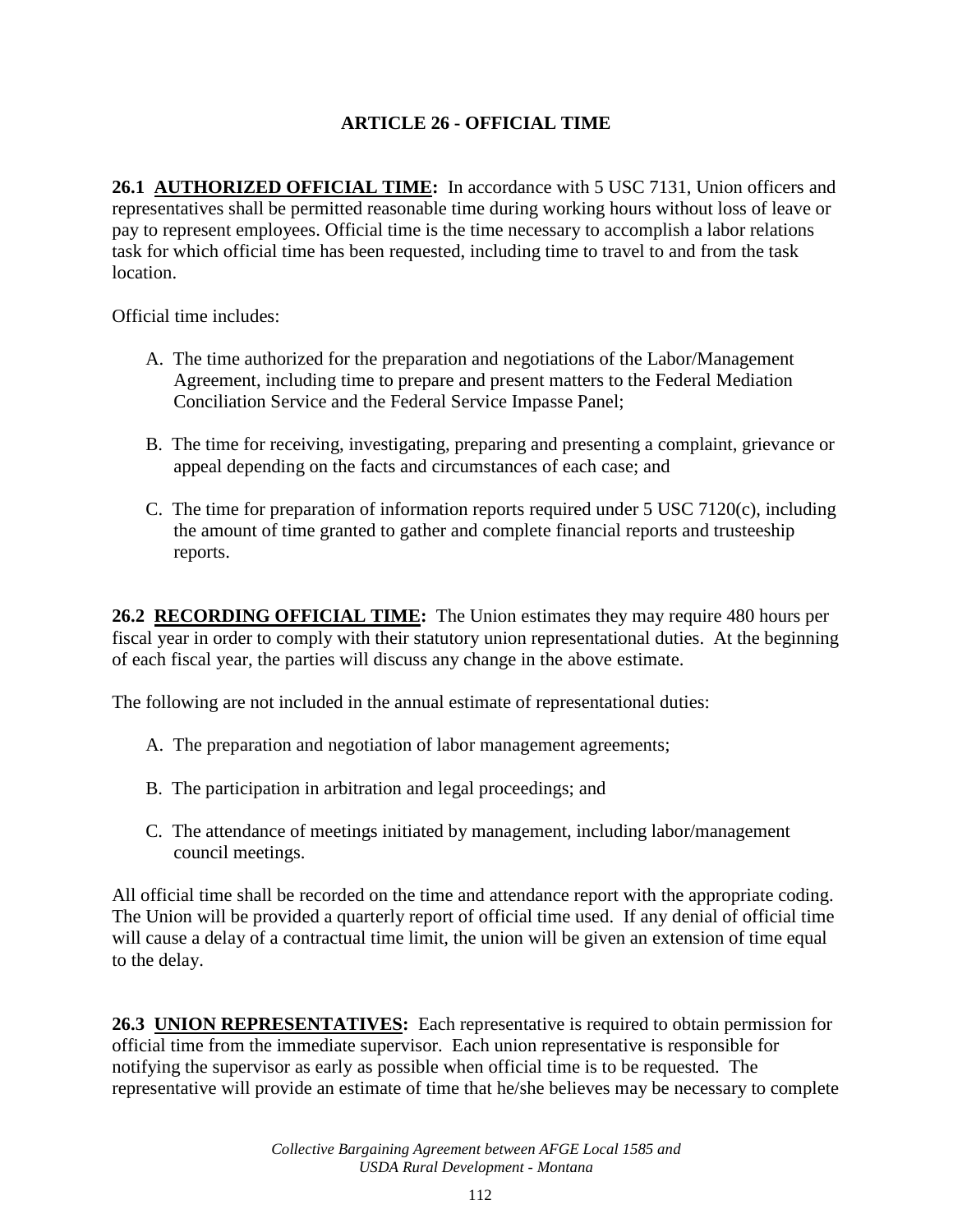the task, and, if applicable, a telephone number where he/she may be reached. If additional time is needed the supervisor will be notified.

The Union will take workload needs into consideration when assigning representational duties. When the workload does not permit the absence of the representative at that time, the supervisor will make a reasonable effort and attempt to permit the use of official time as soon as practical.

**26.4 RELEASE OF EMPLOYEE:** An employee who wishes to leave the employee's work area to contact a Union representative, concerning any matters addressed in 26.1 above, must first obtain permission from the immediate supervisor. Normally permission will be granted to employees requesting to leave their work area. If the supervisor determines that work requirements preclude release of the employee at that time, the employee will be provided the reason for the delay and an alternative time when it can be taken.

**26.5 TRAVEL EXPENSES:** The Agency agrees to pay the travel expenses incurred by employees while using official time under the terms of this agreement. Any travel expenses incurred by employees, with prior approval by the Agency, will be reimbursed in accordance with Agency travel regulations. The Union will take into consideration geographical locations when assigning representational duties.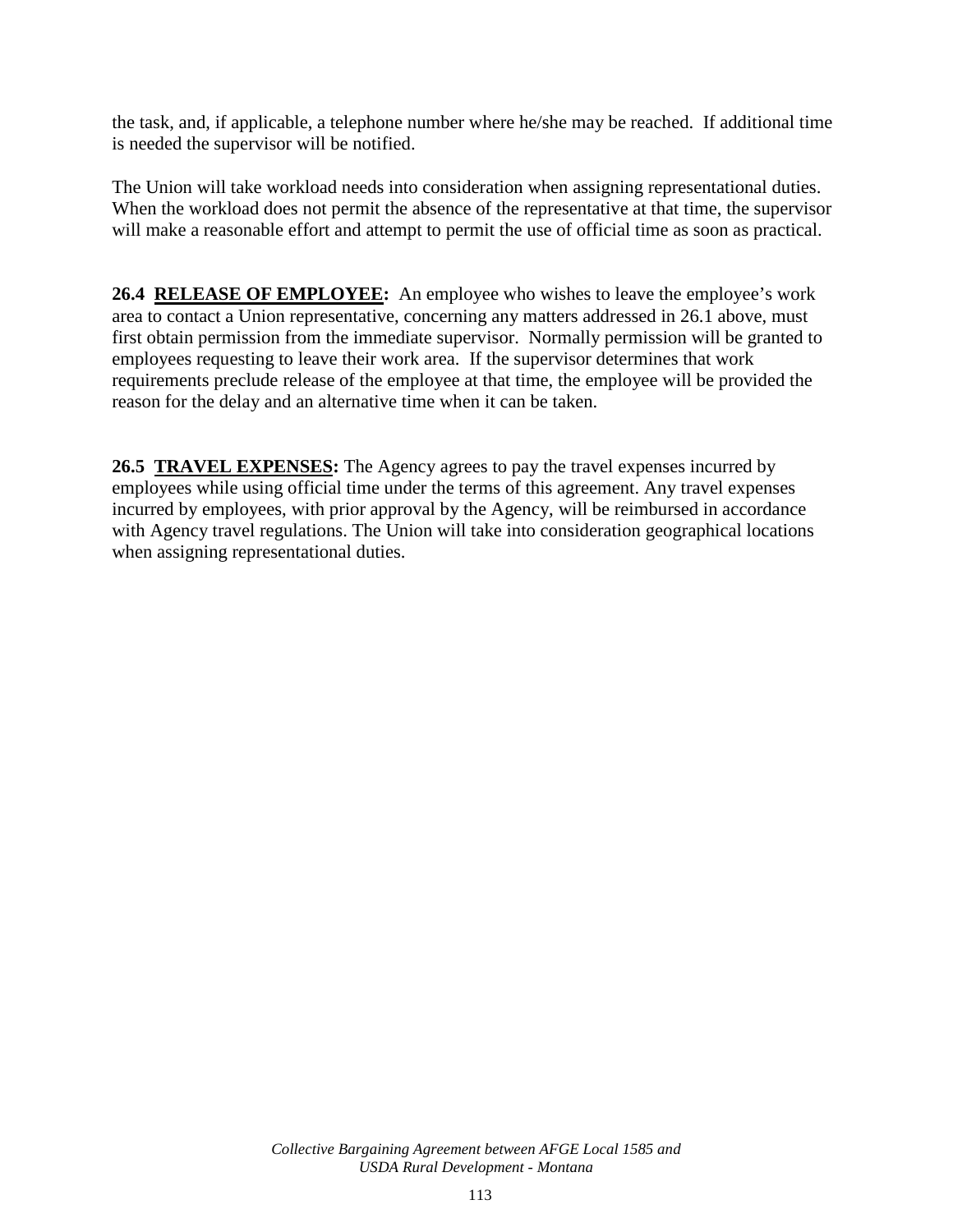# **ARTICLE 27 - NEGOTIATIONS**

**27.1 MANNER:** The Union and the Employer have the responsibility of conducting negotiations and other dealings in good faith and in such manner as will further the public interest and mission of the Agency. The parties agree to make every reasonable effort to resolve all differences that arise between them in connection with the administration of this agreement.

**27.2 MANDATED CHANGES:** If a future law, Executive Order, or judicial decision requires a change to this Agreement, the Employer will promptly notify the Union, in writing, of the proposed specific change. The Union shall, if it desires, negotiate any negotiable aspect of the change, notify the Employer, in writing, within fifteen (15) working days of receipt of the notification from the Employer. Such response by the Union shall include a specific proposal for negotiations. Neither the Union nor the Employer shall be permitted to propose changes unrelated to the mandate of the law, Executive Order, or judicial decision. However, for the purposes of carrying out the intent of this article, the Employer and the Union mutually recognize and agree that their respective proposals may be modified during the course of the negotiations to permit realistic good-faith bargaining on all aspects of the negotiable subject matter, including aspects not anticipated when the written proposals were exchanged.

**27.3 NEGOTIATIONS OF CHANGES:** The Employer and Union shall meet in accordance with Ground Rules outlined below. No negotiable change to this Agreement shall be effective prior to completion of negotiations, or in the event of impasse, prior to a decision by the Federal Services Impasses Panel or such other appropriate authority as may be called upon to resolve the differences.

**27.4 CONFLICTING REGULATIONS:** Nothing in this article shall be construed to relieve the Employer of the consequences stated in 5 USC, Section 7116(a)(7), Federal Labor-Management Relations Statute. That section provides that it shall be an unfair labor practice for the Employer to enforce any rule or regulation in conflict with this Agreement if the Agreement was in effect before the date of the rule or regulation.

# **27.5 CHANGES IN PERSONNEL POLICIES, PRACTICES, AND CONDITIONS OF EMPLOYMENT:**

- A. Employee Notification: Before implementing a change in a personnel policy, practice, procedure, or condition of employment applicable to employees in the bargaining unit, the Employer will notify the Union in accordance with the provisions of this Article.
- B. Definition: For the purpose of this Article, the term "consult" shall be construed to mean the exchange of views, either orally or in writing. The term "negotiate" means the act of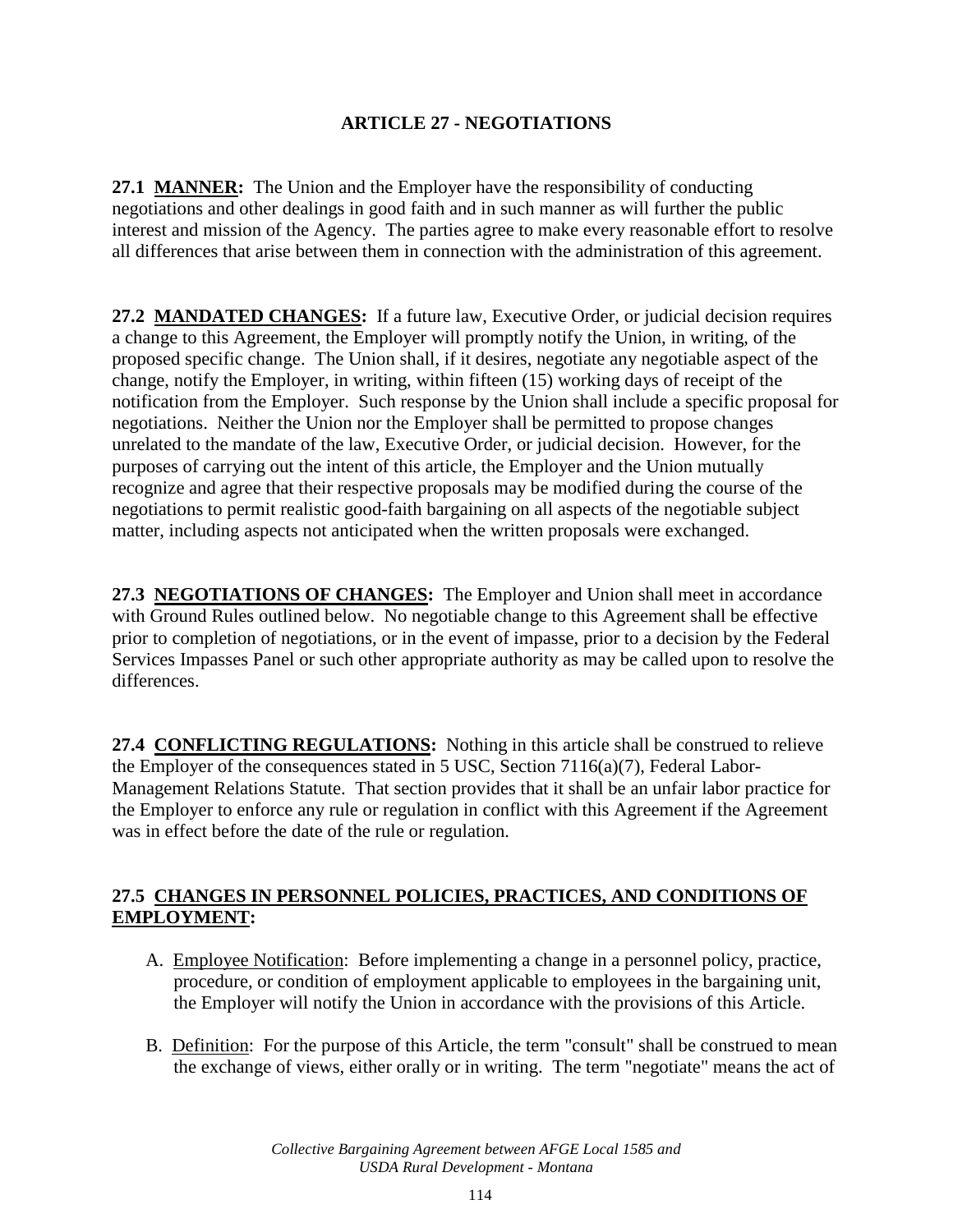meeting at reasonable times and bargaining in good faith on specific proposals in an effort to reach mutual agreement.

- C. Notification Procedure: Notification of proposed changes as described above, may include a final date for the Union to request negotiation with respect to the proposed change. When a final date for the Union to request negotiations is specified, such final date shall be reasonable so as to allow the Union adequate time to prepare a request for negotiations, but in no case shall such final date be less than fifteen (15) working days from the date of receipt of the notification of the proposed change. When the notification does not include a final date for the Union to request negotiations, and the Union wishes to negotiate, it shall make such request within thirty (30) calendar days from the date of receipt of the notification. The parties recognize that either party may be unavoidably absent, and in such cases, by mutual consent, extending of the time limits shall not be unreasonably withheld.
- D. Union Requests for Negotiations: When the Union desires to negotiate with respect to a proposed change, it shall notify the Agency official from whom the notification was received of such desire, in writing, and within the specified time period, if any, or within the standard time period. Such notice shall state the specific proposal the Union wishes to offer for negotiation, including specific language for a written agreement. The Union's notice shall also state the identity of the Union Chief Negotiator, and the names Union Negotiating Team authorized to participate in the negotiations.
- E. Limitations: No agreement negotiated in accordance with this Article shall operate in any way which is in conflict with or inconsistent with any provision of or the whole of this Agreement.

**27.6 NONNEGOTIABILITY:** When Management believes that a matter is non-negotiable, within ten (10) calendar days, it will provide in writing the specific reasons and rational to the Union, citing the specific references. The Union may, within fifteen (15) work days of receipt of the Management statement, file an appeal with the Federal Labor Relations Authority (FLRA) in accordance with the period of review, will not implement or proceed with the issue under dispute until resolved by Chapter 71 of 5 USC, to determine whether the issue is negotiable or not.

# **27.7 GROUND RULES:**

- A. Each party will identify their Chief Negotiator, and members of their negotiating team.
- B. The Chief Negotiators, or their designees will arrange for the negotiations at a mutually agreed upon location.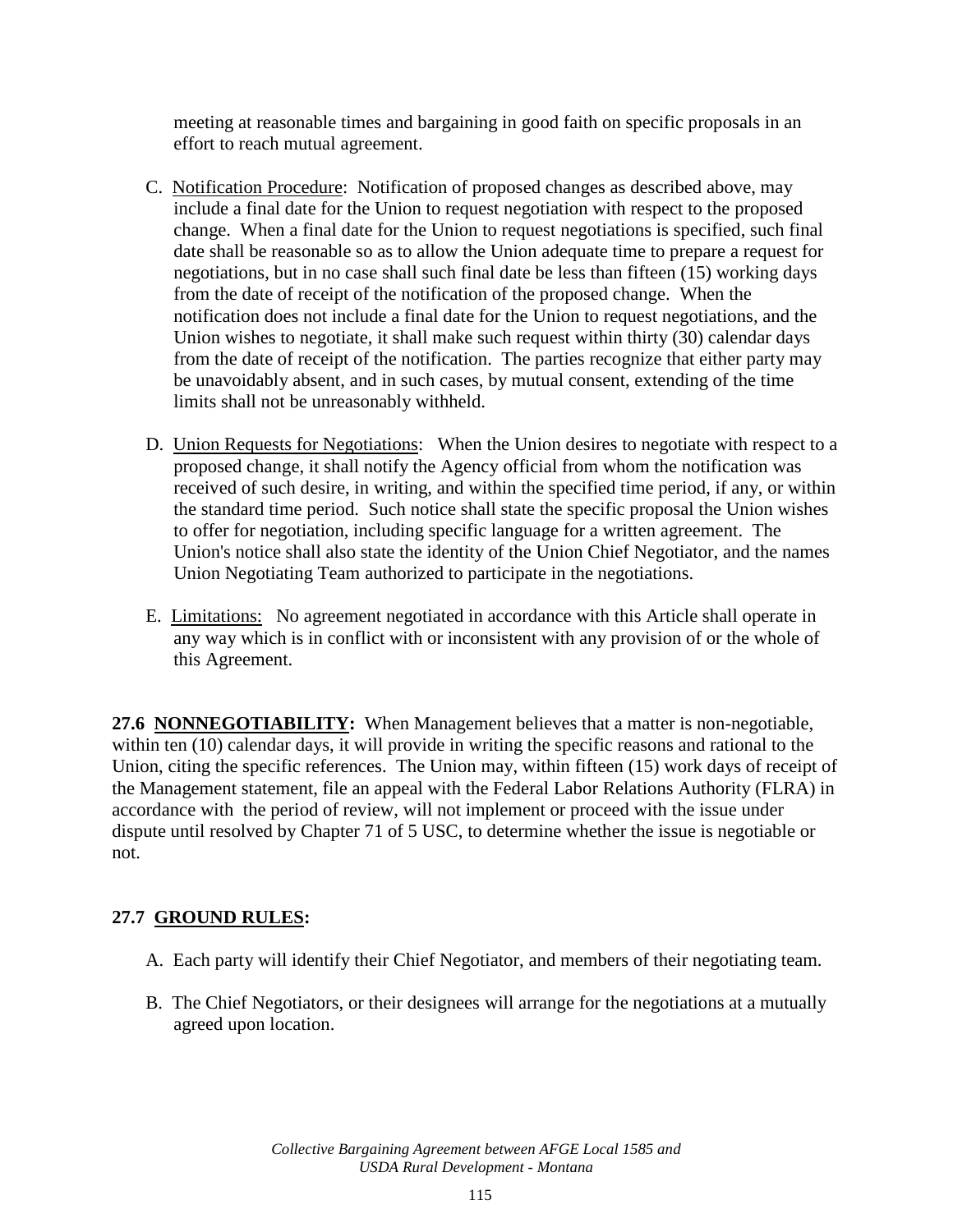- C. Negotiations will commence on an agreed upon time and date(s), and if necessary on consecutive days. If additional time is needed to conclude negotiations, the time and date will be agreed upon by the Chief Negotiators.
- D. Proposals will be exchanged no less than fifteen workdays prior to the commencement of the negotiations, unless mutually agreed upon by the Chief Negotiators. Issues that are not covered in the current negotiated agreement will be identified as new articles.
- E. If either party needs to postpone or cancel negotiation sessions, the Chief Negotiator of the party will notify the Chief Negotiator of the opposing party as soon as possible, but not later than two (2) business days before the scheduled negotiation. The parties, by mutual agreement, may reschedule, adjust the schedule, or cancel the negotiation session.
- F. Members of the Union negotiating team will be granted official time to prepare for negotiations.
- G. The negotiating teams will be assigned equal numbers on official time for representation, not to exceed three (3), including the Chief Negotiators.
- H. Negotiators may be replaced by alternates who will have the same rights to speak for and bind their principals as the members they replaced. The Chief Negotiators will give, in advance, notice of a substitute so as to allow appropriate relief, if possible.
- I. The Chief Negotiators may designate any members of their team to make appropriate presentations.
- J. Either party may call a caucus. The party calling a caucus will leave the negotiating room and will meet in another suitable location.
- K. Articles for negotiations will be considered in numerical order. Either party may move to table an article, or any part of an article, but the tabling of an article will only be done by the mutual consent of the parties. Any article, or part of an article, that is tabled will be brought from the table prior to the conclusion of the negotiations. Either party may move to bring an article, or part of an article, from the table; however, the bringing of an article or part of an article will only be done by mutual consent while other articles are still pending, in numerical order. When all articles have been initially addressed, and the parties cannot agree as to bringing which tabled articles from the table, tabled articles will again be addressed in numerical order.
- L. Copies of needed laws, rules, regulations, or policies will be made available to the Union, by the Agency, upon request.
- M. As proposals are agreed upon, the Chief Negotiators for each party will initial and date the final language.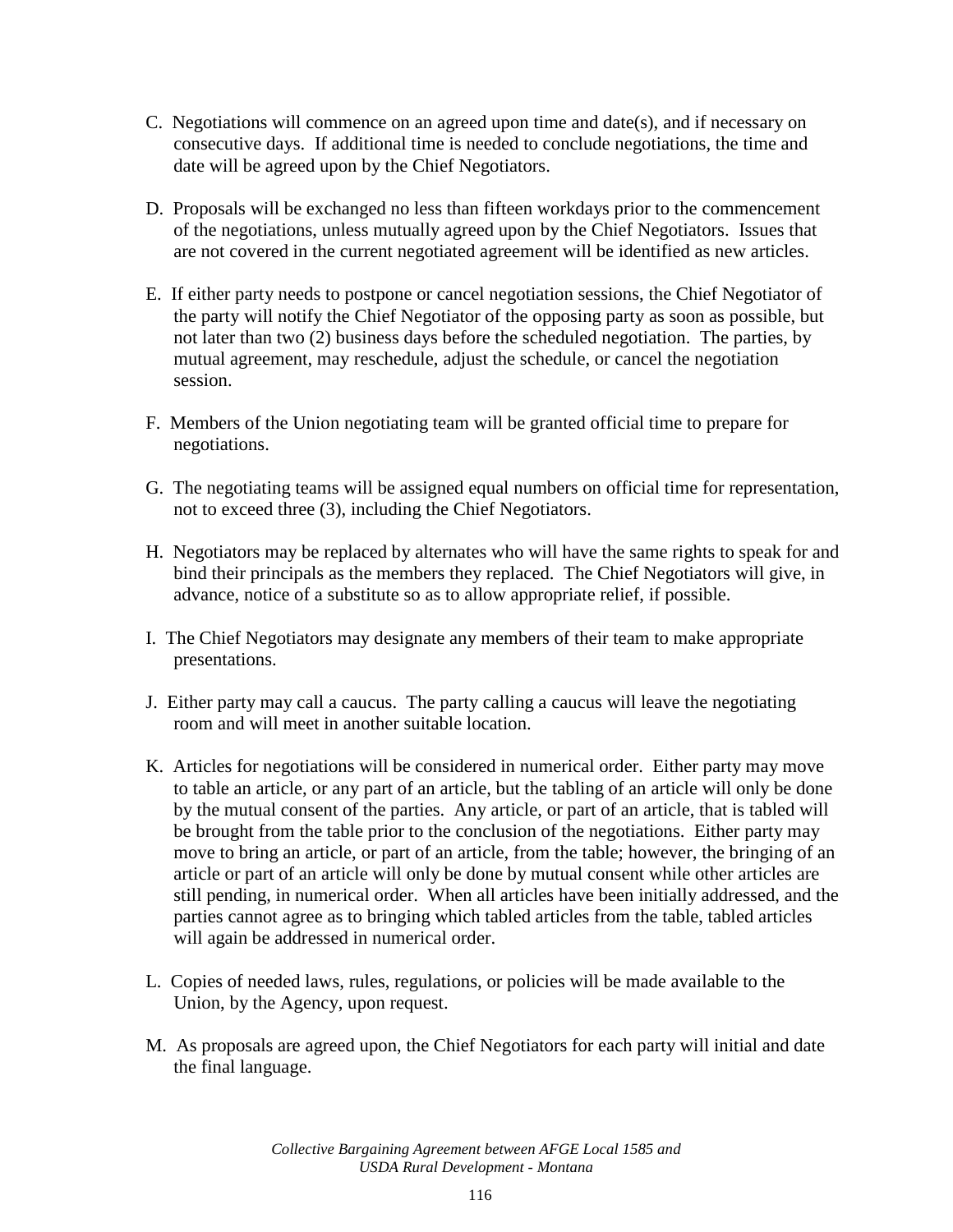- N. Either party may request the services of the Federal Mediation and Conciliation Service (FMCS). Should the parties to this agreement fail to resolve the impasse after intervention by the FMCS, then either party or both shall seek the services of the Federal Service Impasse Panel.
- O. The Union Negotiating Team has the authority to speak for the local membership; however, the local supplemental agreement will not be binding upon the Union unless ratified by the membership.
- P. The Employer will forward one copy of the negotiated agreement to the Under Secretary for the Rural Development Mission Area for review pursuant to the provisions of 5 USC 7114.
- Q. When the Union has ratified the agreement and the Agency head review is complete, the negotiated agreement will be formally signed and executed.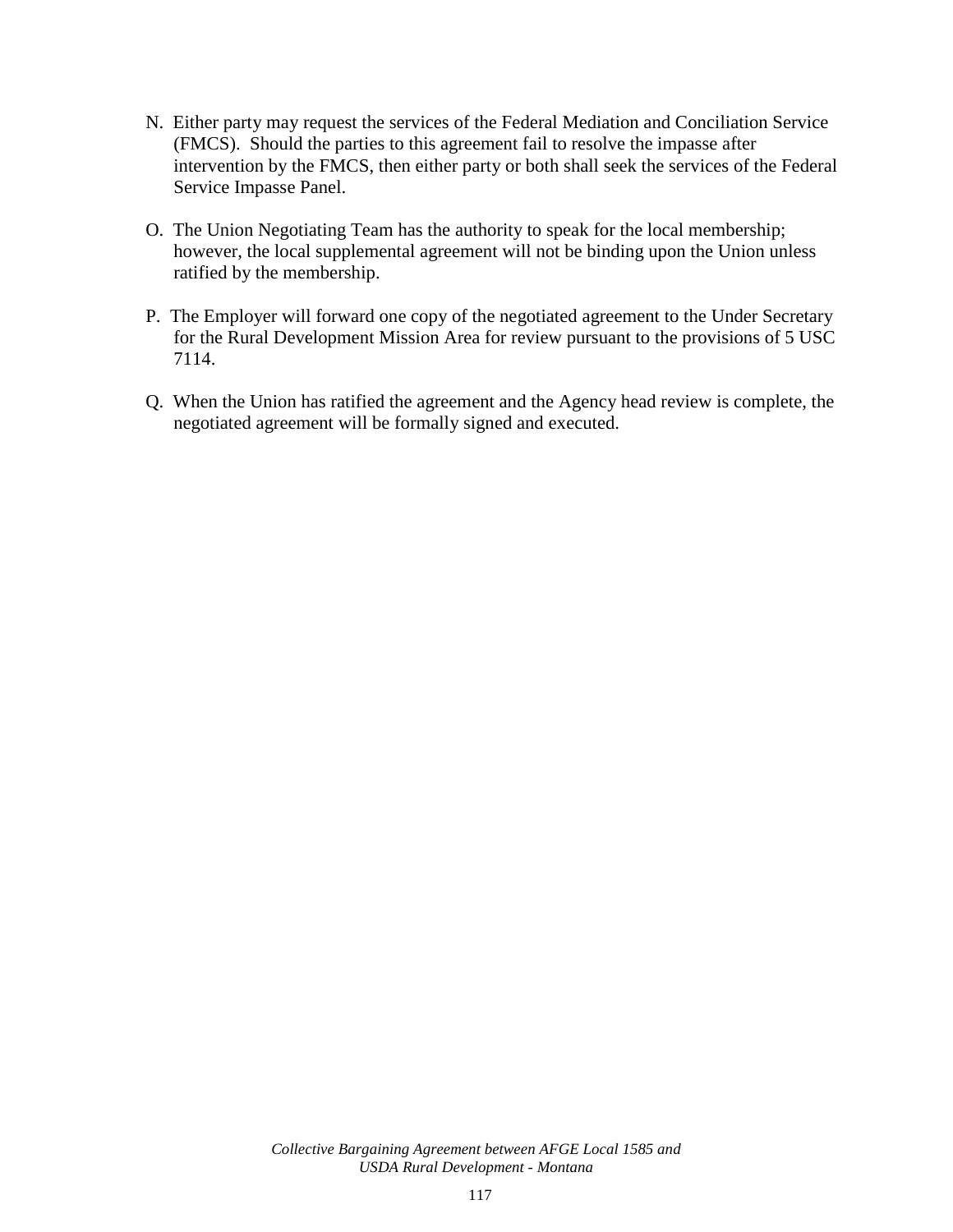### **ARTICLE 28 - GRIEVANCE PROCEDURE**

**28.1 COMMON GOAL:** The Employer and the Union recognize the importance of settling grievances promptly, fairly, and in an orderly manner that will maintain the self-respect of the employee and be consistent with the principles of good management. To accomplish this, every effort will be made to settle grievances expeditiously and at the lowest level of supervision.

**28.2 SCOPE**: This negotiated grievance procedure will apply to matters of concern or dissatisfaction regarding the interpretation, application or violation of law, regulation, or this agreement; conditions of employment; or relationships with agency supervisors and officials, including prohibited personnel practice charges, and disciplinary/adverse actions. It shall apply to all matters indicated above, whether or not set forth in this agreement. This grievance procedure does not apply to:

- A. A violation relating to prohibited political activities;
- B. Retirement, life insurance or health insurance;
- C. A suspension or removal for national security reasons;
- D. Any examination, certification or appointment;
- E. Classification of position which does not result in reduction in pay or grade for the employee;
- F. Termination of temporary or probationary employees
- G. Reduction in force of any employee
- H. Matters concerning or involving non-bargaining unit positions.

Nothing in this section shall prevent an employee from exercising the option of appealing adverse actions to the Merit Systems Protection Board (MSPB).

**28.3 PRESENTATION:** The parties acknowledge that workplace concerns can normally be best addressed between the employee and the supervisor. For that reason, an employee who has a concern should first attempt to resolve it in a one-on-one meeting with the supervisor. If the employee does not want to meet individually with the supervisor or if the meeting is unsuccessful, the employee may request a meeting with their supervisor with a Union representative present. The Union has the right to assist the employee in the presentation, or the employee may file a grievance in accordance with the following procedures:

> *Collective Bargaining Agreement between AFGE Local 1585 and USDA Rural Development - Montana*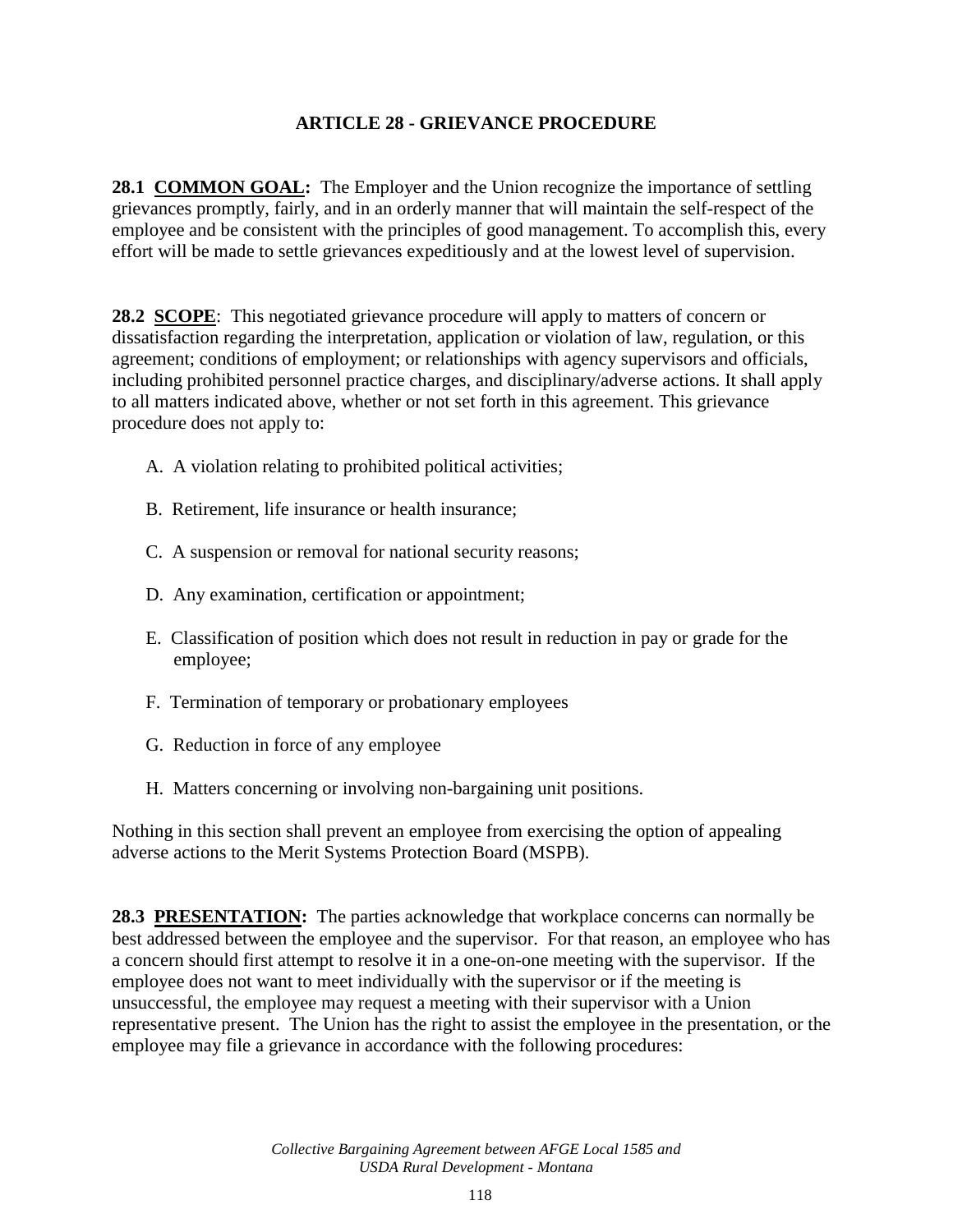- A. Employee(s) who believe they have a grievance will present it in writing to his/her immediate supervisor within 15 working days of the occurrence or when the employee became aware of the issue which gave rise to the grievance. The employee will provide the supervisor with the requested relief. The supervisor will provide the employee with a written reply within 10 working days of receipt of the grievance. That reply will inform the employee of the options available if the employee is unsatisfied by the reply. If the supervisor does not have the authority to provide the requested relief, the supervisor will so inform the grievant in the written reply.
- B. If the grievant does not believe the issue has been satisfactorily resolved at this point, she/he may submit the grievance to the State Director within 15 working days of the response. The submission to the State Director must also be in writing and cite any remaining requested relief. The Union will be notified of a formal grievance if the employee was not represented by the Union. The Union will be given an opportunity to be represented at formal discussions and the adjustment. The State Director will issue a written decision within 15 working days of receipt of the matter. If the grievant is not satisfied with that decision, the Union may invoke arbitration in accordance with Article 29.
- C. As an alternative to Paragraph B above, the parties may jointly agree to voluntarily pursue an alternative resolution process. In this alternative process, the parties will use the services of an independent neutral third party. This party will function in the role of a mediator. Meeting jointly and separately with the parties, the mediator will attempt to move the parties to resolution of the issue(s). This process will take no more than eight hours. The cost, if any, for the mediator will be paid by the employer. If the matter has still not been resolved, the grievant can choose to return to the formal grievance process to pursue resolution. This effort must occur within 15 working days of the mediation effort.

**28.4 TIME LIMITS:** Time limits in this Article may be extended by mutual consent of the Parties. The Parties agree to respond to the grievance within the time frames allowed. However, if the Parties are unable to respond within the time frames, the reason for the delay will be stated, and an automatic 7 (seven) day extension of the time limits will be granted. When information is requested from a Party which is needed to process a grievance or determine if a grievance exists, the party will supply a response within 10 work days and the time limits will be extended equal to the amount of time required to receive the information. Failure by the grievant to meet time limits or to request and receive an extension of time, shall automatically cancel the grievance, unless mitigating circumstances prevail.

28.5 **GRIEVABILITY/ARBITRABILITY DETERMINATIONS:** The arbitrator shall have the authority to make all grievability and/or arbitrability determinations. Threshold questions of arbitrability shall be heard by the arbitrator on the same hearing date as the hearing on the merits of the case, unless otherwise agreed by the parties.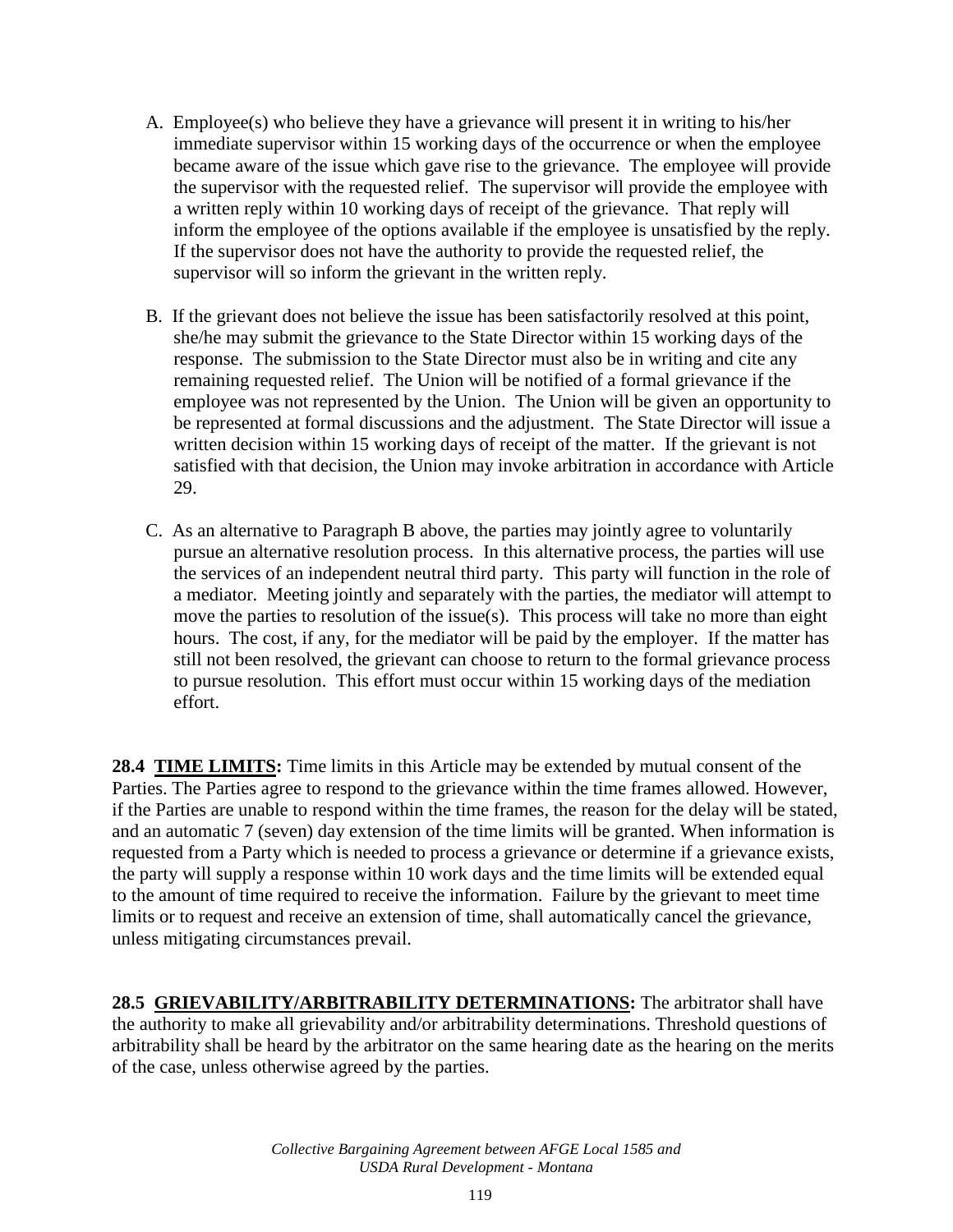**28.6 SOLICITATION:** Union and or Employer shall not solicit complaints or grievances.

28.7 **EMPLOYER/UNION GRIEVANCE:** The Employer or Union may file a grievance with the State Director or President of AFGE 1585. If the parties jointly and voluntarily agree, the alternative mediation process discussed in 28.3 C above may be used before formally proceeding with the grievance as described below. The submission must be in writing within 15 work days of the time of the incident which gave rise to the grievance or when the grievant could have reasonably became aware of the occurrence. The Employer/Union will have 15 work days from receipt of the above written notification to respond.

**28.8 REQUESTING MEDIATION:** Either party may request mediation from the FMCS prior to invoking arbitration.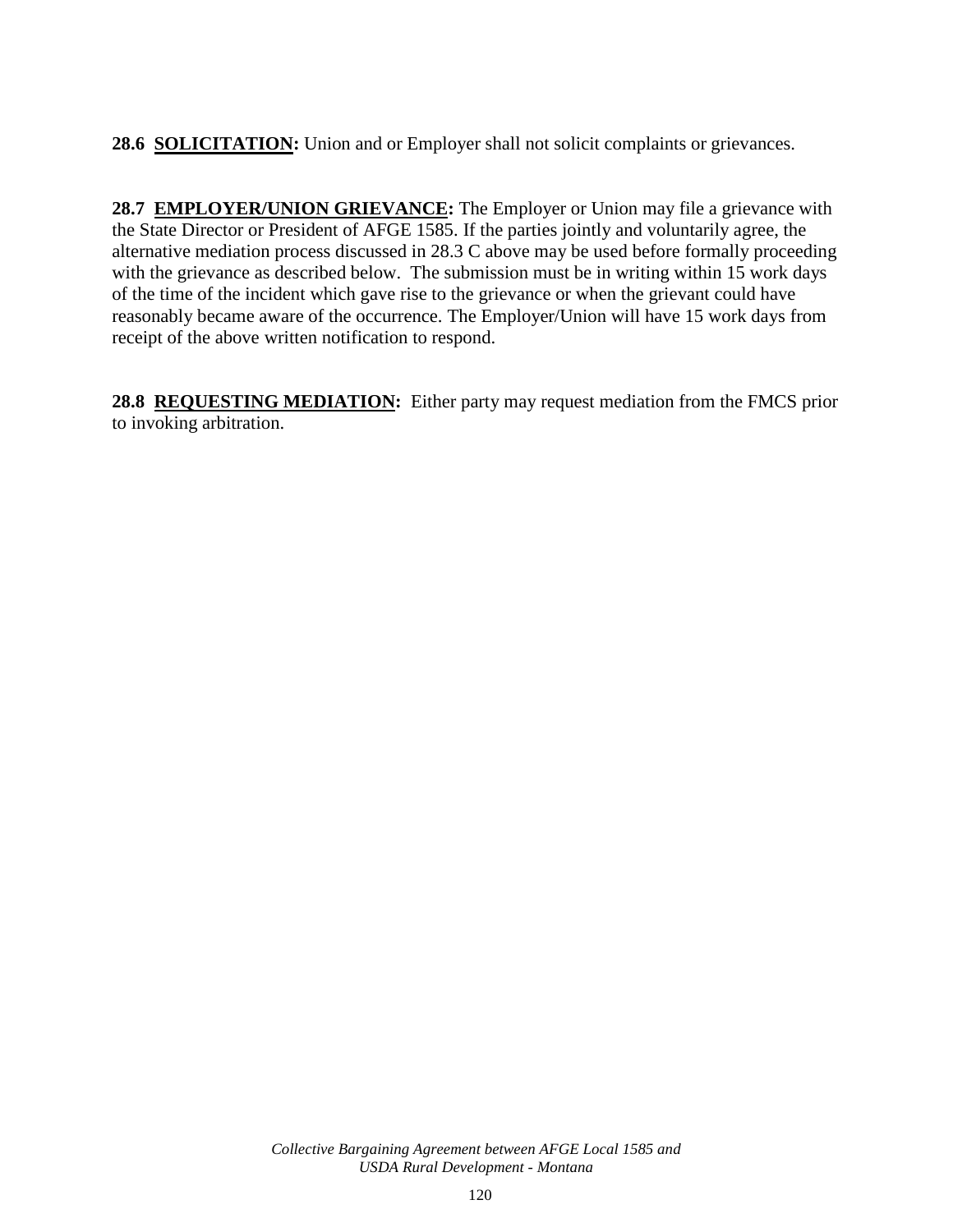# **ARTICLE 29 - ARBITRATION**

**29.1 CONDITIONS FOR INVOKING ARBITRATION:** The Union or the Employer may invoke arbitration in writing within 30 work days after receipt of the final decision under Article 28.

**29.2 SELECTING AN ARBITRATOR:** The party invoking arbitration will request the FMCS to provide the parties a list of impartial persons qualified to act as arbitrators. Such a list will be requested within 30 work days of the decision to proceed to arbitration. If the Union decides not to proceed to arbitration, the union will notify the Agency in writing and the Agency will reimburse the local for the cost of the list. If a list is not requested during this timeframe, the process is complete and the grievance is closed. An informational copy of the request will be sent to the other party. The State Director and the Union will jointly decide within ten work days of receipt of the list which of the arbitrators on the list they will use. If they cannot agree, they will each strike one name from the list and continue until one name remains. The party striking first will be decided by a flip of the coin.

#### **29.3 FEES AND EXPENSES:**

- A. The arbitrator's fees and expenses shall be borne by the losing party, except that in any decision not clearly favoring one party's position over the other, the arbitrator may specify that cost be split proportionate to the arbitrator's decision.
- B. If clarification of an arbitrator's decision is necessary, the requesting party will pay the additional fees and expenses. If jointly requested, the parties will split the additional cost equally.

**29.4 PROCEDURE:** Both parties must mutually agree to any procedure other than a full arbitration hearing.

**29.5 SCOPE OF ARBITRATOR'S AUTHORITY:** The arbitrator shall have the authority to interpret and define this agreement, Agency and higher level instructions and regulations, and applicable laws. The arbitrator shall have no authority to add to, subtract from, alter, or modify any terms of this agreement or higher level instructions, regulations, or applicable law. The arbitrator shall accept that applicable FLRA, MSPB, and judicial precedent will be considered. His/her decision shall be binding on the parties, unless either party files exceptions with FLRA under regulations prescribed by them.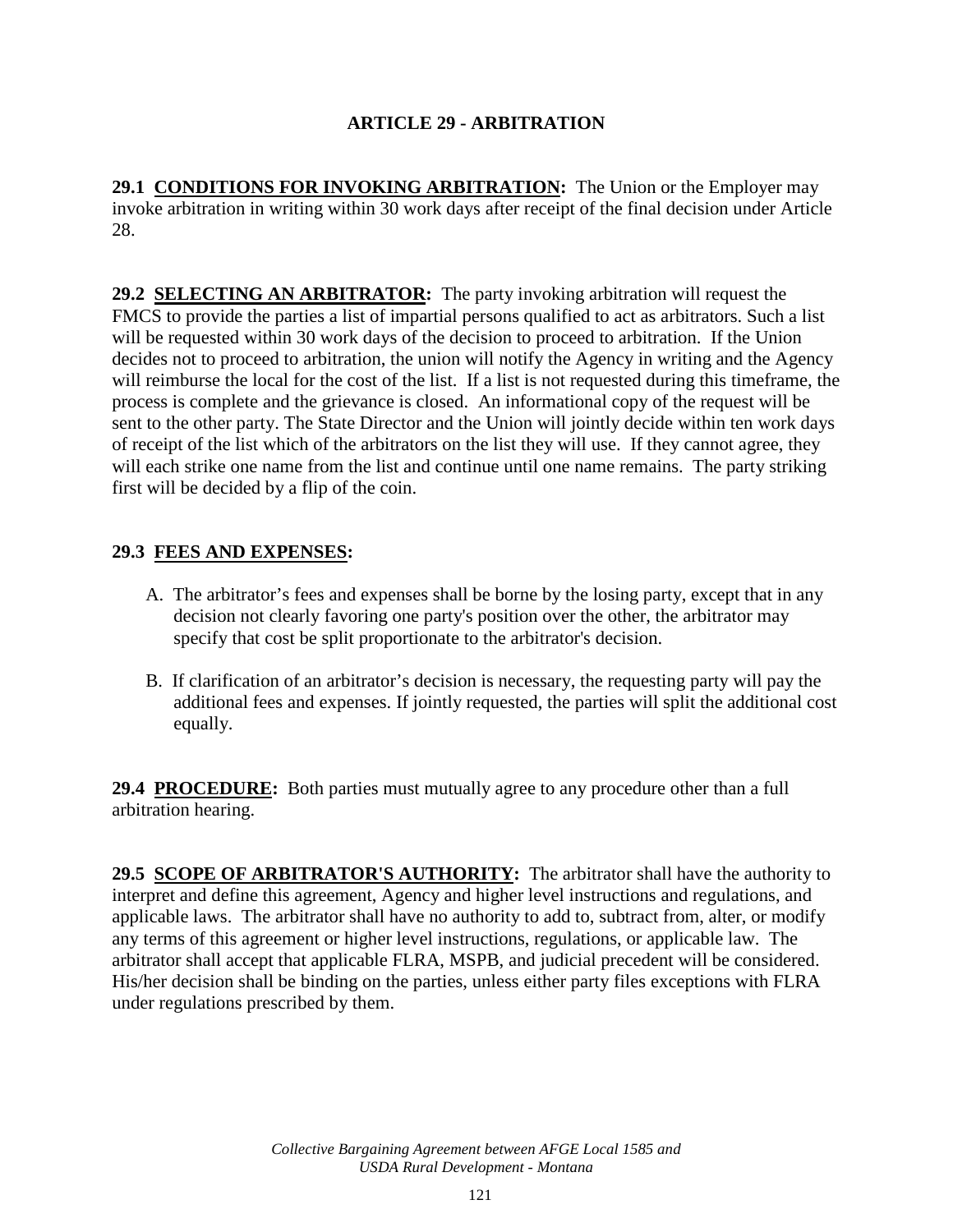**29.6 TIME LIMIT:** The arbitrator will be requested to render a decision and remedy as quickly as possible, but in any event no later than thirty (30) calendar days after the conclusion of the hearing unless the parties otherwise agree.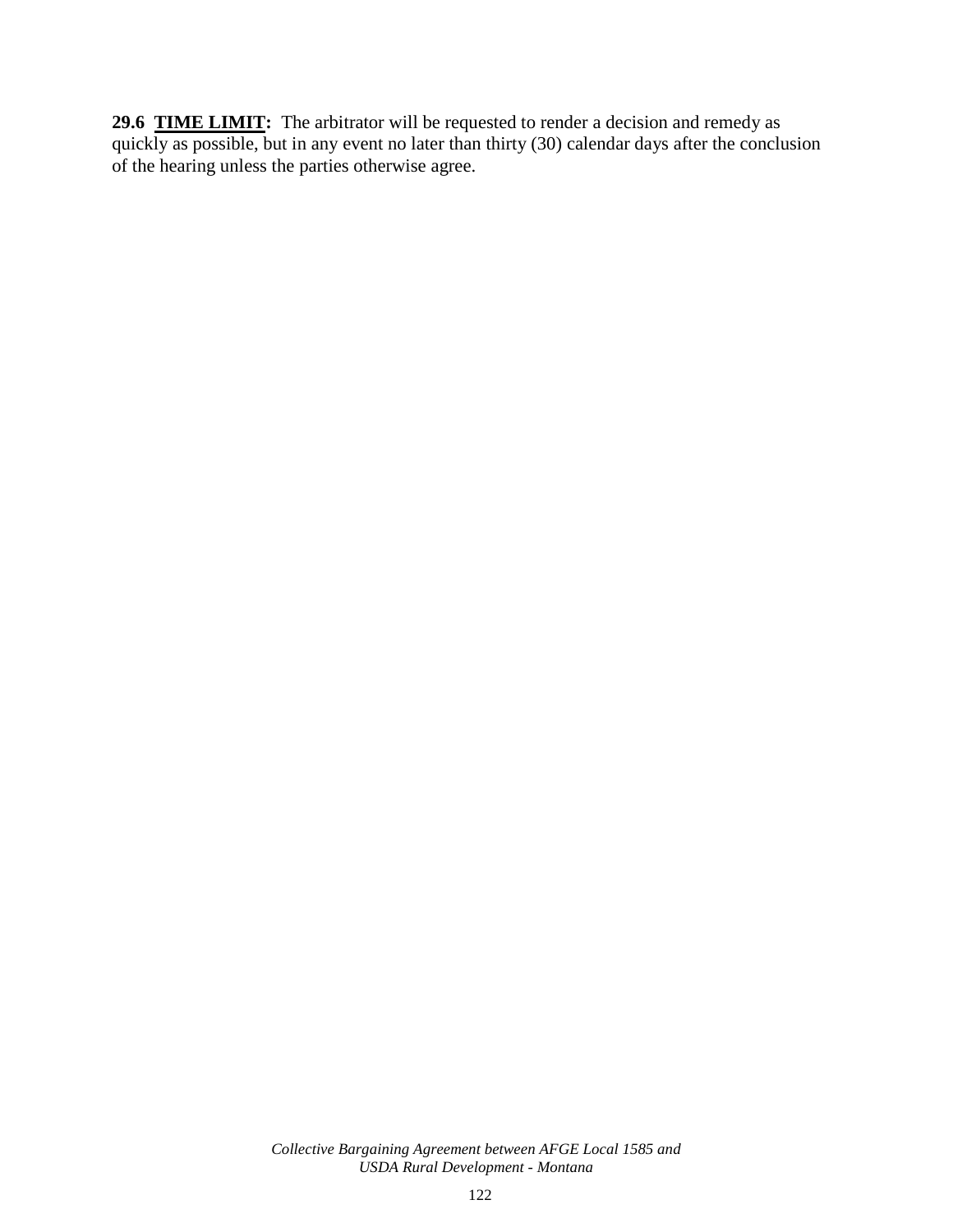# **ARTICLE 30 - DURATION OF CONTRACT**

**30.1 TERM:** This Agreement shall take effect upon execution by both parties and approval in accordance with 5 U.S.C. 7114(c).

**30.2 RENEGOTIATION:** After this Agreement has been in effect for 18 months and every 18 months thereafter, either party may serve the other party with written notice, not more than 60 calendar days nor less than 30 calendar days prior to the start of the  $18<sup>th</sup>$  full month that the Agreement has been in effect, of its desire to modify, or renegotiate up to three (3) existing or new Articles. If this provision is exercised, negotiations will be commenced within 30 calendar days after such notice or as may be otherwise mutually agreed by the parties. The parties agree that all conditions set forth in the Agreement shall remain in effect during the renegotiation of the Agreement.